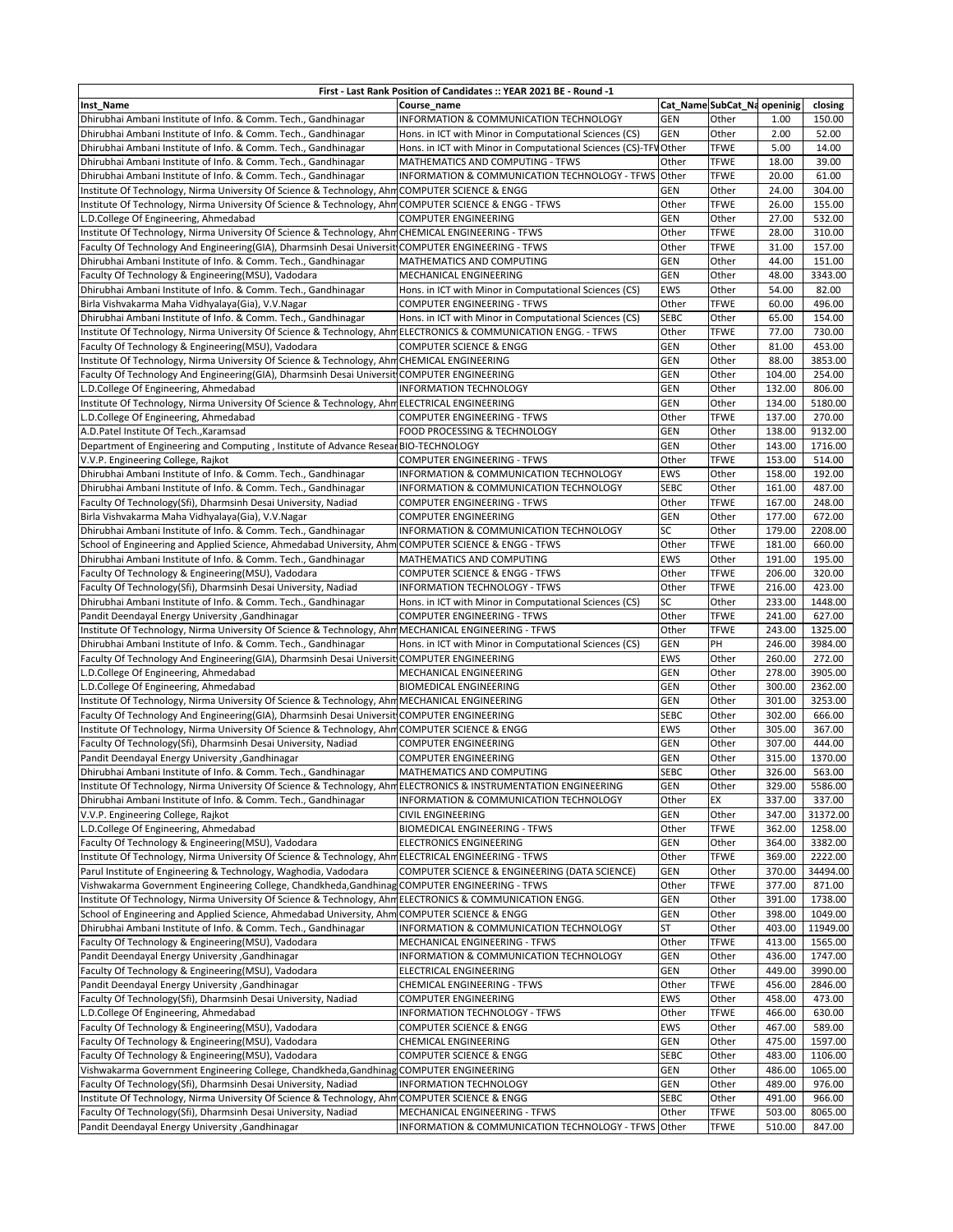|                                                                                                                       | First - Last Rank Position of Candidates :: YEAR 2021 BE - Round -1 |            |                             |         |                  |
|-----------------------------------------------------------------------------------------------------------------------|---------------------------------------------------------------------|------------|-----------------------------|---------|------------------|
| Inst Name                                                                                                             | Course name                                                         |            | Cat_Name SubCat_Na openinig |         | closing          |
| Ahmedabad Institute Of Tech, Ahmedabad                                                                                | <b>COMPUTER ENGINEERING</b>                                         | <b>GEN</b> | Other                       | 517.00  | 6134.00          |
| Government Engineering College, Sector 28 Gandhinagar                                                                 | <b>BIOMEDICAL ENGINEERING</b>                                       | <b>GEN</b> | Other                       | 525.00  | 7053.00          |
| ADITYA SILVER OAK INSTITUTE OF TECHNOLOGY (WITHIN LIMITS OF AHI COMPUTER SCIENCE & BIOSCIENCES                        |                                                                     | GEN        | Other                       | 526.00  | 33951.00         |
| L.D.College Of Engineering, Ahmedabad                                                                                 | COMPUTER ENGINEERING                                                | EWS        | Other                       | 535.00  | 601.00           |
| L.D.College Of Engineering, Ahmedabad                                                                                 | COMPUTER ENGINEERING                                                | SEBC       | Other                       | 554.00  | 1159.00          |
| Chandubhai S Patel Institute Of Technology, Changa                                                                    | COMPUTER ENGINEERING - TFWS                                         | Other      | <b>TFWE</b>                 | 564.00  | 1098.00          |
| V.V.P. Engineering College, Rajkot                                                                                    | COMPUTER ENGINEERING                                                | GEN        | Other                       | 577.00  | 4283.00          |
| Government Engineering College, Valsad                                                                                | CHEMICAL ENGINEERING                                                | GEN        | Other                       | 583.00  | 15237.00         |
| Faculty Of Technology And Engineering(GIA), Dharmsinh Desai Universit ELECTRONICS & COMMUNICATION ENGG.               |                                                                     | GEN        | Other                       | 592.00  | 2890.00          |
|                                                                                                                       |                                                                     |            |                             |         |                  |
| Pandit Deendayal Energy University , Gandhinagar                                                                      | ELECTRONICS & COMMUNICATION ENGG. - TFWS                            | Other      | <b>TFWE</b>                 | 603.00  | 1857.00          |
| L.D.College Of Engineering, Ahmedabad                                                                                 | CHEMICAL ENGINEERING - TFWS                                         | Other      | <b>TFWE</b>                 | 609.00  | 1423.00          |
| Faculty Of Technology And Engineering(GIA), Dharmsinh Desai Universit CHEMICAL ENGINEERING - TFWS                     |                                                                     | Other      | <b>TFWE</b>                 | 616.00  | 1017.00          |
| Pandit Deendayal Energy University , Gandhinagar                                                                      | Petrochemical Engg.-TFWS                                            | Other      | <b>TFWE</b>                 | 639.00  | 2665.00          |
| Sarvajanik College Of Engg. & Tech., Surat                                                                            | <b>COMPUTER ENGINEERING - TFWS</b>                                  | Other      | <b>TFWE</b>                 | 658.00  | 1587.00          |
| Chandubhai S Patel Institute Of Technology, Changa                                                                    | COMPUTER SCIENCE & ENGG - TFWS                                      | Other      | <b>TFWE</b>                 | 671.00  | 803.00           |
| L.D.R.P. Institute Of Tech. & Research., Gandhinagar                                                                  | ELECTRICAL ENGINEERING                                              | GEN        | Other                       | 676.00  | 34276.00         |
| Faculty Of Technology(Sfi), Dharmsinh Desai University, Nadiad                                                        | COMPUTER ENGINEERING                                                | SEBC       | Other                       | 680.00  | 1201.00          |
| Birla Vishvakarma Maha Vidhyalaya(Gia), V.V.Nagar                                                                     | <b>COMPUTER ENGINEERING</b>                                         | EWS        | Other                       | 682.00  | 720.00           |
| Institute Of Technology, Nirma University Of Science & Technology, Ahm CIVIL ENGINEERING                              |                                                                     | GEN        | Other                       | 692.00  | 7923.00          |
| G.H.Patel College Of Engg. & Tech., V.V. Nagar                                                                        | <b>COMPUTER ENGINEERING - TFWS</b>                                  | Other      | <b>TFWE</b>                 | 709.00  | 752.00           |
| Marwadi Edu. Foundation Group Of Institutions, Faculty Of Tech., Rajkot INFORMATION & COMMUNICATION TECHNOLOGY - TFWS |                                                                     | Other      | <b>TFWE</b>                 | 763.00  | 3297.00          |
| Birla Vishvakarma Maha Vidhyalaya(Gia), V.V.Nagar                                                                     | COMPUTER ENGINEERING                                                | SEBC       | Other                       | 764.00  | 1452.00          |
| Chandubhai S Patel Institute Of Technology, Changa                                                                    | COMPUTER SCIENCE & ENGG                                             | GEN        | Other                       | 767.00  | 1831.00          |
| Birla Vishvakarma Maha Vidhylaya(Sfi), V.V.Nagar                                                                      | INFORMATION TECHNOLOGY - TFWS                                       | Other      | <b>TFWE</b>                 | 781.00  | 843.00           |
| G.H.Patel College Of Engg. & Tech., V.V. Nagar                                                                        | COMPUTER ENGINEERING                                                | <b>GEN</b> | Other                       | 785.00  | 1409.00          |
|                                                                                                                       |                                                                     | <b>GEN</b> | Other                       | 793.00  | 2925.00          |
| Sarvajanik College Of Engg. & Tech., Surat                                                                            | <b>COMPUTER ENGINEERING</b>                                         |            |                             |         | 3149.00          |
| Institute Of Technology, Nirma University Of Science & Technology, Ahm CIVIL ENGINEERING - TFWS                       |                                                                     | Other      | <b>TFWE</b>                 | 809.00  |                  |
| L.D.College Of Engineering, Ahmedabad                                                                                 | <b>INFORMATION TECHNOLOGY</b>                                       | EWS        | Other                       | 818.00  | 900.00           |
| Dhirubhai Ambani Institute of Info. & Comm. Tech., Gandhinagar                                                        | Hons. in ICT with Minor in Computational Sciences (CS)              | Other      | EX                          | 821.00  | 821.00           |
| Birla Vishvakarma Maha Vidhylaya(Sfi), V.V.Nagar                                                                      | <b>INFORMATION TECHNOLOGY</b>                                       | GEN        | Other                       | 826.00  | 1517.00          |
| Vishwakarma Government Engineering College, Chandkheda, Gandhinag INFORMATION TECHNOLOGY - TFWS                       |                                                                     | Other      | <b>TFWE</b>                 | 831.00  | 975.00           |
| G.H.Patel College Of Engg. & Tech., V.V. Nagar                                                                        | INFORMATION TECHNOLOGY - TFWS                                       | Other      | <b>TFWE</b>                 | 832.00  | 1385.00          |
| L.D.College Of Engineering, Ahmedabad                                                                                 | ELECTRICAL ENGINEERING - TFWS                                       | Other      | <b>TFWE</b>                 | 833.00  | 3169.00          |
| Devang Patel Institute of Advance Technology And Research, Changa                                                     | <b>COMPUTER ENGINEERING - TFWS</b>                                  | Other      | <b>TFWE</b>                 | 839.00  | 1556.00          |
| Sarvajanik College Of Engg. & Tech., Surat                                                                            | INFORMATION TECHNOLOGY - TFWS                                       | Other      | <b>TFWE</b>                 | 840.00  | 1652.00          |
| Government Engineering College, Rajkot                                                                                | <b>COMPUTER ENGINEERING</b>                                         | GEN        | Other                       | 854.00  | 4963.00          |
| Faculty Of Technology And Engineering(GIA), Dharmsinh Desai Universit ELECTRONICS & COMMUNICATION ENGG. - TFWS        |                                                                     | Other      | <b>TFWE</b>                 | 864.00  | 904.00           |
| Vishwakarma Government Engineering College, Chandkheda, Gandhinag MECHANICAL ENGINEERING                              |                                                                     | <b>GEN</b> | Other                       | 872.00  | 6901.00          |
| Dhirubhai Ambani Institute of Info. & Comm. Tech., Gandhinagar                                                        | Hons. in ICT with Minor in Computational Sciences (CS)              | SТ         | Other                       | 884.00  | 4053.00          |
| Faculty Of Technology And Engineering(GIA), Dharmsinh Desai Universit COMPUTER ENGINEERING                            |                                                                     | SC         | Other                       | 902.00  | 3388.00          |
| Laljibhai Chaturbhai Institute Of Tech., Bhandu, Mahesana                                                             | COMPUTER SCIENCE & ENGG                                             | <b>GEN</b> | Other                       | 925.00  | 34383.00         |
| L.D.College Of Engineering, Ahmedabad                                                                                 | INFORMATION TECHNOLOGY                                              | SEBC       | Other                       | 936.00  | 1679.00          |
| Faculty Of Technology And Engineering(GIA), Dharmsinh Desai Universit COMPUTER ENGINEERING                            |                                                                     | Other      | EX                          | 939.00  | 939.00           |
|                                                                                                                       |                                                                     |            |                             |         |                  |
| L.D.College Of Engineering, Ahmedabad                                                                                 | <b>CIVIL ENGINEERING</b>                                            | GEN        | Other                       | 943.00  | 5688.00          |
| L.D.College Of Engineering, Ahmedabad                                                                                 | ELECTRICAL ENGINEERING                                              | GEN        | Other                       | 949.00  | 5146.00          |
| Devang Patel Institute of Advance Technology And Research, Changa                                                     | <b>COMPUTER SCIENCE &amp; ENGG - TFWS</b>                           | Other      | <b>TFWE</b>                 | 950.00  | 1707.00          |
| Faculty Of Technology & Engineering(MSU), Vadodara                                                                    | <b>CHEMICAL ENGINEERING - TFWS</b>                                  | Other      | <b>TFWE</b>                 | 970.00  | 1009.00          |
| Shri Swami Atmanand Saraswati Institute Of Tech., Surat                                                               | <b>COMPUTER ENGINEERING - TFWS</b>                                  | Other      | <b>TFWE</b>                 | 973.00  | 2655.00          |
| Faculty Of Technology(Sfi), Dharmsinh Desai University, Nadiad                                                        | INFORMATION TECHNOLOGY                                              | EWS        | Other                       | 981.00  | 1038.00          |
| L.D.College Of Engineering, Ahmedabad                                                                                 | ELECTRONICS & COMMUNICATION ENGG.                                   | GEN        | Other                       | 992.00  | 3412.00          |
| Marwadi Edu. Foundation Group Of Institutions, Faculty Of Tech., Rajkot INFORMATION & COMMUNICATION TECHNOLOGY        |                                                                     | <b>GEN</b> | Other                       | 999.00  | 34031.00         |
| ADANI INSTITUTE OF INFRASTRUCTURE ENGINEERING, AHMEDABAD                                                              | COMPUTER SCIENCE & ENGINEERING (ARTIFICIAL INTELLIG                 | Other      | <b>TFWE</b>                 | 1011.00 | 1455.00          |
| Darshan Institute Of Engg. & Tech., Rajkot-Morbi Highway, Hadala                                                      | COMPUTER ENGINEERING - TFWS                                         | Other      | <b>TFWE</b>                 | 1012.00 | 2263.00          |
| Vishwakarma Government Engineering College, Chandkheda, Gandhinag INFORMATION TECHNOLOGY                              |                                                                     | GEN        | Other                       | 1021.00 | 1312.00          |
| Parul Institute of Technology, Waghodia, Vadodara                                                                     | Dairy Technology                                                    | <b>GEN</b> | Other                       |         | 1034.00 11498.00 |
| ADANI INSTITUTE OF INFRASTRUCTURE ENGINEERING, AHMEDABAD                                                              | INFORMATION & COMMUNICATION TECHNOLOGY                              | GEN        | Other                       | 1042.00 | 4489.00          |
| Marwadi Edu. Foundation Group Of Institutions, Faculty Of Engg., Rajkot COMPUTER ENGINEERING - TFWS                   |                                                                     | Other      | <b>TFWE</b>                 | 1067.00 | 2732.00          |
| Vishwakarma Government Engineering College, Chandkheda, Gandhinag COMPUTER ENGINEERING                                |                                                                     | EWS        | Other                       | 1069.00 | 1172.00          |
| Faculty Of Technology & Engineering(MSU), Vadodara                                                                    | <b>CIVIL ENGINEERING</b>                                            | GEN        | Other                       |         | 1077.00 7635.00  |
| School of Engineering and Applied Science, Ahmedabad University, Ahm COMPUTER SCIENCE & ENGG                          |                                                                     | EWS        | Other                       | 1078.00 | 1200.00          |
| L.D.College Of Engineering, Ahmedabad                                                                                 | CIVIL ENGINEERING - TFWS                                            |            | <b>TFWE</b>                 | 1080.00 | 3246.00          |
|                                                                                                                       |                                                                     | Other      |                             |         |                  |
| Chandubhai S Patel Institute Of Technology, Changa                                                                    | <b>COMPUTER ENGINEERING</b>                                         | GEN        | Other                       | 1100.00 | 2038.00          |
| L.D.College Of Engineering, Ahmedabad                                                                                 | CHEMICAL ENGINEERING                                                | GEN        | Other                       | 1104.00 | 3291.00          |
| Parul Institute of Technology, Waghodia, Vadodara                                                                     | Agriculture Engineering                                             | GEN        | Other                       |         | 1105.00 11027.00 |
| SHREE DHANVANTARY COLLEGE OF ENGINEERING & TECHNOLOGY, KIM COMPUTER SCIENCE & ENGINEERING (INTERNET OF THING          |                                                                     | Other      | <b>TFWE</b>                 |         | 1117.00 15749.00 |
| Pandit Deendayal Energy University , Gandhinagar                                                                      | PETROLEUM ENGINEERING - TFWS                                        | Other      | <b>TFWE</b>                 | 1118.00 | 2862.00          |
| L.D.College Of Engineering, Ahmedabad                                                                                 | ELECTRONICS & COMMUNICATION ENGG. - TFWS                            | Other      | <b>TFWE</b>                 | 1135.00 | 2077.00          |
| Chandubhai S Patel Institute Of Technology, Changa                                                                    | INFORMATION TECHNOLOGY - TFWS                                       | Other      | <b>TFWE</b>                 | 1150.00 | 1331.00          |
| Birla Vishvakarma Maha Vidhyalaya(Gia), V.V.Nagar                                                                     | <b>CIVIL ENGINEERING</b>                                            | GEN        | Other                       | 1154.00 | 12759.00         |
| L.D.College Of Engineering, Ahmedabad                                                                                 | <b>COMPUTER ENGINEERING</b>                                         | GEN        | PH                          | 1155.00 | 6082.00          |
| Faculty Of Technology(Sfi), Dharmsinh Desai University, Nadiad                                                        | CHEMICAL ENGINEERING - TFWS                                         | Other      | <b>TFWE</b>                 | 1171.00 | 3178.00          |
| Government Engineering College, Sector 28 Gandhinagar                                                                 | <b>COMPUTER ENGINEERING</b>                                         | GEN        | Other                       | 1174.00 | 1848.00          |
|                                                                                                                       |                                                                     |            |                             |         |                  |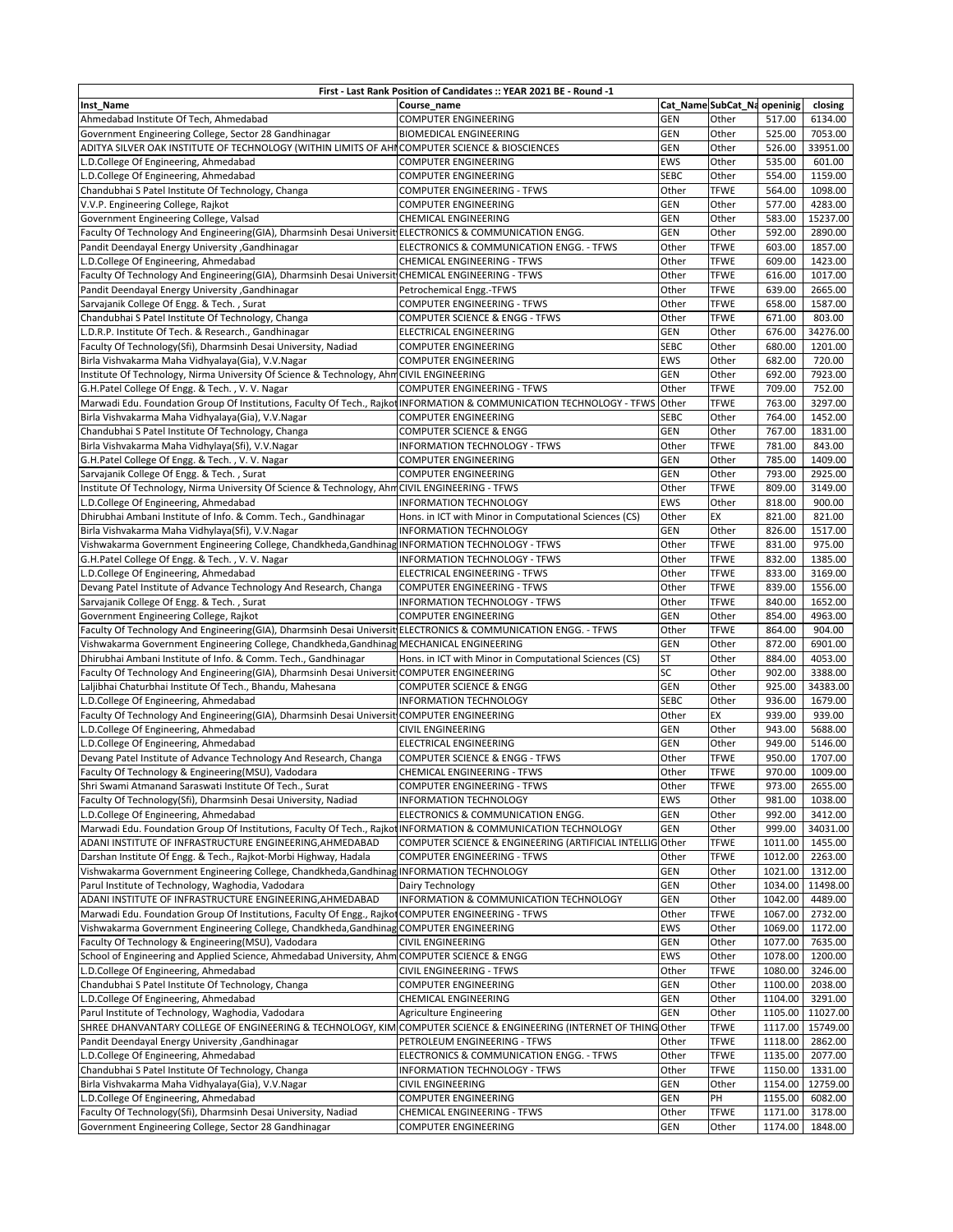| First - Last Rank Position of Candidates :: YEAR 2021 BE - Round -1                                 |                                                              |             |                             |                    |          |  |  |  |
|-----------------------------------------------------------------------------------------------------|--------------------------------------------------------------|-------------|-----------------------------|--------------------|----------|--|--|--|
| Inst Name                                                                                           | Course name                                                  |             | Cat_Name SubCat_Na openinig |                    | closing  |  |  |  |
| Parul Institute of Technology, Waghodia, Vadodara                                                   | <b>BIOMEDICAL ENGINEERING</b>                                | <b>GEN</b>  | Other                       | 1185.00            | 8981.00  |  |  |  |
| Government Engineering College, Sector 28 Gandhinagar                                               | <b>COMPUTER ENGINEERING - TFWS</b>                           | Other       | <b>TFWE</b>                 | 1190.00            | 1386.00  |  |  |  |
| Marwadi Edu. Foundation Group Of Institutions, Faculty Of Tech., Rajkot COMPUTER ENGINEERING - TFWS |                                                              | Other       | <b>TFWE</b>                 | 1192.00            | 4461.00  |  |  |  |
| G.H.Patel College Of Engg. & Tech., V.V. Nagar                                                      | <b>MECHATRONICS - TFWS</b>                                   | Other       | <b>TFWE</b>                 | 1202.00            | 10231.00 |  |  |  |
| Institute Of Technology, Nirma University Of Science & Technology, AhmCOMPUTER SCIENCE & ENGG       |                                                              | Other       | EX                          | 1205.00            | 1205.00  |  |  |  |
| School of Engineering and Applied Science, Ahmedabad University, Ahm COMPUTER SCIENCE & ENGG        |                                                              | <b>SEBC</b> | Other                       | 1206.00            | 2248.00  |  |  |  |
| Government Engineering College, Sector 28 Gandhinagar                                               | <b>INFORMATION TECHNOLOGY</b>                                | <b>GEN</b>  | Other                       | 1210.00            | 2121.00  |  |  |  |
| Vishwakarma Government Engineering College, Chandkheda, Gandhinag COMPUTER ENGINEERING              |                                                              | <b>SEBC</b> | Other                       | 1211.00            | 2146.00  |  |  |  |
| G.H.Patel College Of Engg. & Tech., V. V. Nagar                                                     | COMPUTER SCIENCE & ENGINEERING (INTERNET OF THING Other      |             | <b>TFWE</b>                 | 1215.00            | 1964.00  |  |  |  |
| Silver Oak College Of Engg., & Tech. (WITHIN AMHEDABAD MUNICIPAL CCOMPUTER ENGINEERING - TFWS       |                                                              | Other       | <b>TFWE</b>                 | 1234.00            | 7546.00  |  |  |  |
| Faculty Of Technology(Sfi), Dharmsinh Desai University, Nadiad                                      | <b>INFORMATION TECHNOLOGY</b>                                | <b>SEBC</b> | Other                       | 1238.00            | 2116.00  |  |  |  |
| P.P. Savani School of Engineering, P.P. Savani University, Kosamba                                  | <b>COMPUTER SCIENCE &amp; ENGG - TFWS</b>                    | Other       | <b>TFWE</b>                 | 1239.00            | 4858.00  |  |  |  |
| Faculty Of Technology And Engineering(GIA), Dharmsinh Desai Universit CHEMICAL ENGINEERING          |                                                              | <b>GEN</b>  | Other                       | 1244.00            | 2734.00  |  |  |  |
| Pandit Deendayal Energy University , Gandhinagar                                                    | ELECTRONICS & COMMUNICATION ENGG.                            | <b>GEN</b>  | Other                       | 1271.00            | 3085.00  |  |  |  |
| DR. S & S.S.Ghandhi Government Engineering College Surat                                            | ELECTRICAL ENGINEERING - TFWS                                | Other       | <b>TFWE</b>                 | 1292.00            | 8130.00  |  |  |  |
| Sardar Vallabhbhai Patel Institute Of Tech., Vasad                                                  | <b>COMPUTER ENGINEERING - TFWS</b>                           | Other       | <b>TFWE</b>                 | 1301.00            | 2441.00  |  |  |  |
| DR. S & S.S.Ghandhi Government Engineering College Surat                                            | MECHANICAL ENGINEERING - TFWS                                | Other       | <b>TFWE</b>                 | 1311.00            | 7022.00  |  |  |  |
| Vishwakarma Government Engineering College, Chandkheda, Gandhinag INFORMATION TECHNOLOGY            |                                                              | <b>EWS</b>  | Other                       | 1313.00            | 1380.00  |  |  |  |
| Faculty Of Technology(Sfi), Dharmsinh Desai University, Nadiad                                      | ELECTRONICS & COMMUNICATION ENGG. - TFWS                     | Other       | <b>TFWE</b>                 | 1349.00            | 2988.00  |  |  |  |
|                                                                                                     | INFORMATION & COMMUNICATION TECHNOLOGY - TFWS                | Other       | <b>TFWE</b>                 |                    | 1667.00  |  |  |  |
| ADANI INSTITUTE OF INFRASTRUCTURE ENGINEERING, AHMEDABAD<br>L.D.College Of Engineering, Ahmedabad   | <b>COMPUTER ENGINEERING</b>                                  | SC          | Other                       | 1350.00<br>1364.00 | 3416.00  |  |  |  |
|                                                                                                     |                                                              | Other       |                             | 1368.00            | 1368.00  |  |  |  |
| Faculty Of Technology(Sfi), Dharmsinh Desai University, Nadiad                                      | <b>INFORMATION TECHNOLOGY</b><br><b>COMPUTER ENGINEERING</b> | <b>GEN</b>  | EX<br>Other                 |                    | 3759.00  |  |  |  |
| L.J. Institute Of Engg And Tech., Ahmedabad                                                         |                                                              |             |                             | 1371.00            |          |  |  |  |
| L.D.College Of Engineering, Ahmedabad                                                               | MECHANICAL ENGINEERING - TFWS                                | Other       | <b>TFWE</b>                 | 1383.00            | 2473.00  |  |  |  |
| Pandit Deendayal Energy University , Gandhinagar                                                    | <b>COMPUTER ENGINEERING</b>                                  | <b>SEBC</b> | Other                       | 1391.00            | 3585.00  |  |  |  |
| Pandit Deendayal Energy University , Gandhinagar                                                    | <b>COMPUTER ENGINEERING</b>                                  | <b>EWS</b>  | Other                       | 1392.00            | 1611.00  |  |  |  |
| A.D.Patel Institute Of Tech., Karamsad                                                              | <b>COMPUTER ENGINEERING - TFWS</b>                           | Other       | <b>TFWE</b>                 | 1416.00            | 1915.00  |  |  |  |
| V.V.P. Engineering College, Rajkot                                                                  | INFORMATION TECHNOLOGY - TFWS                                | Other       | <b>TFWE</b>                 | 1443.00            | 1566.00  |  |  |  |
| Pandit Deendayal Energy University , Gandhinagar                                                    | CHEMICAL ENGINEERING                                         | <b>GEN</b>  | Other                       | 1445.00            | 8269.00  |  |  |  |
| Devang Patel Institute of Advance Technology And Research, Changa                                   | INFORMATION TECHNOLOGY - TFWS                                | Other       | <b>TFWE</b>                 | 1449.00            | 1711.00  |  |  |  |
| L.D.College Of Engineering, Ahmedabad                                                               | <b>COMPUTER ENGINEERING</b>                                  | <b>ST</b>   | Other                       | 1459.00            | 13287.00 |  |  |  |
| Faculty Of Technology & Engineering(MSU), Vadodara                                                  | TEXTILE PROCESSING ENGG.                                     | <b>GEN</b>  | Other                       | 1464.00            | 34340.00 |  |  |  |
| G.H.Patel College Of Engg. & Tech., V.V. Nagar                                                      | <b>COMPUTER ENGINEERING</b>                                  | <b>EWS</b>  | Other                       | 1467.00            | 1665.00  |  |  |  |
| Parul Institute of Engineering & Technology, Waghodia, Vadodara                                     | AERONAUTICAL ENGINEERING - TFWS                              | Other       | <b>TFWE</b>                 | 1471.00            | 12755.00 |  |  |  |
| Devang Patel Institute of Advance Technology And Research, Changa                                   | <b>COMPUTER SCIENCE &amp; ENGG</b>                           | <b>GEN</b>  | Other                       | 1483.00            | 2887.00  |  |  |  |
| ADANI INSTITUTE OF INFRASTRUCTURE ENGINEERING, AHMEDABAD                                            | COMPUTER SCIENCE & ENGINEERING (ARTIFICIAL INTELLIG GEN      |             | Other                       | 1494.00            | 3003.00  |  |  |  |
| Government Engineering College, Bhavnagar                                                           | <b>COMPUTER ENGINEERING</b>                                  | <b>GEN</b>  | Other                       | 1505.00            | 3423.00  |  |  |  |
| Birla Vishvakarma Maha Vidhylaya(Sfi), V.V.Nagar                                                    | <b>INFORMATION TECHNOLOGY</b>                                | <b>EWS</b>  | Other                       | 1529.00            | 1558.00  |  |  |  |
| G.H.Patel College Of Engg. & Tech., V. V. Nagar                                                     | <b>INFORMATION TECHNOLOGY</b>                                | <b>GEN</b>  | Other                       | 1530.00            | 2027.00  |  |  |  |
| G.H.Patel College Of Engg. & Tech., V. V. Nagar                                                     | COMPUTER SCIENCE & ENGINEERING (INTERNET OF THING GEN        |             | Other                       | 1543.00            | 3260.00  |  |  |  |
| Birla Vishvakarma Maha Vidhyalaya(Gia), V.V.Nagar                                                   | <b>ELECTRONICS ENGINEERING</b>                               | <b>GEN</b>  | Other                       | 1554.00            | 11618.00 |  |  |  |
| Government Engineering College, Sector 28 Gandhinagar                                               | <b>INFORMATION TECHNOLOGY - TFWS</b>                         | Other       | <b>TFWE</b>                 | 1560.00            | 1885.00  |  |  |  |
| L.J. Institute Of Engg And Tech., Ahmedabad                                                         | <b>COMPUTER ENGINEERING - TFWS</b>                           | Other       | <b>TFWE</b>                 | 1563.00            | 2321.00  |  |  |  |
| Pandit Deendayal Energy University , Gandhinagar                                                    | Petrochemical Engg.                                          | <b>GEN</b>  | Other                       | 1570.00            | 12389.50 |  |  |  |
| Faculty Of Technology & Engineering(MSU), Vadodara                                                  | ELECTRICAL ENGINEERING - TFWS                                | Other       | <b>TFWE</b>                 | 1576.00            | 3331.00  |  |  |  |
| Pandit Deendayal Energy University , Gandhinagar                                                    | PETROLEUM ENGINEERING                                        | <b>GEN</b>  | Other                       | 1584.00            | 9442.00  |  |  |  |
| G.H.Patel College Of Engg. & Tech., V. V. Nagar                                                     | <b>COMPUTER ENGINEERING</b>                                  | <b>SEBC</b> | Other                       | 1585.00            | 3278.00  |  |  |  |
| Kalol Institute Of Tech. & Research Center, Kalol                                                   | COMPUTER ENGINEERING - TFWS                                  | Other       | <b>TFWE</b>                 | 1586.00            | 8906.00  |  |  |  |
| Government Engineering College, Modasa                                                              | <b>COMPUTER ENGINEERING - TFWS</b>                           | Other       | <b>TFWE</b>                 | 1592.00            | 5081.00  |  |  |  |
| Parul Institute of Engineering & Technology, Waghodia, Vadodara                                     | <b>COMPUTER SCIENCE &amp; ENGG</b>                           | GEN         | Other                       | 1600.00            | 12556.00 |  |  |  |
| L.D.R.P. Institute Of Tech. & Research., Gandhinagar                                                | INFORMATION TECHNOLOGY - TFWS                                | Other       | <b>TFWE</b>                 | 1612.00            | 3304.00  |  |  |  |
| Faculty Of Technology & Engineering(MSU), Vadodara                                                  | COMPUTER SCIENCE & ENGG                                      | Other       | EX                          | 1615.00            | 1615.00  |  |  |  |
| Pandit Deendayal Energy University , Gandhinagar                                                    | AUTOMOBILE ENGINEERING                                       | <b>GEN</b>  | Other                       | 1622.00            | 16077.00 |  |  |  |
| Devang Patel Institute of Advance Technology And Research, Changa                                   | INFORMATION TECHNOLOGY                                       | <b>GEN</b>  | Other                       | 1634.00            | 3414.00  |  |  |  |
| Faculty Of Technology & Engineering(MSU), Vadodara                                                  | CHEMICAL ENGINEERING                                         | <b>EWS</b>  | Other                       | 1645.00            | 1871.00  |  |  |  |
| Government Engineering College, Bhavnagar                                                           | <b>CIVIL ENGINEERING</b>                                     | <b>GEN</b>  | Other                       | 1664.00            | 17623.00 |  |  |  |
| Government Engineering College, Bhavnagar                                                           | INFORMATION TECHNOLOGY - TFWS                                | Other       | <b>TFWE</b>                 | 1666.00            | 2709.00  |  |  |  |
| C. K. Pithawala College Of Engg. & Tech., Surat                                                     | <b>COMPUTER ENGINEERING - TFWS</b>                           | Other       | <b>TFWE</b>                 | 1669.00            | 4011.00  |  |  |  |
| L.J. Institute Of Engg And Tech., Ahmedabad                                                         | INFORMATION TECHNOLOGY - TFWS                                | Other       | <b>TFWE</b>                 | 1678.00            | 2588.00  |  |  |  |
| Faculty Of Technology & Engineering(MSU), Vadodara                                                  | CHEMICAL ENGINEERING                                         | <b>SEBC</b> | Other                       | 1682.00            | 3131.00  |  |  |  |
| Government Engineering College, Bhavnagar                                                           | <b>COMPUTER ENGINEERING - TFWS</b>                           | Other       | <b>TFWE</b>                 | 1683.00            | 1932.00  |  |  |  |
| L.D.College Of Engineering, Ahmedabad                                                               | <b>COMPUTER ENGINEERING</b>                                  | Other       | EX                          | 1685.00            | 1685.00  |  |  |  |
| L.D.R.P. Institute Of Tech. & Research., Gandhinagar                                                | <b>COMPUTER ENGINEERING - TFWS</b>                           | Other       | <b>TFWE</b>                 | 1689.00            | 3079.00  |  |  |  |
| Birla Vishvakarma Maha Vidhylaya(Sfi), V.V.Nagar                                                    | <b>INFORMATION TECHNOLOGY</b>                                | <b>SEBC</b> | Other                       | 1730.00            | 2871.00  |  |  |  |
| Birla Vishvakarma Maha Vidhyalaya(Gia), V.V.Nagar                                                   | MECHANICAL ENGINEERING - TFWS                                | Other       | <b>TFWE</b>                 | 1731.00            | 5344.00  |  |  |  |
| A.D.Patel Institute Of Tech., Karamsad                                                              | INFORMATION TECHNOLOGY - TFWS                                | Other       | <b>TFWE</b>                 | 1766.00            | 2286.00  |  |  |  |
| Pandit Deendayal Energy University , Gandhinagar                                                    | INFORMATION & COMMUNICATION TECHNOLOGY                       | <b>EWS</b>  | Other                       | 1767.00            | 2126.00  |  |  |  |
| A.D.Patel Institute Of Tech., Karamsad                                                              | <b>COMPUTER ENGINEERING</b>                                  | GEN         | Other                       | 1770.00            | 3582.00  |  |  |  |
| Sardar Vallabhbhai Patel Institute Of Tech., Vasad                                                  | <b>COMPUTER ENGINEERING</b>                                  | <b>GEN</b>  | Other                       | 1774.00            | 4256.00  |  |  |  |
| Vishwakarma Government Engineering College, Chandkheda, Gandhinag INFORMATION TECHNOLOGY            |                                                              | <b>SEBC</b> | Other                       | 1776.00            | 2422.00  |  |  |  |
| Parul Institute of Technology, Waghodia, Vadodara                                                   | <b>BIO-TECHNOLOGY</b>                                        | <b>GEN</b>  | Other                       | 1783.00            | 2896.00  |  |  |  |
| Sardar Vallabhbhai Patel Institute Of Tech., Vasad                                                  | AERONAUTICAL ENGINEERING                                     | GEN         | Other                       | 1785.00            | 16448.00 |  |  |  |
|                                                                                                     |                                                              |             |                             |                    |          |  |  |  |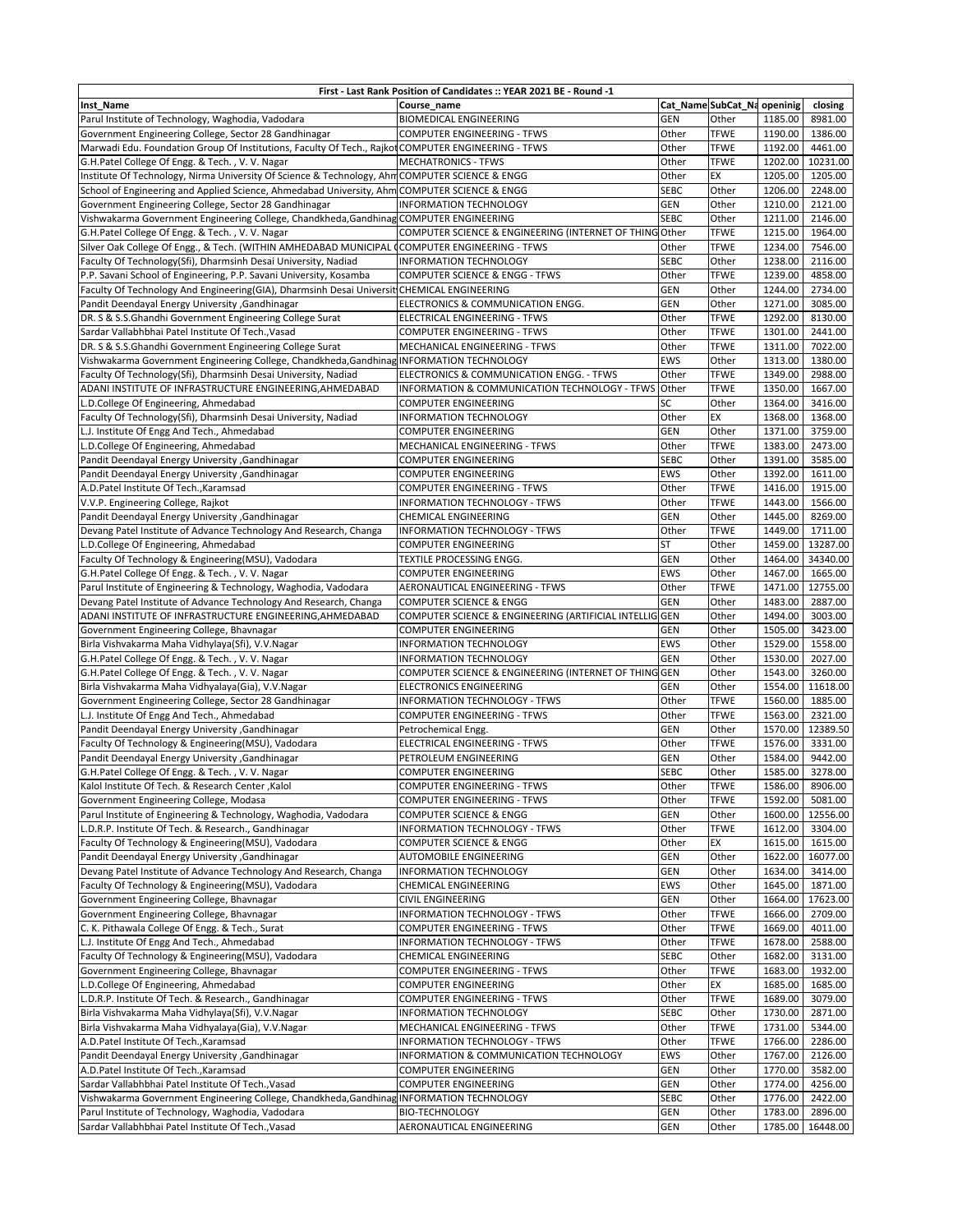| First - Last Rank Position of Candidates :: YEAR 2021 BE - Round -1                                                |                                                              |             |                             |         |                     |  |  |  |
|--------------------------------------------------------------------------------------------------------------------|--------------------------------------------------------------|-------------|-----------------------------|---------|---------------------|--|--|--|
| Inst_Name                                                                                                          | Course name                                                  |             | Cat_Name SubCat_Na openinig |         | closing             |  |  |  |
| G.H.Patel College Of Engg. & Tech., V.V. Nagar                                                                     | COMPUTER SCIENCE & DESIGN                                    | <b>GEN</b>  | Other                       | 1789.00 | 4374.00             |  |  |  |
| Institute Of Technology, Nirma University Of Science & Technology, AhmELECTRONICS & COMMUNICATION ENGG.            |                                                              | <b>EWS</b>  | Other                       | 1802.00 | 2172.00             |  |  |  |
| Institute Of Technology, Nirma University Of Science & Technology, Ahm COMPUTER SCIENCE & ENGG                     |                                                              | SC          | Other                       | 1833.00 | 3455.00             |  |  |  |
| Faculty Of Technology & Engineering(MSU), Vadodara                                                                 | CHEMICAL ENGINEERING                                         | <b>ST</b>   | Other                       | 1839.00 | 19365.00            |  |  |  |
| Government Engineering College, Sector 28 Gandhinagar                                                              | COMPUTER ENGINEERING                                         | <b>EWS</b>  | Other                       | 1867.00 | 2026.00             |  |  |  |
| New L. J. Institute Of Engineering And Technology, Ahmedabad                                                       | <b>COMPUTER SCIENCE &amp; ENGG</b>                           | <b>GEN</b>  | Other                       | 1876.00 | 5280.00             |  |  |  |
| Chandubhai S Patel Institute Of Technology, Changa                                                                 | <b>INFORMATION TECHNOLOGY</b>                                | <b>GEN</b>  | Other                       | 1888.00 | 2664.00             |  |  |  |
| SHREE DHANVANTARY COLLEGE OF ENGINEERING & TECHNOLOGY, KIM COMPUTER SCIENCE & ENGINEERING (ARTIFICIAL INTELLIG GEN |                                                              |             | Other                       | 1925.00 | 32192.00            |  |  |  |
| Chandubhai S Patel Institute Of Technology, Changa                                                                 | COMPUTER SCIENCE & ENGG                                      | <b>EWS</b>  | Other                       | 1928.00 | 2140.00             |  |  |  |
| L.J. Institute Of Engg And Tech., Ahmedabad                                                                        | COMPUTER SCIENCE & ENGG - TFWS                               | Other       | <b>TFWE</b>                 | 1946.00 | 2723.00             |  |  |  |
| Devang Patel Institute of Advance Technology And Research, Changa                                                  | <b>COMPUTER ENGINEERING</b>                                  | <b>GEN</b>  | Other                       | 1948.00 | 3164.00             |  |  |  |
| Chandubhai S Patel Institute Of Technology, Changa                                                                 | <b>COMPUTER SCIENCE &amp; ENGG</b>                           | <b>SEBC</b> | Other                       | 1981.00 | 3965.00             |  |  |  |
| Faculty Of Technology & Engineering(MSU), Vadodara                                                                 | ELECTRONICS ENGINEERING-TFWS                                 | Other       | <b>TFWE</b>                 | 2004.00 | 2902.00             |  |  |  |
| Pandit Deendayal Energy University , Gandhinagar                                                                   | ELECTRICAL ENGINEERING - TFWS                                | Other       | <b>TFWE</b>                 | 2013.00 | 6427.00             |  |  |  |
| R.N.G. Patel Institute of Technology-RNGPIT (FETR), Bardoli                                                        | COMPUTER SCIENCE & ENGG - TFWS                               | Other       | <b>TFWE</b>                 | 2025.00 | 5911.00             |  |  |  |
| Birla Vishvakarma Maha Vidhyalaya(Gia), V.V.Nagar                                                                  | <b>COMPUTER ENGINEERING</b>                                  | Other       | EX                          | 2033.00 | 2033.00             |  |  |  |
| G.H.Patel College Of Engg. & Tech., V.V. Nagar                                                                     | <b>INFORMATION TECHNOLOGY</b>                                | <b>EWS</b>  | Other                       | 2037.00 | 2212.00             |  |  |  |
| C. K. Pithawala College Of Engg. & Tech., Surat                                                                    | <b>COMPUTER ENGINEERING</b>                                  | <b>GEN</b>  | Other                       | 2056.00 | 9317.00             |  |  |  |
|                                                                                                                    |                                                              |             |                             |         |                     |  |  |  |
| Government Engineering College, Sector 28 Gandhinagar                                                              | <b>COMPUTER ENGINEERING</b>                                  | <b>SEBC</b> | Other                       | 2074.00 | 2984.00             |  |  |  |
| Silver Oak College Of Engg., & Tech. (WITHIN AMHEDABAD MUNICIPAL                                                   | <b>COMPUTER ENGINEERING</b>                                  | <b>GEN</b>  | Other                       | 2079.00 | 19867.00<br>6030.00 |  |  |  |
| A.D.Patel Institute Of Tech., Karamsad                                                                             | FOOD PROCESSING & TECHNOLOGY - TFWS                          | Other       | <b>TFWE</b>                 | 2081.00 |                     |  |  |  |
| G.H.Patel College Of Engg. & Tech., V.V. Nagar                                                                     | COMPUTER SCIENCE & DESIGN - TFW                              | Other       | <b>TFWE</b>                 | 2085.00 | 2589.00             |  |  |  |
| Chandubhai S Patel Institute Of Technology, Changa                                                                 | COMPUTER ENGINEERING                                         | <b>EWS</b>  | Other                       | 2088.00 | 2267.00             |  |  |  |
| Atmiya University, Faculty of Engineering and Technology, Rajkot                                                   | <b>COMPUTER ENGINEERING - TFWS</b>                           | Other       | <b>TFWE</b>                 | 2097.00 | 6031.00             |  |  |  |
| Pandit Deendayal Energy University , Gandhinagar                                                                   | MECHANICAL ENGINEERING - TFWS                                | Other       | <b>TFWE</b>                 | 2098.00 | 5088.00             |  |  |  |
| Faculty Of Technology & Engineering(MSU), Vadodara                                                                 | TEXTILE ENGINEERING                                          | <b>GEN</b>  | Other                       | 2120.00 | 14971.00            |  |  |  |
| Government Engineering College, Sector 28 Gandhinagar                                                              | <b>INFORMATION TECHNOLOGY</b>                                | <b>EWS</b>  | Other                       | 2125.00 | 2207.00             |  |  |  |
| ADITYA SILVER OAK INSTITUTE OF TECHNOLOGY (WITHIN LIMITS OF AHICOMPUTER SCIENCE & BIOSCIENCES - TFW                |                                                              | Other       | <b>TFWE</b>                 | 2129.00 | 11327.00            |  |  |  |
| Sarvajanik College Of Engg. & Tech., Surat                                                                         | <b>INFORMATION TECHNOLOGY</b>                                | <b>GEN</b>  | Other                       | 2143.00 | 3437.00             |  |  |  |
| Institute Of Technology, Nirma University Of Science & Technology, Ahm ELECTRONICS & COMMUNICATION ENGG.           |                                                              | <b>SEBC</b> | Other                       | 2148.00 | 6360.00             |  |  |  |
| Dhirubhai Ambani Institute of Info. & Comm. Tech., Gandhinagar                                                     | MATHEMATICS AND COMPUTING                                    | <b>ST</b>   | Other                       | 2175.00 | 10709.00            |  |  |  |
| GIDC Degree Engineering College, Abrama, Navsari                                                                   | MECHANICAL ENGINEERING                                       | <b>GEN</b>  | Other                       | 2182.00 | 34449.00            |  |  |  |
| Vishwakarma Government Engineering College, Chandkheda, Gandhinag COMPUTER ENGINEERING                             |                                                              | Other       | EX                          | 2184.00 | 2184.00             |  |  |  |
| V.V.P. Engineering College, Rajkot                                                                                 | <b>INFORMATION TECHNOLOGY</b>                                | <b>GEN</b>  | Other                       | 2200.00 | 6283.00             |  |  |  |
| Institute of Infrastructure, Technology, Research and Management (IITRAIMECHANICAL ENGINEERING - TFWS              |                                                              | Other       | <b>TFWE</b>                 | 2202.00 | 8076.00             |  |  |  |
| DR. S & S.S.Ghandhi Government Engineering College Surat                                                           | ENVIRONMENTAL ENGINEERING - TFWS                             | Other       | <b>TFWE</b>                 | 2216.00 | 11698.00            |  |  |  |
| Parul Institute of Engineering & Technology, Waghodia, Vadodara                                                    | <b>INFORMATION TECHNOLOGY</b>                                | <b>GEN</b>  | Other                       | 2232.00 | 13347.00            |  |  |  |
| L.D.College Of Engineering, Ahmedabad                                                                              | ENVIRONMENTAL ENGINEERING                                    | <b>GEN</b>  | Other                       | 2234.00 | 11560.00            |  |  |  |
| Government Engineering College, Rajkot                                                                             | COMPUTER ENGINEERING - TFWS                                  | Other       | <b>TFWE</b>                 | 2238.00 | 3310.00             |  |  |  |
| Sarvajanik College Of Engg. & Tech., Surat                                                                         | ARTIFICIAL INTELLIGANCE AND DATA SCIENCE - TFWS              | Other       | <b>TFWE</b>                 | 2239.00 | 3463.00             |  |  |  |
| Pandit Deendayal Energy University , Gandhinagar                                                                   | ELECTRICAL ENGINEERING                                       | <b>GEN</b>  | Other                       | 2240.00 | 12360.00            |  |  |  |
| New L. J. Institute Of Engineering And Technology, Ahmedabad                                                       | COMPUTER SCIENCE & ENGG - TFWS                               | Other       | <b>TFWE</b>                 | 2243.00 | 2915.00             |  |  |  |
| Silver Oak College Of Engg., & Tech. (WITHIN AMHEDABAD MUNICIPAL                                                   | <b>COMPUTER SCIENCE &amp; BIOSCIENCES</b>                    | <b>GEN</b>  | Other                       | 2255.00 | 33291.00            |  |  |  |
| L.J. Institute Of Engg And Tech., Ahmedabad                                                                        | <b>COMPUTER SCIENCE &amp; ENGG</b>                           | <b>GEN</b>  | Other                       | 2261.00 | 5023.00             |  |  |  |
| Ahmedabad Institute Of Tech, Ahmedabad                                                                             | <b>COMPUTER ENGINEERING - TFWS</b>                           | Other       | <b>TFWE</b>                 | 2278.00 | 3507.00             |  |  |  |
| Vadodara Institute of Engineering, Kotambi, Waghodiya, Vadodara                                                    | <b>COMPUTER ENGINEERING</b>                                  | <b>GEN</b>  | Other                       | 2285.00 | 32998.00            |  |  |  |
| L.J. Institute Of Engg And Tech., Ahmedabad                                                                        | <b>INFORMATION TECHNOLOGY</b>                                | <b>GEN</b>  | Other                       | 2301.00 | 5155.00             |  |  |  |
| Department of Engineering and Computing, Institute of Advance Resear COMPUTER ENGINEERING - TFWS                   |                                                              | Other       | <b>TFWE</b>                 | 2311.00 | 4143.00             |  |  |  |
| Chandubhai S Patel Institute Of Technology, Changa                                                                 | <b>COMPUTER ENGINEERING</b>                                  | <b>SEBC</b> | Other                       | 2314.00 | 4373.00             |  |  |  |
| Pandit Deendayal Energy University , Gandhinagar                                                                   | COMPUTER ENGINEERING                                         | Other       | EX                          | 2316.00 | 4596.00             |  |  |  |
| New L. J. Institute Of Engineering And Technology, Ahmedabad                                                       | INFORMATION TECHNOLOGY - TFWS                                | Other       | <b>TFWE</b>                 | 2327.00 | 3333.00             |  |  |  |
| Government Engineering College, Patan                                                                              | COMPUTER SCIENCE & ENGG                                      | <b>GEN</b>  | Other                       | 2328.00 | 8569.00             |  |  |  |
| Ganpat University, Institute of Computer Tech., Kherva, Mehsana                                                    | Computer Science & Engineering (Cloud Based Applications GEN |             | Other                       | 2336.00 | 24889.00            |  |  |  |
| Department of Engineering and Computing, Institute of Advance Resear BIO-TECHNOLOGY                                |                                                              | <b>EWS</b>  | Other                       | 2339.00 | 5339.00             |  |  |  |
| Pandit Deendayal Energy University , Gandhinagar                                                                   | INFORMATION & COMMUNICATION TECHNOLOGY                       | <b>SEBC</b> | Other                       | 2351.00 | 5009.00             |  |  |  |
| Darshan Institute Of Engg. & Tech., Rajkot-Morbi Highway, Hadala                                                   | <b>COMPUTER ENGINEERING</b>                                  | <b>GEN</b>  | Other                       |         | 2367.00 12953.00    |  |  |  |
| Parul Institute of Engineering & Technology, Waghodia, Vadodara                                                    | COMPUTER ENGINEERING - TFWS                                  | Other       | <b>TFWE</b>                 | 2376.00 | 3513.00             |  |  |  |
| Gandhinagar Institute Of Technology, Moti Bhoyan, Kalol, Gandhinagar                                               | <b>COMPUTER ENGINEERING</b>                                  | <b>GEN</b>  | Other                       | 2379.00 | 10377.00            |  |  |  |
| A.D.Patel Institute Of Tech., Karamsad                                                                             | <b>INFORMATION TECHNOLOGY</b>                                | <b>GEN</b>  | Other                       | 2383.00 | 4753.00             |  |  |  |
| Government Engineering College, Rajkot                                                                             | MECHANICAL ENGINEERING                                       | <b>GEN</b>  | Other                       | 2414.00 | 16716.00            |  |  |  |
| L.D.R.P. Institute Of Tech. & Research., Gandhinagar                                                               | COMPUTER ENGINEERING                                         | GEN         | Other                       | 2426.00 | 7706.00             |  |  |  |
| Silver Oak College Of Engg., & Tech. (WITHIN AMHEDABAD MUNICIPAL                                                   | INFORMATION TECHNOLOGY - TFWS                                | Other       | <b>TFWE</b>                 | 2428.00 | 8127.00             |  |  |  |
| Government Engineering College, Sector 28 Gandhinagar                                                              | <b>INFORMATION TECHNOLOGY</b>                                | <b>SEBC</b> | Other                       | 2455.00 | 3224.00             |  |  |  |
| Government Engineering College, Rajkot                                                                             | MECHANICAL ENGINEERING - TFWS                                | Other       | <b>TFWE</b>                 | 2471.00 | 7443.00             |  |  |  |
| L.D.College Of Engineering, Ahmedabad                                                                              |                                                              | Other       | <b>TFWE</b>                 | 2477.00 | 5206.00             |  |  |  |
|                                                                                                                    | AUTOMOBILE ENGINEERING - TFWS                                |             |                             |         |                     |  |  |  |
| DR. S & S.S.Ghandhi Government Engineering College Surat                                                           | ELECTRONICS & COMMUNICATION ENGG. - TFWS                     | Other       | <b>TFWE</b>                 | 2504.00 | 6412.00             |  |  |  |
| Krishna School of Emerging Technology & Applied Research (Formerly K                                               | COMPUTER SCIENCE & ENGG                                      | <b>GEN</b>  | Other                       | 2505.00 | 11081.00            |  |  |  |
| Marwadi Edu. Foundation Group Of Institutions, Faculty Of Engg., Rajko                                             | INFORMATION TECHNOLOGY - TFWS                                | Other       | <b>TFWE</b>                 | 2513.00 | 3543.00             |  |  |  |
| Faculty Of Technology & Engineering(MSU), Vadodara                                                                 | COMPUTER SCIENCE & ENGG                                      | <b>SC</b>   | Other                       | 2516.00 | 3326.00             |  |  |  |
| A.D.Patel Institute Of Tech., Karamsad                                                                             | ARTIFICIAL INTELLIGANCE AND DATA SCIENCE - TFWS              | Other       | <b>TFWE</b>                 | 2520.00 | 4015.00             |  |  |  |
| Ganpat University, U.V.Patel College of Engineering, Kherva, Mehsana                                               | <b>COMPUTER ENGINEERING - TFWS</b>                           | Other       | <b>TFWE</b>                 | 2523.00 | 3738.00             |  |  |  |
| Chhotubhai Gopalbhai Patel Institute Of Tech., Tarsadi, Bardoli                                                    | INFORMATION TECHNOLOGY - TFWS                                | Other       | <b>TFWE</b>                 | 2549.00 | 7614.00             |  |  |  |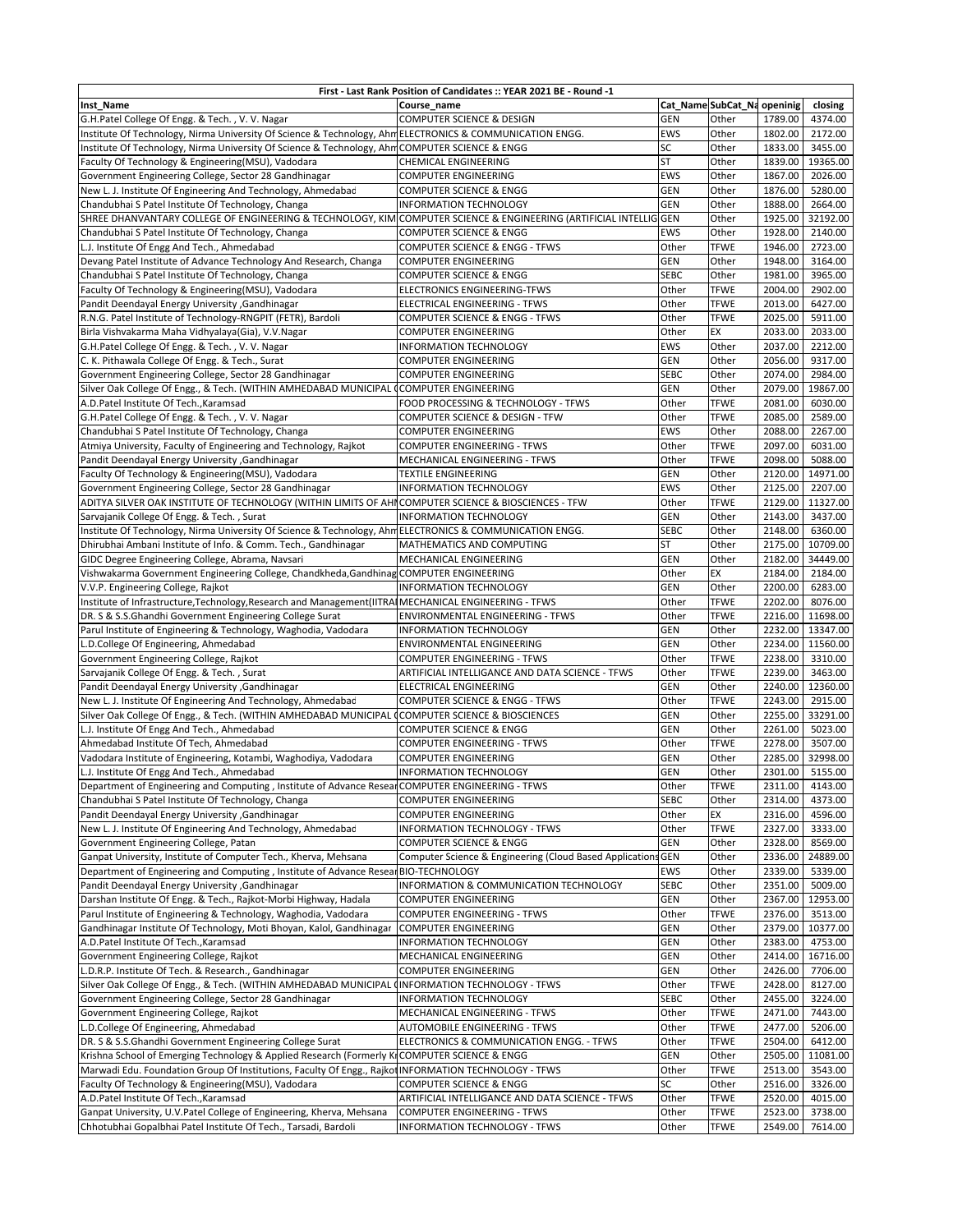| First - Last Rank Position of Candidates :: YEAR 2021 BE - Round -1                                                            |                                                                   |                     |                             |                    |                     |  |  |  |
|--------------------------------------------------------------------------------------------------------------------------------|-------------------------------------------------------------------|---------------------|-----------------------------|--------------------|---------------------|--|--|--|
| Inst_Name                                                                                                                      | Course name                                                       |                     | Cat_Name SubCat_Na openinig |                    | closing             |  |  |  |
| Institute Of Technology, Nirma University Of Science & Technology, Ahm ELECTRONICS & COMMUNICATION ENGG.                       |                                                                   | Other               | EX                          | 2565.00            | 2565.00             |  |  |  |
| Madhuben & Bhanubhai Patel Institute of Technology, New V.V.Nagar                                                              | <b>COMPUTER ENGINEERING - TFWS</b>                                | Other               | <b>TFWE</b>                 | 2569.00            | 5363.00             |  |  |  |
| V.V.P. Engineering College, Rajkot                                                                                             | MECHANICAL ENGINEERING - TFWS                                     | Other               | <b>TFWE</b>                 | 2574.00            | 9728.00             |  |  |  |
| L.D.College Of Engineering, Ahmedabad                                                                                          | INFORMATION TECHNOLOGY                                            | Other               | EX                          | 2584.00            | 2584.00             |  |  |  |
| DR. S & S.S.Ghandhi Government Engineering College Surat                                                                       | <b>CIVIL ENGINEERING</b>                                          | <b>GEN</b>          | Other                       | 2597.00            | 13148.00            |  |  |  |
| A.D.Patel Institute Of Tech., Karamsad                                                                                         | COMPUTER SCIENCE & DESIGN - TFW                                   | Other               | <b>TFWE</b>                 | 2601.00            | 3170.00             |  |  |  |
| Government Engineering College, Valsad                                                                                         | MECHANICAL ENGINEERING - TFWS                                     | Other               | <b>TFWE</b>                 | 2633.00            | 13807.00            |  |  |  |
| Sarvajanik College Of Engg. & Tech., Surat                                                                                     | <b>CIVIL ENGINEERING - TFWS</b>                                   | Other               | <b>TFWE</b>                 | 2637.00            | 9328.00             |  |  |  |
| Indus Institute Of Tech. & Engg., Racharda, Ahmedabad                                                                          | COMPUTER SCIENCE & ENGG - TFWS                                    | Other               | <b>TFWE</b>                 | 2639.00            | 4014.00             |  |  |  |
| ITM (SLS) Baroda University (Formerly Known as ITM Universe), VadodarCOMPUTER SCIENCE & ENGINEERING (ARTIFICIAL INTELLIG Other |                                                                   |                     | <b>TFWE</b>                 | 2650.00            | 8090.00             |  |  |  |
| Sardar Vallabhbhai Patel Institute Of Tech., Vasad                                                                             | INFORMATION TECHNOLOGY - TFWS                                     | Other               | <b>TFWE</b>                 | 2658.00            | 3350.00             |  |  |  |
| Chandubhai S Patel Institute Of Technology, Changa                                                                             | <b>INFORMATION TECHNOLOGY</b>                                     | EWS                 | Other                       | 2672.00            | 2828.00             |  |  |  |
| Pandit Deendayal Energy University , Gandhinagar                                                                               | MECHANICAL ENGINEERING                                            | <b>GEN</b>          | Other                       | 2676.00            | 8950.00             |  |  |  |
| SCHOOL OF TECHNOLOGY, GSFC UNIVERSITY, VADODARA                                                                                | <b>COMPUTER SCIENCE &amp; ENGG</b>                                | GEN                 | Other                       | 2683.00            | 10336.00            |  |  |  |
| Government Engineering College, Patan                                                                                          | COMPUTER SCIENCE & ENGG - TFWS                                    | Other               | <b>TFWE</b>                 | 2692.00            | 5080.00             |  |  |  |
| SAL ENGINEERING & TECHNICAL INSTITUTE, SOLA, AHMEDABAD                                                                         | <b>COMPUTER SCIENCE &amp; ENGG</b>                                | GEN                 | Other                       | 2693.00            | 16053.00            |  |  |  |
| SHREE SWAMINARAYAN INSTITUTE OF TECHNOLOGY, BHAT, GANDHINA INFORMATION TECHNOLOGY - TFWS                                       |                                                                   | Other               | <b>TFWE</b>                 | 2700.00            | 8624.00             |  |  |  |
| L.E.College, Morbi                                                                                                             | INFORMATION TECHNOLOGY - TFWS                                     | Other               | <b>TFWE</b>                 | 2702.00            | 2702.00             |  |  |  |
| Institute Of Technology, Nirma University Of Science & Technology, Ahm ELECTRONICS & INSTRUMENTATION ENGINEERING - TFW         |                                                                   | Other               | <b>TFWE</b>                 | 2707.00            | 4223.00             |  |  |  |
| GIDC Degree Engineering College, Abrama, Navsari                                                                               | <b>COMPUTER ENGINEERING - TFWS</b>                                | Other               | <b>TFWE</b>                 | 2727.00            | 8463.00             |  |  |  |
| SARDAR PATEL COLLEGE OF ENGINEERING, BAKROL ANAND                                                                              | <b>COMPUTER ENGINEERING - TFWS</b>                                | Other               | <b>TFWE</b>                 | 2741.00            | 5919.00             |  |  |  |
| Gandhinagar Institute Of Technology, Moti Bhoyan, Kalol, Gandhinagar                                                           | <b>COMPUTER ENGINEERING - TFWS</b>                                | Other               | <b>TFWE</b>                 | 2749.00            | 4232.00             |  |  |  |
| Faculty Of Technology(Sfi), Dharmsinh Desai University, Nadiad                                                                 | INFORMATION TECHNOLOGY                                            | <b>SC</b>           | Other                       | 2757.00            | 5825.00             |  |  |  |
| L.D.College Of Engineering, Ahmedabad                                                                                          | INFORMATION TECHNOLOGY                                            | SC                  | Other                       | 2766.00            | 4492.00             |  |  |  |
| Parul Institute of Engineering & Technology, Waghodia, Vadodara                                                                | <b>COMPUTER SCIENCE &amp; ENGG - TFWS</b>                         | Other               | <b>TFWE</b>                 | 2769.00            | 4744.00             |  |  |  |
| Vishwakarma Government Engineering College, Chandkheda, Gandhinag INFORMATION TECHNOLOGY                                       |                                                                   | Other               | EХ                          | 2789.00            | 2789.00             |  |  |  |
| Indus Institute Of Tech. & Engg., Racharda, Ahmedabad                                                                          | <b>COMPUTER SCIENCE &amp; ENGG</b>                                | <b>GEN</b>          | Other                       | 2801.00            | 8699.00             |  |  |  |
| Sarvajanik College Of Engg. & Tech., Surat                                                                                     | ELECTRONICS & COMMUNICATION ENGG. - TFWS                          | Other               | <b>TFWE</b>                 | 2810.00            | 5562.00             |  |  |  |
| Shri Swami Atmanand Saraswati Institute Of Tech., Surat                                                                        | <b>COMPUTER ENGINEERING</b>                                       | <b>GEN</b>          | Other                       | 2811.00<br>2812.00 | 7147.00             |  |  |  |
| L.J. Institute Of Engg And Tech., Ahmedabad                                                                                    | ARTIFICIAL INTELLIGANCE AND DATA SCIENCE - TFWS                   | Other               | <b>TFWE</b><br><b>TFWE</b>  |                    | 4030.00<br>6821.00  |  |  |  |
| S.P.B. Patel Engg. College, (Saffrony), Linch, Mehsana                                                                         | <b>COMPUTER ENGINEERING - TFWS</b>                                | Other<br><b>EWS</b> |                             | 2820.00<br>2841.00 |                     |  |  |  |
| L.D.College Of Engineering, Ahmedabad<br>Chhotubhai Gopalbhai Patel Institute Of Tech., Tarsadi, Bardoli                       | BIOMEDICAL ENGINEERING                                            | <b>GEN</b>          | Other<br>Other              | 2872.00            | 3812.00<br>23766.00 |  |  |  |
| Indus Institute Of Tech. & Engg., Racharda, Ahmedabad                                                                          | <b>COMPUTER ENGINEERING</b><br><b>COMPUTER ENGINEERING - TFWS</b> | Other               | <b>TFWE</b>                 | 2881.00            | 3865.00             |  |  |  |
| Vishwakarma Government Engineering College, Chandkheda, Gandhinag ELECTRICAL ENGINEERING                                       |                                                                   | GEN                 | Other                       | 2885.00            | 11124.00            |  |  |  |
| SCHOOL OF SCIENCE & ENGINEERING., Navrachana University, Vadodara COMPUTER SCIENCE & ENGG                                      |                                                                   | <b>GEN</b>          | Other                       | 2893.00            | 12649.00            |  |  |  |
| Devang Patel Institute of Advance Technology And Research, Changa                                                              | <b>COMPUTER SCIENCE &amp; ENGG</b>                                | <b>EWS</b>          | Other                       | 2899.00            | 2995.00             |  |  |  |
| Faculty Of Technology And Engineering(GIA), Dharmsinh Desai Universit CHEMICAL ENGINEERING                                     |                                                                   | <b>EWS</b>          | Other                       | 2905.00            | 3549.00             |  |  |  |
| Ganpat University, U.V.Patel College of Engineering, Kherva, Mehsana                                                           | Computer Engineering (Artificial Intelligence)                    | GEN                 | Other                       | 2907.00            | 25293.00            |  |  |  |
| L.D.College Of Engineering, Ahmedabad                                                                                          | <b>ENVIRONMENTAL ENGINEERING - TFWS</b>                           | Other               | <b>TFWE</b>                 | 2921.00            | 6505.00             |  |  |  |
| Marwadi Edu. Foundation Group Of Institutions, Faculty Of Tech., Rajkot COMPUTER ENGINEERING                                   |                                                                   | GEN                 | Other                       | 2945.50            | 34425.00            |  |  |  |
| Silver Oak College Of Engg., & Tech. (WITHIN AMHEDABAD MUNICIPAL                                                               | <b>COMPUTER ENGINEERING (ARTIFICIAL INTELLIGENCE AND</b>          | <b>IOther</b>       | <b>TFWE</b>                 | 2950.00            | 8995.00             |  |  |  |
| Sarvajanik College Of Engg. & Tech., Surat                                                                                     | <b>COMPUTER ENGINEERING</b>                                       | <b>SEBC</b>         | Other                       | 2956.00            | 6103.00             |  |  |  |
| Birla Vishvakarma Maha Vidhylaya(Sfi), V.V.Nagar                                                                               | <b>INFORMATION TECHNOLOGY</b>                                     | Other               | EX                          | 2965.00            | 2965.00             |  |  |  |
| Sarvajanik College Of Engg. & Tech., Surat                                                                                     | <b>COMPUTER ENGINEERING</b>                                       | <b>EWS</b>          | Other                       | 2973.00            | 3229.00             |  |  |  |
| R.N.G. Patel Institute of Technology-RNGPIT (FETR), Bardoli                                                                    | <b>COMPUTER SCIENCE &amp; ENGG</b>                                | <b>GEN</b>          | Other                       | 2992.00            | 10828.00            |  |  |  |
| Faculty Of Technology & Engineering(MSU), Vadodara                                                                             | <b>TEXTILE ENGINEERING - TFWS</b>                                 | Other               | <b>TFWE</b>                 |                    | 2993.00 10238.00    |  |  |  |
| Dhirubhai Ambani Institute of Info. & Comm. Tech., Gandhinagar                                                                 | MATHEMATICS AND COMPUTING                                         | SC                  | Other                       | 2994.00            | 3073.00             |  |  |  |
| Government Engineering College, Dahod                                                                                          | <b>COMPUTER ENGINEERING</b>                                       | GEN                 | Other                       | 3014.00            | 8567.00             |  |  |  |
| Government Engineering College, Modasa                                                                                         | <b>COMPUTER ENGINEERING</b>                                       | GEN                 | Other                       | 3015.00            | 9184.00             |  |  |  |
| L.E.College, Morbi                                                                                                             | <b>INFORMATION TECHNOLOGY</b>                                     | GEN                 | Other                       | 3031.00            | 7012.00             |  |  |  |
| ADANI INSTITUTE OF INFRASTRUCTURE ENGINEERING, AHMEDABAD                                                                       | COMPUTER SCIENCE & ENGINEERING (ARTIFICIAL INTELLIG EWS           |                     | Other                       | 3052.00            | 3800.00             |  |  |  |
| Faculty Of Technology And Engineering(GIA), Dharmsinh Desai Universit ELECTRONICS & COMMUNICATION ENGG.                        |                                                                   | <b>EWS</b>          | Other                       | 3065.00            | 3398.00             |  |  |  |
| Indus Institute Of Tech. & Engg., Racharda, Ahmedabad                                                                          | COMPUTER ENGINEERING                                              | <b>GEN</b>          | Other                       | 3074.00            | 8639.00             |  |  |  |
| Vishwakarma Government Engineering College, Chandkheda, Gandhinag INSTRUMENTATION & CONTROL ENGG. - TFWS                       |                                                                   | Other               | <b>TFWE</b>                 | 3096.00            | 8765.00             |  |  |  |
| Faculty Of Technology And Engineering(GIA), Dharmsinh Desai Universit CHEMICAL ENGINEERING                                     |                                                                   | <b>SEBC</b>         | Other                       | 3104.00            | 4897.00             |  |  |  |
| ADITYA SILVER OAK INSTITUTE OF TECHNOLOGY (WITHIN LIMITS OF AHIICOMPUTER ENGINEERING                                           |                                                                   | <b>GEN</b>          | Other                       | 3118.00            | 20066.00            |  |  |  |
| Marwadi Edu. Foundation Group Of Institutions, Faculty Of Tech., Rajkot INFORMATION TECHNOLOGY - TFWS                          |                                                                   | Other               | <b>TFWE</b>                 | 3121.00            | 4561.00             |  |  |  |
| Government Engineering College, Bharuch                                                                                        | <b>ELECTRICAL ENGINEERING</b>                                     | <b>GEN</b>          | Other                       | 3126.00            | 26563.00            |  |  |  |
| Shri Sadvidhya Mandal Institute Of Tech., Bharuch                                                                              | COMPUTER SCIENCE & ENGG - TFWS                                    | Other               | <b>TFWE</b>                 | 3147.00            | 5953.00             |  |  |  |
| Sarvajanik College Of Engg. & Tech., Surat                                                                                     | MECHANICAL ENGINEERING - TFWS                                     | Other               | <b>TFWE</b>                 | 3172.00            | 6629.00             |  |  |  |
| Devang Patel Institute of Advance Technology And Research, Changa                                                              | <b>COMPUTER ENGINEERING</b>                                       | EWS                 | Other                       | 3174.00            | 3261.00             |  |  |  |
| Department of Engineering and Computing, Institute of Advance Resear BIO-TECHNOLOGY                                            |                                                                   | SC                  | Other                       | 3219.00            | 3219.00             |  |  |  |
| L.J. Institute Of Engg And Tech., Ahmedabad                                                                                    | COMPUTER SCIENCE & DESIGN - TFW                                   | Other               | <b>TFWE</b>                 | 3227.00            | 3911.00             |  |  |  |
| Government Engineering College, Bharuch                                                                                        | CHEMICAL ENGINEERING - TFWS                                       | Other               | <b>TFWE</b>                 | 3231.00            | 7068.00             |  |  |  |
| Birla Vishvakarma Maha Vidhyalaya(Gia), V.V.Nagar                                                                              | ELECTRICAL ENGINEERING - TFWS                                     | Other               | <b>TFWE</b>                 | 3234.00            | 7133.00             |  |  |  |
| Sarvajanik College Of Engg. & Tech., Surat                                                                                     | ARTIFICIAL INTELLIGANCE AND DATA SCIENCE                          | <b>GEN</b>          | Other                       | 3239.00            | 6791.00             |  |  |  |
| Faculty Of Technology & Engineering(MSU), Vadodara                                                                             | <b>COMPUTER SCIENCE &amp; ENGG</b>                                | <b>ST</b>           | Other                       | 3251.00            | 9868.00             |  |  |  |
| New L. J. Institute Of Engineering And Technology, Ahmedabad                                                                   | COMPUTER SCIENCE & ENGINEERING (ARTIFICIAL INTELLIG Other         |                     | <b>TFWE</b>                 | 3259.00            | 4648.00             |  |  |  |
| SCHOOL OF TECHNOLOGY, GSFC UNIVERSITY, VADODARA                                                                                | Fire and Safety, Health, Environment                              | GEN                 | Other                       | 3265.00            | 34385.00            |  |  |  |
| Faculty Of Technology And Engineering(GIA), Dharmsinh Desai Universit ELECTRONICS & COMMUNICATION ENGG.                        |                                                                   | <b>SEBC</b>         | Other                       | 3275.00            | 7259.00             |  |  |  |
| ADITYA SILVER OAK INSTITUTE OF TECHNOLOGY (WITHIN LIMITS OF AHICOMPUTER ENGINEERING - TFWS                                     |                                                                   | Other               | <b>TFWE</b>                 | 3283.00            | 8649.00             |  |  |  |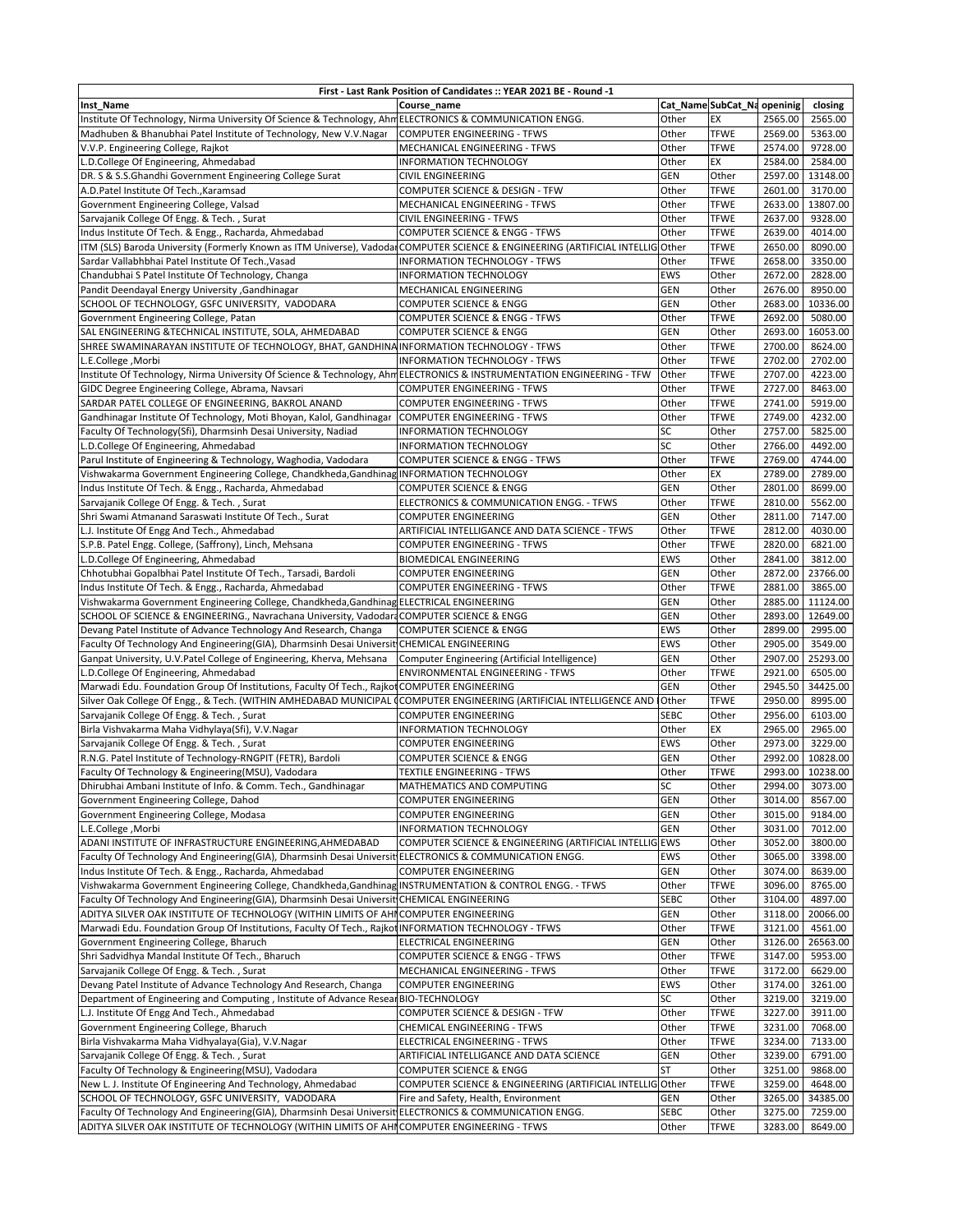| First - Last Rank Position of Candidates :: YEAR 2021 BE - Round -1                                                                                           |                                                                                      |                          |                             |                    |                                     |  |  |  |  |
|---------------------------------------------------------------------------------------------------------------------------------------------------------------|--------------------------------------------------------------------------------------|--------------------------|-----------------------------|--------------------|-------------------------------------|--|--|--|--|
| Inst Name                                                                                                                                                     | Course name                                                                          |                          | Cat_Name SubCat_Na openinig |                    | closing                             |  |  |  |  |
| Faculty Of Technology(Sfi), Dharmsinh Desai University, Nadiad                                                                                                | INSTRUMENTATION & CONTROL ENGG.                                                      | <b>GEN</b>               | Other                       | 3285.00            | 12483.00                            |  |  |  |  |
| Pandit Deendayal Energy University , Gandhinagar                                                                                                              | <b>CIVIL ENGINEERING</b>                                                             | <b>GEN</b>               | Other                       | 3292.00            | 16760.00                            |  |  |  |  |
| .D.College Of Engineering, Ahmedabad                                                                                                                          | CHEMICAL ENGINEERING                                                                 | <b>SEBC</b>              | Other                       | 3294.00            | 5472.00                             |  |  |  |  |
| Devang Patel Institute of Advance Technology And Research, Changa                                                                                             | <b>COMPUTER ENGINEERING</b>                                                          | <b>SEBC</b>              | Other                       | 3299.00            | 7244.00                             |  |  |  |  |
| Indus Institute Of Tech. & Engg., Racharda, Ahmedabad                                                                                                         | <b>INFORMATION TECHNOLOGY</b>                                                        | <b>GEN</b>               | Other                       | 3301.00            | 9703.00                             |  |  |  |  |
| Vishwakarma Government Engineering College, Chandkheda, Gandhinag CHEMICAL ENGINEERING                                                                        |                                                                                      | <b>GEN</b>               | Other                       | 3303.00            | 6227.00                             |  |  |  |  |
| G.H.Patel College Of Engg. & Tech., V.V. Nagar                                                                                                                | <b>INFORMATION TECHNOLOGY</b>                                                        | <b>SEBC</b>              | Other                       | 3313.00            | 4220.00                             |  |  |  |  |
| L.D.College Of Engineering, Ahmedabad                                                                                                                         | CHEMICAL ENGINEERING                                                                 | <b>EWS</b><br><b>GEN</b> | Other<br>Other              | 3316.00<br>3321.00 | 3708.00<br>13738.00                 |  |  |  |  |
| Sal Institute Of Tech. & Engg. Research, Ahmedabad<br>G.H.Patel College Of Engg. & Tech., V.V. Nagar                                                          | <b>COMPUTER ENGINEERING</b><br>COMPUTER SCIENCE & ENGINEERING (INTERNET OF THING EWS |                          | Other                       | 3334.00            | 3424.00                             |  |  |  |  |
| Faculty Of Technology & Engineering(MSU), Vadodara                                                                                                            | CIVIL ENGINEERING - TFWS                                                             | Other                    | <b>TFWE</b>                 | 3335.00            | 6029.00                             |  |  |  |  |
| Faculty Of Technology And Engineering(GIA), Dharmsinh Desai Universit CIVIL ENGINEERING                                                                       |                                                                                      | <b>GEN</b>               | Other                       | 3352.00            | 11721.00                            |  |  |  |  |
| Sankalchand Patel College Of Engg., Visnagar                                                                                                                  | <b>COMPUTER ENGINEERING - TFWS</b>                                                   | Other                    | <b>TFWE</b>                 | 3361.00            | 8327.00                             |  |  |  |  |
| Birla Vishvakarma Maha Vidhylaya(Sfi), V.V.Nagar                                                                                                              | ELECTRONICS & COMMUNICATION ENGG.                                                    | <b>GEN</b>               | Other                       | 3362.00            | 9829.00                             |  |  |  |  |
| GYANMANJARI INSTITUTE OF TECHNOLOGY Bhavnagar                                                                                                                 | <b>COMPUTER ENGINEERING - TFWS</b>                                                   | Other                    | <b>TFWE</b>                 | 3385.00            | 7601.00                             |  |  |  |  |
| S.P.B. Patel Engg. College, (Saffrony), Linch, Mehsana                                                                                                        | INFORMATION TECHNOLOGY - TFWS                                                        | Other                    | <b>TFWE</b>                 | 3386.00            | 8837.00                             |  |  |  |  |
| P.P. Savani School of Engineering, P.P. Savani University, Kosamba                                                                                            | INFORMATION TECHNOLOGY - TFWS                                                        | Other                    | <b>TFWE</b>                 | 3396.00            | 5095.00                             |  |  |  |  |
| Institute of Infrastructure, Technology, Research and Management (IITRAIMECHANICAL ENGINEERING                                                                |                                                                                      | <b>GEN</b>               | Other                       | 3417.00            | 14505.00                            |  |  |  |  |
| Devang Patel Institute of Advance Technology And Research, Changa                                                                                             | <b>INFORMATION TECHNOLOGY</b>                                                        | <b>EWS</b>               | Other                       | 3419.00            | 3476.00                             |  |  |  |  |
| Vishwakarma Government Engineering College, Chandkheda, Gandhinag ELECTRONICS & COMMUNICATION ENGG.                                                           |                                                                                      | <b>GEN</b>               | Other                       | 3422.00            | 6915.00                             |  |  |  |  |
| Parul Institute of Engineering & Technology, Waghodia, Vadodara                                                                                               | COMPUTER SCIENCE & ENGINEERING (ARTIFICIAL INTELLIG                                  | Other                    | <b>TFWE</b>                 | 3426.00            | 11986.00                            |  |  |  |  |
| L.D.College Of Engineering, Ahmedabad                                                                                                                         | INSTRUMENTATION & CONTROL ENGG. - TFWS                                               | Other                    | <b>TFWE</b>                 | 3427.00            | 5719.00                             |  |  |  |  |
| Bhagwan Arihant Institute of Tech., Surat                                                                                                                     | AERONAUTICAL ENGINEERING                                                             | <b>GEN</b>               | Other                       | 3432.00            | 33884.00                            |  |  |  |  |
| L.D.College Of Engineering, Ahmedabad                                                                                                                         | ELECTRONICS & COMMUNICATION ENGG.                                                    | <b>SEBC</b>              | Other                       | 3435.00            | 7842.00                             |  |  |  |  |
| Chhotubhai Gopalbhai Patel Institute Of Tech., Tarsadi, Bardoli                                                                                               | <b>INFORMATION TECHNOLOGY</b>                                                        | <b>GEN</b>               | Other                       | 3444.00            | 34539.00                            |  |  |  |  |
| Sarvajanik College Of Engg. & Tech., Surat                                                                                                                    | <b>INFORMATION TECHNOLOGY</b>                                                        | <b>EWS</b>               | Other                       | 3448.00            | 3506.00                             |  |  |  |  |
| Faculty Of Technology & Engineering(MSU), Vadodara                                                                                                            | MECHANICAL ENGINEERING                                                               | <b>EWS</b>               | Other                       | 3453.00            | 5235.00                             |  |  |  |  |
| Shantilal Shah Engineering College, Bhavnagar                                                                                                                 | INFORMATION TECHNOLOGY - TFWS                                                        | Other                    | <b>TFWE</b>                 | 3459.00            | 5384.00                             |  |  |  |  |
| Krishna School of Emerging Technology & Applied Research (Formerly KrCOMPUTER SCIENCE & ENGG - TFWS<br>SAL ENGINEERING & TECHNICAL INSTITUTE, SOLA, AHMEDABAD | COMPUTER ENGINEERING - TFWS                                                          | Other<br>Other           | <b>TFWE</b><br><b>TFWE</b>  | 3464.00<br>3466.00 | 7209.00<br>6188.00                  |  |  |  |  |
| Sal Institute Of Tech. & Engg. Research, Ahmedabad                                                                                                            | COMPUTER ENGINEERING - TFWS                                                          | Other                    | <b>TFWE</b>                 | 3475.00            | 6613.00                             |  |  |  |  |
| L.D.College Of Engineering, Ahmedabad                                                                                                                         | ELECTRONICS & COMMUNICATION ENGG.                                                    | <b>EWS</b>               | Other                       | 3477.00            | 4372.00                             |  |  |  |  |
| Faculty Of Technology(Sfi), Dharmsinh Desai University, Nadiad                                                                                                | ELECTRONICS & COMMUNICATION ENGG.                                                    | <b>GEN</b>               | Other                       | 3479.00            | 5187.00                             |  |  |  |  |
| Shroff S.R.Rotary Inst. Of Chemical Technology, Vatatia, Bharuch                                                                                              | CHEMICAL ENGINEERING                                                                 | <b>GEN</b>               | Other                       | 3483.00            | 17250.00                            |  |  |  |  |
| Sarvajanik College Of Engg. & Tech., Surat                                                                                                                    | <b>INFORMATION TECHNOLOGY</b>                                                        | <b>SEBC</b>              | Other                       | 3484.00            | 7343.00                             |  |  |  |  |
| Hid Institute Of Technical Education And Reserch, Kera                                                                                                        | <b>COMPUTER SCIENCE &amp; ENGG</b>                                                   | <b>GEN</b>               | Other                       | 3490.00            | 32511.00                            |  |  |  |  |
| L.D.College Of Engineering, Ahmedabad                                                                                                                         | <b>BIOMEDICAL ENGINEERING</b>                                                        | <b>SEBC</b>              | Other                       | 3501.00            | 9239.00                             |  |  |  |  |
| L.D.R.P. Institute Of Tech. & Research., Gandhinagar                                                                                                          | <b>INFORMATION TECHNOLOGY</b>                                                        | <b>GEN</b>               | Other                       | 3502.00            | 8756.00                             |  |  |  |  |
| Ahmedabad Institute Of Tech, Ahmedabad                                                                                                                        | INFORMATION TECHNOLOGY - TFWS                                                        | Other                    | <b>TFWE</b>                 | 3514.00            | 3838.00                             |  |  |  |  |
| Faculty Of Technology(Sfi), Dharmsinh Desai University, Nadiad                                                                                                | CHEMICAL ENGINEERING                                                                 | <b>GEN</b>               | Other                       | 3519.00            | 5933.00                             |  |  |  |  |
| Madhuben & Bhanubhai Patel Institute of Technology, New V.V.Nagar                                                                                             | INFORMATION TECHNOLOGY - TFWS                                                        | Other                    | <b>TFWE</b>                 | 3530.00            | 5637.00                             |  |  |  |  |
| Vishwakarma Government Engineering College, Chandkheda, Gandhinag CHEMICAL ENGINEERING - TFWS                                                                 |                                                                                      | Other                    | <b>TFWE</b>                 | 3533.00            | 3863.00                             |  |  |  |  |
| Parul Institute of Engineering & Technology, Waghodia, Vadodara                                                                                               | INFORMATION TECHNOLOGY - TFWS                                                        | Other                    | <b>TFWE</b>                 | 3541.00            | 4469.50                             |  |  |  |  |
| DR. S & S.S.Ghandhi Government Engineering College Surat                                                                                                      | MECHANICAL ENGINEERING                                                               | <b>GEN</b>               | Other                       | 3550.00            | 11574.00                            |  |  |  |  |
| Parul Institute of Technology, Waghodia, Vadodara                                                                                                             | <b>COMPUTER SCIENCE &amp; ENGG - TFWS</b>                                            | Other                    | <b>TFWE</b>                 | 3552.00            | 5364.00                             |  |  |  |  |
| Vidush Somany Institute Of Tech. & Res., Kadi                                                                                                                 | <b>COMPUTER ENGINEERING - TFWS</b>                                                   | Other                    | <b>TFWE</b>                 | 3564.00            | 9072.00                             |  |  |  |  |
| Government Engineering College, Bhavnagar                                                                                                                     | <b>INFORMATION TECHNOLOGY</b>                                                        | <b>GEN</b><br><b>EWS</b> | Other                       | 3565.00            | 4779.00                             |  |  |  |  |
| Pandit Deendayal Energy University , Gandhinagar<br>Government Engineering College, Palanpur                                                                  | ELECTRONICS & COMMUNICATION ENGG.<br>CIVIL ENGINEERING - TFWS                        | Other                    | Other<br><b>TFWE</b>        |                    | 3571.00 4879.00<br>3581.00 13380.00 |  |  |  |  |
| Institute Of Technology, Nirma University Of Science & Technology, AhmCOMPUTER SCIENCE & ENGG                                                                 |                                                                                      | <b>ST</b>                | Other                       | 3584.00            | 19340.00                            |  |  |  |  |
| Vishwakarma Government Engineering College, Chandkheda, Gandhinag                                                                                             | <b>COMPUTER ENGINEERING</b>                                                          | SC                       | Other                       | 3588.00            | 5381.00                             |  |  |  |  |
| Parul Institute of Technology, Waghodia, Vadodara                                                                                                             | COMPUTER ENGINEERING - TFWS                                                          | Other                    | <b>TFWE</b>                 | 3595.00            | 4254.00                             |  |  |  |  |
| Government Engineering College, Bhavnagar                                                                                                                     | COMPUTER ENGINEERING                                                                 | <b>SEBC</b>              | Other                       | 3598.00            | 4786.00                             |  |  |  |  |
| Marwadi Edu. Foundation Group Of Institutions, Faculty Of Engg., Rajkot COMPUTER ENGINEERING                                                                  |                                                                                      | <b>GEN</b>               | Other                       | 3604.00            | 18700.00                            |  |  |  |  |
| Faculty Of Technology & Engineering(MSU), Vadodara                                                                                                            | MECHANICAL ENGINEERING                                                               | <b>SEBC</b>              | Other                       | 3614.00            | 7218.00                             |  |  |  |  |
| L.D.College Of Engineering, Ahmedabad                                                                                                                         | ELECTRONICS & COMMUNICATION ENGG.                                                    | SC                       | Other                       | 3617.00            | 10182.00                            |  |  |  |  |
| Institute Of Technology, Nirma University Of Science & Technology, Ahm MECHANICAL ENGINEERING                                                                 |                                                                                      | <b>SEBC</b>              | Other                       | 3624.00            | 10226.00                            |  |  |  |  |
| Government Engineering College, Bhavnagar                                                                                                                     | <b>COMPUTER ENGINEERING</b>                                                          | <b>EWS</b>               | Other                       | 3626.00            | 3778.00                             |  |  |  |  |
| Sardar Vallabhbhai Patel Institute Of Tech., Vasad                                                                                                            | INFORMATION TECHNOLOGY                                                               | <b>GEN</b>               | Other                       | 3627.00            | 5597.00                             |  |  |  |  |
| Madhuben & Bhanubhai Patel Institute of Technology, New V.V.Nagar                                                                                             | <b>COMPUTER ENGINEERING</b>                                                          | <b>GEN</b>               | Other                       | 3628.00            | 13142.00                            |  |  |  |  |
| Chhotubhai Gopalbhai Patel Institute Of Tech., Tarsadi, Bardoli                                                                                               | <b>COMPUTER ENGINEERING - TFWS</b>                                                   | Other                    | <b>TFWE</b>                 | 3646.00            | 5272.00                             |  |  |  |  |
| Sardar Vallabhbhai Patel Institute Of Tech., Vasad                                                                                                            | AERONAUTICAL ENGINEERING - TFWS                                                      | Other                    | <b>TFWE</b>                 | 3662.00            | 6773.00                             |  |  |  |  |
| SHREE SWAMINARAYAN INSTITUTE OF TECHNOLOGY, BHAT, GANDHINA COMPUTER ENGINEERING - TFWS                                                                        |                                                                                      | Other                    | <b>TFWE</b>                 | 3663.00            | 9202.00                             |  |  |  |  |
| New L. J. Institute Of Engineering And Technology, Ahmedabad                                                                                                  | COMPUTER SCIENCE & ENGINEERING (ARTIFICIAL INTELLIG                                  | <b>GEN</b>               | Other                       | 3668.00            | 9225.00                             |  |  |  |  |
| Chandubhai S Patel Institute Of Technology, Changa                                                                                                            | INFORMATION TECHNOLOGY                                                               | <b>SEBC</b><br><b>ST</b> | Other                       | 3676.00            | 5813.00                             |  |  |  |  |
| Faculty Of Technology And Engineering(GIA), Dharmsinh Desai Universit COMPUTER ENGINEERING<br>A.D.Patel Institute Of Tech., Karamsad                          | <b>COMPUTER ENGINEERING</b>                                                          | <b>EWS</b>               | Other<br>Other              | 3684.00<br>3690.00 | 12643.00<br>3920.00                 |  |  |  |  |
| Vishwakarma Government Engineering College, Chandkheda, Gandhinag ELECTRONICS & COMMUNICATION ENGG. - TFWS                                                    |                                                                                      | Other                    | <b>TFWE</b>                 | 3733.00            | 4922.00                             |  |  |  |  |
| Pandit Deendayal Energy University , Gandhinagar                                                                                                              | <b>COMPUTER ENGINEERING</b>                                                          | SC                       | Other                       | 3751.00            | 6597.00                             |  |  |  |  |
| L.J. Institute Of Engg And Tech., Ahmedabad                                                                                                                   | <b>COMPUTER ENGINEERING</b>                                                          | <b>SEBC</b>              | Other                       | 3762.00            | 7953.00                             |  |  |  |  |
| ADITYA SILVER OAK INSTITUTE OF TECHNOLOGY (WITHIN LIMITS OF AHI INFORMATION TECHNOLOGY                                                                        |                                                                                      | <b>GEN</b>               | Other                       | 3774.00            | 24290.00                            |  |  |  |  |
| Unitedworld School of Computational Intelligence, Uvarsad, GandhinagaCOMPUTER SCIENCE & ENGINEERING (ARTIFICIAL INTELLIG GEN                                  |                                                                                      |                          | Other                       | 3785.00            | 22001.00                            |  |  |  |  |
|                                                                                                                                                               |                                                                                      |                          |                             |                    |                                     |  |  |  |  |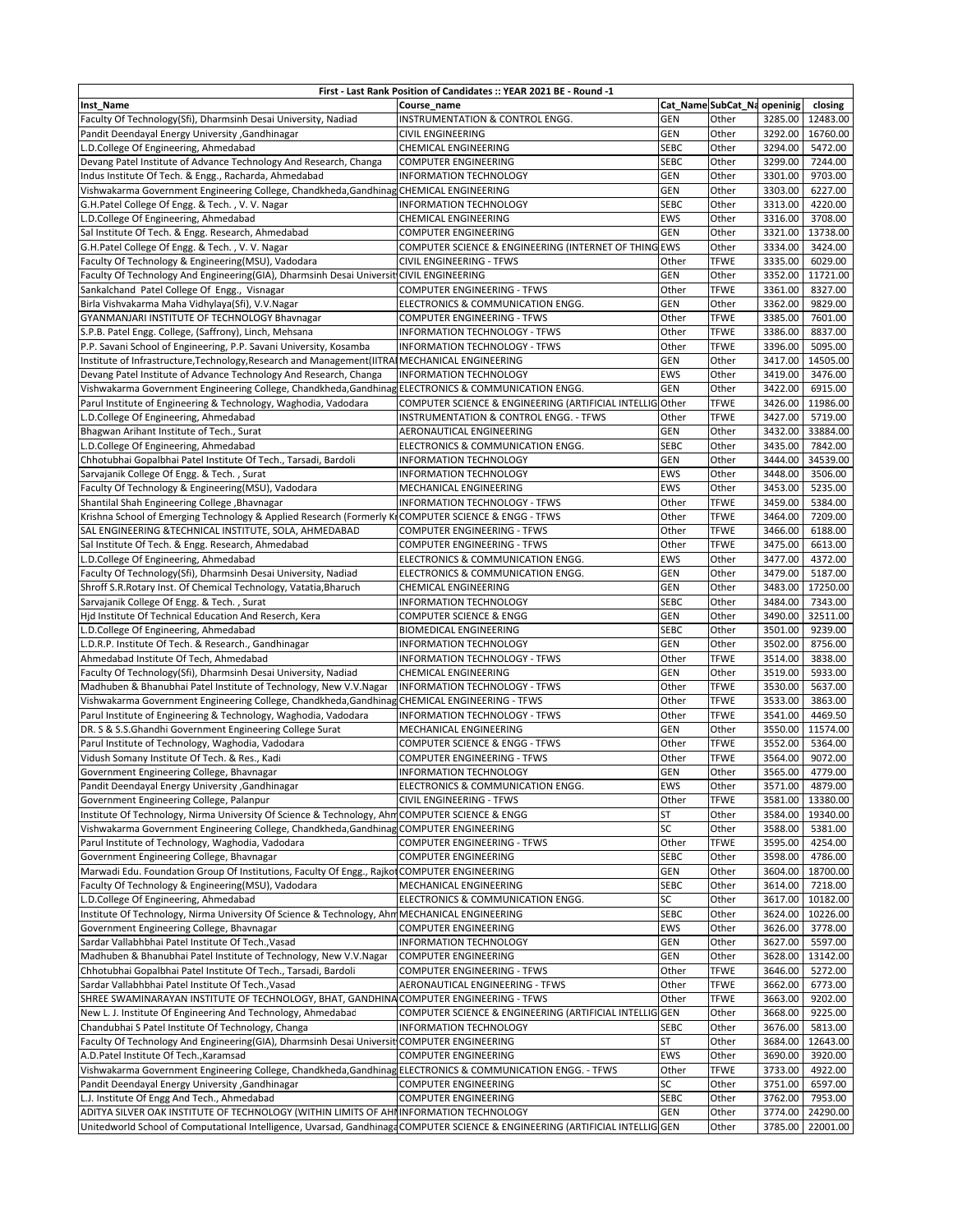| First - Last Rank Position of Candidates :: YEAR 2021 BE - Round -1                                                                 |                                                                                    |                          |                             |                    |                      |  |  |  |
|-------------------------------------------------------------------------------------------------------------------------------------|------------------------------------------------------------------------------------|--------------------------|-----------------------------|--------------------|----------------------|--|--|--|
| Inst_Name                                                                                                                           | Course name                                                                        |                          | Cat_Name SubCat_Na openinig |                    | closing              |  |  |  |
| Ahmedabad Institute Of Tech, Ahmedabad                                                                                              | <b>INFORMATION TECHNOLOGY</b>                                                      | <b>GEN</b>               | Other                       | 3787.00            | 8573.00              |  |  |  |
| L.D.College Of Engineering, Ahmedabad                                                                                               | <b>RUBBER TECHNOLOGY</b>                                                           | GEN                      | Other                       | 3803.00            | 15573.00             |  |  |  |
| L.J. Institute Of Engg And Tech., Ahmedabad                                                                                         | COMPUTER ENGINEERING                                                               | <b>EWS</b>               | Other                       | 3814.00            | 4091.00              |  |  |  |
| A.D.Patel Institute Of Tech., Karamsad                                                                                              | <b>COMPUTER ENGINEERING</b>                                                        | <b>SEBC</b>              | Other                       | 3830.00            | 7446.00              |  |  |  |
| Faculty Of Technology(Sfi), Dharmsinh Desai University, Nadiad                                                                      | <b>COMPUTER ENGINEERING</b>                                                        | SC                       | Other                       | 3832.00            | 4371.00              |  |  |  |
| G.H.Patel College Of Engg. & Tech., V.V. Nagar                                                                                      | COMPUTER SCIENCE & ENGINEERING (INTERNET OF THING SEBC                             |                          | Other                       | 3836.00            | 9607.00              |  |  |  |
| R.K. University - School of Engineering, Rajkot                                                                                     | <b>COMPUTER ENGINEERING - TFWS</b>                                                 | Other                    | <b>TFWE</b>                 | 3839.00            | 8448.00              |  |  |  |
| Parul Institute of Engineering & Technology, Waghodia, Vadodara<br>Shroff S.R.Rotary Inst. Of Chemical Technology, Vatatia, Bharuch | <b>COMPUTER ENGINEERING</b><br>CHEMICAL ENGINEERING - TFWS                         | <b>GEN</b><br>Other      | Other<br><b>TFWE</b>        | 3846.00<br>3907.00 | 9678.00<br>5853.00   |  |  |  |
| ADANI INSTITUTE OF INFRASTRUCTURE ENGINEERING, AHMEDABAD                                                                            | COMPUTER SCIENCE & ENGINEERING (ARTIFICIAL INTELLIG SEBC                           |                          | Other                       | 3909.00            | 10098.00             |  |  |  |
| Institute Of Technology, Nirma University Of Science & Technology, Ahm CHEMICAL ENGINEERING                                         |                                                                                    | <b>EWS</b>               | Other                       | 3910.00            | 3993.00              |  |  |  |
| Birla Vishvakarma Maha Vidhyalaya(Gia), V.V.Nagar                                                                                   | <b>COMPUTER ENGINEERING</b>                                                        | SC                       | Other                       | 3918.00            | 4628.00              |  |  |  |
| L.D.College Of Engineering, Ahmedabad                                                                                               | MECHANICAL ENGINEERING                                                             | <b>SEBC</b>              | Other                       | 3937.00            | 8004.00              |  |  |  |
| L.J. Institute Of Engg And Tech., Ahmedabad                                                                                         | ARTIFICIAL INTELLIGENCE(AI) AND MACHINE LEARNING                                   | <b>GEN</b>               | Other                       | 3949.00            | 9899.00              |  |  |  |
| Ahmedabad Institute Of Tech, Ahmedabad                                                                                              | ELECTRONICS & COMMUNICATION ENGG.                                                  | <b>GEN</b>               | Other                       | 3954.00            | 22155.00             |  |  |  |
| G.H.Patel College Of Engg. & Tech., V.V. Nagar                                                                                      | CHEMICAL ENGINEERING - TFWS                                                        | Other                    | <b>TFWE</b>                 | 3963.00            | 6127.00              |  |  |  |
| SCHOOL OF TECHNOLOGY, GSFC UNIVERSITY, VADODARA                                                                                     | COMPUTER SCIENCE & ENGG - TFWS                                                     | Other                    | <b>TFWE</b>                 | 3970.00            | 6900.00              |  |  |  |
| Ganpat University, U.V.Patel College of Engineering, Kherva, Mehsana                                                                | INFORMATION TECHNOLOGY - TFWS                                                      | Other                    | <b>TFWE</b>                 | 3982.00            | 5024.00              |  |  |  |
| School of Engineering, Indrashil University, Kadi                                                                                   | Chemical and Bio-chemical Engineering                                              | GEN                      | Other                       | 4007.00            | 9504.00              |  |  |  |
| L.D.College Of Engineering, Ahmedabad                                                                                               | MECHANICAL ENGINEERING                                                             | <b>EWS</b>               | Other                       | 4017.00            | 5346.00              |  |  |  |
| Vishwakarma Government Engineering College, Chandkheda, Gandhinag MECHANICAL ENGINEERING - TFWS                                     |                                                                                    | Other                    | <b>TFWE</b>                 | 4028.00            | 5872.00              |  |  |  |
| Faculty Of Technology And Engineering(GIA), Dharmsinh Desai Universit INSTRUMENTATION & CONTROL ENGG.                               |                                                                                    | <b>GEN</b>               | Other                       | 4046.00            | 10735.00             |  |  |  |
| Indus Institute Of Tech. & Engg., Racharda, Ahmedabad                                                                               | INFORMATION TECHNOLOGY - TFWS                                                      | Other                    | <b>TFWE</b>                 | 4060.00            | 4088.00              |  |  |  |
| Institute Of Technology, Nirma University Of Science & Technology, Ahm CHEMICAL ENGINEERING                                         |                                                                                    | <b>SEBC</b>              | Other                       | 4061.00            | 8687.00              |  |  |  |
| Birla Vishvakarma Maha Vidhyalaya(Gia), V.V.Nagar<br>Faculty Of Technology & Engineering(MSU), Vadodara                             | MECHANICAL ENGINEERING                                                             | <b>GEN</b><br><b>EWS</b> | Other<br>Other              | 4108.00<br>4136.00 | 6903.00<br>5595.00   |  |  |  |
| Birla Vishvakarma Maha Vidhylaya(Sfi), V.V.Nagar                                                                                    | <b>ELECTRONICS ENGINEERING</b><br>ELECTRONICS & COMMUNICATION ENGG. - TFWS         | Other                    | <b>TFWE</b>                 | 4142.00            | 5579.00              |  |  |  |
| Silver Oak College Of Engg., & Tech. (WITHIN AMHEDABAD MUNICIPAL                                                                    | COMPUTER SCIENCE & BIOSCIENCES - TFW                                               | Other                    | <b>TFWE</b>                 | 4149.00            | 11989.00             |  |  |  |
| New L. J. Institute Of Engineering And Technology, Ahmedabad                                                                        | <b>INFORMATION TECHNOLOGY</b>                                                      | <b>GEN</b>               | Other                       | 4159.00            | 6845.00              |  |  |  |
| L.D.College Of Engineering, Ahmedabad                                                                                               | <b>BIOMEDICAL ENGINEERING</b>                                                      | SC                       | Other                       | 4160.00            | 9926.00              |  |  |  |
| ADITYA SILVER OAK INSTITUTE OF TECHNOLOGY (WITHIN LIMITS OF AHMINFORMATION TECHNOLOGY - TFWS                                        |                                                                                    | Other                    | <b>TFWE</b>                 | 4161.00            | 8691.00              |  |  |  |
| Bhagwan Mahavir College Of Engg. And Tech., Surat                                                                                   | <b>COMPUTER ENGINEERING - TFWS</b>                                                 | Other                    | TFWE                        | 4177.00            | 6168.00              |  |  |  |
| Sal Institute Of Tech. & Engg. Research, Ahmedabad                                                                                  | COMPUTER SCIENCE & ENGG - TFWS                                                     | Other                    | <b>TFWE</b>                 | 4199.00            | 5766.00              |  |  |  |
| Parul Institute of Engineering & Technology, Waghodia, Vadodara                                                                     | Computer Science & Engineering with Specialisation in Cybi Other                   |                          | TFWE                        | 4215.00            | 10861.00             |  |  |  |
| L.D.College Of Engineering, Ahmedabad                                                                                               | INSTRUMENTATION & CONTROL ENGG.                                                    | GEN                      | Other                       | 4230.00            | 10298.00             |  |  |  |
| Bhagwan Arihant Institute of Tech., Surat                                                                                           | <b>COMPUTER ENGINEERING - TFWS</b>                                                 | Other                    | TFWE                        | 4255.00            | 7551.00              |  |  |  |
| Sardar Vallabhbhai Patel Institute Of Tech., Vasad                                                                                  | <b>COMPUTER ENGINEERING</b>                                                        | <b>EWS</b>               | Other                       | 4261.00            | 5486.00              |  |  |  |
| L.D.College Of Engineering, Ahmedabad                                                                                               | <b>TEXTILE TECHNOLOGY</b>                                                          | <b>GEN</b>               | Other                       | 4275.00            | 22356.00             |  |  |  |
| L.D.College Of Engineering, Ahmedabad                                                                                               | ELECTRONICS & COMMUNICATION ENGG.                                                  | Other                    | EX                          | 4314.00            | 4314.00              |  |  |  |
| V.V.P. Engineering College, Rajkot                                                                                                  | <b>COMPUTER ENGINEERING</b>                                                        | EWS                      | Other                       | 4325.00            | 5067.00              |  |  |  |
| Faculty Of Technology And Engineering(GIA), Dharmsinh Desai Universit INSTRUMENTATION & CONTROL ENGG. - TFWS                        |                                                                                    | Other                    | <b>TFWE</b><br>Other        | 4330.00            | 5409.00<br>8422.00   |  |  |  |
| Department of Engineering and Computing, Institute of Advance Resear COMPUTER ENGINEERING<br>L.D.College Of Engineering, Ahmedabad  | MECHANICAL ENGINEERING                                                             | GEN<br>SC                | Other                       | 4338.00<br>4344.00 | 11863.00             |  |  |  |
| Government Engineering College, Bhavnagar                                                                                           | <b>COMPUTER ENGINEERING</b>                                                        | SC                       | Other                       | 4350.00            | 8513.00              |  |  |  |
| DR. S & S.S.Ghandhi Government Engineering College Surat                                                                            | ELECTRONICS & COMMUNICATION ENGG.                                                  | GEN                      | Other                       | 4368.00            | 12623.00             |  |  |  |
| Devang Patel Institute of Advance Technology And Research, Changa                                                                   | <b>COMPUTER SCIENCE &amp; ENGG</b>                                                 | <b>SEBC</b>              | Other                       | 4383.00            | 7507.00              |  |  |  |
| Government Engineering College, Bharuch                                                                                             | CHEMICAL ENGINEERING                                                               | <b>GEN</b>               | Other                       | 4389.00            | 9341.00              |  |  |  |
| L.J. Institute Of Engg And Tech., Ahmedabad                                                                                         | CHEMICAL ENGINEERING - TFWS                                                        | Other                    | <b>TFWE</b>                 |                    | 4392.00 8216.00      |  |  |  |
| Ganpat University, U.V.Patel College of Engineering, Kherva, Mehsana                                                                | <b>COMPUTER ENGINEERING</b>                                                        | <b>GEN</b>               | Other                       | 4396.00            | 16137.00             |  |  |  |
| Institute Of Technology, Nirma University Of Science & Technology, Ahm                                                              | MECHANICAL ENGINEERING                                                             | EWS                      | Other                       | 4409.00            | 5348.00              |  |  |  |
| G.H.Patel College Of Engg. & Tech., V.V. Nagar                                                                                      | COMPUTER SCIENCE & DESIGN                                                          | EWS                      | Other                       | 4417.00            | 4888.00              |  |  |  |
| Sardar Vallabhbhai Patel Institute Of Tech., Vasad                                                                                  | <b>COMPUTER ENGINEERING</b>                                                        | <b>SEBC</b>              | Other                       | 4420.00            | 9008.00              |  |  |  |
| Gandhinagar Institute Of Technology, Moti Bhoyan, Kalol, Gandhinagar                                                                | INFORMATION TECHNOLOGY - TFWS                                                      | Other                    | <b>TFWE</b>                 | 4437.00            | 4816.00              |  |  |  |
| Government Engineering College, Bhuj                                                                                                | ENVIRONMENTAL ENGINEERING                                                          | GEN                      | Other                       | 4439.00            | 34195.00             |  |  |  |
| A.D.Patel Institute Of Tech., Karamsad                                                                                              | ARTIFICIAL INTELLIGANCE AND DATA SCIENCE                                           | GEN                      | Other                       | 4458.00            | 10584.00             |  |  |  |
| Atmiya University, Faculty of Engineering and Technology, Rajkot<br>V.V.P. Engineering College, Rajkot                              | COMPUTER ENGINEERING                                                               | GEN<br>SC                | Other                       | 4465.00            | 17004.00             |  |  |  |
| Parul Institute of Engineering & Technology, Waghodia, Vadodara                                                                     | <b>COMPUTER ENGINEERING</b><br>COMPUTER SCIENCE & ENGINEERING (ARTIFICIAL INTELLIG | Other                    | Other<br>TFWE               | 4488.00<br>4505.00 | 20716.00<br>11277.00 |  |  |  |
| Sarvajanik College Of Engg. & Tech., Surat                                                                                          | ELECTRONICS & COMMUNICATION ENGG.                                                  | GEN                      | Other                       | 4521.00            | 26281.00             |  |  |  |
| Pandit Deendayal Energy University , Gandhinagar                                                                                    | INFORMATION & COMMUNICATION TECHNOLOGY                                             | SC                       | Other                       | 4529.00            | 7082.00              |  |  |  |
| Bhagwan Arihant Institute of Tech., Surat                                                                                           | Nano Technology                                                                    | GEN                      | Other                       | 4531.00            | 33049.00             |  |  |  |
| G.H.Patel College Of Engg. & Tech., V.V. Nagar                                                                                      | CHEMICAL ENGINEERING                                                               | <b>GEN</b>               | Other                       | 4536.00            | 20177.50             |  |  |  |
| Ganpat University, Institute of Computer Tech., Kherva, Mehsana                                                                     | Computer Science & Engineering with Specialisation in CybiOther                    |                          | TFWE                        | 4541.00            | 8633.00              |  |  |  |
| Marwadi Edu. Foundation Group Of Institutions, Faculty Of Tech., Rajkot AUTOMOBILE ENGINEERING                                      |                                                                                    | <b>GEN</b>               | Other                       | 4558.00            | 32800.00             |  |  |  |
| Shri Sadvidhya Mandal Institute Of Tech., Bharuch                                                                                   | COMPUTER SCIENCE & ENGG                                                            | GEN                      | Other                       | 4565.00            | 25257.00             |  |  |  |
| Department of Engineering and Computing, Institute of Advance ResearINFORMATION TECHNOLOGY                                          |                                                                                    | GEN                      | Other                       | 4569.00            | 9297.00              |  |  |  |
| Faculty Of Technology & Engineering(MSU), Vadodara                                                                                  | ELECTRICAL ENGINEERING                                                             | <b>SEBC</b>              | Other                       | 4593.00            | 8583.00              |  |  |  |
| Unitedworld School of Computational Intelligence, Uvarsad, GandhinagaCOMPUTER SCIENCE & ENGINEERING (ARTIFICIAL INTELLIG            |                                                                                    | Other                    | TFWE                        | 4599.00            | 8412.00              |  |  |  |
| Birla Vishvakarma Maha Vidhyalaya(Gia), V.V.Nagar                                                                                   | ELECTRONICS ENGINEERING-TFWS                                                       | Other                    | TFWE                        | 4601.00            | 8008.00              |  |  |  |
| Parul Institute of Technology, Waghodia, Vadodara                                                                                   | Dairy Technology - TFWS                                                            | Other                    | TFWE                        | 4617.00            | 7738.00              |  |  |  |
| Government Engineering College, Valsad                                                                                              | CIVIL ENGINEERING - TFWS                                                           | Other                    | TFWE                        | 4621.00            | 10413.00             |  |  |  |
| Parul Institute of Technology, Waghodia, Vadodara                                                                                   | <b>COMPUTER ENGINEERING</b>                                                        | GEN                      | Other                       | 4625.00            | 11658.00             |  |  |  |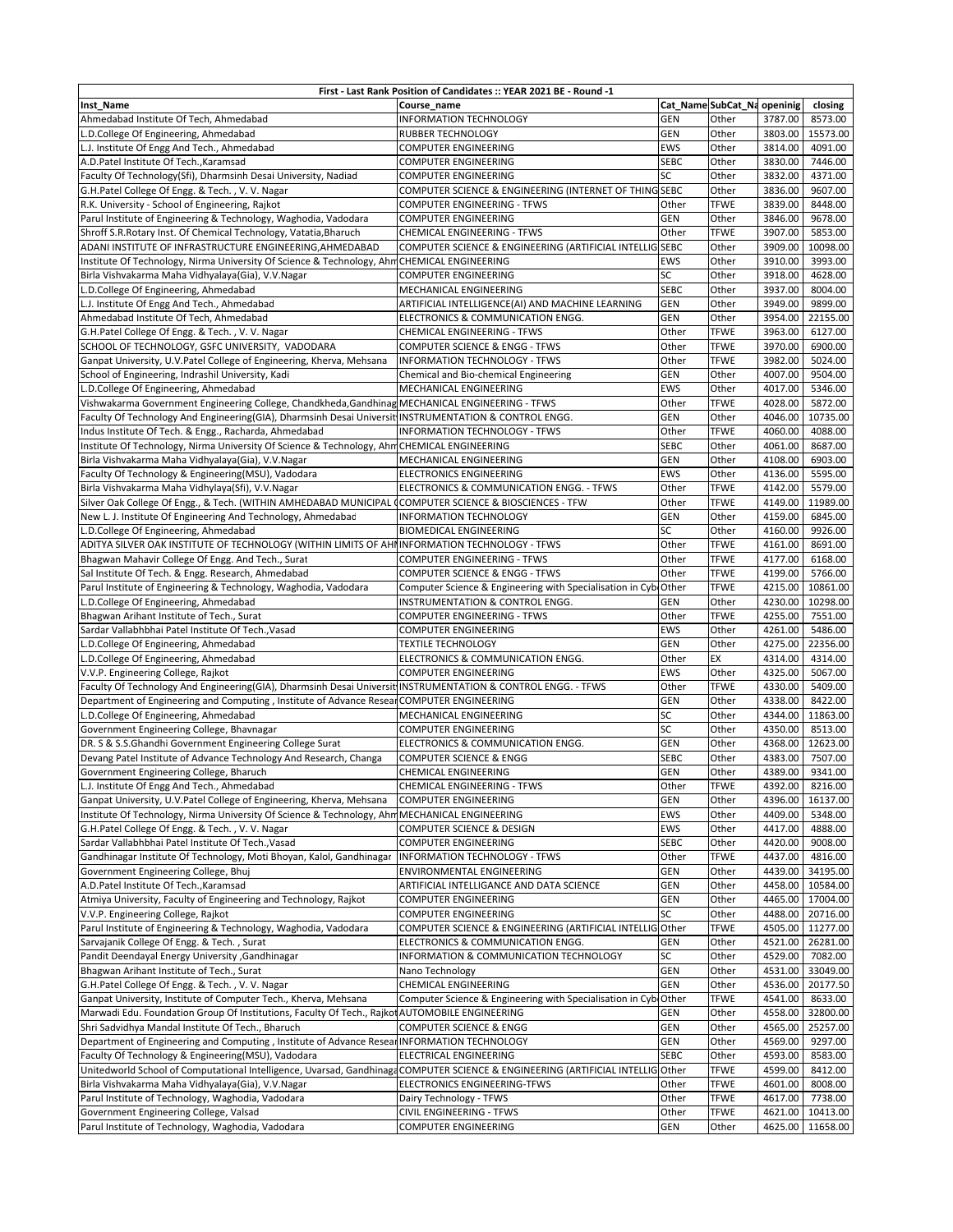| First - Last Rank Position of Candidates :: YEAR 2021 BE - Round -1                                                                   |                                                                  |              |                             |                    |                    |  |  |  |
|---------------------------------------------------------------------------------------------------------------------------------------|------------------------------------------------------------------|--------------|-----------------------------|--------------------|--------------------|--|--|--|
| Inst_Name                                                                                                                             | Course name                                                      |              | Cat_Name SubCat_Na openinig |                    | closing            |  |  |  |
| Government Engineering College, Modasa                                                                                                | <b>INFORMATION TECHNOLOGY</b>                                    | <b>GEN</b>   | Other                       | 4633.00            | 10350.00           |  |  |  |
| Government Engineering College, Modasa                                                                                                | INFORMATION TECHNOLOGY - TFWS                                    | Other        | <b>TFWE</b>                 | 4636.00            | 6725.00            |  |  |  |
| P.P. Savani School of Engineering, P.P. Savani University, Kosamba                                                                    | <b>COMPUTER ENGINEERING - TFWS</b>                               | Other        | TFWE                        | 4641.00            | 5012.00            |  |  |  |
| Krishna School of Emerging Technology & Applied Research (Formerly KrINFORMATION TECHNOLOGY - TFWS                                    |                                                                  | Other        | <b>TFWE</b>                 | 4643.00            | 7048.00            |  |  |  |
| Vishwakarma Government Engineering College, Chandkheda, Gandhinag INFORMATION TECHNOLOGY                                              |                                                                  | SC           | Other                       | 4652.00            | 6187.00            |  |  |  |
| GYANMANJARI INSTITUTE OF TECHNOLOGY Bhavnagar                                                                                         | INFORMATION TECHNOLOGY - TFWS                                    | Other        | <b>TFWE</b>                 | 4654.00            | 7185.00            |  |  |  |
| School of Engineering and Applied Science, Ahmedabad University, Ahm MECHANICAL ENGINEERING                                           |                                                                  | <b>GEN</b>   | Other                       | 4681.00            | 10941.00           |  |  |  |
| ADANI INSTITUTE OF INFRASTRUCTURE ENGINEERING, AHMEDABAD                                                                              | INFORMATION & COMMUNICATION TECHNOLOGY                           | <b>EWS</b>   | Other                       | 4714.00            | 5568.00            |  |  |  |
| Sal College Of Engineering, Ahmedabad                                                                                                 | <b>COMPUTER ENGINEERING</b>                                      | <b>GEN</b>   | Other                       | 4719.00            | 14062.00           |  |  |  |
| P.P. Savani School of Engineering, P.P. Savani University, Kosamba                                                                    | INFORMATION TECHNOLOGY & ENGINEERING - TFW                       | Other        | <b>TFWE</b>                 | 4727.00            | 7159.00            |  |  |  |
| Vishwakarma Government Engineering College, Chandkheda, Gandhinag POWER ELECTRONICS - TFWS                                            |                                                                  | Other        | <b>TFWE</b>                 | 4730.00            | 12242.00           |  |  |  |
| Marwadi Edu. Foundation Group Of Institutions, Faculty Of Tech., Rajkot Computer Engineering (Artificial Intelligence)                |                                                                  | <b>GEN</b>   | Other                       | 4746.00            | 34307.00           |  |  |  |
| A.D.Patel Institute Of Tech., Karamsad                                                                                                | <b>INFORMATION TECHNOLOGY</b>                                    | <b>EWS</b>   | Other                       | 4761.00            | 5240.00            |  |  |  |
| Parul Institute of Technology, Waghodia, Vadodara                                                                                     | <b>BIO-TECHNOLOGY</b>                                            | EWS          | Other                       | 4783.00            | 4783.00            |  |  |  |
| Pacific School Of Engineering, Surat                                                                                                  | <b>COMPUTER ENGINEERING - TFWS</b>                               | Other        | <b>TFWE</b>                 | 4788.00            | 7821.00            |  |  |  |
| A.D.Patel Institute Of Tech., Karamsad                                                                                                | COMPUTER SCIENCE & DESIGN                                        | <b>GEN</b>   | Other                       | 4795.00            | 9339.00            |  |  |  |
| Parul Institute of Engineering & Technology, Waghodia, Vadodara                                                                       | COMPUTER SCIENCE & ENGINEERING (CLOUD COMPUTING Other            |              | <b>TFWE</b>                 | 4799.00            | 10245.00           |  |  |  |
| Government Engineering College, Bhavnagar                                                                                             | <b>INFORMATION TECHNOLOGY</b>                                    | EWS          | Other                       | 4800.00            | 5015.00            |  |  |  |
| Parul Institute of Technology, Waghodia, Vadodara                                                                                     | <b>MECHATRONICS</b>                                              | GEN          | Other                       | 4807.00            | 25599.00           |  |  |  |
| Government Engineering College, Bhavnagar                                                                                             | INFORMATION TECHNOLOGY                                           | <b>SEBC</b>  | Other                       | 4809.00            | 6864.00            |  |  |  |
| SAL ENGINEERING & TECHNICAL INSTITUTE, SOLA, AHMEDABAD                                                                                | <b>INFORMATION TECHNOLOGY - TFWS</b>                             | Other        | <b>TFWE</b>                 | 4817.00            | 5295.00            |  |  |  |
| V.V.P. Engineering College, Rajkot                                                                                                    | <b>COMPUTER ENGINEERING</b>                                      | <b>SEBC</b>  | Other                       | 4859.00            | 10770.00           |  |  |  |
| Silver Oak College Of Engg., & Tech. (WITHIN AMHEDABAD MUNICIPAL (Computer Science & Engineering with Specialisation in CybiGEN       |                                                                  |              | Other                       | 4862.00            | 34298.00           |  |  |  |
| Government Engineering College, Valsad                                                                                                | ELECTRICAL ENGINEERING                                           | <b>GEN</b>   | Other                       | 4873.00            | 22382.00           |  |  |  |
| Government Engineering College, Bhavnagar                                                                                             | <b>CIVIL ENGINEERING - TFWS</b>                                  | Other        | <b>TFWE</b>                 | 4876.00            | 7286.00            |  |  |  |
| Unitedworld School of Computational Intelligence, Uvarsad, GandhinagaCOMPUTER SCIENCE & ENGG                                          |                                                                  | GEN          | Other                       | 4902.00            | 10497.00           |  |  |  |
| L.J. Institute Of Engg And Tech., Ahmedabad                                                                                           | COMPUTER SCIENCE & DESIGN                                        | <b>GEN</b>   | Other                       | 4934.00            | 8964.00            |  |  |  |
| Shri Sitaram N Patel Inst. Of Tech. & Res. (Vidhyabharti Trust), Umrakh                                                               | ELECTRICAL ENGINEERING                                           | GEN          | Other                       | 4982.00            | 34582.00           |  |  |  |
| Government Engineering College, Rajkot                                                                                                | <b>COMPUTER ENGINEERING</b>                                      | EWS          | Other                       | 4990.00            | 5479.00            |  |  |  |
| Faculty Of Technology And Engineering(GIA), Dharmsinh Desai Universit CHEMICAL ENGINEERING                                            |                                                                  | SC           | Other                       | 4998.00            | 9532.00            |  |  |  |
| L.D.College Of Engineering, Ahmedabad                                                                                                 | AUTOMOBILE ENGINEERING                                           | <b>GEN</b>   | Other                       | 4999.00            | 10047.00           |  |  |  |
| Silver Oak College Of Engg., & Tech. (WITHIN AMHEDABAD MUNICIPAL CCOMPUTER ENGINEERING (CLOUD COMPUTING)                              |                                                                  | GEN          | Other                       | 5021.00            | 34182.00           |  |  |  |
| L.J. Institute Of Engg And Tech., Ahmedabad                                                                                           | <b>COMPUTER SCIENCE &amp; ENGG</b>                               | <b>EWS</b>   | Other                       | 5026.00            | 5521.00            |  |  |  |
| Asha M. Tarsadia Institute of Computer Science & Tech. Bardoli                                                                        | COMPUTER ENGINEERING (SOFTWARE ENGINEERING) - TFVOther           |              | TFWE                        | 5032.00            | 8835.00            |  |  |  |
| L.J. Institute Of Engg And Tech., Ahmedabad                                                                                           | <b>COMPUTER SCIENCE &amp; ENGG</b>                               | <b>SEBC</b>  | Other                       | 5037.00            | 10750.00           |  |  |  |
| Government Engineering College, Rajkot                                                                                                | <b>COMPUTER ENGINEERING</b>                                      | <b>SEBC</b>  | Other                       | 5039.00            | 6828.00            |  |  |  |
| DR. S & S.S.Ghandhi Government Engineering College Surat                                                                              | <b>CIVIL ENGINEERING - TFWS</b>                                  | Other        | TFWE                        | 5050.00            | 8185.00            |  |  |  |
| L.J. Institute Of Engg And Tech., Ahmedabad                                                                                           | ARTIFICIAL INTELLIGENCE(AI) AND MACHINE LEARNING - T             | FOther       | TFWE                        | 5077.00            | 5886.00            |  |  |  |
| Sarvajanik College Of Engg. & Tech., Surat                                                                                            | <b>CHEMICAL ENGINEERING - TFWS</b>                               | Other        | <b>TFWE</b>                 | 5082.00            | 6359.00            |  |  |  |
| ITM (SLS) Baroda University (Formerly Known as ITM Universe), Vadoda COMPUTER SCIENCE & ENGG                                          |                                                                  | GEN          | Other                       | 5087.00<br>5091.00 | 17515.00           |  |  |  |
| Birla Vishvakarma Maha Vidhyalaya(Gia), V.V.Nagar                                                                                     | <b>CIVIL ENGINEERING - TFWS</b>                                  | Other<br>EWS | <b>TFWE</b><br>Other        |                    | 9488.00            |  |  |  |
| Faculty Of Technology & Engineering(MSU), Vadodara<br>Atmiya University, Faculty of Engineering and Technology, Rajkot                | ELECTRICAL ENGINEERING<br>INFORMATION TECHNOLOGY - TFWS          | Other        | <b>TFWE</b>                 | 5096.00<br>5109.00 | 5972.00<br>5990.00 |  |  |  |
| Government Engineering College, Bharuch                                                                                               | MECHANICAL ENGINEERING                                           | GEN          | Other                       | 5154.00            | 23401.00           |  |  |  |
| Department of Engineering and Computing, Institute of Advance ResearBIO-TECHNOLOGY                                                    |                                                                  | <b>ST</b>    | Other                       | 5161.00            | 13818.00           |  |  |  |
| Shroff S.R.Rotary Inst. Of Chemical Technology, Vatatia, Bharuch                                                                      | ELECTRICAL ENGINEERING                                           | <b>GEN</b>   | Other                       | 5175.00            | 32765.00           |  |  |  |
| L.J. Institute Of Engg And Tech., Ahmedabad                                                                                           | <b>INFORMATION TECHNOLOGY</b>                                    | EWS          | Other                       | 5184.00            | 5328.00            |  |  |  |
| Department of Engineering and Computing, Institute of Advance Resear BIO-TECHNOLOGY                                                   |                                                                  | <b>SEBC</b>  | Other                       |                    | 5199.00 10952.00   |  |  |  |
| Gujarat Power Engg. And Res. Inst. (Gperi) (Ppp), Mevad, Mehsana                                                                      | <b>COMPUTER ENGINEERING - TFWS</b>                               | Other        | <b>TFWE</b>                 | 5211.00            | 9121.00            |  |  |  |
| Faculty Of Technology & Engineering(MSU), Vadodara                                                                                    | <b>ELECTRONICS ENGINEERING</b>                                   | <b>SEBC</b>  | Other                       | 5215.00            | 9878.00            |  |  |  |
| ITM (SLS) Baroda University (Formerly Known as ITM Universe), Vadodar Computer Science & Engineering with Specialisation in CybrOther |                                                                  |              | <b>TFWE</b>                 | 5231.00            | 10465.00           |  |  |  |
| ADANI INSTITUTE OF INFRASTRUCTURE ENGINEERING, AHMEDABAD                                                                              | COMPUTER SCIENCE & ENGINEERING (ARTIFICIAL INTELLIG SC           |              | Other                       | 5232.00            | 9351.00            |  |  |  |
| Silver Oak College Of Engg., & Tech. (WITHIN AMHEDABAD MUNICIPAL                                                                      | <b>COMPUTER ENGINEERING (ARTIFICIAL INTELLIGENCE AND</b>         | <b>IGEN</b>  | Other                       | 5234.00            | 30556.00           |  |  |  |
| ITM (SLS) Baroda University (Formerly Known as ITM Universe), Vadoda COMPUTER SCIENCE & ENGINEERING (ARTIFICIAL INTELLIG GEN          |                                                                  |              | Other                       | 5237.00            | 34533.00           |  |  |  |
| L.J. Institute Of Engg And Tech., Ahmedabad                                                                                           | ELECTRONICS & COMMUNICATION ENGG.                                | GEN          | Other                       | 5242.00            | 19645.00           |  |  |  |
| Shantilal Shah Engineering College , Bhavnagar                                                                                        | INFORMATION TECHNOLOGY                                           | <b>GEN</b>   | Other                       | 5245.00            | 9160.00            |  |  |  |
| Institute Of Technology, Nirma University Of Science & Technology, AhmELECTRICAL ENGINEERING                                          |                                                                  | <b>SEBC</b>  | Other                       | 5255.00            | 15668.00           |  |  |  |
| Parul Institute of Engineering & Technology, Waghodia, Vadodara                                                                       | COMPUTER ENGINEERING (SOFTWARE ENGINEERING) - TFVOther           |              | TFWE                        | 5257.00            | 8402.00            |  |  |  |
| Parul Institute of Technology, Waghodia, Vadodara                                                                                     | CHEMICAL ENGINEERING                                             | GEN          | Other                       | 5261.00            | 34250.00           |  |  |  |
| Government Engineering College, Sector 28 Gandhinagar                                                                                 | COMPUTER ENGINEERING                                             | Other        | EX                          | 5271.00            | 5271.00            |  |  |  |
| Faculty Of Technology & Engineering(MSU), Vadodara                                                                                    | WATER MANAGEMENT - TFWS                                          | Other        | TFWE                        | 5279.00            | 16881.00           |  |  |  |
| Parul Institute of Technology, Waghodia, Vadodara                                                                                     | COMPUTER SCIENCE & ENGG                                          | GEN          | Other                       | 5291.00            | 15803.00           |  |  |  |
| Government Engineering College, Rajkot                                                                                                | <b>COMPUTER ENGINEERING</b>                                      | Other        | EX                          | 5303.00            | 10661.00           |  |  |  |
| L.D.College Of Engineering, Ahmedabad                                                                                                 | ELECTRICAL ENGINEERING                                           | <b>SEBC</b>  | Other                       | 5313.00            | 10230.00           |  |  |  |
| ADANI INSTITUTE OF INFRASTRUCTURE ENGINEERING, AHMEDABAD                                                                              | INFORMATION & COMMUNICATION TECHNOLOGY                           | <b>SEBC</b>  | Other                       | 5324.00            | 14909.00           |  |  |  |
| GIDC Degree Engineering College, Abrama, Navsari                                                                                      | <b>COMPUTER ENGINEERING</b>                                      | GEN          | Other                       | 5343.00            | 13980.00           |  |  |  |
| Asha M. Tarsadia Institute of Computer Science & Tech. Bardoli                                                                        | COMPUTER SCIENCE & ENGG - TFWS                                   | Other        | TFWE                        | 5358.00            | 7131.00            |  |  |  |
| Parul Institute of Technology, Waghodia, Vadodara                                                                                     | <b>BIO-TECHNOLOGY - TFWS</b>                                     | Other        | TFWE                        | 5371.00            | 5768.00            |  |  |  |
| Faculty Of Technology & Engineering(MSU), Vadodara                                                                                    | <b>ELECTRONICS ENGINEERING</b>                                   | Other        | EX                          | 5379.00            | 5379.00            |  |  |  |
| Unitedworld School of Computational Intelligence, Uvarsad, GandhinagaCOMPUTER SCIENCE & ENGG - TFWS                                   |                                                                  | Other        | TFWE                        | 5408.00            | 6159.00            |  |  |  |
| L.D.College Of Engineering, Ahmedabad                                                                                                 | ELECTRICAL ENGINEERING                                           | EWS          | Other                       | 5422.00            | 6797.00            |  |  |  |
| Ganpat University, Institute of Computer Tech., Kherva, Mehsana                                                                       | Computer Science & Engineering (Big Data & Analysis) - TFV Other |              | TFWE                        | 5441.00            | 6688.00            |  |  |  |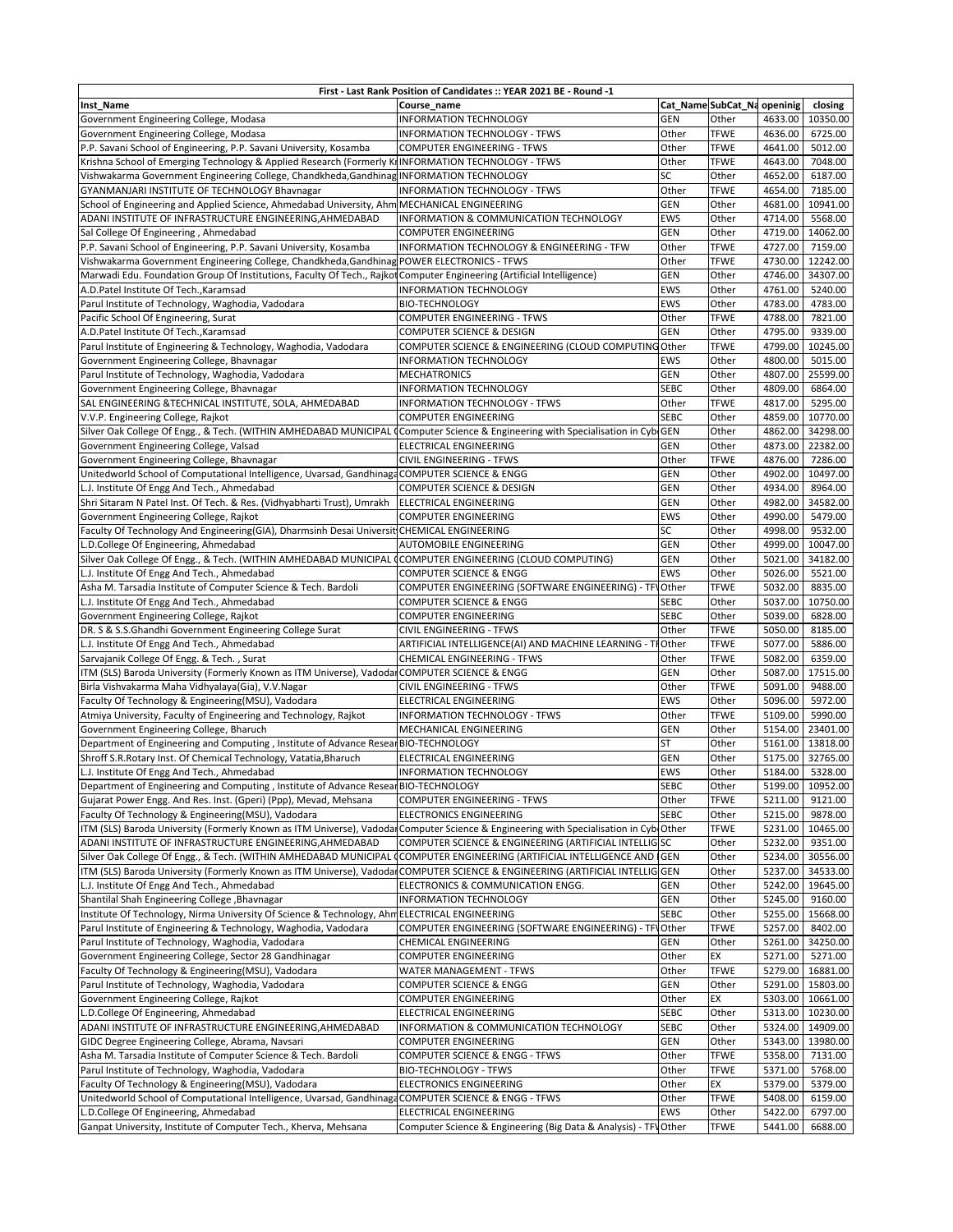|                                                                                                                                                                                               | First - Last Rank Position of Candidates :: YEAR 2021 BE - Round -1 |             |                             |         |                                     |
|-----------------------------------------------------------------------------------------------------------------------------------------------------------------------------------------------|---------------------------------------------------------------------|-------------|-----------------------------|---------|-------------------------------------|
| Inst_Name                                                                                                                                                                                     | Course_name                                                         |             | Cat_Name SubCat_Na openinig |         | closing                             |
| New L. J. Institute Of Engineering And Technology, Ahmedabad                                                                                                                                  | <b>COMPUTER SCIENCE &amp; ENGG</b>                                  | EWS         | Other                       | 5445.00 | 5929.00                             |
| Government Engineering College, Rajkot                                                                                                                                                        | ELECTRONICS & COMMUNICATION ENGG.                                   | <b>GEN</b>  | Other                       |         | 5448.00 31458.00                    |
| Ganpat University, U.V.Patel College of Engineering, Kherva, Mehsana                                                                                                                          | COMPUTER SCIENCE & BUSINESS SYSTEMS - TFW                           | Other       | TFWE                        | 5454.00 | 8014.00                             |
| Government Engineering College, Sector 28 Gandhinagar                                                                                                                                         | INFORMATION TECHNOLOGY                                              | Other       | EX                          |         | 5477.00 5477.00                     |
| A.D.Patel Institute Of Tech., Karamsad                                                                                                                                                        | <b>INFORMATION TECHNOLOGY</b>                                       | SEBC        | Other                       |         | 5484.00 9984.00                     |
| Sarvajanik College Of Engg. & Tech., Surat                                                                                                                                                    | COMPUTER ENGINEERING                                                | SC          | Other                       |         | 5522.00 17234.00                    |
| Parul Institute of Technology, Waghodia, Vadodara                                                                                                                                             | COMPUTER SCIENCE & TECHNOLOGY - TFWS                                | Other       | <b>TFWE</b>                 | 5531.00 | 8022.00                             |
| Institute of Infrastructure, Technology, Research and Management (IITRAIELECTRICAL ENGINEERING                                                                                                |                                                                     | <b>GEN</b>  | Other                       |         | 5550.00 28503.00                    |
| Government Engineering College, Valsad                                                                                                                                                        | ELECTRICAL ENGINEERING - TFWS                                       | Other       | <b>TFWE</b>                 |         | 5558.00 13828.00                    |
| APOLLO INSTITUTE OF ENGINEERING & TECHNOLOGY AHMEDABAD                                                                                                                                        | COMPUTER ENGINEERING - TFWS                                         | Other       | <b>TFWE</b>                 |         | 5564.00 7290.00                     |
| Government Engineering College, Bhavnagar                                                                                                                                                     | ELECTRONICS & COMMUNICATION ENGG.                                   | GEN         | Other                       |         | 5583.00 23849.00                    |
| Faculty Of Technology And Engineering(GIA), Dharmsinh Desai Universit CIVIL ENGINEERING - TFWS                                                                                                |                                                                     | Other       | <b>TFWE</b>                 | 5589.00 | 8020.00                             |
| Sardar Vallabhbhai Patel Institute Of Tech., Vasad                                                                                                                                            | <b>INFORMATION TECHNOLOGY</b>                                       | EWS         | Other                       | 5599.00 | 5824.00                             |
| Institute Of Technology, Nirma University Of Science & Technology, Ahm ELECTRONICS & INSTRUMENTATION ENGINEERING                                                                              |                                                                     | EWS         | Other                       | 5602.00 | 6449.00                             |
| Gandhinagar Institute Of Technology, Moti Bhoyan, Kalol, Gandhinagar                                                                                                                          | <b>INFORMATION TECHNOLOGY</b>                                       | <b>GEN</b>  | Other                       |         | 5604.00 11175.00                    |
| SARDAR PATEL COLLEGE OF ENGINEERING, BAKROL ANAND                                                                                                                                             | COMPUTER ENGINEERING                                                | GEN         | Other                       |         | 5616.00 11759.00                    |
| Shri Swami Atmanand Saraswati Institute Of Tech., Surat                                                                                                                                       | ELECTRONICS & COMMUNICATION ENGG. - TFWS                            | Other       | <b>TFWE</b>                 |         | 5619.00 16808.00                    |
| P.P. Savani School of Engineering, P.P. Savani University, Kosamba                                                                                                                            | COMPUTER SCIENCE & ENGG                                             | <b>GEN</b>  | Other                       |         | 5625.00 16758.00                    |
| Dr. Jivraj Mehta Institute Of Technology, Anand                                                                                                                                               | COMPUTER ENGINEERING                                                | <b>GEN</b>  | Other                       |         | 5663.00 22413.00                    |
| Bhagwan Arihant Institute of Tech., Surat                                                                                                                                                     | COMPUTER ENGINEERING                                                | GEN         | Other                       |         | 5689.00 24869.00                    |
| Vishwakarma Government Engineering College, Chandkheda, Gandhinag CIVIL ENGINEERING                                                                                                           |                                                                     | <b>GEN</b>  | Other                       |         | 5690.00 9713.00                     |
| .D.College Of Engineering, Ahmedabad                                                                                                                                                          | CIVIL ENGINEERING                                                   | <b>EWS</b>  | Other                       |         | 5711.00 8360.00                     |
| Birla Vishvakarma Maha Vidhylaya(Sfi), V.V.Nagar                                                                                                                                              | MECHANICAL ENGINEERING - TFWS                                       | Other       | <b>TFWE</b>                 | 5720.00 | 7403.00                             |
| .D.College Of Engineering, Ahmedabad                                                                                                                                                          | CIVIL ENGINEERING                                                   | <b>SEBC</b> | Other                       | 5730.00 | 8834.00                             |
| Parul Institute of Technology, Waghodia, Vadodara                                                                                                                                             | COMPUTER SCIENCE & ENGINEERING (INTERNET OF THING                   | <b>GEN</b>  | Other                       |         | 5737.00 30233.00                    |
| Faculty Of Technology & Engineering(MSU), Vadodara                                                                                                                                            | ELECTRICAL ENGINEERING                                              | Other       | EХ                          | 5741.00 | 5741.00                             |
| Faculty Of Technology(Sfi), Dharmsinh Desai University, Nadiad                                                                                                                                | ELECTRONICS & COMMUNICATION ENGG.                                   | EWS         | Other                       | 5744.00 | 6126.00                             |
| Faculty Of Technology & Engineering(MSU), Vadodara                                                                                                                                            |                                                                     | <b>GEN</b>  |                             |         | 5763.00 25619.00                    |
| Sardar Vallabhbhai Patel Institute Of Tech., Vasad                                                                                                                                            | <b>TEXTILE TECHNOLOGY</b><br><b>INFORMATION TECHNOLOGY</b>          | <b>SEBC</b> | Other<br>Other              |         | 5770.00 11720.00                    |
|                                                                                                                                                                                               |                                                                     | <b>GEN</b>  | PH                          |         | 5820.00 22820.00                    |
| Institute Of Technology, Nirma University Of Science & Technology, AhmCOMPUTER SCIENCE & ENGG<br>School of Engineering and Applied Science, Ahmedabad University, Ahm COMPUTER SCIENCE & ENGG |                                                                     | SC          | Other                       |         | 5860.00 8082.00                     |
|                                                                                                                                                                                               |                                                                     |             |                             |         |                                     |
| L.J. Institute Of Engg And Tech., Ahmedabad                                                                                                                                                   | ARTIFICIAL INTELLIGANCE AND DATA SCIENCE                            | GEN         | Other                       |         | 5871.00 8711.00<br>5883.00 33339.00 |
| Parul Institute of Engineering & Technology, Waghodia, Vadodara                                                                                                                               | Computer Science & Engineering with Specialisation in CybiGEN       |             | Other                       |         |                                     |
| L.D.College Of Engineering, Ahmedabad                                                                                                                                                         | CIVIL ENGINEERING                                                   | ST          | Other                       |         | 5887.00 13373.00                    |
| Rai School of Engineering, Dholka, Ahmedabad                                                                                                                                                  | COMPUTER SCIENCE & ENGG                                             | <b>GEN</b>  | Other                       |         | 5890.00 29029.00                    |
| Government Engineering College, Valsad                                                                                                                                                        | CHEMICAL ENGINEERING - TFWS                                         | Other       | <b>TFWE</b>                 |         | 5896.00 11391.00                    |
| Shri Sitaram N Patel Inst. Of Tech. & Res. (Vidhyabharti Trust), Umrakh                                                                                                                       | CHEMICAL ENGINEERING - TFWS                                         | Other       | <b>TFWE</b>                 |         | 5940.00 16743.00                    |
| Government Engineering College, Sector 28 Gandhinagar                                                                                                                                         | ELECTRONICS & COMMUNICATION ENGG. - TFWS                            | Other       | <b>TFWE</b>                 | 5950.00 | 9628.00                             |
| Sardar Vallabhbhai Patel Institute Of Tech., Vasad                                                                                                                                            | ELECTRICAL ENGINEERING                                              | <b>GEN</b>  | Other                       | 5960.00 | 34258.00                            |
| Sardar Vallabhbhai Patel Institute Of Tech., Vasad                                                                                                                                            | MECHANICAL ENGINEERING                                              | <b>GEN</b>  | Other                       | 5982.00 | 33773.00                            |
| Sardar Vallabhbhai Patel Institute Of Tech., Vasad                                                                                                                                            | COMPUTER ENGINEERING                                                | SC          | Other                       |         | 5987.00 10933.00                    |
| Bhagwan Arihant Institute of Tech., Surat                                                                                                                                                     | INFORMATION TECHNOLOGY - TFWS                                       | Other       | <b>TFWE</b>                 | 6019.00 | 7809.00                             |
| L.D.College Of Engineering, Ahmedabad                                                                                                                                                         | <b>BIOMEDICAL ENGINEERING</b>                                       | ST          | Other                       |         | 6025.00 28538.00                    |
| SCHOOL OF TECHNOLOGY, GSFC UNIVERSITY, VADODARA                                                                                                                                               | CHEMICAL ENGINEERING - TFWS                                         | Other       | <b>TFWE</b>                 | 6041.00 | 9697.00                             |
| Faculty Of Technology & Engineering(MSU), Vadodara                                                                                                                                            | CHEMICAL ENGINEERING                                                | SC          | Other                       | 6045.00 | 7873.00                             |
| Chandubhai S Patel Institute Of Technology, Changa                                                                                                                                            | ELECTRONICS & COMMUNICATION ENGG.                                   | GEN         | Other                       | 6049.00 | 18777.00                            |
| Government Engineering College, Sector 28 Gandhinagar                                                                                                                                         | COMPUTER ENGINEERING                                                | SC          | Other                       | 6094.00 | 7647.00                             |
| Faculty Of Technology & Engineering(MSU), Vadodara                                                                                                                                            | METALLURGICAL AND MATERIALS ENGINEERING - TFWS                      | Other       | TFWE                        |         | 6098.00 6176.00                     |
| Faculty Of Technology & Engineering(MSU), Vadodara                                                                                                                                            | MECHANICAL ENGINEERING                                              | SC          | Other                       |         | 6104.00 13771.00                    |
| Krishna School of Emerging Technology & Applied Research (Formerly Kr                                                                                                                         | <b>ELECTRICAL ENGINEERING</b>                                       | <b>GEN</b>  | Other                       |         | 6113.00 33421.00                    |
| Birla Vishvakarma Maha Vidhyalaya(Gia), V.V.Nagar                                                                                                                                             | ELECTRICAL ENGINEERING                                              | <b>GEN</b>  | Other                       |         | 6125.00 9038.00                     |
| Sal Institute Of Tech. & Engg. Research, Ahmedabad                                                                                                                                            | INFORMATION & COMMUNICATION TECHNOLOGY                              | GEN         | Other                       |         | 6131.00 34511.00                    |
| Sankalchand Patel College Of Engg., Visnagar                                                                                                                                                  | COMPUTER ENGINEERING                                                | GEN         | Other                       |         | 6136.00 23116.00                    |
| Faculty Of Technology(Sfi), Dharmsinh Desai University, Nadiad                                                                                                                                | CHEMICAL ENGINEERING                                                | EWS         | Other                       | 6137.00 | 6517.00                             |
| Ahmedabad Institute Of Tech, Ahmedabad                                                                                                                                                        | COMPUTER ENGINEERING                                                | EWS         | Other                       | 6142.00 | 7222.00                             |
| Shri Labhubhai Trivedi Institute Of Engineering And Technology, Rajkot                                                                                                                        | COMPUTER SCIENCE & ENGG - TFWS                                      | Other       | <b>TFWE</b>                 |         | 6149.00 8256.00                     |
| Parul Institute of Technology, Waghodia, Vadodara                                                                                                                                             | <b>BIO-TECHNOLOGY</b>                                               | SEBC        | Other                       |         | 6175.00 11535.00                    |
| Institute Of Technology, Nirma University Of Science & Technology, AhmELECTRICAL ENGINEERING                                                                                                  |                                                                     | EWS         | Other                       |         | 6193.00 8321.00                     |
| Chhotubhai Gopalbhai Patel Institute Of Tech., Tarsadi, Bardoli                                                                                                                               | ARTIFICIAL INTELLIGANCE AND DATA SCIENCE - TFWS                     | Other       | <b>TFWE</b>                 |         | 6210.00 12821.00                    |
| Institute Of Technology, Nirma University Of Science & Technology, Ahm MECHANICAL ENGINEERING                                                                                                 |                                                                     | SC          | Other                       |         | 6224.00 13649.00                    |
| Vishwakarma Government Engineering College, Chandkheda, Gandhinag POWER ELECTRONICS                                                                                                           |                                                                     | GEN         | Other                       |         | 6226.00 31798.00                    |
| Government Engineering College, Bharuch                                                                                                                                                       | ELECTRONICS & COMMUNICATION ENGG.                                   | <b>GEN</b>  | Other                       |         | 6231.00 34500.00                    |
| Parul Institute of Engineering & Technology, Waghodia, Vadodara                                                                                                                               | COMPUTER SCIENCE & ENGINEERING (INTERNET OF THING                   | Other       | <b>TFWE</b>                 |         | 6243.00 13458.00                    |
| Institute Of Technology, Nirma University Of Science & Technology, Ahm                                                                                                                        | CHEMICAL ENGINEERING                                                | SC          | Other                       | 6249.00 | 8224.00                             |
| Vishwakarma Government Engineering College, Chandkheda, Gandhinag CHEMICAL ENGINEERING                                                                                                        |                                                                     | <b>SEBC</b> | Other                       | 6258.00 | 8223.00                             |
| Government Engineering College, Dahod                                                                                                                                                         | COMPUTER ENGINEERING - TFWS                                         | Other       | <b>TFWE</b>                 | 6270.00 | 6540.00                             |
| V.V.P. Engineering College, Rajkot                                                                                                                                                            | MECHANICAL ENGINEERING                                              | <b>GEN</b>  | Other                       |         | 6272.00 34364.00                    |
| Parul Institute of Engineering & Technology, Waghodia, Vadodara                                                                                                                               | COMPUTER SCIENCE & ENGINEERING (DATA SCIENCE) - TFV                 | Other       | <b>TFWE</b>                 | 6280.00 | 8843.00                             |
| Sal Institute Of Tech. & Engg. Research, Ahmedabad                                                                                                                                            | COMPUTER SCIENCE & ENGG                                             | GEN         | Other                       |         | 6294.00 13404.00                    |
| Ganpat University, Institute of Computer Tech., Kherva, Mehsana                                                                                                                               | Computer Science & Engineering with Specialisation in CybiGEN       |             | Other                       | 6297.00 | 25228.00                            |
| C. K. Pithawala College Of Engg. & Tech., Surat                                                                                                                                               | MECHANICAL ENGINEERING                                              | GEN         | Other                       | 6315.00 | 34283.00                            |
| P.P. Savani School of Engineering, P.P. Savani University, Kosamba                                                                                                                            | COMPUTER ENGINEERING (MACHINE LEARNING & ARTIFICIOther              |             | <b>TFWE</b>                 | 6336.00 | 8495.00                             |
|                                                                                                                                                                                               |                                                                     |             |                             |         |                                     |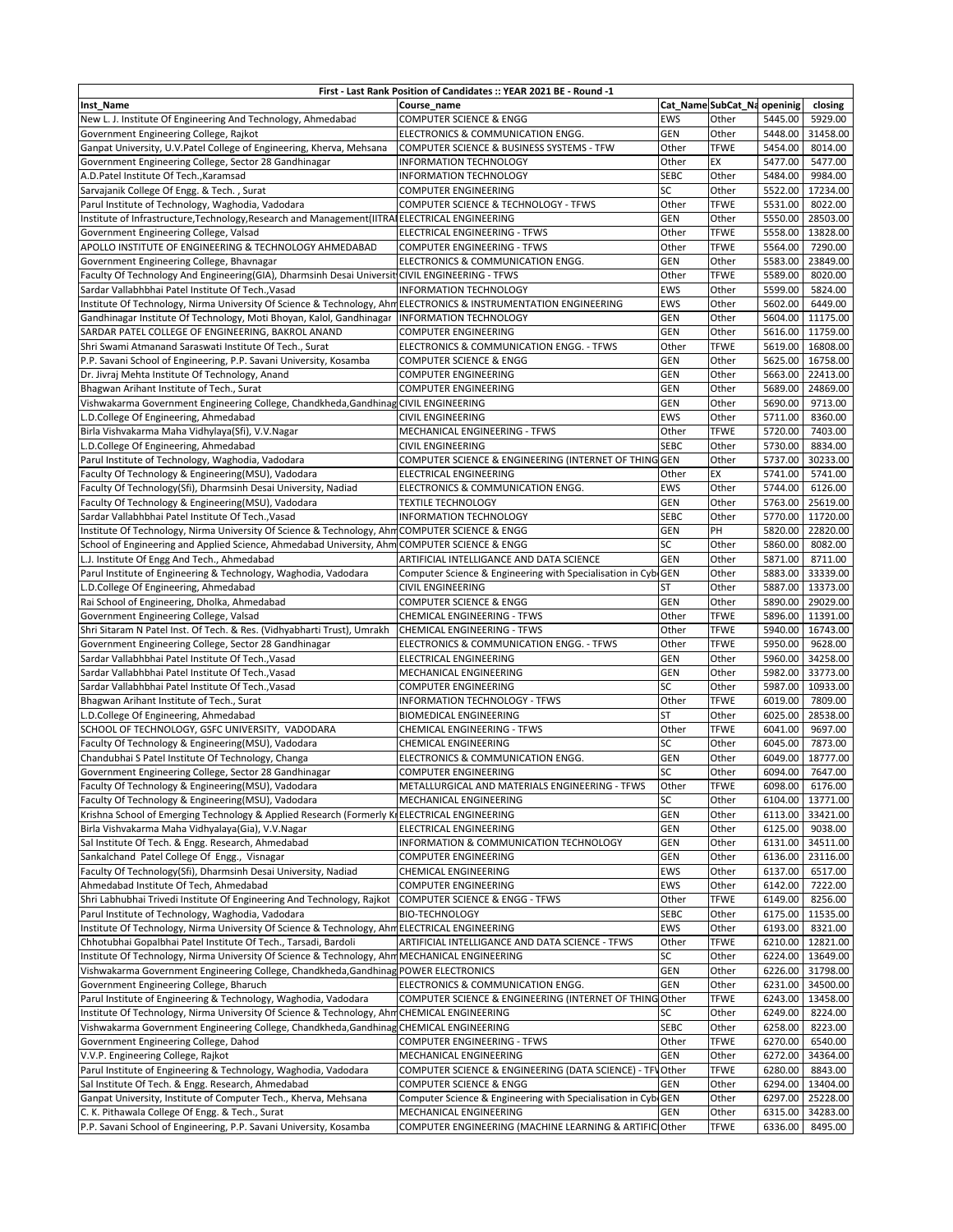| First - Last Rank Position of Candidates :: YEAR 2021 BE - Round -1                                                                                       |                                                                                  |                   |                             |                    |                      |  |  |  |  |
|-----------------------------------------------------------------------------------------------------------------------------------------------------------|----------------------------------------------------------------------------------|-------------------|-----------------------------|--------------------|----------------------|--|--|--|--|
| Inst_Name                                                                                                                                                 | Course name                                                                      |                   | Cat_Name SubCat_Na openinig |                    | closing              |  |  |  |  |
| ITM Vocational University, Waghodia, Dist: Vadodara                                                                                                       | COMPUTER ENGINEERING (Data Science)                                              | <b>GEN</b>        | Other                       | 6342.00            | 32815.00             |  |  |  |  |
| L.D.College Of Engineering, Ahmedabad                                                                                                                     | <b>CIVIL ENGINEERING</b>                                                         | SC                | Other                       | 6343.00            | 14818.00             |  |  |  |  |
| Bhagwan Mahavir College Of Engg. And Tech., Surat                                                                                                         | COMPUTER ENGINEERING                                                             | <b>GEN</b>        | Other                       | 6350.00            | 18281.00             |  |  |  |  |
| V.V.P. Engineering College, Rajkot                                                                                                                        | <b>INFORMATION TECHNOLOGY</b>                                                    | <b>EWS</b>        | Other                       | 6363.00            | 6653.00              |  |  |  |  |
| ADITYA SILVER OAK INSTITUTE OF TECHNOLOGY (WITHIN LIMITS OF AHIAERONAUTICAL ENGINEERING                                                                   |                                                                                  | GEN<br>Other      | Other<br><b>TFWE</b>        | 6390.00<br>6398.00 | 32992.00<br>12935.00 |  |  |  |  |
| Marwadi Edu. Foundation Group Of Institutions, Faculty Of Engg., Rajkot MECHANICAL ENGINEERING - TFWS<br>Pandit Deendayal Energy University , Gandhinagar | INFORMATION & COMMUNICATION TECHNOLOGY                                           | Other             | EX                          | 6405.00            | 6405.00              |  |  |  |  |
| L.D.College Of Engineering, Ahmedabad                                                                                                                     | CHEMICAL ENGINEERING                                                             | SC                | Other                       | 6416.00            | 11306.00             |  |  |  |  |
| B.H.Gardi College Of Engg. & Technology, Rajkot                                                                                                           | <b>COMPUTER ENGINEERING - TFWS</b>                                               | Other             | <b>TFWE</b>                 | 6417.00            | 8570.00              |  |  |  |  |
| Shri Sitaram N Patel Inst. Of Tech. & Res. (Vidhyabharti Trust), Umrakh                                                                                   | <b>COMPUTER SCIENCE &amp; ENGG - TFWS</b>                                        | Other             | <b>TFWE</b>                 | 6421.00            | 7011.00              |  |  |  |  |
| Pandit Deendayal Energy University , Gandhinagar                                                                                                          | ELECTRONICS & COMMUNICATION ENGG.                                                | <b>SEBC</b>       | Other                       | 6428.00            | 14464.00             |  |  |  |  |
| Shantilal Shah Engineering College , Bhavnagar                                                                                                            | <b>CIVIL ENGINEERING</b>                                                         | <b>GEN</b>        | Other                       | 6430.00            | 34421.00             |  |  |  |  |
| Chandubhai S Patel Institute Of Technology, Changa                                                                                                        | COMPUTER ENGINEERING                                                             | SC                | Other                       | 6438.00            | 9843.00              |  |  |  |  |
| Parul Institute of Engineering & Technology, Waghodia, Vadodara                                                                                           | COMPUTER SCIENCE & TECHNOLOGY - TFWS                                             | Other             | <b>TFWE</b>                 | 6453.00            | 8466.00              |  |  |  |  |
| DR. S & S.S.Ghandhi Government Engineering College Surat                                                                                                  | ELECTRICAL ENGINEERING                                                           | <b>GEN</b>        | Other                       | 6455.00            | 13725.00             |  |  |  |  |
| Madhuben & Bhanubhai Patel Institute of Technology, New V.V.Nagar                                                                                         | <b>INFORMATION TECHNOLOGY</b>                                                    | <b>GEN</b>        | Other                       | 6504.00            | 16508.00             |  |  |  |  |
| S.S.AGRAWAL INSTITUTE OF ENGINEERING & TECHNOLOGY NAVSARI                                                                                                 | <b>COMPUTER ENGINEERING</b><br><b>COMPUTER ENGINEERING</b>                       | <b>GEN</b><br>GEN | Other<br>Other              | 6516.00<br>6521.00 | 22043.00<br>32696.00 |  |  |  |  |
| Vidhyadeep Institute of Engineering & Technology, Anita(Kim), Surat<br>SAL ENGINEERING & TECHNICAL INSTITUTE, SOLA, AHMEDABAD                             | <b>INFORMATION TECHNOLOGY</b>                                                    | GEN               | Other                       | 6545.00            | 12814.00             |  |  |  |  |
| Gujarat Power Engg. And Res. Inst. (Gperi) (Ppp), Mevad, Mehsana                                                                                          | COMPUTER ENGINEERING                                                             | GEN               | Other                       | 6555.00            | 25193.00             |  |  |  |  |
| Vishwakarma Government Engineering College, Chandkheda, Gandhinag CHEMICAL ENGINEERING                                                                    |                                                                                  | <b>EWS</b>        | Other                       | 6558.00            | 7255.00              |  |  |  |  |
| Vishwakarma Government Engineering College, Chandkheda, Gandhinag CIVIL ENGINEERING - TFWS                                                                |                                                                                  | Other             | <b>TFWE</b>                 | 6560.00            | 8260.00              |  |  |  |  |
| L.J. Institute Of Engg And Tech., Ahmedabad                                                                                                               | <b>INFORMATION TECHNOLOGY</b>                                                    | <b>SEBC</b>       | Other                       | 6582.00            | 10405.00             |  |  |  |  |
| Birla Vishvakarma Maha Vidhylaya(Sfi), V.V.Nagar                                                                                                          | INFORMATION TECHNOLOGY                                                           | <b>SC</b>         | Other                       | 6590.00            | 7784.00              |  |  |  |  |
| L.D.College Of Engineering, Ahmedabad                                                                                                                     | <b>ELECTRICAL ENGINEERING</b>                                                    | SC                | Other                       | 6604.00            | 13928.00             |  |  |  |  |
| L.J. Institute Of Engg And Tech., Ahmedabad                                                                                                               | ROBOTICS & ARTIFICIAL INTELLIGENCE - TFW                                         | Other             | <b>TFWE</b>                 | 6605.00            | 7227.00              |  |  |  |  |
| Institute Of Technology, Nirma University Of Science & Technology, AhmELECTRONICS & INSTRUMENTATION ENGINEERING                                           |                                                                                  | <b>SEBC</b>       | Other                       | 6608.00            | 25644.00             |  |  |  |  |
| Silver Oak College Of Engg., & Tech. (WITHIN AMHEDABAD MUNICIPAL (INFORMATION TECHNOLOGY                                                                  |                                                                                  | GEN               | Other                       | 6609.00            | 25620.00             |  |  |  |  |
| Chandubhai S Patel Institute Of Technology, Changa                                                                                                        | COMPUTER SCIENCE & ENGG                                                          | SC                | Other                       | 6610.00            | 8297.00              |  |  |  |  |
| Parul Institute of Engineering & Technology, Waghodia, Vadodara<br>Government Engineering College, Rajkot                                                 | AERONAUTICAL ENGINEERING<br>ELECTRICAL ENGINEERING                               | GEN<br>GEN        | Other<br>Other              | 6616.00<br>6617.00 | 34393.00<br>18463.00 |  |  |  |  |
| Faculty Of Technology & Engineering(MSU), Vadodara                                                                                                        | METALLURGICAL AND MATERIALS ENGINEERING                                          | GEN               | Other                       | 6632.00            | 15138.00             |  |  |  |  |
| S.S.AGRAWAL INSTITUTE OF ENGINEERING & TECHNOLOGY NAVSARI                                                                                                 | <b>COMPUTER ENGINEERING - TFWS</b>                                               | Other             | <b>TFWE</b>                 | 6649.00            | 10375.00             |  |  |  |  |
| G.H.Patel College Of Engg. & Tech., V. V. Nagar                                                                                                           | MECHANICAL ENGINEERING                                                           | <b>GEN</b>        | Other                       | 6650.00            | 33955.00             |  |  |  |  |
| Ganpat University, U.V.Patel College of Engineering, Kherva, Mehsana                                                                                      | <b>BIOMEDICAL ENGINEERING</b>                                                    | <b>GEN</b>        | Other                       | 6705.00            | 9131.00              |  |  |  |  |
| K.J. Institute Of Engg. And Tech., Savali                                                                                                                 | <b>COMPUTER ENGINEERING</b>                                                      | <b>GEN</b>        | Other                       | 6721.00            | 20299.00             |  |  |  |  |
| Government Engineering College, Sector 28 Gandhinagar                                                                                                     | ELECTRONICS & COMMUNICATION ENGG.                                                | <b>GEN</b>        | Other                       | 6749.00            | 12724.00             |  |  |  |  |
| Ganpat University, Institute of Computer Tech., Kherva, Mehsana                                                                                           | Computer Science & Engineering (Big Data & Analysis)                             | <b>GEN</b>        | Other                       | 6768.00            | 19888.00             |  |  |  |  |
| Neotech Institute of Technology, Virod, Vadodara                                                                                                          | COMPUTER ENGINEERING                                                             | <b>GEN</b><br>SC  | Other                       | 6785.00            | 34129.00             |  |  |  |  |
| Government Engineering College, Sector 28 Gandhinagar<br>L.D.College Of Engineering, Ahmedabad                                                            | <b>INFORMATION TECHNOLOGY</b><br>MECHANICAL ENGINEERING                          | <b>ST</b>         | Other<br>Other              | 6824.00<br>6827.00 | 8351.00<br>22235.00  |  |  |  |  |
| Sarvajanik College Of Engg. & Tech., Surat                                                                                                                | ARTIFICIAL INTELLIGANCE AND DATA SCIENCE                                         | <b>EWS</b>        | Other                       | 6836.00            | 7366.00              |  |  |  |  |
| Faculty Of Technology(Sfi), Dharmsinh Desai University, Nadiad                                                                                            | CHEMICAL ENGINEERING                                                             | <b>SEBC</b>       | Other                       | 6841.00            | 11866.00             |  |  |  |  |
| L.D.College Of Engineering, Ahmedabad                                                                                                                     | <b>RUBBER TECHNOLOGY - TFWS</b>                                                  | Other             | <b>TFWE</b>                 | 6847.00            | 9100.00              |  |  |  |  |
| Sarvajanik College Of Engg. & Tech., Surat                                                                                                                | CHEMICAL ENGINEERING                                                             | GEN               | Other                       | 6853.00            | 25851.00             |  |  |  |  |
| Sarvajanik College Of Engg. & Tech., Surat                                                                                                                | MECHANICAL ENGINEERING                                                           | <b>GEN</b>        | Other                       | 6859.00            | 33903.00             |  |  |  |  |
| Laxmi Institute Of Technology, Sarigam, Valsad                                                                                                            | <b>INFORMATION TECHNOLOGY</b>                                                    | GEN               | Other                       | 6876.00            | 34542.00             |  |  |  |  |
| Ahmedabad Institute Of Tech, Ahmedabad                                                                                                                    | COMPUTER ENGINEERING                                                             | <b>SEBC</b>       | Other                       |                    | 6896.00 18231.00     |  |  |  |  |
| Shankersinh Vaghela Bapu Institute Of Tech., Unava, Gandhinagar                                                                                           | <b>COMPUTER ENGINEERING - TFWS</b>                                               | Other             | <b>TFWE</b>                 | 6919.00            | 9089.00              |  |  |  |  |
| APOLLO INSTITUTE OF ENGINEERING & TECHNOLOGY AHMEDABAD<br>Parul Institute of Technology, Waghodia, Vadodara                                               | COMPUTER ENGINEERING<br><b>BIO-TECHNOLOGY</b>                                    | GEN<br>SC         | Other<br>Other              | 6949.00<br>6959.00 | 15035.00<br>6959.00  |  |  |  |  |
| New L. J. Institute Of Engineering And Technology, Ahmedabad                                                                                              | <b>INFORMATION TECHNOLOGY</b>                                                    | <b>EWS</b>        | Other                       | 6966.00            | 7088.00              |  |  |  |  |
| Vishwakarma Government Engineering College, Chandkheda, Gandhinag ELECTRONICS & COMMUNICATION ENGG.                                                       |                                                                                  | <b>EWS</b>        | Other                       | 6968.00            | 7813.00              |  |  |  |  |
| Krishna School of Emerging Technology & Applied Research (Formerly KtINFORMATION TECHNOLOGY                                                               |                                                                                  | GEN               | Other                       | 6986.00            | 12447.00             |  |  |  |  |
| Marwadi Edu. Foundation Group Of Institutions, Faculty Of Engg., Rajkot INFORMATION TECHNOLOGY                                                            |                                                                                  | GEN               | Other                       | 7004.00            | 31959.00             |  |  |  |  |
| SARDAR PATEL COLLEGE OF ENGINEERING, BAKROL ANAND                                                                                                         | <b>INFORMATION TECHNOLOGY</b>                                                    | GEN               | Other                       | 7005.00            | 18216.00             |  |  |  |  |
| Chhotubhai Gopalbhai Patel Institute Of Tech., Tarsadi, Bardoli                                                                                           | <b>MECHATRONICS</b>                                                              | GEN               | Other                       | 7013.00            | 18876.00             |  |  |  |  |
| Ganpat University, U.V.Patel College of Engineering, Kherva, Mehsana                                                                                      | <b>INFORMATION TECHNOLOGY</b>                                                    | <b>GEN</b>        | Other                       | 7019.00            | 17880.00             |  |  |  |  |
| L.E.College, Morbi                                                                                                                                        | INFORMATION TECHNOLOGY                                                           | <b>EWS</b>        | Other                       | 7024.00            | 7816.00              |  |  |  |  |
| Birla Vishvakarma Maha Vidhyalaya(Gia), V.V.Nagar                                                                                                         | MECHANICAL ENGINEERING                                                           | <b>EWS</b>        | Other                       | 7026.00            | 8505.00              |  |  |  |  |
| L.D.College Of Engineering, Ahmedabad<br>Vishwakarma Government Engineering College, Chandkheda, Gandhinag MECHANICAL ENGINEERING                         | <b>CHEMICAL ENGINEERING</b>                                                      | Other<br>EWS      | EX<br>Other                 | 7038.00<br>7043.00 | 7038.00<br>8196.00   |  |  |  |  |
| L.D.College Of Engineering, Ahmedabad                                                                                                                     | ELECTRICAL ENGINEERING                                                           | ST                | Other                       | 7060.00            | 17630.00             |  |  |  |  |
| ITM (SLS) Baroda University (Formerly Known as ITM Universe), Vadodar INFORMATION TECHNOLOGY                                                              |                                                                                  | <b>GEN</b>        | Other                       | 7066.00            | 16297.00             |  |  |  |  |
| Institute of Infrastructure, Technology, Research and Management (IITRAICIVIL ENGINEERING                                                                 |                                                                                  | GEN               | Other                       | 7075.00            | 28493.00             |  |  |  |  |
| Government Engineering College, Bhuj                                                                                                                      | MECHANICAL ENGINEERING                                                           | GEN               | Other                       | 7079.00            | 34501.00             |  |  |  |  |
| Government Engineering College, Sector 28 Gandhinagar                                                                                                     | <b>BIOMEDICAL ENGINEERING</b>                                                    | <b>EWS</b>        | Other                       | 7096.00            | 11552.00             |  |  |  |  |
| ADANI INSTITUTE OF INFRASTRUCTURE ENGINEERING, AHMEDABAD                                                                                                  | Civil & Infrastructure Engineering                                               | GEN               | Other                       | 7116.00            | 26301.00             |  |  |  |  |
| Shantilal Shah Engineering College, Bhavnagar                                                                                                             | ELECTRICAL ENGINEERING - TFWS                                                    | Other             | <b>TFWE</b>                 | 7124.00            | 16509.00             |  |  |  |  |
| Indus Institute Of Tech. & Engg., Racharda, Ahmedabad<br>Parul Institute of Technology, Waghodia, Vadodara                                                | MECHANICAL ENGINEERING<br>COMPUTER ENGINEERING (SOFTWARE ENGINEERING) - TFVOther | GEN               | Other<br><b>TFWE</b>        | 7139.00            | 33216.00<br>9377.00  |  |  |  |  |
| Faculty Of Technology And Engineering(GIA), Dharmsinh Desai Universit ELECTRONICS & COMMUNICATION ENGG.                                                   |                                                                                  | SC                | Other                       | 7152.00<br>7163.00 | 16251.00             |  |  |  |  |
|                                                                                                                                                           |                                                                                  |                   |                             |                    |                      |  |  |  |  |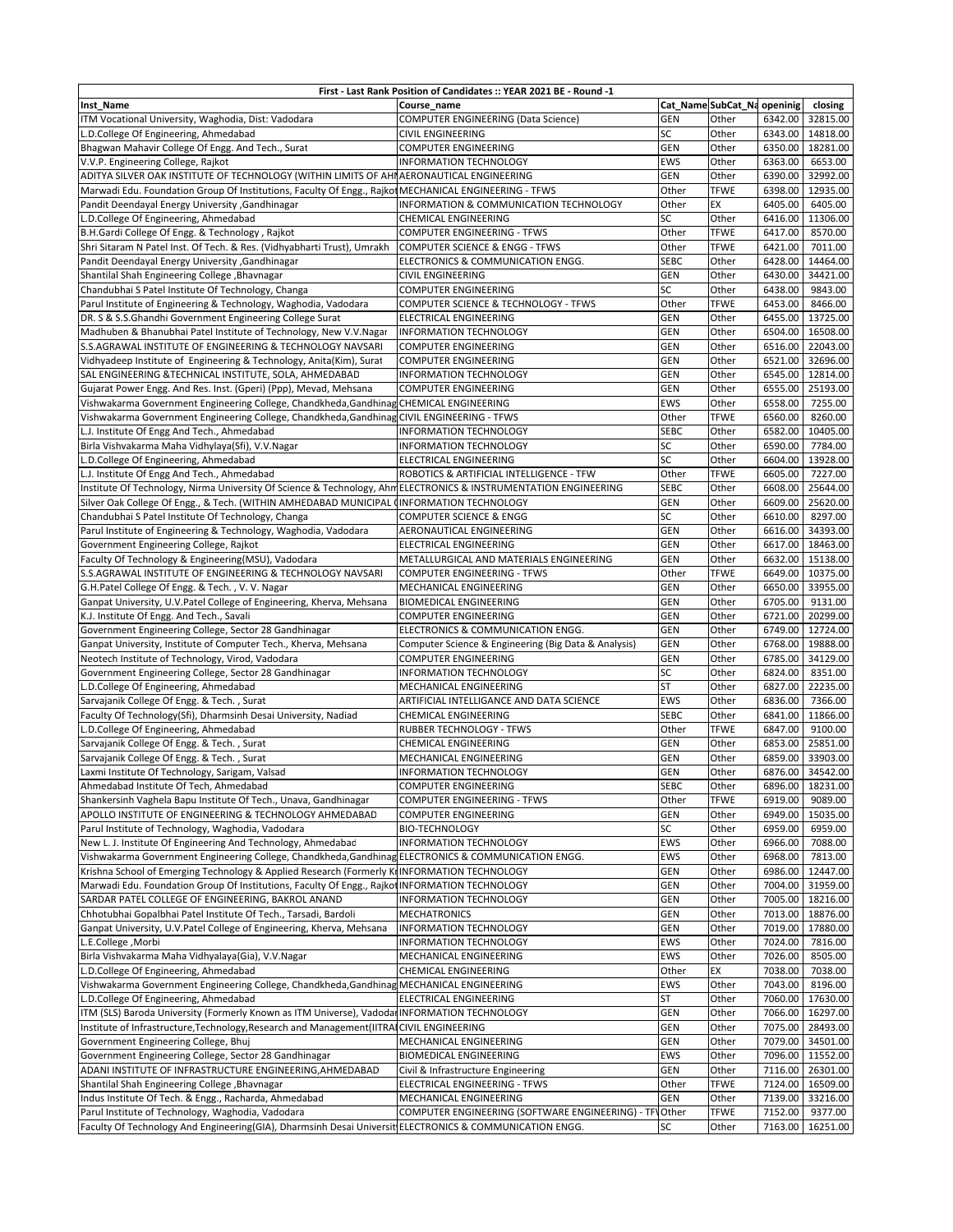| First - Last Rank Position of Candidates :: YEAR 2021 BE - Round -1                                                                                                                                  |                                                                                          |                           |                             |                    |                      |  |  |  |
|------------------------------------------------------------------------------------------------------------------------------------------------------------------------------------------------------|------------------------------------------------------------------------------------------|---------------------------|-----------------------------|--------------------|----------------------|--|--|--|
| Inst_Name                                                                                                                                                                                            | Course name                                                                              |                           | Cat_Name SubCat_Na openinig |                    | closing              |  |  |  |
| Engginering College, Tuwa, Godhara                                                                                                                                                                   | MECHANICAL ENGINEERING                                                                   | <b>GEN</b>                | Other                       | 7170.00            | 28484.00             |  |  |  |
| Shri Swami Atmanand Saraswati Institute Of Tech., Surat                                                                                                                                              | <b>COMPUTER ENGINEERING</b>                                                              | <b>EWS</b>                | Other                       | 7171.00            | 7544.00              |  |  |  |
| Dr. Jivraj Mehta Institute Of Technology, Anand                                                                                                                                                      | <b>INFORMATION TECHNOLOGY</b>                                                            | GEN                       | Other                       | 7174.00            | 22160.00             |  |  |  |
| Atmiya University, Faculty of Engineering and Technology, Rajkot                                                                                                                                     | <b>ELECTRICAL ENGINEERING</b>                                                            | <b>GEN</b>                | Other                       | 7196.00            | 33250.00             |  |  |  |
| SHREE SWAMINARAYAN INSTITUTE OF TECHNOLOGY, BHAT, GANDHINA INFORMATION TECHNOLOGY                                                                                                                    |                                                                                          | GEN                       | Other                       | 7212.00            | 22332.00             |  |  |  |
| Shroff S.R.Rotary Inst. Of Chemical Technology, Vatatia, Bharuch                                                                                                                                     | Environmental Science & Technology                                                       | GEN                       | Other                       | 7215.00            | 34580.00             |  |  |  |
| L.D.College Of Engineering, Ahmedabad<br>Sardar Vallabhbhai Patel Institute Of Tech., Vasad                                                                                                          | ELECTRICAL ENGINEERING                                                                   | Other<br>SC               | EX<br>Other                 | 7237.00            | 7237.00<br>17901.00  |  |  |  |
| Parul Institute of Technology, Waghodia, Vadodara                                                                                                                                                    | <b>INFORMATION TECHNOLOGY</b><br>COMPUTER SCIENCE & ENGINEERING (ARTIFICIAL INTELLIG GEN |                           | Other                       | 7260.00<br>7279.00 | 33058.00             |  |  |  |
| Parul Institute of Engineering & Technology, Waghodia, Vadodara                                                                                                                                      | COMPUTER TECHNOLOGY - TFW                                                                | Other                     | TFWE                        | 7300.00            | 12678.00             |  |  |  |
| Vishwakarma Government Engineering College, Chandkheda, Gandhinag ELECTRICAL ENGINEERING - TFWS                                                                                                      |                                                                                          | Other                     | TFWE                        | 7318.00            | 8147.00              |  |  |  |
| Amiraj College Of Engg & Tech., Sanand, Ahmedabad                                                                                                                                                    | COMPUTER SCIENCE & ENGG - TFWS                                                           | Other                     | <b>TFWE</b>                 | 7320.00            | 9235.00              |  |  |  |
| Parul Institute of Engineering & Technology, Waghodia, Vadodara                                                                                                                                      | COMPUTER SCIENCE & ENGINEERING (ARTIFICIAL INTELLIG                                      | <b>GEN</b>                | Other                       | 7385.00            | 33940.00             |  |  |  |
| Parul Institute of Engineering & Technology, Waghodia, Vadodara                                                                                                                                      | COMPUTER SCIENCE & ENGINEERING (ARTIFICIAL INTELLIG                                      | <b>GEN</b>                | Other                       | 7389.00            | 32317.00             |  |  |  |
| Birla Vishvakarma Maha Vidhylaya(Sfi), V.V.Nagar                                                                                                                                                     | MECHANICAL ENGINEERING                                                                   | GEN                       | Other                       | 7402.00            | 11103.00             |  |  |  |
| P.P. Savani School of Engineering, P.P. Savani University, Kosamba                                                                                                                                   | <b>INFORMATION TECHNOLOGY</b>                                                            | GEN                       | Other                       | 7406.00            | 18755.00             |  |  |  |
| Sarvajanik College Of Engg. & Tech., Surat                                                                                                                                                           | ARTIFICIAL INTELLIGANCE AND DATA SCIENCE                                                 | <b>SEBC</b>               | Other                       | 7432.00            | 12992.00             |  |  |  |
| SCHOOL OF SCIENCE & ENGINEERING., Navrachana University, VadodaraCIVIL ENGINEERING                                                                                                                   |                                                                                          | <b>GEN</b>                | Other                       | 7433.00            | 21882.00             |  |  |  |
| L.E.College, Morbi                                                                                                                                                                                   | CHEMICAL ENGINEERING - TFWS                                                              | Other                     | <b>TFWE</b>                 | 7437.00            | 10474.00             |  |  |  |
| L.E.College, Morbi                                                                                                                                                                                   | <b>INFORMATION TECHNOLOGY</b>                                                            | <b>SEBC</b>               | Other                       | 7464.00            | 8862.00              |  |  |  |
| ITM Vocational University, Waghodia, Dist: Vadodara                                                                                                                                                  | Computer Engineering (Cloud Tech. & Information Security                                 | GEN                       | Other                       | 7472.00            | 33281.00             |  |  |  |
| Parul Institute of Technology, Waghodia, Vadodara                                                                                                                                                    | Food Technology -TFW                                                                     | Other                     | <b>TFWE</b>                 | 7473.00            | 7473.00              |  |  |  |
| Faculty Of Technology(Sfi), Dharmsinh Desai University, Nadiad                                                                                                                                       | ELECTRONICS & COMMUNICATION ENGG.                                                        | <b>SEBC</b>               | Other                       | 7476.00            | 19179.00             |  |  |  |
| Institute Of Technology, Nirma University Of Science & Technology, Ahm ELECTRONICS & COMMUNICATION ENGG.                                                                                             |                                                                                          | SC                        | Other                       | 7478.00            | 13448.00             |  |  |  |
| Sankalchand Patel College Of Engg., Visnagar                                                                                                                                                         | <b>INFORMATION TECHNOLOGY</b><br>ELECTRONICS & COMMUNICATION ENGG.                       | <b>GEN</b><br><b>GEN</b>  | Other<br>Other              | 7486.00<br>7499.00 | 33398.00<br>32708.00 |  |  |  |
| C. K. Pithawala College Of Engg. & Tech., Surat<br>Parul Institute of Engineering & Technology, Waghodia, Vadodara                                                                                   | ELECTRICAL ENGINEERING - TFWS                                                            | Other                     | <b>TFWE</b>                 | 7552.00            | 18064.00             |  |  |  |
| Government Engineering College, Sector 28 Gandhinagar                                                                                                                                                | <b>BIOMEDICAL ENGINEERING</b>                                                            | SC                        | Other                       | 7560.00            | 15804.00             |  |  |  |
| Shroff S.R.Rotary Inst. Of Chemical Technology, Vatatia, Bharuch                                                                                                                                     | COMPUTER ENGINEERING - TFWS                                                              | Other                     | <b>TFWE</b>                 | 7564.00            | 10551.00             |  |  |  |
| Sardar Vallabhbhai Patel Institute Of Tech., Vasad                                                                                                                                                   | MECHANICAL ENGINEERING - TFWS                                                            | Other                     | <b>TFWE</b>                 | 7585.00            | 11920.00             |  |  |  |
| Faculty Of Technology And Engineering(GIA), Dharmsinh Desai Universit ELECTRONICS & COMMUNICATION ENGG.                                                                                              |                                                                                          | Other                     | EX                          | 7607.00            | 7607.00              |  |  |  |
| L.J. Institute Of Engg And Tech., Ahmedabad                                                                                                                                                          | ROBOTICS & ARTIFICIAL INTELLIGENCE                                                       | <b>GEN</b>                | Other                       | 7612.00            | 11785.00             |  |  |  |
| Government Engineering College, Sector 28 Gandhinagar                                                                                                                                                | <b>BIOMEDICAL ENGINEERING</b>                                                            | <b>SEBC</b>               | Other                       | 7623.00            | 17348.00             |  |  |  |
| P.P. Savani School of Engineering, P.P. Savani University, Kosamba                                                                                                                                   | <b>COMPUTER ENGINEERING</b>                                                              | <b>GEN</b>                | Other                       | 7641.00            | 13870.00             |  |  |  |
| Devang Patel Institute of Advance Technology And Research, Changa                                                                                                                                    | INFORMATION TECHNOLOGY                                                                   | <b>SEBC</b>               | Other                       | 7677.00            | 8595.00              |  |  |  |
| New L. J. Institute Of Engineering And Technology, Ahmedabad                                                                                                                                         | <b>COMPUTER SCIENCE &amp; ENGG</b>                                                       | <b>SEBC</b>               | Other                       | 7693.00            | 11432.00             |  |  |  |
| Devang Patel Institute of Advance Technology And Research, Changa                                                                                                                                    | <b>COMPUTER SCIENCE &amp; ENGG</b>                                                       | SC                        | Other                       | 7702.00            | 13432.00             |  |  |  |
| Government Engineering College, Bhavnagar                                                                                                                                                            | MECHANICAL ENGINEERING - TFWS                                                            | Other                     | TFWE                        | 7703.00            | 13493.00             |  |  |  |
| Faculty Of Technology & Engineering(MSU), Vadodara                                                                                                                                                   | <b>CIVIL ENGINEERING</b>                                                                 | <b>EWS</b>                | Other                       | 7711.00            | 11178.00             |  |  |  |
| L.D.R.P. Institute Of Tech. & Research., Gandhinagar                                                                                                                                                 | <b>COMPUTER ENGINEERING</b>                                                              | EWS                       | Other                       | 7715.00            | 8673.00              |  |  |  |
| Vishwakarma Government Engineering College, Chandkheda, Gandhinag ELECTRONICS & COMMUNICATION ENGG.                                                                                                  |                                                                                          | Other                     | EX                          | 7740.00            | 7740.00              |  |  |  |
| L.D.R.P. Institute Of Tech. & Research., Gandhinagar<br>L.E.College, Morbi                                                                                                                           | <b>COMPUTER ENGINEERING</b><br>CHEMICAL ENGINEERING                                      | <b>SEBC</b><br><b>GEN</b> | Other<br>Other              | 7751.00<br>7759.00 | 18551.00<br>17474.00 |  |  |  |
| L.D.College Of Engineering, Ahmedabad                                                                                                                                                                | <b>TEXTILE TECHNOLOGY - TFWS</b>                                                         | Other                     | <b>TFWE</b>                 | 7770.00            | 11183.00             |  |  |  |
| Dhirubhai Ambani Institute of Info. & Comm. Tech., Gandhinagar                                                                                                                                       | INFORMATION & COMMUNICATION TECHNOLOGY                                                   | <b>GEN</b>                | PH                          | 7775.00            | 14476.00             |  |  |  |
| Institute Of Technology, Nirma University Of Science & Technology, Ahm MECHANICAL ENGINEERING                                                                                                        |                                                                                          | Other                     | EX                          | 7799.00            | 7799.00              |  |  |  |
| SCHOOL OF SCIENCE & ENGINEERING., Navrachana University, VadodaraCOMPUTER SCIENCE & ENGG - TFWS                                                                                                      |                                                                                          | Other                     | <b>TFWE</b>                 | 7810.00            | 8909.00              |  |  |  |
| New L. J. Institute Of Engineering And Technology, Ahmedabad                                                                                                                                         | <b>INFORMATION TECHNOLOGY</b>                                                            | SEBC                      | Other                       |                    | 7828.00 12608.00     |  |  |  |
| S.P.B. Patel Engg. College, (Saffrony), Linch, Mehsana                                                                                                                                               | <b>COMPUTER ENGINEERING</b>                                                              | <b>GEN</b>                | Other                       | 7833.00            | 21024.00             |  |  |  |
| Silver Oak College Of Engg., & Tech. (WITHIN AMHEDABAD MUNICIPAL (Computer Science & Engineering with Specialisation in Cyb(Other                                                                    |                                                                                          |                           | TFWE                        | 7854.00            | 9798.00              |  |  |  |
| Vidush Somany Institute Of Tech. & Res., Kadi                                                                                                                                                        | COMPUTER SCIENCE & ENGG - TFWS                                                           | Other                     | <b>TFWE</b>                 | 7882.00            | 8159.00              |  |  |  |
| School of Engineering, Indrashil University, Kadi                                                                                                                                                    | COMPUTER SCIENCE & ENGG                                                                  | GEN                       | Other                       | 7898.00            | 34292.00             |  |  |  |
| G.H.Patel College Of Engg. & Tech., V.V. Nagar                                                                                                                                                       | COMPUTER SCIENCE & DESIGN                                                                | <b>SEBC</b>               | Other                       | 7918.00            | 12866.00             |  |  |  |
| Sigma Institute Of Engg., Bakrol                                                                                                                                                                     | <b>CIVIL ENGINEERING</b>                                                                 | GEN                       | Other                       | 7931.00            | 33958.00             |  |  |  |
| GYANMANJARI INSTITUTE OF TECHNOLOGY Bhavnagar                                                                                                                                                        | <b>COMPUTER ENGINEERING</b>                                                              | GEN                       | Other                       | 7965.00            | 25707.00             |  |  |  |
| Vidush Somany Institute Of Tech. & Res., Kadi                                                                                                                                                        | INFORMATION TECHNOLOGY - TFWS                                                            | Other                     | <b>TFWE</b>                 | 7968.00            | 9753.00              |  |  |  |
| Department of Engineering and Computing, Institute of Advance Resear ELECTRICAL & ELECTRONICS<br>Vishwakarma Government Engineering College, Chandkheda, Gandhinag ELECTRONICS & COMMUNICATION ENGG. |                                                                                          | GEN<br><b>SEBC</b>        | Other                       | 7986.00            | 32053.00<br>15392.00 |  |  |  |
| Sardar Vallabhbhai Patel Institute Of Tech., Vasad                                                                                                                                                   | ELECTRONICS & COMMUNICATION ENGG. - TFWS                                                 | Other                     | Other<br>TFWE               | 7989.00<br>7991.00 | 9789.00              |  |  |  |
| R.K. University - School of Engineering, Rajkot                                                                                                                                                      | <b>COMPUTER ENGINEERING</b>                                                              | GEN                       | Other                       | 8043.00            | 31197.00             |  |  |  |
| Sarvajanik College Of Engg. & Tech., Surat                                                                                                                                                           | <b>CIVIL ENGINEERING</b>                                                                 | GEN                       | Other                       | 8045.00            | 30306.00             |  |  |  |
| Government Engineering College, Bhuj                                                                                                                                                                 | CHEMICAL ENGINEERING                                                                     | GEN                       | Other                       | 8053.00            | 20478.00             |  |  |  |
| Institute Of Technology, Nirma University Of Science & Technology, Ahm ELECTRICAL ENGINEERING                                                                                                        |                                                                                          | SC                        | Other                       | 8061.00            | 14651.00             |  |  |  |
| V.V.P. Engineering College, Rajkot                                                                                                                                                                   | CHEMICAL ENGINEERING                                                                     | <b>GEN</b>                | Other                       | 8062.00            | 33360.00             |  |  |  |
| Birla Vishvakarma Maha Vidhyalaya(Gia), V.V.Nagar                                                                                                                                                    | MECHANICAL ENGINEERING                                                                   | <b>SEBC</b>               | Other                       | 8078.00            | 11094.00             |  |  |  |
| ADANI INSTITUTE OF INFRASTRUCTURE ENGINEERING, AHMEDABAD                                                                                                                                             | INFORMATION & COMMUNICATION TECHNOLOGY                                                   | SC                        | Other                       | 8085.00            | 13341.00             |  |  |  |
| Vishwakarma Government Engineering College, Chandkheda, Gandhinag MECHANICAL ENGINEERING                                                                                                             |                                                                                          | SC                        | Other                       | 8087.00            | 17393.00             |  |  |  |
| Marwadi Edu. Foundation Group Of Institutions, Faculty Of Tech., Rajkot INFORMATION TECHNOLOGY                                                                                                       |                                                                                          | GEN                       | Other                       | 8112.00            | 34584.00             |  |  |  |
| SHREE SWAMINARAYAN INSTITUTE OF TECHNOLOGY, BHAT, GANDHINA COMPUTER ENGINEERING                                                                                                                      |                                                                                          | GEN                       | Other                       | 8115.00            | 23317.00             |  |  |  |
| G.H.Patel College Of Engg. & Tech., V.V. Nagar                                                                                                                                                       | <b>COMPUTER ENGINEERING</b>                                                              | SC                        | Other                       | 8120.00            | 9768.00              |  |  |  |
| Laxmi Institute Of Technology, Sarigam, Valsad                                                                                                                                                       | <b>COMPUTER SCIENCE &amp; ENGG</b>                                                       | GEN                       | Other                       | 8121.00            | 34502.00             |  |  |  |
| L.J. Institute Of Engg And Tech., Ahmedabad                                                                                                                                                          | <b>CIVIL ENGINEERING</b>                                                                 | GEN                       | Other                       | 8146.00            | 34522.00             |  |  |  |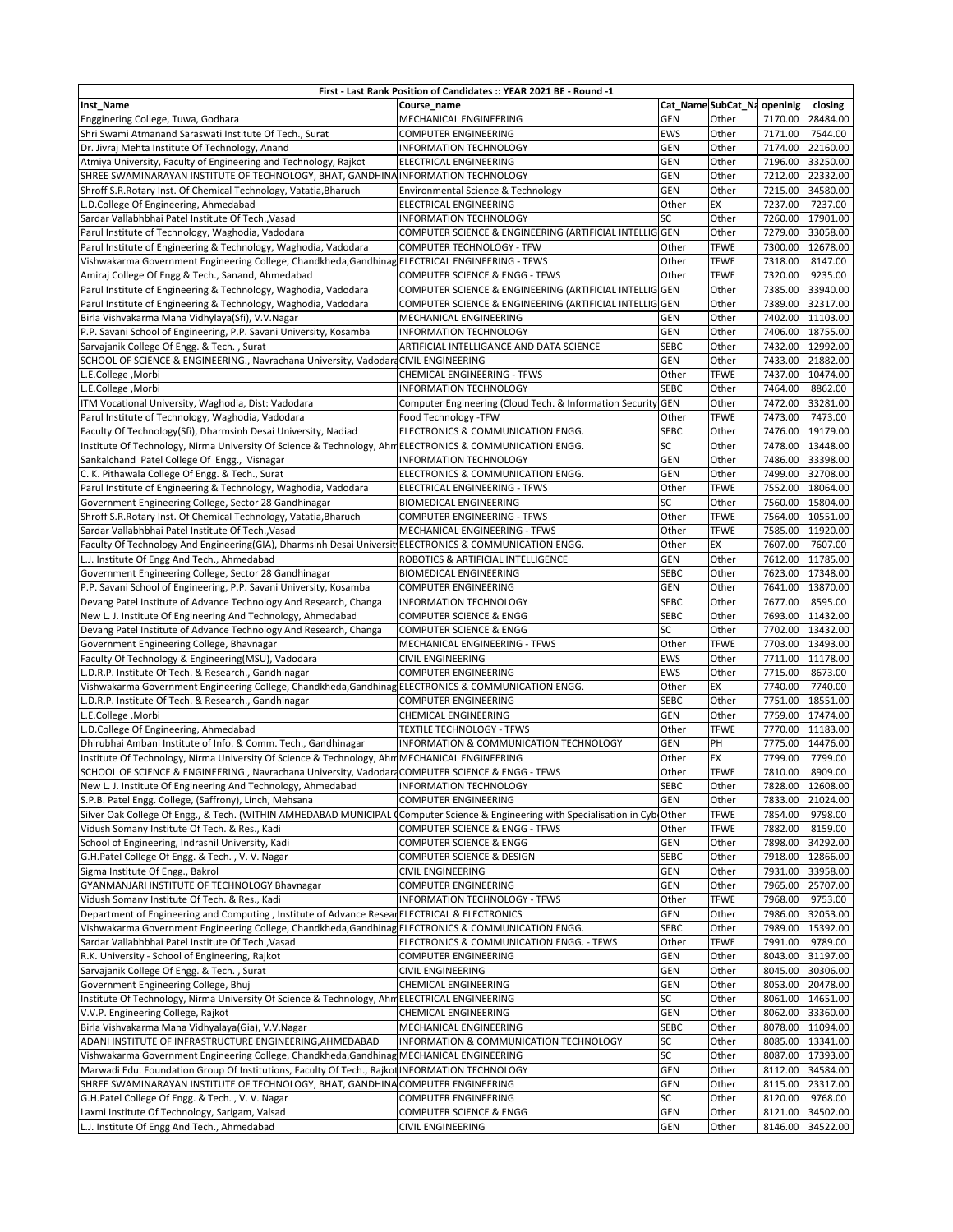| First - Last Rank Position of Candidates :: YEAR 2021 BE - Round -1                                                    |                                                       |                 |                             |         |                  |  |  |  |
|------------------------------------------------------------------------------------------------------------------------|-------------------------------------------------------|-----------------|-----------------------------|---------|------------------|--|--|--|
| Inst Name                                                                                                              | Course name                                           |                 | Cat_Name SubCat_Na openinig |         | closing          |  |  |  |
| Parul Institute of Engineering & Technology, Waghodia, Vadodara                                                        | INFORMATION TECHNOLOGY (ARTIFICIAL INTELLIGENCE)      | <b>Other</b>    | <b>TFWE</b>                 | 8154.00 | 12278.00         |  |  |  |
| Chhotubhai Gopalbhai Patel Institute Of Tech., Tarsadi, Bardoli                                                        | ARTIFICIAL INTELLIGANCE AND DATA SCIENCE              | <b>GEN</b>      | Other                       | 8156.00 | 34412.00         |  |  |  |
| Vishwakarma Government Engineering College, Chandkheda, Gandhinag MECHANICAL ENGINEERING                               |                                                       | <b>SEBC</b>     | Other                       | 8164.00 | 11703.00         |  |  |  |
| Government Engineering College, Valsad                                                                                 | ENVIRONMENTAL ENGINEERING                             | GEN             | Other                       | 8193.00 | 34558.00         |  |  |  |
| APOLLO INSTITUTE OF ENGINEERING & TECHNOLOGY AHMEDABAD                                                                 | <b>INFORMATION TECHNOLOGY</b>                         | <b>GEN</b>      | Other                       | 8205.00 | 24704.00         |  |  |  |
| V.V.P. Engineering College, Rajkot                                                                                     | ELECTRONICS & COMMUNICATION ENGG. - TFWS              | Other           | <b>TFWE</b>                 | 8207.00 | 8715.00          |  |  |  |
| Bhagwan Arihant Institute of Tech., Surat                                                                              | <b>INFORMATION TECHNOLOGY</b>                         | <b>GEN</b>      | Other                       | 8214.00 | 30234.00         |  |  |  |
| Faculty Of Technology(Sfi), Dharmsinh Desai University, Nadiad                                                         | MECHANICAL ENGINEERING                                | <b>GEN</b>      | Other                       | 8231.00 | 17322.00         |  |  |  |
| L.D.R.P. Institute Of Tech. & Research., Gandhinagar                                                                   | MECHANICAL ENGINEERING - TFWS                         | Other           | <b>TFWE</b>                 | 8248.00 | 9970.00          |  |  |  |
| Sal College Of Engineering, Ahmedabad                                                                                  | <b>INFORMATION TECHNOLOGY</b>                         | <b>GEN</b>      | Other                       | 8258.00 | 15958.00         |  |  |  |
| Pandit Deendayal Energy University , Gandhinagar                                                                       | <b>CHEMICAL ENGINEERING</b>                           | <b>EWS</b>      | Other                       | 8282.00 | 13650.00         |  |  |  |
| Sarvajanik College Of Engg. & Tech., Surat                                                                             | INSTRUMENTATION & CONTROL ENGG.                       | <b>GEN</b>      | Other                       | 8301.00 | 33860.00         |  |  |  |
| Parul Institute of Engineering & Technology, Waghodia, Vadodara                                                        | AIRCRAFT MAINTENANCE ENGINEERING - TFW                | Other           | <b>TFWE</b>                 | 8304.00 | 8304.00          |  |  |  |
| Sigma Institute Of Engg., Bakrol                                                                                       | <b>COMPUTER ENGINEERING</b>                           | <b>GEN</b>      | Other                       | 8316.00 | 31951.00         |  |  |  |
| Institute Of Technology, Nirma University Of Science & Technology, AhmCIVIL ENGINEERING                                |                                                       | <b>SC</b>       | Other                       | 8317.00 | 19486.00         |  |  |  |
| School of Engineering and Applied Science, Ahmedabad University, Ahm CHEMICAL ENGINEERING                              |                                                       | GEN             | Other                       | 8361.00 | 14517.00         |  |  |  |
| School of Engineering and Applied Science, Ahmedabad University, Ahm COMPUTER SCIENCE & ENGG                           |                                                       | Other           | EX                          | 8362.00 | 8362.00          |  |  |  |
| Institute Of Technology, Nirma University Of Science & Technology, AhmCIVIL ENGINEERING                                |                                                       | <b>EWS</b>      | Other                       | 8366.00 | 13582.00         |  |  |  |
|                                                                                                                        | CHEMICAL ENGINEERING                                  | <b>SEBC</b>     | Other                       | 8374.00 | 31536.00         |  |  |  |
| <b>Pandit Deendayal Energy University , Gandhinagar</b><br>R.N.G. Patel Institute of Technology-RNGPIT (FETR), Bardoli | <b>CIVIL ENGINEERING - TFWS</b>                       | Other           | <b>TFWE</b>                 | 8392.00 | 19825.00         |  |  |  |
| APOLLO INSTITUTE OF ENGINEERING & TECHNOLOGY AHMEDABAD                                                                 |                                                       | <b>GEN</b>      | Other                       | 8414.00 | 32526.00         |  |  |  |
|                                                                                                                        | ARTIFICIAL INTELLIGANCE AND DATA SCIENCE              |                 | <b>TFWE</b>                 |         |                  |  |  |  |
| Gandhinagar Institute Of Technology, Moti Bhoyan, Kalol, Gandhinagar                                                   | ELECTRONICS & COMMUNICATION ENGG. - TFWS              | Other           |                             | 8421.00 | 10451.00         |  |  |  |
| Government Engineering College, Rajkot                                                                                 | COMPUTER ENGINEERING                                  | <b>SC</b><br>SC | Other                       | 8433.00 | 16195.00         |  |  |  |
| L.J. Institute Of Engg And Tech., Ahmedabad                                                                            | <b>COMPUTER SCIENCE &amp; ENGG</b>                    |                 | Other                       | 8452.00 | 15899.00         |  |  |  |
| L.J. Institute Of Engg And Tech., Ahmedabad                                                                            | ELECTRONICS & COMMUNICATION ENGG. - TFWS              | Other           | <b>TFWE</b>                 | 8453.00 | 9787.00          |  |  |  |
| Narnarayan Shastri Institute of Technology, Jetalpur, Ahmedabad                                                        | <b>COMPUTER SCIENCE &amp; ENGG</b>                    | <b>GEN</b>      | Other                       | 8455.00 | 27496.00         |  |  |  |
| Faculty Of Technology & Engineering(MSU), Vadodara                                                                     | <b>CIVIL ENGINEERING</b>                              | <b>SEBC</b>     | Other                       | 8482.00 | 12151.00         |  |  |  |
| Faculty Of Technology & Engineering(MSU), Vadodara                                                                     | <b>ELECTRICAL ENGINEERING</b>                         | SC              | Other                       | 8506.00 | 11534.00         |  |  |  |
| Chandubhai S Patel Institute Of Technology, Changa                                                                     | COMPUTER ENGINEERING                                  | Other           | EX                          | 8523.00 | 8523.00          |  |  |  |
| School of Engineering and Applied Science, Ahmedabad University, Ahm MECHANICAL ENGINEERING - TFWS                     |                                                       | Other           | <b>TFWE</b>                 | 8535.00 | 9274.00          |  |  |  |
| Ipcowala Institute Of Engineering And Technology Dharmaj                                                               | COMPUTER ENGINEERING                                  | <b>GEN</b>      | Other                       | 8551.00 | 34098.00         |  |  |  |
| Government Engineering College, Patan                                                                                  | COMPUTER SCIENCE & ENGG                               | <b>EWS</b>      | Other                       | 8572.00 | 9880.00          |  |  |  |
| V.V.P. Engineering College, Rajkot                                                                                     | <b>INFORMATION TECHNOLOGY</b>                         | <b>SEBC</b>     | Other                       | 8601.00 | 15546.00         |  |  |  |
| Government Engineering College, Dahod                                                                                  | <b>CIVIL ENGINEERING</b>                              | <b>GEN</b>      | Other                       | 8602.00 | 34560.00         |  |  |  |
| Ahmedabad Institute Of Tech, Ahmedabad                                                                                 | <b>INFORMATION TECHNOLOGY</b>                         | <b>EWS</b>      | Other                       | 8604.00 | 9656.00          |  |  |  |
| Ganpat University, U.V.Patel College of Engineering, Kherva, Mehsana                                                   | Computer Engineering (Artificial Intelligence) - TFWS | Other           | <b>TFWE</b>                 | 8643.00 | 8643.00          |  |  |  |
| Pandit Deendayal Energy University , Gandhinagar                                                                       | <b>CHEMICAL ENGINEERING</b>                           | SC              | Other                       | 8662.00 | 18983.00         |  |  |  |
| Government Engineering College, Valsad                                                                                 | MECHANICAL ENGINEERING                                | <b>GEN</b>      | Other                       | 8702.00 | 26594.00         |  |  |  |
| Indus Institute Of Tech. & Engg., Racharda, Ahmedabad                                                                  | <b>COMPUTER ENGINEERING</b>                           | <b>EWS</b>      | Other                       | 8718.00 | 9654.00          |  |  |  |
| Shri Sitaram N Patel Inst. Of Tech. & Res. (Vidhyabharti Trust), Umrakh                                                | <b>COMPUTER SCIENCE &amp; ENGG</b>                    | <b>GEN</b>      | Other                       | 8732.00 | 15621.00         |  |  |  |
| L.J. Institute Of Engg And Tech., Ahmedabad                                                                            | <b>COMPUTER ENGINEERING</b>                           | SC              | Other                       | 8739.00 | 12315.00         |  |  |  |
| L.D.R.P. Institute Of Tech. & Research., Gandhinagar                                                                   | ELECTRONICS & COMMUNICATION ENGG.                     | <b>GEN</b>      | Other                       | 8747.00 | 33819.00         |  |  |  |
| Ganpat University, Institute of Computer Tech., Kherva, Mehsana                                                        | INFORMATION & COMMUNICATION TECHNOLOGY                | <b>GEN</b>      | Other                       | 8762.00 | 26192.00         |  |  |  |
| L.D.College Of Engineering, Ahmedabad                                                                                  | <b>INFORMATION TECHNOLOGY</b>                         | <b>ST</b>       | Other                       | 8766.00 | 18526.00         |  |  |  |
| L.D.R.P. Institute Of Tech. & Research., Gandhinagar                                                                   | <b>INFORMATION TECHNOLOGY</b>                         | <b>EWS</b>      | Other                       | 8769.00 | 9073.00          |  |  |  |
| Government Engineering College, Rajkot                                                                                 | ELECTRONICS & COMMUNICATION ENGG. - TFWS              | Other           | <b>TFWE</b>                 | 8803.00 | 17038.00         |  |  |  |
| L.D.R.P. Institute Of Tech. & Research., Gandhinagar                                                                   | <b>COMPUTER ENGINEERING</b>                           | SC              | Other                       | 8804.00 | 21651.00         |  |  |  |
| Government Engineering College, Bhavnagar                                                                              | ELECTRONICS & COMMUNICATION ENGG. - TFWS              | Other           | <b>TFWE</b>                 |         | 8807.00 13502.00 |  |  |  |
| GIDC Degree Engineering College, Abrama, Navsari                                                                       | ELECTRICAL ENGINEERING - TFWS                         | Other           | <b>TFWE</b>                 |         | 8808.00 16636.00 |  |  |  |
| Institute Of Technology, Nirma University Of Science & Technology, Ahn                                                 | <b>CIVIL ENGINEERING</b>                              | <b>SEBC</b>     | Other                       | 8823.00 | 18098.00         |  |  |  |
| Vishwakarma Government Engineering College, Chandkheda, Gandhinag                                                      | INSTRUMENTATION & CONTROL ENGG.                       | <b>GEN</b>      | Other                       | 8824.00 | 17316.00         |  |  |  |
| Swarrnim Institute of Technology                                                                                       | COMPUTER ENGINEERING                                  | GEN             | Other                       | 8825.00 | 33422.00         |  |  |  |
| Sardar Vallabhbhai Patel Institute Of Tech., Vasad                                                                     | COMPUTER ENGINEERING                                  | Other           | EX                          | 8831.00 | 8831.00          |  |  |  |
| Indus Institute Of Tech. & Engg., Racharda, Ahmedabad                                                                  | COMPUTER SCIENCE & ENGG                               | <b>EWS</b>      | Other                       | 8832.00 | 9885.00          |  |  |  |
| Devang Patel Institute of Advance Technology And Research, Changa                                                      | COMPUTER ENGINEERING                                  | Other           | EX                          | 8848.00 | 8848.00          |  |  |  |
| L.J. Institute Of Engg And Tech., Ahmedabad                                                                            | ARTIFICIAL INTELLIGANCE AND DATA SCIENCE              | <b>EWS</b>      | Other                       | 8874.00 | 10016.00         |  |  |  |
| Indus Institute Of Tech. & Engg., Racharda, Ahmedabad                                                                  | COMPUTER ENGINEERING                                  | SC              | Other                       | 8889.00 | 21080.00         |  |  |  |
| Government Engineering College, Rajkot                                                                                 | COMPUTER ENGINEERING                                  | <b>GEN</b>      | PH                          | 8939.00 | 33411.00         |  |  |  |
| L.D.R.P. Institute Of Tech. & Research., Gandhinagar                                                                   | INFORMATION TECHNOLOGY                                | SC              | Other                       |         | 8958.00 18914.00 |  |  |  |
| Government Engineering College, Patan                                                                                  | <b>COMPUTER SCIENCE &amp; ENGG</b>                    | <b>SEBC</b>     | Other                       |         | 8960.00 13090.00 |  |  |  |
| Kalol Institute Of Tech. & Research Center, Kalol                                                                      | <b>COMPUTER ENGINEERING</b>                           | <b>GEN</b>      | Other                       | 9001.00 | 34550.00         |  |  |  |
| Government Engineering College, Dahod                                                                                  | <b>COMPUTER ENGINEERING</b>                           | <b>SEBC</b>     | Other                       | 9003.00 | 14273.00         |  |  |  |
| Government Engineering College, Bhavnagar                                                                              | <b>INFORMATION TECHNOLOGY</b>                         | SC              | Other                       | 9017.00 | 14843.00         |  |  |  |
| Sardar Vallabhbhai Patel Institute Of Tech., Vasad                                                                     | ELECTRONICS & COMMUNICATION ENGG.                     | <b>GEN</b>      | Other                       | 9022.00 | 28488.00         |  |  |  |
| Department of Engineering and Computing, Institute of Advance Resear COMPUTER ENGINEERING                              |                                                       | <b>EWS</b>      | Other                       | 9024.00 | 10054.00         |  |  |  |
| L.J. Institute Of Engg And Tech., Ahmedabad                                                                            | COMPUTER SCIENCE & DESIGN                             | <b>EWS</b>      | Other                       | 9025.00 | 10128.00         |  |  |  |
| Pandit Deendayal Energy University , Gandhinagar                                                                       | MECHANICAL ENGINEERING                                | <b>EWS</b>      | Other                       | 9080.00 | 14891.00         |  |  |  |
| Birla Vishvakarma Maha Vidhyalaya(Gia), V.V.Nagar                                                                      | ELECTRICAL ENGINEERING                                | <b>SEBC</b>     | Other                       | 9113.00 | 13213.00         |  |  |  |
| P.P. Savani School of Engineering, P.P. Savani University, Kosamba                                                     | INFORMATION TECHNOLOGY & ENGINEERING                  | <b>GEN</b>      | Other                       | 9115.00 | 30255.00         |  |  |  |
| Shri Swami Atmanand Saraswati Institute Of Tech., Surat                                                                | COMPUTER ENGINEERING                                  | <b>SEBC</b>     | Other                       | 9120.00 | 18390.00         |  |  |  |
| Department of Engineering and Computing, Institute of Advance Resear INFORMATION & COMMUNICATION TECHNOLOGY            |                                                       | <b>GEN</b>      | Other                       | 9128.00 | 10995.00         |  |  |  |
| Parul Institute of Engineering & Technology, Waghodia, Vadodara                                                        | INFORMATION TECHNOLOGY (CYBER SECURITY) - TFW         | Other           | <b>TFWE</b>                 |         |                  |  |  |  |
|                                                                                                                        |                                                       |                 |                             | 9135.00 | 9453.00          |  |  |  |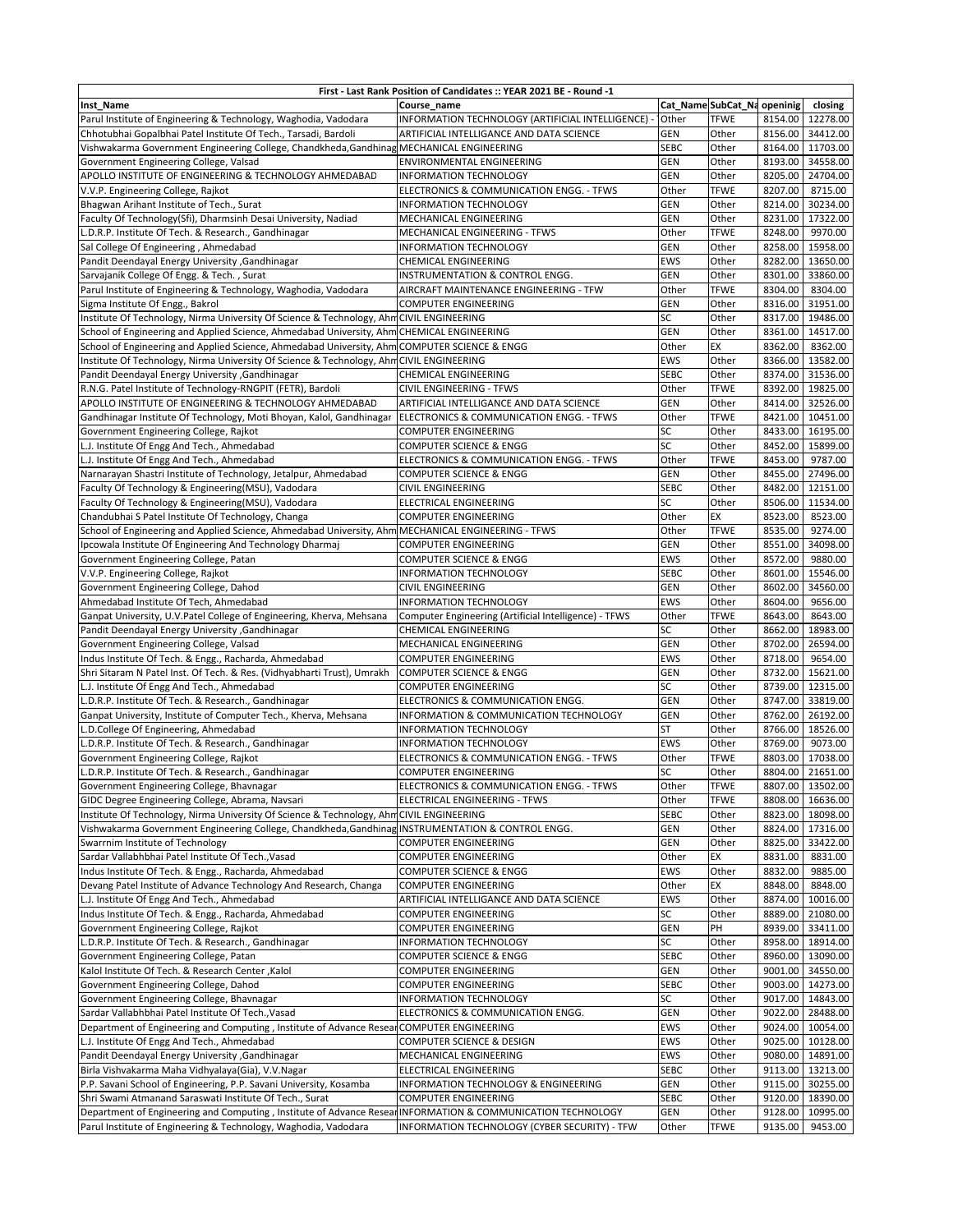|                                                                                                                                                         | First - Last Rank Position of Candidates :: YEAR 2021 BE - Round -1 |                         |                            |         |                                      |
|---------------------------------------------------------------------------------------------------------------------------------------------------------|---------------------------------------------------------------------|-------------------------|----------------------------|---------|--------------------------------------|
| Inst_Name                                                                                                                                               | Course name                                                         |                         | Cat_NameSubCat_Na openinig |         | closing                              |
| Birla Vishvakarma Maha Vidhyalaya(Gia), V.V.Nagar                                                                                                       | <b>ELECTRICAL ENGINEERING</b>                                       | <b>EWS</b>              | Other                      |         | 9163.00 10114.00                     |
| L.J. Institute Of Engg And Tech., Ahmedabad                                                                                                             | <b>INFORMATION TECHNOLOGY</b>                                       | SC                      | Other                      |         | 9218.00 14181.00                     |
| Government Engineering College, Bhuj                                                                                                                    | CIVIL ENGINEERING                                                   | GEN                     | Other                      |         | 9229.00 34420.00                     |
| Shantilal Shah Engineering College, Bhavnagar                                                                                                           | <b>INFORMATION TECHNOLOGY</b>                                       | <b>SEBC</b>             | Other                      | 9250.00 | 12582.00                             |
| Hasmukh Goswami College Of Engg, Vahelal                                                                                                                | <b>INFORMATION TECHNOLOGY</b>                                       | GEN                     | Other                      | 9263.00 | 33115.00                             |
| Parul Institute of Engineering & Technology, Waghodia, Vadodara                                                                                         | COMPUTER SCIENCE & ENGINEERING (NETWORKS) - TFW                     | Other                   | <b>TFWE</b>                | 9285.00 | 16748.00                             |
| SMT. SHANTABEN HARIBHAI GAJERA ENGINEERING COLLEGE Amreli                                                                                               | <b>COMPUTER ENGINEERING</b>                                         | GEN                     | Other                      |         | 9292.00 33072.00                     |
| Vadodara Institute of Engineering, Kotambi, Waghodiya, Vadodara                                                                                         | <b>INFORMATION TECHNOLOGY</b>                                       | GEN                     | Other                      |         | 9318.00 30189.00                     |
| Shroff S.R.Rotary Inst. Of Chemical Technology, Vatatia, Bharuch                                                                                        | <b>COMPUTER ENGINEERING</b>                                         | <b>GEN</b>              | Other                      |         | 9365.00 30086.00                     |
| Government Engineering College, Modasa                                                                                                                  | <b>COMPUTER ENGINEERING</b>                                         | <b>EWS</b>              | Other                      |         | 9376.00 10121.00                     |
| L.J. Institute Of Engg And Tech., Ahmedabad                                                                                                             | MECHANICAL ENGINEERING                                              | <b>GEN</b>              | Other                      |         | 9379.00 30814.00                     |
| P.P. Savani School of Engineering, P.P. Savani University, Kosamba                                                                                      | COMPUTER ENGINEERING (MACHINE LEARNING & ARTIFICIGEN                |                         | Other                      |         | 9385.00 33100.00                     |
| Sarvajanik College Of Engg. & Tech., Surat                                                                                                              | <b>TEXTILE TECHNOLOGY</b>                                           | <b>GEN</b><br><b>ST</b> | Other                      |         | 9401.00 33439.00                     |
| Institute Of Technology, Nirma University Of Science & Technology, AhmCIVIL ENGINEERING<br>New L. J. Institute Of Engineering And Technology, Ahmedabad | COMPUTER SCIENCE & ENGINEERING (ARTIFICIAL INTELLIG EWS             |                         | Other<br>Other             |         | 9407.00 32612.00                     |
|                                                                                                                                                         | <b>COMPUTER ENGINEERING</b>                                         | <b>SEBC</b>             | Other                      |         | 9412.00 10053.00<br>9414.00 12476.00 |
| Government Engineering College, Modasa<br>Ganpat University, U.V.Patel College of Engineering, Kherva, Mehsana                                          | <b>MARINE ENGINEERING</b>                                           | GEN                     | Other                      |         | 9415.00 34057.00                     |
| Government Engineering College, Rajkot                                                                                                                  | <b>CIVIL ENGINEERING</b>                                            | GEN                     | Other                      |         | 9431.00 18031.00                     |
|                                                                                                                                                         | ELECTRICAL ENGINEERING                                              | <b>GEN</b>              | Other                      |         | 9434.00 34530.00                     |
| G.H.Patel College Of Engg. & Tech., V. V. Nagar<br>G.H.Patel College Of Engg. & Tech., V. V. Nagar                                                      | <b>MECHATRONICS</b>                                                 | GEN                     | Other                      |         | 9455.00 30837.00                     |
| C. K. Pithawala College Of Engg. & Tech., Surat                                                                                                         | <b>COMPUTER ENGINEERING</b>                                         | <b>EWS</b>              | Other                      |         | 9463.00 10334.00                     |
| Shri Sadvidhya Mandal Institute Of Tech., Bharuch                                                                                                       | <b>CHEMICAL ENGINEERING</b>                                         | GEN                     | Other                      |         | 9473.00 28451.00                     |
| Government Engineering College, Bharuch                                                                                                                 | <b>CHEMICAL ENGINEERING</b>                                         | <b>SEBC</b>             | Other                      |         | 9485.00 13097.00                     |
| Shantilal Shah Engineering College, Bhavnagar                                                                                                           | <b>INFORMATION TECHNOLOGY</b>                                       | EWS                     | Other                      |         | 9500.00 10354.00                     |
| Chandubhai S Patel Institute Of Technology, Changa                                                                                                      | <b>INFORMATION TECHNOLOGY</b>                                       | Other                   | EX                         | 9501.00 | 9501.00                              |
| Government Engineering College, Palanpur                                                                                                                | ELECTRICAL ENGINEERING - TFWS                                       | Other                   | <b>TFWE</b>                |         | 9537.00 12658.00                     |
| Parul Institute of Technology, Waghodia, Vadodara                                                                                                       | Food Technology                                                     | GEN                     | Other                      | 9538.00 | 14098.00                             |
| Alpha College Of Engg. & Tech., Khatraj, Kalol                                                                                                          | COMPUTER ENGINEERING                                                | GEN                     | Other                      | 9543.00 | 29748.00                             |
| Government Engineering College, Rajkot                                                                                                                  | <b>CIVIL ENGINEERING - TFWS</b>                                     | Other                   | <b>TFWE</b>                | 9552.00 | 10740.00                             |
| Chandubhai S Patel Institute Of Technology, Changa                                                                                                      | MECHANICAL ENGINEERING                                              | GEN                     | Other                      | 9553.00 | 33751.00                             |
| A.D.Patel Institute Of Tech., Karamsad                                                                                                                  | <b>COMPUTER ENGINEERING</b>                                         | Other                   | EX                         | 9555.00 | 9555.00                              |
| Shri Labhubhai Trivedi Institute Of Engineering And Technology, Rajkot                                                                                  | <b>COMPUTER SCIENCE &amp; ENGG</b>                                  | GEN                     | Other                      |         | 9567.00 33784.00                     |
| SHREE DHANVANTARY COLLEGE OF ENGINEERING & TECHNOLOGY, KIM COMPUTER SCIENCE & ENGINEERING (ARTIFICIAL INTELLIG Other                                    |                                                                     |                         | <b>TFWE</b>                |         | 9584.00 12217.00                     |
| Vidush Somany Institute Of Tech. & Res., Kadi                                                                                                           | <b>COMPUTER ENGINEERING</b>                                         | <b>GEN</b>              | Other                      |         | 9588.00 24129.00                     |
| C.U.Shah College Of Engg.& Tech., Wadhvan                                                                                                               | <b>COMPUTER ENGINEERING</b>                                         | <b>GEN</b>              | Other                      |         | 9592.00 28051.00                     |
| Government Engineering College, Rajkot                                                                                                                  | ELECTRICAL ENGINEERING - TFWS                                       | Other                   | TFWE                       |         | 9596.00 14048.00                     |
| Knowledge Institute of Technology and Engineering, Bakrol, Anand                                                                                        | <b>COMPUTER ENGINEERING</b>                                         | <b>GEN</b>              | Other                      |         | 9603.00 18575.00                     |
| Pandit Deendayal Energy University , Gandhinagar                                                                                                        | PETROLEUM ENGINEERING                                               | <b>SEBC</b>             | Other                      |         | 9611.00 32408.00                     |
| SAL ENGINEERING & TECHNICAL INSTITUTE, SOLA, AHMEDABAD                                                                                                  | <b>COMPUTER ENGINEERING</b>                                         | <b>GEN</b>              | Other                      |         | 9630.00 16051.00                     |
| Ahmedabad Institute Of Tech, Ahmedabad                                                                                                                  | <b>CIVIL ENGINEERING</b>                                            | <b>GEN</b>              | Other                      |         | 9638.00 34063.00                     |
| Pandit Deendayal Energy University , Gandhinagar                                                                                                        | PETROLEUM ENGINEERING                                               | SC                      | Other                      |         | 9639.00   15905.00                   |
| Department of Engineering and Computing, Institute of Advance ResearCHEMICAL ENGINEERING                                                                |                                                                     | <b>GEN</b>              | Other                      |         | 9648.00 22779.00                     |
| Department of Engineering and Computing, Institute of Advance Resear INFORMATION TECHNOLOGY                                                             |                                                                     | <b>SEBC</b>             | Other                      |         | 9685.00 18058.00                     |
| Parul Institute of Engineering & Technology, Waghodia, Vadodara                                                                                         | <b>COMPUTER ENGINEERING</b>                                         | EWS                     | Other                      |         | 9687.00 10450.00                     |
| L.D.R.P. Institute Of Tech. & Research., Gandhinagar                                                                                                    | <b>INFORMATION TECHNOLOGY</b>                                       | <b>SEBC</b>             | Other                      |         | 9699.00 19522.00                     |
| A.D.Patel Institute Of Tech., Karamsad                                                                                                                  | ELECTRONICS & COMMUNICATION ENGG.                                   | <b>GEN</b>              | Other                      |         | 9710.00 34002.00                     |
| Sardar Vallabhbhai Patel Institute Of Tech., Vasad                                                                                                      | <b>CIVIL ENGINEERING</b>                                            | GEN                     | Other                      |         | 9720.00 33342.00                     |
| Vishwakarma Government Engineering College, Chandkheda, Gandhinag CIVIL ENGINEERING                                                                     |                                                                     | <b>SEBC</b>             | Other                      |         | 9773.00   12971.00                   |
| Smt. S.R. Patel Engg. College, Dabhi, Unjha                                                                                                             | <b>COMPUTER ENGINEERING - TFWS</b>                                  | Other                   | TFWE                       |         | 9777.00 10154.00                     |
| L.D.College Of Engineering, Ahmedabad                                                                                                                   | <b>COMPUTER ENGINEERING</b>                                         | SEBC                    | PH                         |         | 9810.00 20611.00                     |
| L.E.College, Morbi                                                                                                                                      | <b>ELECTRICAL ENGINEERING</b>                                       | GEN                     | Other                      |         | 9811.00 34474.00                     |
| ADITYA SILVER OAK INSTITUTE OF TECHNOLOGY (WITHIN LIMITS OF AHICIVIL ENGINEERING                                                                        |                                                                     | GEN                     | Other                      |         | 9824.00 33978.00                     |
| Indus Institute Of Tech. & Engg., Racharda, Ahmedabad                                                                                                   | INFORMATION TECHNOLOGY                                              | <b>EWS</b>              | Other                      | 9847.00 | 9919.00                              |
| Government Engineering College, Bharuch                                                                                                                 | CIVIL ENGINEERING                                                   | GEN                     | Other                      | 9853.00 | 21787.00                             |
| Sigma Institute Of Engg., Bakrol                                                                                                                        | CHEMICAL ENGINEERING (GREEN TECHNOLOGY AND SUST                     | <b>GEN</b>              | Other                      | 9874.00 | 33382.00                             |
| Government Engineering College, Bharuch                                                                                                                 | CHEMICAL ENGINEERING                                                | EWS                     | Other                      | 9884.00 | 10831.00                             |
| Government Engineering College, Modasa                                                                                                                  | <b>COMPUTER ENGINEERING</b>                                         | SC                      | Other                      |         | 9891.00 24146.00                     |
| A.D.Patel Institute Of Tech., Karamsad                                                                                                                  | FOOD PROCESSING & TECHNOLOGY                                        | <b>SEBC</b>             | Other                      |         | 9902.00 23030.00                     |
| Asha M. Tarsadia Institute of Computer Science & Tech. Bardoli                                                                                          | <b>COMPUTER SCIENCE &amp; ENGG</b>                                  | GEN                     | Other                      |         | 9903.00 34452.00                     |
| Vishwakarma Government Engineering College, Chandkheda, Gandhinag CIVIL ENGINEERING                                                                     |                                                                     | EWS                     | Other                      |         | 9904.00 11730.00                     |
| G.H.Patel College Of Engg. & Tech., V.V. Nagar                                                                                                          | ELECTRONICS & COMMUNICATION ENGG.                                   | GEN                     | Other                      |         | 9906.00 26895.00                     |
| Institute Of Technology, Nirma University Of Science & Technology, Ahm ELECTRICAL ENGINEERING                                                           |                                                                     | Other                   | ЕX                         | 9908.00 | 9908.00                              |
| C. K. Pithawala College Of Engg. & Tech., Surat                                                                                                         | ELECTRICAL ENGINEERING                                              | <b>GEN</b>              | Other                      |         | 9920.00 34353.00                     |
| SCHOOL OF TECHNOLOGY, GSFC UNIVERSITY, VADODARA                                                                                                         | CHEMICAL ENGINEERING                                                | <b>GEN</b>              | Other                      |         | 9957.00 23494.00                     |
| Birla Vishvakarma Maha Vidhylaya(Sfi), V.V.Nagar                                                                                                        | ELECTRONICS & COMMUNICATION ENGG.                                   | EWS                     | Other                      |         | 9961.00 12031.00                     |
| Parul Institute of Technology, Waghodia, Vadodara                                                                                                       | BIOMEDICAL ENGINEERING                                              | SC                      | Other                      | 9981.00 | 9981.00                              |
| Pandit Deendayal Energy University , Gandhinagar                                                                                                        | PETROLEUM ENGINEERING                                               | <b>EWS</b>              | Other                      | 9992.00 | 13048.00                             |
| Parul Institute of Engineering & Technology, Waghodia, Vadodara                                                                                         | COMPUTER SCIENCE & ENGINEERING (INTERNET OF THING GEN               |                         | Other                      |         | 10003.00 33489.00                    |
| Devang Patel Institute of Advance Technology And Research, Changa                                                                                       | <b>COMPUTER SCIENCE &amp; ENGG</b>                                  | Other                   | ЕX                         |         | 10007.00 10007.00                    |
| Sigma Institute Of Engg., Bakrol                                                                                                                        | <b>INFORMATION TECHNOLOGY</b>                                       | <b>GEN</b>              | Other                      |         | 10013.00 34287.00                    |
| G.H.Patel College Of Engg. & Tech., V.V. Nagar                                                                                                          | <b>INFORMATION TECHNOLOGY</b>                                       | SC                      | Other                      |         | 10022.00 10718.00                    |
| Government Engineering College, Bhuj                                                                                                                    | ELECTRICAL ENGINEERING                                              | <b>GEN</b>              | Other                      |         | 10028.00 34479.00                    |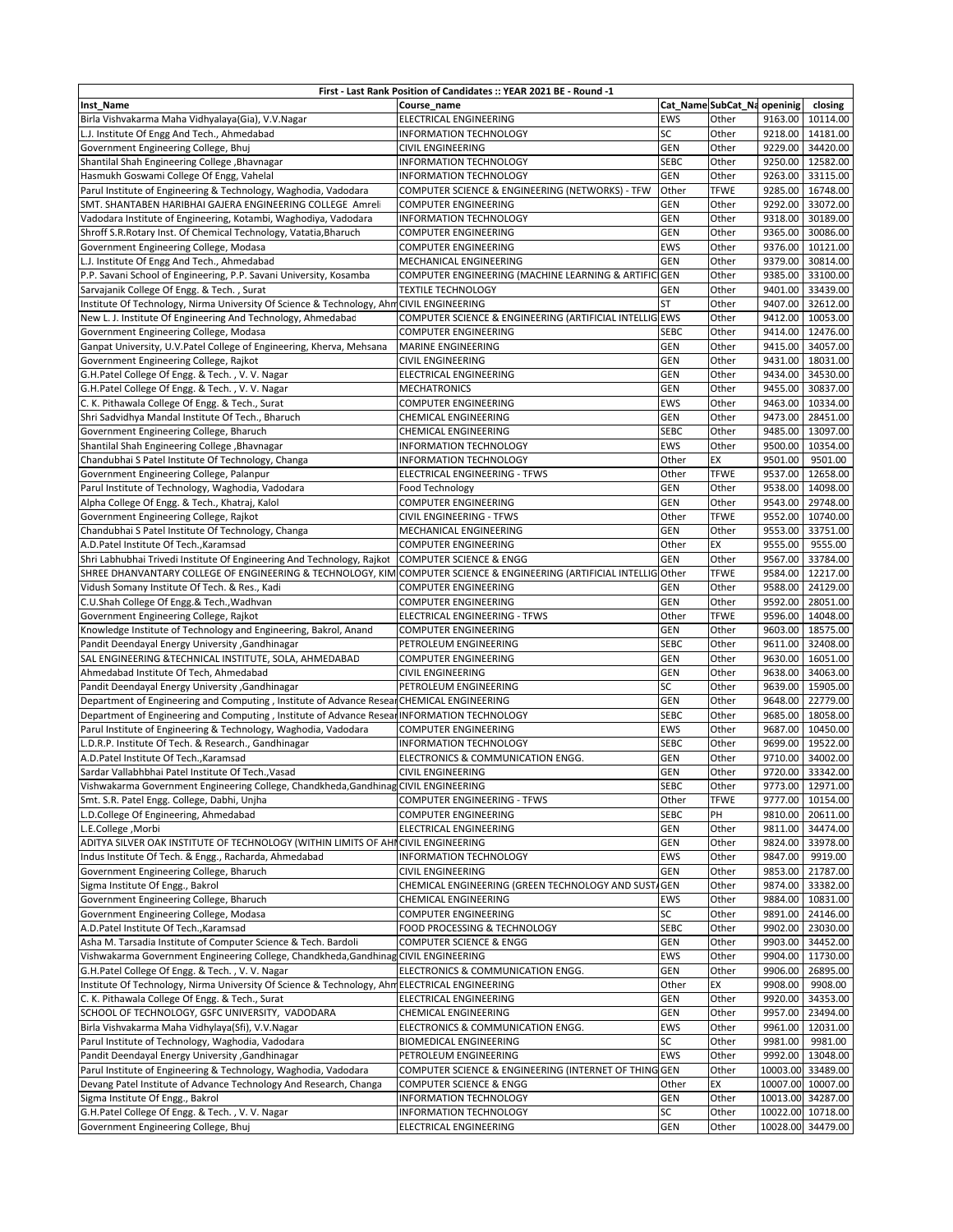|                                                                                                                                               | First - Last Rank Position of Candidates :: YEAR 2021 BE - Round -1 |              |                            |                                        |
|-----------------------------------------------------------------------------------------------------------------------------------------------|---------------------------------------------------------------------|--------------|----------------------------|----------------------------------------|
| Inst_Name                                                                                                                                     | Course_name                                                         |              | Cat_NameSubCat_Na openinig | closing                                |
| Faculty Of Technology And Engineering(GIA), Dharmsinh Desai Universit CHEMICAL ENGINEERING                                                    |                                                                     | ST           | Other                      | 10067.00 33976.00                      |
| V.V.P. Engineering College, Rajkot                                                                                                            | ELECTRONICS & COMMUNICATION ENGG.                                   | GEN          | Other                      | 10070.00 33541.00                      |
| A.D.Patel Institute Of Tech., Karamsad                                                                                                        | COMPUTER SCIENCE & DESIGN                                           | EWS          | Other                      | 10072.00 11278.00                      |
| L.E.College, Morbi                                                                                                                            | <b>CIVIL ENGINEERING</b>                                            | GEN          | Other                      | 10073.00 34347.00                      |
| ITM (SLS) Baroda University (Formerly Known as ITM Universe), Vadodar CHEMICAL ENGINEERING                                                    |                                                                     | <b>GEN</b>   | Other                      | 10078.00 33132.00                      |
| Sal College Of Engineering, Ahmedabad                                                                                                         | MECHANICAL ENGINEERING                                              | GEN          | Other                      | 10082.00 32311.00                      |
| Vishwakarma Government Engineering College, Chandkheda, Gandhinag ELECTRONICS & COMMUNICATION ENGG.                                           |                                                                     | SC           | Other                      | 10083.00 23883.00                      |
| Bhagwan Arihant Institute of Tech., Surat                                                                                                     | <b>Robotics and Automation</b>                                      | GEN          | Other                      | 10102.00 33863.00                      |
| Ahmedabad Institute Of Tech, Ahmedabad                                                                                                        | <b>INFORMATION TECHNOLOGY</b>                                       | Other        | EX                         | 10105.00 10105.00                      |
| ADITYA SILVER OAK INSTITUTE OF TECHNOLOGY (WITHIN LIMITS OF AHIELECTRONICS & COMMUNICATION ENGG. - TFWS                                       |                                                                     | Other        | <b>TFWE</b>                | 10112.00 15291.00                      |
| Indus Institute Of Tech. & Engg., Racharda, Ahmedabad                                                                                         | <b>INFORMATION TECHNOLOGY</b>                                       | <b>SEBC</b>  | Other                      | 10113.00 21077.00                      |
| Government Engineering College, Modasa                                                                                                        | MECHANICAL ENGINEERING                                              | GEN          | Other                      | 10126.00 34484.00                      |
| Shri Swami Atmanand Saraswati Institute Of Tech., Surat                                                                                       | ELECTRONICS & COMMUNICATION ENGG.                                   | GEN          | Other                      | 10159.00 30899.00                      |
| Faculty Of Technology & Engineering(MSU), Vadodara                                                                                            | <b>CIVIL ENGINEERING</b>                                            | SC           | Other                      | 10162.00 18107.00                      |
| Government Engineering College, Dahod                                                                                                         | <b>COMPUTER ENGINEERING</b>                                         | EWS          | Other                      | 10177.00 11524.00                      |
| Government Engineering College, Godhra                                                                                                        | MECHANICAL ENGINEERING                                              | GEN          | Other                      | 10189.00 34518.00                      |
| Department of Engineering and Computing, Institute of Advance Resear INFORMATION TECHNOLOGY                                                   |                                                                     | EWS          | Other                      | 10195.00 10195.00                      |
| Darshan Institute Of Engg. & Tech., Rajkot-Morbi Highway, Hadala                                                                              | <b>CIVIL ENGINEERING</b>                                            | GEN          | Other                      | 10232.00 32578.00                      |
| C. K. Pithawala College Of Engg. & Tech., Surat                                                                                               | <b>COMPUTER ENGINEERING</b>                                         | <b>SEBC</b>  | Other                      | 10237.00 15216.00                      |
| Smt. S.R. Patel Engg. College, Dabhi, Unjha<br>SHREE PANDIT NATHULALJI VYAS TECHNICAL CAMPUS, SURENDRANAGACOMPUTER ENGINEERING - TFWS         | <b>COMPUTER ENGINEERING</b>                                         | <b>GEN</b>   | Other<br><b>TFWE</b>       | 10243.00 32678.00<br>10247.00 15806.00 |
|                                                                                                                                               |                                                                     | Other        |                            |                                        |
| Hasmukh Goswami College Of Engg, Vahelal                                                                                                      | <b>COMPUTER ENGINEERING</b><br>MECHANICAL ENGINEERING               | GEN          | Other<br>EX                | 10257.00 32539.00<br>10297.00 10297.00 |
| Pandit Deendayal Energy University , Gandhinagar                                                                                              | ARTIFICIAL INTELLIGENCE(AI) AND MACHINE LEARNING                    | Other<br>EWS | Other                      | 10311.00 10855.00                      |
| L.J. Institute Of Engg And Tech., Ahmedabad<br>Marwadi Edu. Foundation Group Of Institutions, Faculty Of Engg., Rajkot MECHANICAL ENGINEERING |                                                                     |              |                            | 10329.00 27193.00                      |
| New L. J. Institute Of Engineering And Technology, Ahmedabad                                                                                  | COMPUTER SCIENCE & ENGINEERING (ARTIFICIAL INTELLIG SEBC            | GEN          | Other<br>Other             | 10353.00 28770.00                      |
| Parul Institute of Engineering & Technology, Waghodia, Vadodara                                                                               | INFORMATION TECHNOLOGY (ARTIFICIAL INTELLIGENCE)                    | GEN          | Other                      | 10355.00 31357.00                      |
| Government Engineering College, Bhavnagar                                                                                                     | MECHANICAL ENGINEERING                                              | GEN          | Other                      | 10365.00 31591.00                      |
| L.D.College Of Engineering, Ahmedabad                                                                                                         | INSTRUMENTATION & CONTROL ENGG.                                     | EWS          | Other                      | 10373.00 13668.00                      |
| Government Engineering College, Modasa                                                                                                        | <b>INFORMATION TECHNOLOGY</b>                                       | EWS          | Other                      | 10374.00 11403.00                      |
| SCHOOL OF TECHNOLOGY, GSFC UNIVERSITY, VADODARA                                                                                               | <b>COMPUTER SCIENCE &amp; ENGG</b>                                  | <b>SEBC</b>  | Other                      | 10381.00 26660.00                      |
| Indus Institute Of Tech. & Engg., Racharda, Ahmedabad                                                                                         | <b>COMPUTER SCIENCE &amp; ENGG</b>                                  | <b>SEBC</b>  | Other                      | 10391.00 24183.00                      |
| D. A. Degree Engineering and Technology, Mahemdabad, Kheda                                                                                    | <b>COMPUTER ENGINEERING</b>                                         | <b>GEN</b>   | Other                      | 10399.00 34429.00                      |
| Mahavir Swami College Of Engineering & Technology, Bharthana-Vesu, S                                                                          | <b>COMPUTER ENGINEERING</b>                                         | GEN          | Other                      | 10401.00 29204.00                      |
| Gandhinagar Institute Of Technology, Moti Bhoyan, Kalol, Gandhinagar                                                                          | <b>COMPUTER ENGINEERING</b>                                         | EWS          | Other                      | 10419.00 11001.00                      |
| Government Engineering College, Patan                                                                                                         | MECHANICAL ENGINEERING                                              | <b>GEN</b>   | Other                      | 10446.00 34314.00                      |
| Parul Institute of Engineering & Technology, Waghodia, Vadodara                                                                               | <b>COMPUTER ENGINEERING</b>                                         | SEBC         | Other                      | 10470.00 20419.00                      |
| SHREE PANDIT NATHULALJI VYAS TECHNICAL CAMPUS, SURENDRANAGAINFORMATION TECHNOLOGY - TFWS                                                      |                                                                     | Other        | <b>TFWE</b>                | 10476.00 17471.00                      |
| Government Engineering College, Bhuj                                                                                                          | CHEMICAL ENGINEERING - TFWS                                         | Other        | <b>TFWE</b>                | 10482.00 11614.00                      |
| ADITYA SILVER OAK INSTITUTE OF TECHNOLOGY (WITHIN LIMITS OF AHIMECHANICAL ENGINEERING                                                         |                                                                     | GEN          | Other                      | 10485.00 32234.00                      |
| L.D.College Of Engineering, Ahmedabad                                                                                                         | AUTOMOBILE ENGINEERING                                              | <b>SEBC</b>  | Other                      | 10487.00 16771.00                      |
| Parul Institute of Technology, Waghodia, Vadodara                                                                                             | COMPUTER SCIENCE & ENGINEERING (DATA SCIENCE) - TFV Other           |              | <b>TFWE</b>                | 10499.00 12952.00                      |
| Atmiya University, Faculty of Engineering and Technology, Rajkot                                                                              | INFORMATION TECHNOLOGY                                              | GEN          | Other                      | 10501.00 20930.00                      |
| Shantilal Shah Engineering College , Bhavnagar                                                                                                | ELECTRICAL ENGINEERING                                              | <b>GEN</b>   | Other                      | 10503.00 32235.00                      |
| L.D.College Of Engineering, Ahmedabad                                                                                                         | AUTOMOBILE ENGINEERING                                              | EWS          | Other                      | 10504.00 14914.00                      |
| L.D.College Of Engineering, Ahmedabad                                                                                                         | INSTRUMENTATION & CONTROL ENGG.                                     | <b>SEBC</b>  | Other                      | 10505.00 17511.00                      |
| Silver Oak College Of Engg., & Tech. (WITHIN AMHEDABAD MUNICIPAL CAERONAUTICAL ENGINEERING                                                    |                                                                     | <b>GEN</b>   | Other                      | 10540.00 29901.00                      |
| Vidush Somany Institute Of Tech. & Res., Kadi                                                                                                 | COMPUTER SCIENCE & ENGG                                             | GEN          | Other                      | 10548.00 34483.00                      |
| Unitedworld School of Computational Intelligence, Uvarsad, GandhinagaCOMPUTER SCIENCE & ENGG                                                  |                                                                     | EWS          | Other                      | 10586.00 10875.00                      |
| Pacific School Of Engineering, Surat                                                                                                          | <b>COMPUTER ENGINEERING</b>                                         | GEN          | Other                      | 10592.00 20612.00                      |
| Asha M. Tarsadia Institute of Computer Science & Tech. Bardoli                                                                                | COMPUTER ENGINEERING (SOFTWARE ENGINEERING)                         | <b>GEN</b>   | Other                      | 10604.00 33632.00                      |
| Chandubhai S Patel Institute Of Technology, Changa                                                                                            | <b>INFORMATION TECHNOLOGY</b>                                       | SC           | Other                      | 10607.00 14106.00                      |
| Faculty Of Technology(Sfi), Dharmsinh Desai University, Nadiad                                                                                | <b>INSTRUMENTATION &amp; CONTROL ENGG. - TFWS</b>                   | Other        | <b>TFWE</b>                | 10645.00 10645.00                      |
| A.D.Patel Institute Of Tech., Karamsad                                                                                                        | FOOD PROCESSING & TECHNOLOGY                                        | EWS          | Other                      | 10656.00 14613.00                      |
| Indus Institute Of Tech. & Engg., Racharda, Ahmedabad                                                                                         | AUTOMOBILE ENGINEERING                                              | <b>GEN</b>   | Other                      | 10664.00 34423.00                      |
| Engginering College, Tuwa, Godhara                                                                                                            | <b>COMPUTER ENGINEERING</b>                                         | GEN          | Other                      | 10687.00 34200.00                      |
| Government Engineering College, Modasa                                                                                                        | AUTOMOBILE ENGINEERING                                              | <b>GEN</b>   | Other                      | 10698.00 34407.00                      |
| Ahmedabad Institute Of Tech, Ahmedabad                                                                                                        | INFORMATION TECHNOLOGY                                              | <b>SEBC</b>  | Other                      | 10733.00 19657.00                      |
| Government Engineering College, Valsad                                                                                                        | <b>CIVIL ENGINEERING</b>                                            | <b>GEN</b>   | Other                      | 10792.00 21717.00                      |
| Gandhinagar Institute Of Technology, Moti Bhoyan, Kalol, Gandhinagar                                                                          | <b>COMPUTER ENGINEERING</b>                                         | SEBC         | Other                      | 10794.00 22237.00                      |
| Indus Institute Of Tech. & Engg., Racharda, Ahmedabad                                                                                         | <b>COMPUTER ENGINEERING</b>                                         | SEBC         | Other                      | 10848.00 20171.00                      |
| Government Engineering College, Modasa                                                                                                        | INFORMATION TECHNOLOGY                                              | SEBC         | Other                      | 10856.00 13926.00                      |
| Parul Institute of Technology, Waghodia, Vadodara                                                                                             | COMPUTER SCIENCE & ENGINEERING (INTERNET OF THING Other             |              | <b>TFWE</b>                | 10877.00 14258.00                      |
| Sarvajanik College Of Engg. & Tech., Surat                                                                                                    | COMPUTER ENGINEERING                                                | Other        | EX                         | 10920.00 10920.00                      |
| L.E.College, Morbi                                                                                                                            | MECHANICAL ENGINEERING - TFWS                                       | Other        | <b>TFWE</b>                | 10927.00 16557.00                      |
| Sal College Of Engineering, Ahmedabad                                                                                                         | <b>MECHATRONICS</b>                                                 | GEN          | Other                      | 10967.00 33246.00                      |
| Sarvajanik College Of Engg. & Tech., Surat                                                                                                    | ELECTRICAL ENGINEERING                                              | GEN          | Other                      | 10988.00 34442.00                      |
| A.D.Patel Institute Of Tech., Karamsad                                                                                                        | ARTIFICIAL INTELLIGANCE AND DATA SCIENCE                            | EWS          | Other                      | 11002.00 12428.00                      |
| ITM (SLS) Baroda University (Formerly Known as ITM Universe), VadodarCOMPUTER SCIENCE & ENGINEERING (DATA SCIENCE)                            |                                                                     | GEN          | Other                      | 11008.00 22006.00                      |
| R.N.G. Patel Institute of Technology-RNGPIT (FETR), Bardoli                                                                                   | COMPUTER SCIENCE & ENGG                                             | <b>SEBC</b>  | Other                      | 11032.00 16061.00                      |
| Government Engineering College, Modasa                                                                                                        | ELECTRONICS & COMMUNICATION ENGG.                                   | GEN          | Other                      | 11049.00 28767.00                      |
| Swarrnim Institute of Technology                                                                                                              | INFORMATION TECHNOLOGY                                              | GEN          | Other                      | 11055.00 33482.00                      |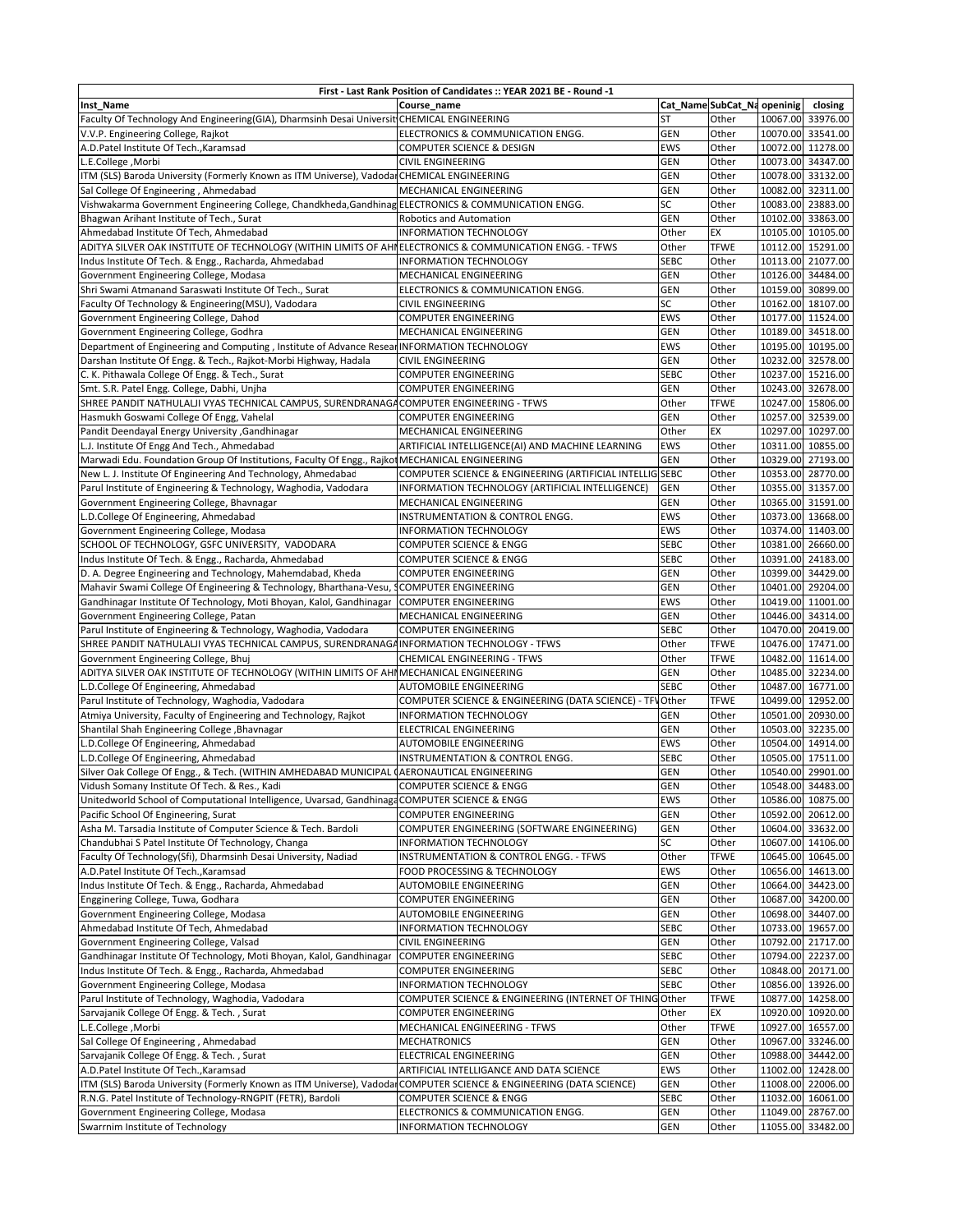| First - Last Rank Position of Candidates :: YEAR 2021 BE - Round -1                                        |                                                        |             |                             |  |                   |  |  |  |
|------------------------------------------------------------------------------------------------------------|--------------------------------------------------------|-------------|-----------------------------|--|-------------------|--|--|--|
| Inst_Name                                                                                                  | Course name                                            |             | Cat_Name SubCat_Na openinig |  | closing           |  |  |  |
| Mahatma Gandhi Inst.Of Technical Edu. And Research Center, Navasari                                        | <b>COMPUTER ENGINEERING</b>                            | <b>GEN</b>  | Other                       |  | 11076.00 30213.00 |  |  |  |
| R.N.G. Patel Institute of Technology-RNGPIT (FETR), Bardoli                                                | <b>COMPUTER SCIENCE &amp; ENGG</b>                     | EWS         | Other                       |  | 11078.00 12120.00 |  |  |  |
| SHREE SWAMINARAYAN INSTITUTE OF TECHNOLOGY, BHAT, GANDHINACIVIL ENGINEERING                                |                                                        | GEN         | Other                       |  | 11086.00 29891.00 |  |  |  |
| Sal Institute Of Tech. & Engg. Research, Ahmedabad                                                         | CIVIL ENGINEERING                                      | GEN         | Other                       |  | 11097.00 33505.00 |  |  |  |
| Krishna School of Emerging Technology & Applied Research (Formerly KICOMPUTER SCIENCE & ENGG               |                                                        | EWS         | Other                       |  | 11107.00 14563.00 |  |  |  |
| Government Engineering College, Dahod                                                                      | <b>COMPUTER ENGINEERING</b>                            | Other       | EX                          |  | 11121.00 11121.00 |  |  |  |
| A.D.Patel Institute Of Tech., Karamsad                                                                     | <b>COMPUTER ENGINEERING</b>                            | SC          | Other                       |  | 11129.00 15999.00 |  |  |  |
| Faculty Of Technology & Engineering(MSU), Vadodara                                                         | <b>ELECTRICAL ENGINEERING</b>                          | <b>ST</b>   | Other                       |  | 11130.00 22352.00 |  |  |  |
|                                                                                                            |                                                        | GEN         | Other                       |  | 11143.00 23625.00 |  |  |  |
| DR. S & S.S.Ghandhi Government Engineering College Surat                                                   | ENVIRONMENTAL ENGINEERING                              |             |                             |  |                   |  |  |  |
| Vishwakarma Government Engineering College, Chandkheda, Gandhinag ELECTRICAL ENGINEERING                   |                                                        | <b>SEBC</b> | Other                       |  | 11150.00 16138.00 |  |  |  |
| Ganpat University, U.V.Patel College of Engineering, Kherva, Mehsana                                       | Petrochemical Engg.                                    | GEN         | Other                       |  | 11155.00 32132.00 |  |  |  |
| Dr. Subhahsh Technical Campus, Junagadh                                                                    | <b>INFORMATION TECHNOLOGY</b>                          | <b>GEN</b>  | Other                       |  | 11157.00 23632.00 |  |  |  |
| B.H.Gardi College Of Engg. & Technology, Rajkot                                                            | <b>COMPUTER SCIENCE &amp; ENGG</b>                     | GEN         | Other                       |  | 11168.00 30986.00 |  |  |  |
| Parul Institute of Engineering & Technology, Waghodia, Vadodara                                            | MECHANICAL ENGINEERING - TFWS                          | Other       | <b>TFWE</b>                 |  | 11187.00 14334.00 |  |  |  |
| Gandhinagar Institute Of Technology, Moti Bhoyan, Kalol, Gandhinagar                                       | <b>INFORMATION TECHNOLOGY</b>                          | <b>EWS</b>  | Other                       |  | 11190.00 11462.00 |  |  |  |
| Shantilal Shah Engineering College , Bhavnagar                                                             | INSTRUMENTATION & CONTROL ENGG.                        | GEN         | Other                       |  | 11194.00 18169.00 |  |  |  |
| Krishna School of Emerging Technology & Applied Research (Formerly KrCOMPUTER SCIENCE & ENGG               |                                                        | <b>SEBC</b> | Other                       |  | 11202.00 28316.00 |  |  |  |
| R.N.G. Patel Institute of Technology-RNGPIT (FETR), Bardoli                                                | MECHANICAL ENGINEERING                                 | GEN         | Other                       |  | 11230.00 34521.00 |  |  |  |
| L.D.College Of Engineering, Ahmedabad                                                                      | <b>INFORMATION TECHNOLOGY</b>                          | GEN         | PH                          |  | 11232.00 13775.00 |  |  |  |
| Pandit Deendayal Energy University , Gandhinagar                                                           | MECHANICAL ENGINEERING                                 | SC          | Other                       |  | 11240.00 24921.00 |  |  |  |
| Government Engineering College, Patan                                                                      | ELECTRONICS & COMMUNICATION ENGG.                      | <b>GEN</b>  | Other                       |  | 11249.00 34323.00 |  |  |  |
| Institute of Infrastructure, Technology, Research and Management (IITRAIELECTRICAL ENGINEERING - TFWS      |                                                        | Other       | <b>TFWE</b>                 |  | 11250.00 13292.00 |  |  |  |
| Department of Engineering and Computing, Institute of Advance Resear                                       | <b>COMPUTER ENGINEERING</b>                            | <b>SEBC</b> | Other                       |  | 11272.00 18013.00 |  |  |  |
| Chandubhai S Patel Institute Of Technology, Changa                                                         | <b>ELECTRICAL ENGINEERING</b>                          | <b>GEN</b>  | Other                       |  | 11279.00 34418.00 |  |  |  |
| Parul Institute of Technology, Waghodia, Vadodara                                                          | <b>COMPUTER TECHNOLOGY</b>                             | <b>GEN</b>  | Other                       |  | 11295.00 27327.00 |  |  |  |
| SCHOOL OF TECHNOLOGY, GSFC UNIVERSITY, VADODARA                                                            | COMPUTER SCIENCE & ENGG                                | EWS         | Other                       |  | 11299.00 12521.00 |  |  |  |
| L.D.College Of Engineering, Ahmedabad                                                                      | <b>CIVIL ENGINEERING</b>                               | Other       | EX                          |  | 11309.00 11309.00 |  |  |  |
|                                                                                                            |                                                        |             |                             |  |                   |  |  |  |
| R.K. University - School of Engineering, Rajkot                                                            | MECHANICAL ENGINEERING                                 | GEN         | Other                       |  | 11382.00 31899.00 |  |  |  |
| Government Engineering College, Rajkot                                                                     | <b>COMPUTER ENGINEERING</b>                            | <b>ST</b>   | Other                       |  | 11384.00 34227.00 |  |  |  |
| A.D.Patel Institute Of Tech., Karamsad                                                                     | <b>INFORMATION TECHNOLOGY</b>                          | SC          | Other                       |  | 11415.00 24411.00 |  |  |  |
| L.J. Institute Of Engg And Tech., Ahmedabad                                                                | ARTIFICIAL INTELLIGENCE(AI) AND MACHINE LEARNING       | <b>SEBC</b> | Other                       |  | 11422.00 29553.00 |  |  |  |
| Parul Institute of Technology, Waghodia, Vadodara                                                          | COMPUTER SCIENCE & TECHNOLOGY                          | GEN         | Other                       |  | 11424.00 34327.00 |  |  |  |
| Vishwakarma Government Engineering College, Chandkheda, Gandhinag ELECTRICAL ENGINEERING                   |                                                        | <b>EWS</b>  | Other                       |  | 11430.00 12958.00 |  |  |  |
| Parul Institute of Technology, Waghodia, Vadodara                                                          | COMPUTER ENGINEERING (SOFTWARE ENGINEERING)            | GEN         | Other                       |  | 11431.00 34146.00 |  |  |  |
| Parul Institute of Engineering & Technology, Waghodia, Vadodara                                            | <b>COMPUTER SCIENCE &amp; TECHNOLOGY</b>               | <b>GEN</b>  | Other                       |  | 11433.00 33960.00 |  |  |  |
| Indus Institute Of Tech. & Engg., Racharda, Ahmedabad                                                      | ELECTRONICS & COMMUNICATION ENGG.                      | GEN         | Other                       |  | 11434.00 34525.00 |  |  |  |
| Government Engineering College, Palanpur                                                                   | <b>ELECTRICAL ENGINEERING</b>                          | <b>GEN</b>  | Other                       |  | 11445.00 34043.00 |  |  |  |
| Department of Engineering and Computing, Institute of Advance ResearINFORMATION & COMMUNICATION TECHNOLOGY |                                                        | EWS         | Other                       |  | 11470.00 12659.00 |  |  |  |
| Sarvajanik College Of Engg. & Tech., Surat                                                                 | <b>INFORMATION TECHNOLOGY</b>                          | SC          | Other                       |  | 11490.00 12572.00 |  |  |  |
| Rai School of Engineering, Dholka, Ahmedabad                                                               | <b>CYBER SECURITY -TFWS</b>                            | Other       | <b>TFWE</b>                 |  | 11495.00 12778.00 |  |  |  |
| Vishwakarma Government Engineering College, Chandkheda, Gandhinag CIVIL ENGINEERING                        |                                                        | <b>ST</b>   | Other                       |  | 11499.00 19452.00 |  |  |  |
| Government Engineering College, Sector 28 Gandhinagar                                                      | INSTRUMENTATION & CONTROL ENGG.                        | <b>GEN</b>  | Other                       |  | 11510.00 33397.00 |  |  |  |
| Chhotubhai Gopalbhai Patel Institute Of Tech., Tarsadi, Bardoli                                            | <b>CYBER SECURITY</b>                                  | GEN         | Other                       |  | 11512.00 34371.00 |  |  |  |
| Parul Institute of Engineering & Technology, Waghodia, Vadodara                                            | COMPUTER ENGINEERING (SOFTWARE ENGINEERING)            | GEN         | Other                       |  | 11530.00 34358.00 |  |  |  |
| Parul Institute of Technology, Waghodia, Vadodara                                                          | Dairy Technology                                       | EWS         | Other                       |  | 11543.00 14287.00 |  |  |  |
| Parul Institute of Engineering & Technology, Waghodia, Vadodara                                            | Computer science & Engineering (Cloud Computing)       | GEN         | Other                       |  | 11545.00 34034.00 |  |  |  |
|                                                                                                            | ELECTRONICS & COMMUNICATION ENGG.                      |             | Other                       |  |                   |  |  |  |
| Government Engineering College, Dahod                                                                      |                                                        | GEN         |                             |  | 11605.00 33726.00 |  |  |  |
| Krishna School of Emerging Technology & Applied Research (Formerly KrCOMPUTER SCIENCE & ENGG               |                                                        | SC          | Other                       |  | 11648.00 25135.00 |  |  |  |
| DR. S & S.S.Ghandhi Government Engineering College Surat                                                   | MECHANICAL ENGINEERING                                 | EWS         | Other                       |  | 11654.00 14168.00 |  |  |  |
| Alpha College Of Engg. & Tech., Khatraj, Kalol                                                             | <b>INFORMATION TECHNOLOGY</b>                          | GEN         | Other                       |  | 11700.00 30772.00 |  |  |  |
| Faculty Of Technology & Engineering(MSU), Vadodara                                                         | MECHANICAL ENGINEERING                                 | <b>ST</b>   | Other                       |  | 11717.00 26055.00 |  |  |  |
| Birla Vishvakarma Maha Vidhyalaya(Gia), V.V.Nagar                                                          | <b>ELECTRICAL ENGINEERING</b>                          | <b>ST</b>   | Other                       |  | 11732.00 27394.00 |  |  |  |
| V.V.P. Engineering College, Rajkot                                                                         | ELECTRICAL ENGINEERING                                 | <b>GEN</b>  | Other                       |  | 11755.00 33804.00 |  |  |  |
| Parul Institute of Technology, Waghodia, Vadodara                                                          | Robotics and Automation                                | GEN         | Other                       |  | 11758.00 32997.00 |  |  |  |
| Parul Institute of Technology, Waghodia, Vadodara                                                          | COMPUTER SCIENCE & ENGINEERING (CLOUD COMPUTING Other  |             | TFWE                        |  | 11780.00 11948.00 |  |  |  |
| R.N.G. Patel Institute of Technology-RNGPIT (FETR), Bardoli                                                | COMPUTER SCIENCE & ENGG                                | SC          | Other                       |  | 11784.00 18241.00 |  |  |  |
| Parul Institute of Technology, Waghodia, Vadodara                                                          | Agriculture Engineering                                | EWS         | Other                       |  | 11790.00 18779.00 |  |  |  |
| R.N.G. Patel Institute of Technology-RNGPIT (FETR), Bardoli                                                | <b>CIVIL ENGINEERING</b>                               | GEN         | Other                       |  | 11798.00 34504.00 |  |  |  |
| Parul Institute of Technology, Waghodia, Vadodara                                                          | Computer Science & Engineering (Big Data & Analysis)   | <b>GEN</b>  | Other                       |  | 11820.00 29443.00 |  |  |  |
| L.D.College Of Engineering, Ahmedabad                                                                      | Plastic Technology                                     | GEN         | Other                       |  | 11823.00 24204.00 |  |  |  |
| Kalol Institute Of Tech. & Research Center, Kalol                                                          | INFORMATION TECHNOLOGY                                 | GEN         | Other                       |  | 11826.00 34493.00 |  |  |  |
| Government Engineering College, Patan                                                                      | <b>COMPUTER SCIENCE &amp; ENGG</b>                     | SC          | Other                       |  | 11828.00 24249.00 |  |  |  |
| Government Engineering College, Palanpur                                                                   | <b>CIVIL ENGINEERING</b>                               | GEN         | Other                       |  | 11844.00 24913.00 |  |  |  |
| Chandubhai S Patel Institute Of Technology, Changa                                                         | <b>CIVIL ENGINEERING</b>                               | <b>GEN</b>  | Other                       |  | 11881.00 34378.00 |  |  |  |
|                                                                                                            | COMPUTER SCIENCE & ENGINEERING (BLOCK CHAIN TECHNOther |             | TFWE                        |  | 11883.00 14932.00 |  |  |  |
| Parul Institute of Engineering & Technology, Waghodia, Vadodara                                            |                                                        |             |                             |  |                   |  |  |  |
| GYANMANJARI INSTITUTE OF TECHNOLOGY Bhavnagar                                                              | <b>INFORMATION TECHNOLOGY</b>                          | GEN         | Other                       |  | 11885.00 25863.00 |  |  |  |
| DR. S & S.S.Ghandhi Government Engineering College Surat                                                   | MECHANICAL ENGINEERING                                 | <b>SEBC</b> | Other                       |  | 11895.00 15956.00 |  |  |  |
| Vishwakarma Government Engineering College, Chandkheda, Gandhinag CIVIL ENGINEERING                        |                                                        | SC          | Other                       |  | 11911.00 16667.00 |  |  |  |
| Ahmedabad Institute Of Tech, Ahmedabad                                                                     | <b>COMPUTER ENGINEERING</b>                            | SC          | Other                       |  | 11916.00 17244.00 |  |  |  |
| Faculty Of Technology And Engineering(GIA), Dharmsinh Desai Universit CIVIL ENGINEERING                    |                                                        | EWS         | Other                       |  | 11942.00 13593.00 |  |  |  |
| SARDAR PATEL COLLEGE OF ENGINEERING, BAKROL ANAND                                                          | <b>COMPUTER ENGINEERING</b>                            | <b>SEBC</b> | Other                       |  | 11968.00 26045.00 |  |  |  |
| B.H.Gardi College Of Engg. & Technology, Rajkot                                                            | COMPUTER ENGINEERING                                   | GEN         | Other                       |  | 12005.00 34232.00 |  |  |  |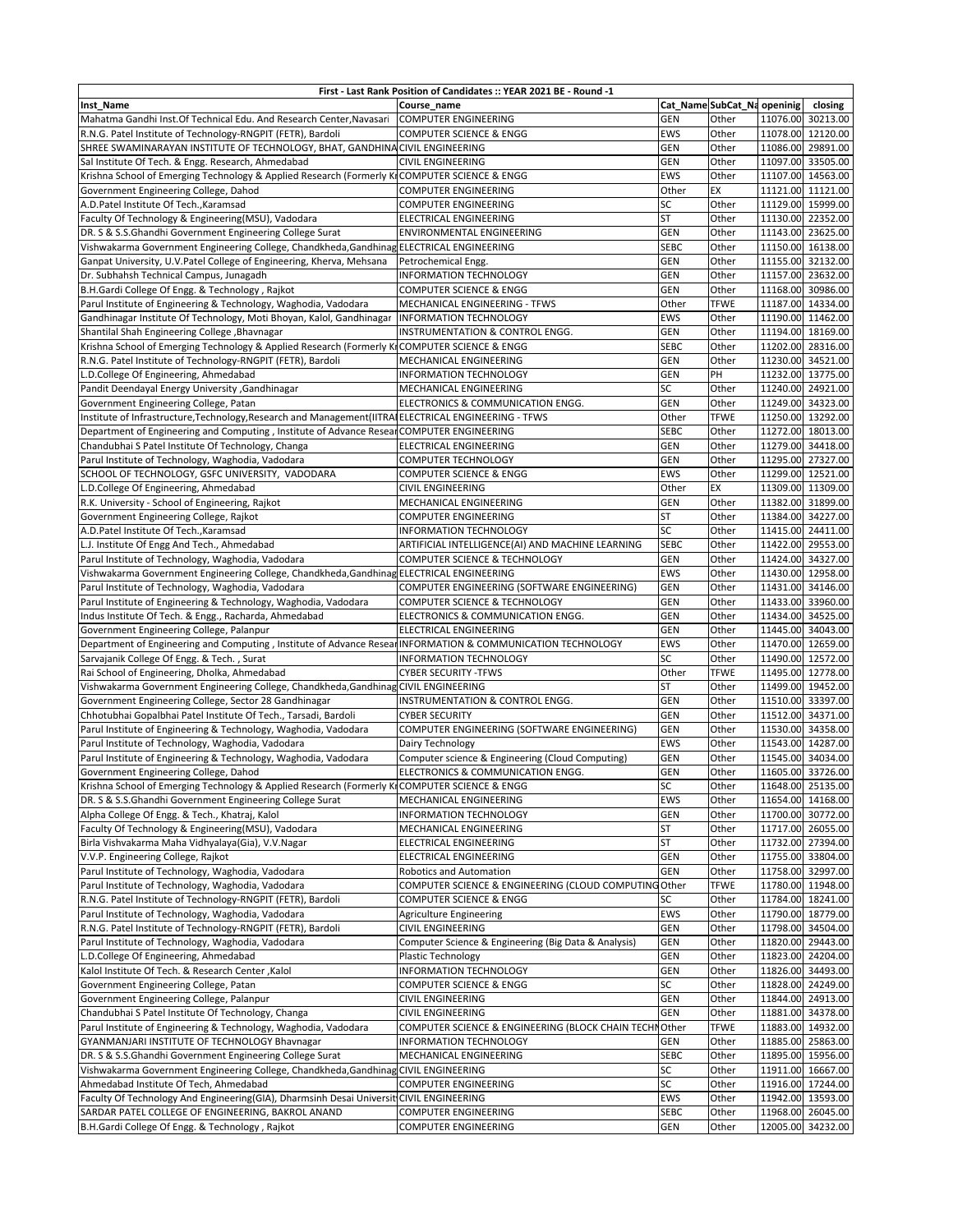| First - Last Rank Position of Candidates :: YEAR 2021 BE - Round -1                                                                 |                                                                                 |             |                            |  |                   |  |  |  |
|-------------------------------------------------------------------------------------------------------------------------------------|---------------------------------------------------------------------------------|-------------|----------------------------|--|-------------------|--|--|--|
| <b>Inst_Name</b>                                                                                                                    | Course name                                                                     |             | Cat_NameSubCat_Na openinig |  | closing           |  |  |  |
| Parul Institute of Technology, Waghodia, Vadodara                                                                                   | <b>COMPUTER ENGINEERING</b>                                                     | <b>EWS</b>  | Other                      |  | 12008.00 13044.00 |  |  |  |
| Sarvajanik College Of Engg. & Tech., Surat                                                                                          | INSTRUMENTATION & CONTROL ENGG. - TFWS                                          | Other       | <b>TFWE</b>                |  | 12036.00 15746.00 |  |  |  |
| Parul Institute of Technology, Waghodia, Vadodara                                                                                   | COMPUTER SCIENCE & ENGINEERING (ARTIFICIAL INTELLIG Other                       |             | TFWE                       |  | 12066.00 13183.00 |  |  |  |
| Parul Institute of Technology, Waghodia, Vadodara                                                                                   | COMPUTER SCIENCE & ENGINEERING (ARTIFICIAL INTELLIG Other                       |             | <b>TFWE</b>                |  | 12089.00 13386.00 |  |  |  |
| Birla Vishvakarma Maha Vidhyalaya(Gia), V.V.Nagar                                                                                   | <b>ELECTRONICS ENGINEERING</b>                                                  | EWS         | Other                      |  | 12131.00 14095.00 |  |  |  |
| L.D.College Of Engineering, Ahmedabad                                                                                               | ENVIRONMENTAL ENGINEERING                                                       | <b>EWS</b>  | Other                      |  | 12146.00 14872.00 |  |  |  |
| A.D.Patel Institute Of Tech., Karamsad                                                                                              | <b>INFORMATION TECHNOLOGY</b>                                                   | Other       | EX                         |  | 12154.00 12154.00 |  |  |  |
| Ahmedabad Institute Of Tech, Ahmedabad                                                                                              | MECHANICAL ENGINEERING                                                          | <b>GEN</b>  | Other                      |  | 12162.00 33480.00 |  |  |  |
| C. K. Pithawala College Of Engg. & Tech., Surat                                                                                     | <b>CIVIL ENGINEERING</b>                                                        | <b>GEN</b>  | Other                      |  | 12165.00 34359.00 |  |  |  |
| Government Engineering College, Bharuch                                                                                             | MECHANICAL ENGINEERING - TFWS                                                   | Other       | <b>TFWE</b>                |  | 12181.00 15323.00 |  |  |  |
| Faculty Of Technology And Engineering(GIA), Dharmsinh Desai Universit INSTRUMENTATION & CONTROL ENGG.                               |                                                                                 | <b>SEBC</b> | Other                      |  | 12185.00 21240.00 |  |  |  |
| Parul Institute of Engineering & Technology, Waghodia, Vadodara                                                                     | ELECTRICAL ENGINEERING                                                          | GEN         | Other                      |  | 12206.00 27639.00 |  |  |  |
| Amiraj College Of Engg & Tech., Sanand, Ahmedabad                                                                                   | <b>COMPUTER SCIENCE &amp; ENGG</b>                                              | <b>GEN</b>  | Other                      |  | 12229.00 22941.00 |  |  |  |
| Parul Institute of Technology, Waghodia, Vadodara                                                                                   | COMPUTER SCIENCE & ENGINEERING (INTERNET OF THING GEN                           |             | Other                      |  | 12240.00 32555.00 |  |  |  |
| L.J. Institute Of Engg And Tech., Ahmedabad                                                                                         | ROBOTICS & ARTIFICIAL INTELLIGENCE                                              | EWS         | Other                      |  | 12266.00 14230.00 |  |  |  |
| Swarrnim Institute of Technology                                                                                                    | <b>CYBER SECURITY -TFWS</b>                                                     | Other       | <b>TFWE</b>                |  | 12296.00 13710.00 |  |  |  |
| Ganpat University, U.V.Patel College of Engineering, Kherva, Mehsana                                                                | <b>BIOMEDICAL ENGINEERING</b>                                                   | <b>SEBC</b> | Other                      |  | 12314.00 24430.00 |  |  |  |
| SHREE PANDIT NATHULALJI VYAS TECHNICAL CAMPUS, SURENDRANAGACIVIL ENGINEERING - TFWS                                                 |                                                                                 | Other       | <b>TFWE</b>                |  | 12318.00 30491.00 |  |  |  |
| Atmiya University, Faculty of Engineering and Technology, Rajkot                                                                    | <b>CIVIL ENGINEERING</b>                                                        | GEN         | Other                      |  | 12345.00 28043.00 |  |  |  |
| L.J. Institute Of Engg And Tech., Ahmedabad                                                                                         | <b>CHEMICAL ENGINEERING</b>                                                     | GEN         | Other                      |  | 12362.00 22031.00 |  |  |  |
| L.E.College, Morbi                                                                                                                  | MECHANICAL ENGINEERING                                                          | <b>GEN</b>  | Other                      |  | 12375.00 34572.00 |  |  |  |
| Shroff S.R.Rotary Inst. Of Chemical Technology, Vatatia, Bharuch                                                                    | <b>Chemical Technology</b>                                                      | GEN         | Other                      |  | 12389.00 34316.00 |  |  |  |
| Ganpat University, U.V.Patel College of Engineering, Kherva, Mehsana                                                                | COMPUTER SCIENCE & BUSINESS SYSTEMS                                             | <b>GEN</b>  | Other                      |  | 12405.00 33593.00 |  |  |  |
| School of Engineering, Indrashil University, Kadi                                                                                   | Chemical and Bio-chemical Engineering                                           | <b>SEBC</b> | Other                      |  | 12413.00 23039.00 |  |  |  |
| ITM (SLS) Baroda University (Formerly Known as ITM Universe), Vadodar Computer Science & Engineering with Specialisation in CybiGEN |                                                                                 |             | Other                      |  | 12419.00 25011.00 |  |  |  |
| Government Engineering College, Bharuch                                                                                             | CIVIL ENGINEERING - TFWS                                                        | Other       | <b>TFWE</b>                |  | 12433.00 15592.00 |  |  |  |
| Birla Vishvakarma Maha Vidhylaya(Sfi), V.V.Nagar                                                                                    | MECHANICAL ENGINEERING                                                          | <b>SEBC</b> | Other                      |  | 12446.00 18256.00 |  |  |  |
| SARDAR PATEL COLLEGE OF ENGINEERING, BAKROL ANAND                                                                                   | <b>COMPUTER ENGINEERING</b>                                                     | EWS         | Other                      |  | 12473.00 13927.00 |  |  |  |
| Government Engineering College, Patan                                                                                               | <b>CIVIL ENGINEERING</b>                                                        | GEN         | Other                      |  | 12478.00 22977.00 |  |  |  |
| Faculty Of Technology And Engineering(GIA), Dharmsinh Desai Universit INSTRUMENTATION & CONTROL ENGG.                               |                                                                                 | EWS         | Other                      |  | 12481.00 15981.00 |  |  |  |
| S.S.AGRAWAL INSTITUTE OF ENGINEERING & TECHNOLOGY NAVSARI                                                                           | <b>CIVIL ENGINEERING</b>                                                        | <b>GEN</b>  | Other                      |  | 12511.00 34337.00 |  |  |  |
| Krishna School of Emerging Technology & Applied Research (Formerly KIINFORMATION TECHNOLOGY                                         |                                                                                 | EWS         | Other                      |  | 12523.00 14902.00 |  |  |  |
| Parul Institute of Technology, Waghodia, Vadodara                                                                                   | Agriculture Engineering                                                         | <b>SEBC</b> | Other                      |  | 12533.00 18688.00 |  |  |  |
| New L. J. Institute Of Engineering And Technology, Ahmedabad                                                                        | <b>COMPUTER SCIENCE &amp; ENGG</b>                                              | SC          | Other                      |  | 12567.00 13965.00 |  |  |  |
| GIDC Degree Engineering College, Abrama, Navsari                                                                                    | <b>CIVIL ENGINEERING</b>                                                        | <b>GEN</b>  | Other                      |  | 12579.00 34512.00 |  |  |  |
| Government Engineering College, Rajkot                                                                                              | AUTOMOBILE ENGINEERING - TFWS                                                   | Other       | TFWE                       |  | 12586.00 17739.00 |  |  |  |
| S.P.B. Patel Engg. College, (Saffrony), Linch, Mehsana                                                                              | <b>INFORMATION TECHNOLOGY</b>                                                   | <b>GEN</b>  | Other                      |  | 12594.00 26241.00 |  |  |  |
| L.J. Institute Of Engg And Tech., Ahmedabad                                                                                         | <b>COMPUTER SCIENCE &amp; ENGG</b>                                              | Other       | EX                         |  | 12605.00 12605.00 |  |  |  |
| Faculty Of Technology And Engineering(GIA), Dharmsinh Desai Universit CIVIL ENGINEERING                                             |                                                                                 | <b>SEBC</b> | Other                      |  | 12607.00 15164.00 |  |  |  |
| L.J. Institute Of Engg And Tech., Ahmedabad                                                                                         | COMPUTER ENGINEERING                                                            | Other       | EX                         |  | 12609.00 12609.00 |  |  |  |
| Gandhinagar Institute Of Technology, Moti Bhoyan, Kalol, Gandhinagar                                                                | <b>INFORMATION TECHNOLOGY</b>                                                   | <b>SEBC</b> | Other                      |  | 12619.00 24225.00 |  |  |  |
| Shantilal Shah Engineering College, Bhavnagar                                                                                       | <b>INFORMATION TECHNOLOGY</b>                                                   | SC          | Other                      |  | 12620.00 22465.00 |  |  |  |
| ADITYA SILVER OAK INSTITUTE OF TECHNOLOGY (WITHIN LIMITS OF AHICHEMICAL ENGINEERING                                                 |                                                                                 | <b>GEN</b>  | Other                      |  | 12622.00 34351.00 |  |  |  |
| Parul Institute of Engineering & Technology, Waghodia, Vadodara                                                                     | <b>COMPUTER ENGINEERING</b>                                                     | Other       | EX                         |  | 12635.00 12635.00 |  |  |  |
| R.N.G. Patel Institute of Technology-RNGPIT (FETR), Bardoli                                                                         | <b>COMPUTER SCIENCE &amp; ENGG</b>                                              | <b>ST</b>   | Other                      |  | 12642.00 32302.00 |  |  |  |
| Ganpat University, U.V.Patel College of Engineering, Kherva, Mehsana                                                                | <b>BIOMEDICAL ENGINEERING</b>                                                   | EWS         | Other                      |  | 12669.00 14894.00 |  |  |  |
| A.D.Patel Institute Of Tech., Karamsad                                                                                              | <b>COMPUTER SCIENCE &amp; DESIGN</b>                                            | <b>SEBC</b> | Other                      |  | 12672.00 22157.00 |  |  |  |
| Vishwakarma Government Engineering College, Chandkheda, Gandhinag COMPUTER ENGINEERING                                              |                                                                                 | <b>ST</b>   | Other                      |  | 12676.00 22496.00 |  |  |  |
| L.D.College Of Engineering, Ahmedabad                                                                                               | <b>BIOMEDICAL ENGINEERING</b>                                                   | Other       | EX                         |  | 12684.00 12684.00 |  |  |  |
| Faculty Of Technology And Engineering(GIA), Dharmsinh Desai Universit CHEMICAL ENGINEERING                                          |                                                                                 | GEN         | PH                         |  | 12700.00 12700.00 |  |  |  |
| Marwadi Edu. Foundation Group Of Institutions, Faculty Of Tech., Rajkot MECHANICAL ENGINEERING                                      |                                                                                 | GEN         | Other                      |  | 12706.00 31804.00 |  |  |  |
| L.D.College Of Engineering, Ahmedabad                                                                                               | CHEMICAL ENGINEERING                                                            | <b>ST</b>   | Other                      |  | 12730.00 28674.00 |  |  |  |
| Government Engineering College, Bhavnagar                                                                                           | INFORMATION TECHNOLOGY                                                          | Other       | EX                         |  | 12740.00 12740.00 |  |  |  |
| Shankersinh Vaghela Bapu Institute Of Tech., Unava, Gandhinagar                                                                     | <b>COMPUTER ENGINEERING</b>                                                     | GEN         | Other                      |  | 12751.00 27024.00 |  |  |  |
| Bhagwan Mahavir College Of Engg. And Tech., Surat                                                                                   | MECHANICAL ENGINEERING                                                          | GEN         | Other                      |  | 12757.00 32641.00 |  |  |  |
| Government Engineering College, Sector 28 Gandhinagar                                                                               | ELECTRONICS & COMMUNICATION ENGG.                                               | EWS         | Other                      |  | 12785.00 13811.00 |  |  |  |
| Parul Institute of Technology, Waghodia, Vadodara                                                                                   | COMPUTER TECHNOLOGY - TFW                                                       | Other       | TFWE                       |  | 12792.00 12871.00 |  |  |  |
| SCHOOL OF SCIENCE & ENGINEERING., Navrachana University, VadodardCOMPUTER SCIENCE & ENGG                                            |                                                                                 | Other       | EX                         |  | 12793.00 12793.00 |  |  |  |
| L.D.R.P. Institute Of Tech. & Research., Gandhinagar                                                                                | MECHANICAL ENGINEERING                                                          | GEN         | Other                      |  | 12826.00 34503.00 |  |  |  |
| SAL ENGINEERING & TECHNICAL INSTITUTE, SOLA, AHMEDABAD                                                                              |                                                                                 | EWS         |                            |  | 12827.00 13001.00 |  |  |  |
| Asha M. Tarsadia Institute of Computer Science & Tech. Bardoli                                                                      | INFORMATION TECHNOLOGY<br>COMPUTER SCIENCE & ENGINEERING (CLOUD COMPUTING Other |             | Other<br>TFWE              |  | 12858.00 13885.00 |  |  |  |
| L.J. Institute Of Engg And Tech., Ahmedabad                                                                                         |                                                                                 | <b>SEBC</b> | Other                      |  | 12867.00 21056.00 |  |  |  |
|                                                                                                                                     | COMPUTER SCIENCE & DESIGN                                                       |             |                            |  |                   |  |  |  |
| Parul Institute of Engineering & Technology, Waghodia, Vadodara                                                                     | COMPUTER SCIENCE & ENGG                                                         | EWS         | Other                      |  | 12880.00 16113.00 |  |  |  |
| SAL ENGINEERING &TECHNICAL INSTITUTE, SOLA, AHMEDABAD                                                                               | <b>INFORMATION TECHNOLOGY</b>                                                   | <b>SEBC</b> | Other                      |  | 12915.00 27762.00 |  |  |  |
| Government Engineering College, Rajkot                                                                                              | AUTOMOBILE ENGINEERING                                                          | GEN         | Other                      |  | 12939.00 34377.00 |  |  |  |
| Parul Institute of Engineering & Technology, Waghodia, Vadodara                                                                     | <b>COMPUTER ENGINEERING</b>                                                     | SC          | Other                      |  | 12942.00 22025.00 |  |  |  |
| Pandit Deendayal Energy University , Gandhinagar                                                                                    | Petrochemical Engg.                                                             | SC          | Other                      |  | 12956.00 15583.00 |  |  |  |
| Birla Vishvakarma Maha Vidhyalaya(Gia), V.V.Nagar                                                                                   | <b>CIVIL ENGINEERING</b>                                                        | EWS         | Other                      |  | 12993.00 14779.00 |  |  |  |
| Faculty Of Technology & Engineering(MSU), Vadodara                                                                                  | <b>CIVIL ENGINEERING</b>                                                        | <b>ST</b>   | Other                      |  | 13010.00 21096.00 |  |  |  |
| ADANI INSTITUTE OF INFRASTRUCTURE ENGINEERING, AHMEDABAD                                                                            | INFORMATION & COMMUNICATION TECHNOLOGY                                          | Other       | EX                         |  | 13013.00 13013.00 |  |  |  |
| Government Engineering College, Sector 28 Gandhinagar                                                                               | METALLURGY                                                                      | GEN         | Other                      |  | 13014.00 32163.00 |  |  |  |
| Parul Institute of Engineering & Technology, Waghodia, Vadodara                                                                     | <b>COMPUTER SCIENCE &amp; ENGG</b>                                              | <b>SEBC</b> | Other                      |  | 13024.00 25544.00 |  |  |  |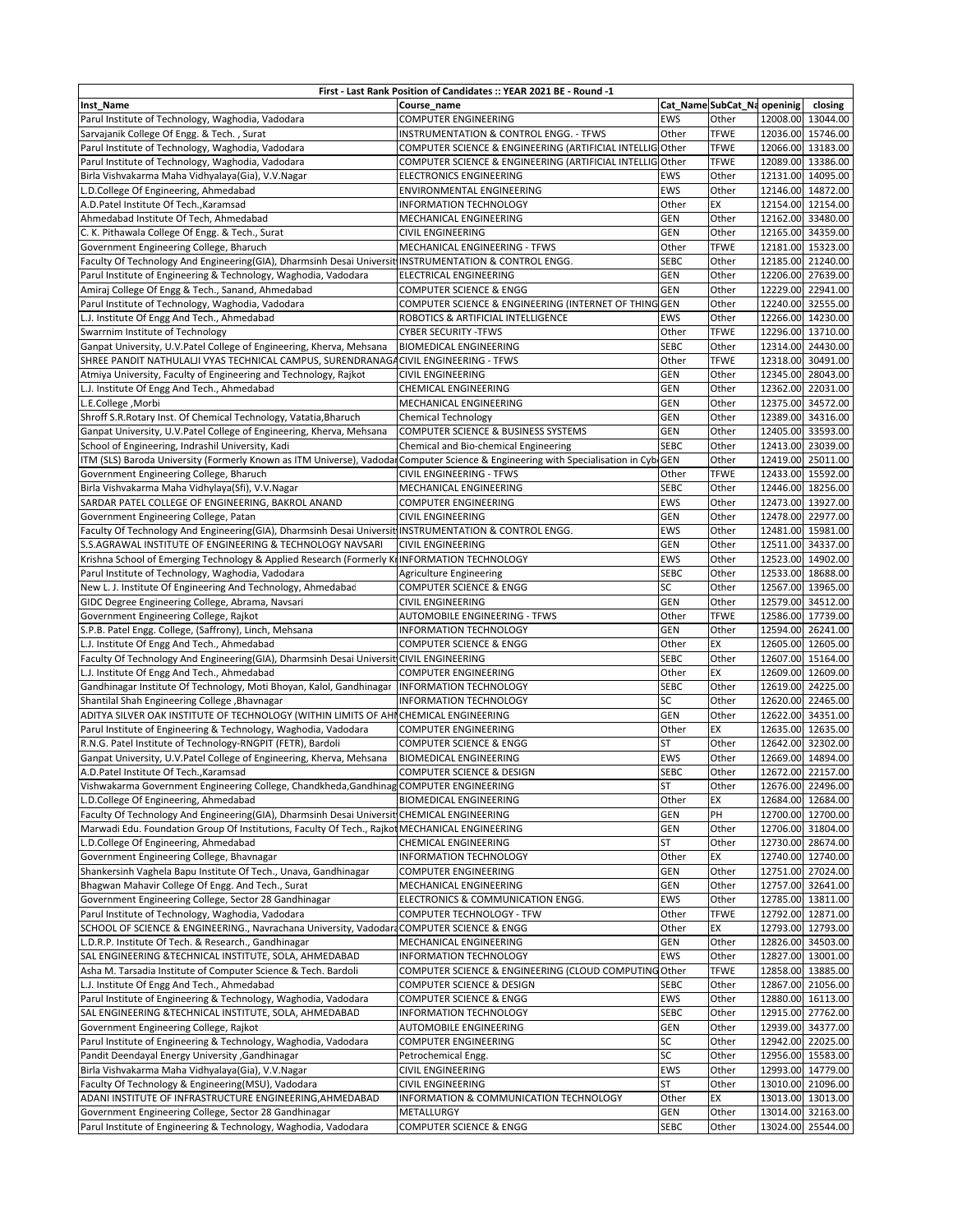| First - Last Rank Position of Candidates :: YEAR 2021 BE - Round -1                                          |                                                                         |                        |                             |          |                                        |  |  |  |
|--------------------------------------------------------------------------------------------------------------|-------------------------------------------------------------------------|------------------------|-----------------------------|----------|----------------------------------------|--|--|--|
| Inst_Name                                                                                                    | Course name                                                             |                        | Cat_Name SubCat_Na openinig |          | closing                                |  |  |  |
| Department of Engineering and Computing, Institute of Advance ResearINFORMATION & COMMUNICATION TECHNOLOGY   |                                                                         | <b>SEBC</b>            | Other                       |          | 13039.00 19764.00                      |  |  |  |
| Department of Engineering and Computing, Institute of Advance Resear                                         | MECHANICAL ENGINEERING                                                  | <b>GEN</b>             | Other                       |          | 13055.00 28908.00                      |  |  |  |
| Parul Institute of Engineering & Technology, Waghodia, Vadodara                                              | COMPUTER SCIENCE & ENGG                                                 | Other                  | EX                          |          | 13069.00 13069.00                      |  |  |  |
| Parul Institute of Technology, Waghodia, Vadodara                                                            | COMPUTER SCIENCE & ENGINEERING (ARTIFICIAL INTELLIG GEN                 |                        | Other                       |          | 13076.00 30526.00                      |  |  |  |
| Parul Institute of Technology, Waghodia, Vadodara                                                            | Dairy Technology                                                        | <b>SEBC</b>            | Other                       |          | 13077.00 24630.00                      |  |  |  |
| Parul Institute of Engineering & Technology, Waghodia, Vadodara                                              | Computer Science & Engineering (Big Data & Analysis)                    | GEN                    | Other                       | 13084.00 | 32411.00                               |  |  |  |
| Pandit Deendayal Energy University , Gandhinagar                                                             | Petrochemical Engg.                                                     | EWS                    | Other                       |          | 13096.00 14756.00                      |  |  |  |
| Gandhinagar Institute Of Technology, Moti Bhoyan, Kalol, Gandhinagar                                         | ELECTRICAL ENGINEERING                                                  | <b>GEN</b>             | Other                       |          | 13111.00 27521.00                      |  |  |  |
| Darshan Institute Of Engg. & Tech., Rajkot-Morbi Highway, Hadala                                             | <b>COMPUTER ENGINEERING</b>                                             | <b>EWS</b>             | Other                       |          | 13118.00 14559.00                      |  |  |  |
| Gandhinagar Institute Of Technology, Moti Bhoyan, Kalol, Gandhinagar                                         | <b>CIVIL ENGINEERING</b>                                                | <b>GEN</b>             | Other                       |          | 13126.00 33691.00                      |  |  |  |
| Government Engineering College, Modasa                                                                       | COMPUTER ENGINEERING                                                    | <b>ST</b>              | Other                       |          | 13129.00 34165.00                      |  |  |  |
| Pandit Deendayal Energy University , Gandhinagar                                                             | <b>COMPUTER ENGINEERING</b>                                             | <b>ST</b>              | Other                       |          | 13141.00 33834.00                      |  |  |  |
| G.H.Patel College Of Engg. & Tech., V.V. Nagar                                                               | <b>CIVIL ENGINEERING</b>                                                | <b>GEN</b>             | Other                       |          | 13147.00 34177.00                      |  |  |  |
| Unitedworld School of Computational Intelligence, Uvarsad, GandhinagaCOMPUTER SCIENCE & ENGG                 |                                                                         | SC                     | Other                       |          | 13159.00 16129.00                      |  |  |  |
| Parul Institute of Technology, Waghodia, Vadodara                                                            | <b>BIOMEDICAL ENGINEERING</b>                                           | <b>EWS</b>             | Other<br><b>TFWE</b>        |          | 13171.00 13344.00<br>13174.00 18429.00 |  |  |  |
| Government Engineering College, Bharuch                                                                      | ELECTRICAL ENGINEERING - TFWS                                           | Other<br><b>SEBC</b>   | Other                       |          |                                        |  |  |  |
| DR. S & S.S.Ghandhi Government Engineering College Surat<br>Government Engineering College, Modasa           | <b>CIVIL ENGINEERING</b><br><b>CIVIL ENGINEERING</b>                    | <b>GEN</b>             | Other                       |          | 13184.00 19083.00<br>13185.00 34519.00 |  |  |  |
| Atmiya University, Faculty of Engineering and Technology, Rajkot                                             | AUTOMATION AND ROBOTICS                                                 | GEN                    | Other                       |          | 13191.00 33757.00                      |  |  |  |
| Shantilal Shah Engineering College, Bhavnagar                                                                | <b>MECHANICAL ENGINEERING</b>                                           | GEN                    | Other                       |          | 13193.00 34256.00                      |  |  |  |
| Indus Institute Of Tech. & Engg., Racharda, Ahmedabad                                                        | <b>CIVIL ENGINEERING</b>                                                | <b>GEN</b>             | Other                       |          | 13210.00 34130.00                      |  |  |  |
| Pandit Deendayal Energy University , Gandhinagar                                                             | ELECTRICAL ENGINEERING                                                  | <b>EWS</b>             | Other                       |          | 13241.00 21476.00                      |  |  |  |
| Krishna School of Emerging Technology & Applied Research (Formerly KrINFORMATION TECHNOLOGY                  |                                                                         | <b>SEBC</b>            | Other                       |          | 13243.00 30127.00                      |  |  |  |
| Parul Institute of Engineering & Technology, Waghodia, Vadodara                                              | AIRCRAFT MAINTENANCE ENGINEERING                                        | GEN                    | Other                       |          | 13246.00 27314.00                      |  |  |  |
| Madhuben & Bhanubhai Patel Institute of Technology, New V.V.Nagar                                            | <b>COMPUTER ENGINEERING</b>                                             | <b>EWS</b>             | Other                       |          | 13260.00 15796.00                      |  |  |  |
| Government Engineering College, Palanpur                                                                     | MECHANICAL ENGINEERING                                                  | <b>GEN</b>             | Other                       |          | 13261.00 34497.00                      |  |  |  |
| Sardar Vallabhbhai Patel Institute Of Tech., Vasad                                                           | <b>INFORMATION TECHNOLOGY</b>                                           | Other                  | EX                          |          | 13270.00 13270.00                      |  |  |  |
| Government Engineering College, Sector 28 Gandhinagar                                                        | ELECTRONICS & COMMUNICATION ENGG.                                       | <b>SEBC</b>            | Other                       |          | 13290.00 23080.00                      |  |  |  |
| Indus Institute Of Tech. & Engg., Racharda, Ahmedabad                                                        | COMPUTER SCIENCE & ENGG                                                 | SC                     | Other                       |          | 13293.00 23509.00                      |  |  |  |
| Government Engineering College, Modasa                                                                       | <b>INFORMATION TECHNOLOGY</b>                                           | SC                     | Other                       | 13302.00 | 25888.00                               |  |  |  |
| Vidush Somany Institute Of Tech. & Res., Kadi                                                                | <b>INFORMATION TECHNOLOGY</b>                                           | <b>GEN</b>             | Other                       | 13306.00 | 33253.00                               |  |  |  |
| L.D.College Of Engineering, Ahmedabad                                                                        | INSTRUMENTATION & CONTROL ENGG.                                         | Other                  | EX                          |          | 13307.00 13307.00                      |  |  |  |
| SHREE PANDIT NATHULALJI VYAS TECHNICAL CAMPUS, SURENDRANAGACOMPUTER ENGINEERING                              |                                                                         | <b>GEN</b>             | Other                       |          | 13323.00 30480.00                      |  |  |  |
| DR. S & S.S.Ghandhi Government Engineering College Surat                                                     | ELECTRONICS & COMMUNICATION ENGG.                                       | <b>EWS</b>             | Other                       |          | 13334.00 16592.00                      |  |  |  |
| DR. S & S.S.Ghandhi Government Engineering College Surat                                                     | ELECTRONICS & COMMUNICATION ENGG.                                       | SC                     | Other                       |          | 13338.00 33265.00                      |  |  |  |
| Birla Vishvakarma Maha Vidhylaya(Sfi), V.V.Nagar                                                             | MECHANICAL ENGINEERING                                                  | <b>EWS</b>             | Other                       |          | 13340.00 13768.00                      |  |  |  |
| School of Engineering and Applied Science, Ahmedabad University, Ahm MECHANICAL ENGINEERING                  |                                                                         | <b>EWS</b>             | Other                       |          | 13372.00 16685.00                      |  |  |  |
| Birla Vishvakarma Maha Vidhyalaya(Gia), V.V.Nagar                                                            | <b>CIVIL ENGINEERING</b>                                                | <b>SEBC</b>            | Other                       |          | 13393.00 16723.00                      |  |  |  |
| Swarrnim Institute of Technology                                                                             | ARTIFICIAL INTELLIGENCE                                                 | <b>GEN</b>             | Other                       |          | 13397.00 31886.00                      |  |  |  |
| Parul Institute of Technology, Waghodia, Vadodara                                                            | COMPUTER SCIENCE & ENGINEERING (NETWORKS)                               | GEN                    | Other                       |          | 13420.00 13420.00                      |  |  |  |
| Silver Oak College Of Engg., & Tech. (WITHIN AMHEDABAD MUNICIPAL (MECHANICAL ENGINEERING                     |                                                                         | GEN                    | Other                       |          | 13422.00 33875.00                      |  |  |  |
| Ganpat University, U.V.Patel College of Engineering, Kherva, Mehsana                                         | <b>CIVIL ENGINEERING</b>                                                | <b>GEN</b>             | Other                       |          | 13446.00 34485.00                      |  |  |  |
| Swarrnim Institute of Technology                                                                             | MOBILE APPLICATION & CLOUD TECHOLOGY                                    | GEN                    | Other                       |          | 13454.00 24275.00                      |  |  |  |
| Parul Institute of Engineering & Technology, Waghodia, Vadodara                                              | <b>INFORMATION TECHNOLOGY</b>                                           | EWS                    | Other                       |          | 13464.00 14120.00                      |  |  |  |
| Parul Institute of Technology, Waghodia, Vadodara                                                            | PETROLEUM ENGINEERING                                                   | GEN                    | Other                       |          | 13471.00 24637.00                      |  |  |  |
| SCHOOL OF SCIENCE & ENGINEERING., Navrachana University, VadodaraCOMPUTER SCIENCE & ENGG                     |                                                                         | <b>EWS</b>             | Other                       |          | 13474.00 18109.00                      |  |  |  |
| Prime Institute of Engineering and Technology, Jalalpore, Navsari                                            | COMPUTER ENGINEERING                                                    | GEN                    | Other                       |          | 13483.00 34469.00                      |  |  |  |
| Smt. S.R. Patel Engg. College, Dabhi, Unjha                                                                  | MECHANICAL ENGINEERING                                                  | GEN                    | Other                       |          | 13519.00 30114.00                      |  |  |  |
| A.D.Patel Institute Of Tech., Karamsad                                                                       | AUTOMOBILE ENGINEERING                                                  | GEN                    | Other                       |          | 13521.00 34223.00                      |  |  |  |
| DR. S & S.S.Ghandhi Government Engineering College Surat<br>Pandit Deendayal Energy University , Gandhinagar | MECHANICAL ENGINEERING                                                  | <b>ST</b><br><b>ST</b> | Other<br>Other              |          | 13551.00 33950.00                      |  |  |  |
| Ahmedabad Institute Of Tech, Ahmedabad                                                                       | INFORMATION & COMMUNICATION TECHNOLOGY<br><b>INFORMATION TECHNOLOGY</b> | SC                     | Other                       |          | 13584.00 33841.00<br>13587.00 26074.00 |  |  |  |
| Parul Institute of Engineering & Technology, Waghodia, Vadodara                                              | INFORMATION TECHNOLOGY (CYBER SECURITY)                                 | GEN                    | Other                       |          | 13588.00 32842.00                      |  |  |  |
| Ahmedabad Institute Of Tech, Ahmedabad                                                                       | ELECTRICAL ENGINEERING                                                  | GEN                    | Other                       |          | 13595.00 31933.00                      |  |  |  |
| L.D.R.P. Institute Of Tech. & Research., Gandhinagar                                                         | INFORMATION TECHNOLOGY                                                  | Other                  | EX                          |          | 13628.00 13628.00                      |  |  |  |
| Birla Vishvakarma Maha Vidhyalaya(Gia), V.V.Nagar                                                            | COMPUTER ENGINEERING                                                    | <b>ST</b>              | Other                       |          | 13631.00 18699.00                      |  |  |  |
| Birla Vishvakarma Maha Vidhylaya(Sfi), V.V.Nagar                                                             | ELECTRONICS & COMMUNICATION ENGG.                                       | <b>SEBC</b>            | Other                       |          | 13652.00 32239.00                      |  |  |  |
| SCHOOL OF TECHNOLOGY, GSFC UNIVERSITY, VADODARA                                                              | MECHANICAL ENGINEERING                                                  | <b>GEN</b>             | Other                       |          | 13658.00 33202.00                      |  |  |  |
| Birla Vishvakarma Maha Vidhyalaya(Gia), V.V.Nagar                                                            | <b>ELECTRONICS ENGINEERING</b>                                          | <b>SEBC</b>            | Other                       |          | 13661.00 23160.00                      |  |  |  |
| Chhotubhai Gopalbhai Patel Institute Of Tech., Tarsadi, Bardoli                                              | INFORMATION & COMMUNICATION TECHNOLOGY                                  | <b>GEN</b>             | Other                       |          | 13680.00 34489.00                      |  |  |  |
| Central Institute of Petrochemicals Engineering & Technology                                                 | PLASTIC ENGINEERING                                                     | GEN                    | Other                       |          | 13690.00 34306.00                      |  |  |  |
| Sal College Of Engineering, Ahmedabad                                                                        | INFORMATION & COMMUNICATION TECHNOLOGY                                  | <b>GEN</b>             | Other                       |          | 13760.00 34515.00                      |  |  |  |
| Parul Institute of Engineering & Technology, Waghodia, Vadodara                                              | <b>CIVIL ENGINEERING</b>                                                | GEN                    | Other                       |          | 13763.00 34459.00                      |  |  |  |
| Marwadi Edu. Foundation Group Of Institutions, Faculty Of Tech., Rajkot CIVIL ENGINEERING                    |                                                                         | <b>GEN</b>             | Other                       |          | 13777.00 29647.00                      |  |  |  |
| Government Engineering College, Bharuch                                                                      | CHEMICAL ENGINEERING                                                    | SC                     | Other                       |          | 13838.00 22173.00                      |  |  |  |
| Birla Vishvakarma Maha Vidhyalaya(Gia), V.V.Nagar                                                            | MECHANICAL ENGINEERING                                                  | SC                     | Other                       |          | 13877.00 20044.00                      |  |  |  |
| Government Engineering College, Patan                                                                        | CIVIL ENGINEERING - TFWS                                                | Other                  | <b>TFWE</b>                 |          | 13881.00 16021.00                      |  |  |  |
| Faculty Of Technology(Sfi), Dharmsinh Desai University, Nadiad                                               | ELECTRONICS & COMMUNICATION ENGG.                                       | SC                     | Other                       |          | 13907.00 19885.00                      |  |  |  |
| Vishwakarma Government Engineering College, Chandkheda, Gandhinag CHEMICAL ENGINEERING                       |                                                                         | SC                     | Other                       |          | 13955.00 18489.00                      |  |  |  |
| B.H.Gardi College Of Engg. & Technology, Rajkot                                                              | INFORMATION TECHNOLOGY                                                  | GEN                    | Other                       |          | 13999.00 34074.00                      |  |  |  |
| Vishwakarma Government Engineering College, Chandkheda, Gandhinag ELECTRICAL ENGINEERING                     |                                                                         | SC                     | Other                       |          | 14035.00 22021.00                      |  |  |  |
| L.D.College Of Engineering, Ahmedabad                                                                        | ENVIRONMENTAL ENGINEERING                                               | <b>SEBC</b>            | Other                       |          | 14046.00 22824.00                      |  |  |  |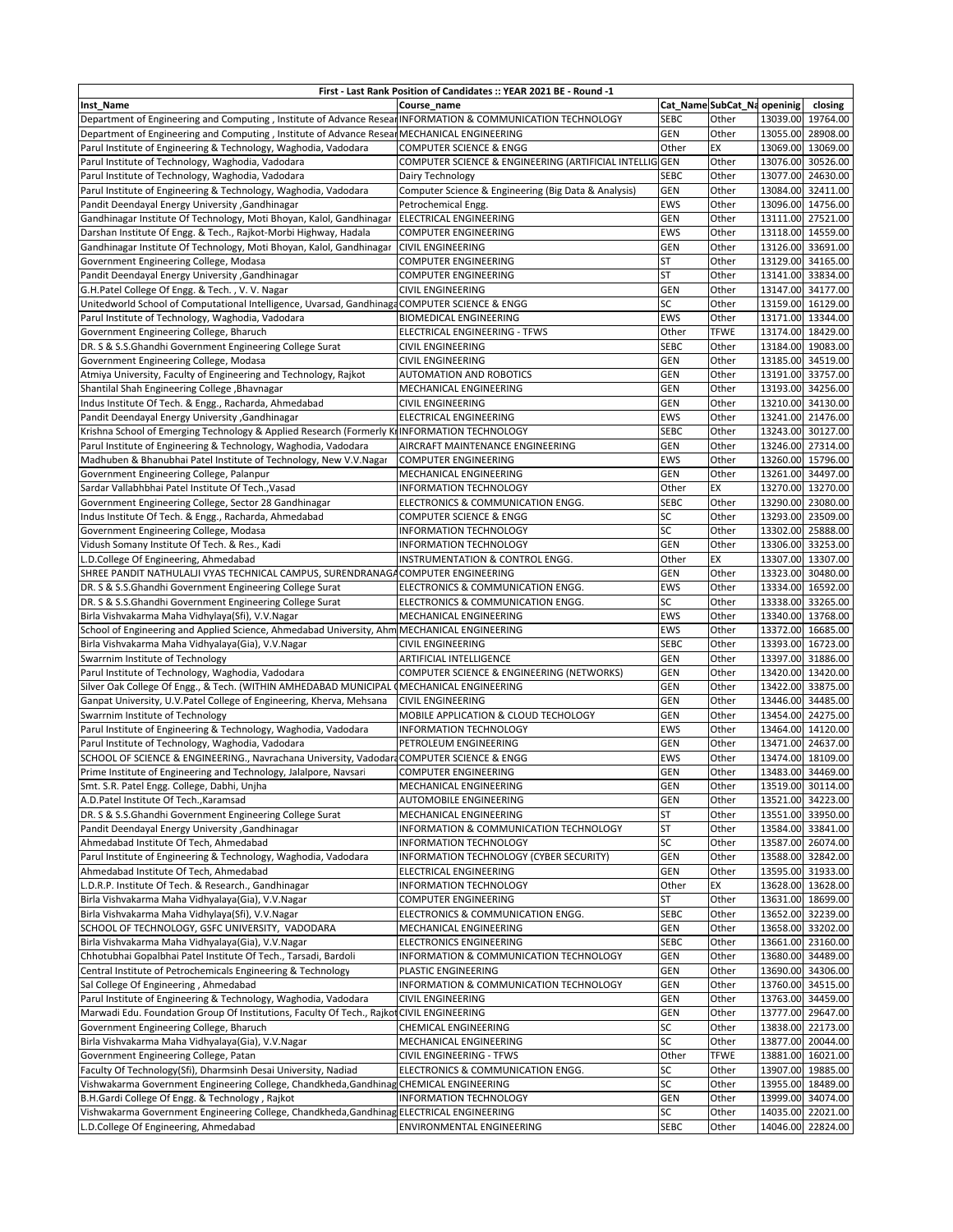|                                                                                                | First - Last Rank Position of Candidates :: YEAR 2021 BE - Round -1 |             |                            |                   |
|------------------------------------------------------------------------------------------------|---------------------------------------------------------------------|-------------|----------------------------|-------------------|
| Inst_Name                                                                                      | Course name                                                         |             | Cat_NameSubCat_Na openinig | closing           |
| School of Engineering, Indrashil University, Kadi                                              | Chemical and Bio-chemical Engineering                               | EWS         | Other                      | 14067.00 14883.00 |
| Indus Institute Of Tech. & Engg., Racharda, Ahmedabad                                          | ELECTRICAL ENGINEERING - TFWS                                       | Other       | <b>TFWE</b>                | 14079.00 16928.00 |
| DR. S & S.S.Ghandhi Government Engineering College Surat                                       | <b>ELECTRICAL ENGINEERING</b>                                       | <b>SEBC</b> | Other                      | 14090.00 21877.00 |
| Shankersinh Vaghela Bapu Institute Of Tech., Unava, Gandhinagar                                | <b>INFORMATION TECHNOLOGY</b>                                       | GEN         | Other                      | 14104.00 32995.00 |
| Government Engineering College, Modasa                                                         | ELECTRONICS & COMMUNICATION ENGG. - TFWS                            | Other       | <b>TFWE</b>                | 14122.00 19013.00 |
| Birla Vishvakarma Maha Vidhyalaya(Gia), V.V.Nagar                                              | PRODUCTION ENGINEERING                                              | GEN         | Other                      | 14157.00 25381.00 |
| Noble Engineering College, Junagadh                                                            | COMPUTER SCIENCE & ENGG                                             | GEN         | Other                      | 14173.00 31036.00 |
| Sal College Of Engineering, Ahmedabad                                                          | <b>COMPUTER ENGINEERING</b>                                         | EWS         | Other                      | 14175.00 17750.00 |
| P.P. Savani School of Engineering, P.P. Savani University, Kosamba                             | <b>COMPUTER ENGINEERING</b>                                         | EWS         | Other                      | 14192.00 14946.00 |
| L.J. Institute Of Engg And Tech., Ahmedabad                                                    | ARTIFICIAL INTELLIGANCE AND DATA SCIENCE                            | <b>SEBC</b> | Other                      | 14201.00 25268.00 |
| Ganpat University, U.V.Patel College of Engineering, Kherva, Mehsana                           | ELECTRICAL ENGINEERING                                              | GEN         | Other                      | 14204.00 34579.00 |
| Birla Vishvakarma Maha Vidhylaya(Sfi), V.V.Nagar                                               | ELECTRONICS & COMMUNICATION ENGG.                                   | Other       | EX                         | 14214.00 14214.00 |
| L.D.College Of Engineering, Ahmedabad                                                          | AUTOMOBILE ENGINEERING                                              | Other       | EX                         | 14221.00 14221.00 |
| Government Engineering College, Bhuj                                                           | MINING ENGINEERING                                                  | GEN         | Other                      | 14237.00 33425.00 |
| Pandit Deendayal Energy University , Gandhinagar                                               | ELECTRONICS & COMMUNICATION ENGG.                                   | SC          | Other                      | 14239.00 17881.00 |
| R.K. University - School of Engineering, Rajkot                                                | <b>INFORMATION TECHNOLOGY</b>                                       | GEN         | Other                      | 14253.00 27783.00 |
|                                                                                                | COMPUTER ENGINEERING                                                | <b>SEBC</b> | Other                      | 14260.00 22724.00 |
| Parul Institute of Technology, Waghodia, Vadodara                                              |                                                                     |             |                            |                   |
| Sal Institute Of Tech. & Engg. Research, Ahmedabad                                             | <b>COMPUTER ENGINEERING</b>                                         | EWS         | Other                      | 14304.00 15915.00 |
| GIDC Degree Engineering College, Abrama, Navsari                                               | <b>COMPUTER ENGINEERING</b>                                         | <b>SEBC</b> | Other                      | 14316.00 17153.00 |
| C. K. Pithawala College Of Engg. & Tech., Surat                                                | <b>COMPUTER ENGINEERING</b>                                         | SC          | Other                      | 14336.00 22639.00 |
| R.N.G. Patel Institute of Technology-RNGPIT (FETR), Bardoli                                    | <b>CHEMICAL ENGINEERING</b>                                         | GEN         | Other                      | 14343.00 33929.00 |
| Dr. Subhahsh Technical Campus, Junagadh                                                        | <b>COMPUTER SCIENCE &amp; ENGG</b>                                  | GEN         | Other                      | 14371.00 34291.00 |
| Sal Institute Of Tech. & Engg. Research, Ahmedabad                                             | <b>COMPUTER SCIENCE &amp; ENGG</b>                                  | EWS         | Other                      | 14418.00 15077.00 |
| Parul Institute of Engineering & Technology, Waghodia, Vadodara                                | INFORMATION TECHNOLOGY                                              | Other       | EX                         | 14425.00 14425.00 |
| Parul Institute of Engineering & Technology, Waghodia, Vadodara                                | COMPUTER SCIENCE & ENGINEERING (INTERNET OF THING Other             |             | <b>TFWE</b>                | 14451.00 16112.00 |
| Gandhinagar Institute Of Technology, Moti Bhoyan, Kalol, Gandhinagar                           | MECHANICAL ENGINEERING                                              | GEN         | Other                      | 14452.00 33171.00 |
| Pandit Deendayal Energy University , Gandhinagar                                               | MECHANICAL ENGINEERING                                              | <b>SEBC</b> | Other                      | 14482.00 27915.00 |
| Birla Vishvakarma Maha Vidhyalaya(Gia), V.V.Nagar                                              | PRODUCTION ENGINEERING - TFWS                                       | Other       | <b>TFWE</b>                | 14513.00 18744.00 |
| Shri Swami Atmanand Saraswati Institute Of Tech., Surat                                        | MECHANICAL ENGINEERING                                              | GEN         | Other                      | 14524.00 34118.00 |
| ITM Vocational University, Waghodia, Dist: Vadodara                                            | Mechatronics (Industrial Automation and Robotics)                   | GEN         | Other                      | 14546.00 23165.00 |
| Institute of Infrastructure, Technology, Research and Management (IITRAIMECHANICAL ENGINEERING |                                                                     | <b>SEBC</b> | Other                      | 14555.00 32941.00 |
| SAL ENGINEERING & TECHNICAL INSTITUTE, SOLA, AHMEDABAD                                         | INFORMATION & COMMUNICATION TECHNOLOGY                              | GEN         | Other                      | 14571.00 33525.00 |
| L.D.College Of Engineering, Ahmedabad                                                          | Plastic Technology-TFWS                                             | Other       | <b>TFWE</b>                | 14597.00 15204.00 |
| Hansaba College Of Engieering And Technology, Siddhpur                                         | <b>COMPUTER ENGINEERING</b>                                         | GEN         | Other                      | 14611.00 32753.00 |
| Government Engineering College, Rajkot                                                         | INSTRUMENTATION & CONTROL ENGG.                                     | GEN         | Other                      | 14647.00 33133.00 |
| Madhuben & Bhanubhai Patel Institute of Technology, New V.V.Nagar                              | <b>COMPUTER ENGINEERING</b>                                         | <b>SEBC</b> | Other                      | 14680.00 28066.00 |
|                                                                                                | ELECTRICAL ENGINEERING                                              | GEN         | Other                      | 14684.00 34573.00 |
| GIDC Degree Engineering College, Abrama, Navsari                                               |                                                                     |             |                            |                   |
| Government Engineering College, Bharuch                                                        | CHEMICAL ENGINEERING                                                | <b>ST</b>   | Other                      | 14697.00 32877.00 |
| Government Engineering College, Modasa                                                         | ELECTRICAL ENGINEERING                                              | GEN         | Other                      | 14703.00 34297.00 |
| DR. S & S.S.Ghandhi Government Engineering College Surat                                       | ELECTRICAL ENGINEERING                                              | EWS         | Other                      | 14731.00 17788.00 |
| Devang Patel Institute of Advance Technology And Research, Changa                              | <b>COMPUTER ENGINEERING</b>                                         | SC          | Other                      | 14736.00 17652.00 |
| Faculty Of Technology(Sfi), Dharmsinh Desai University, Nadiad                                 | CHEMICAL ENGINEERING                                                | SC          | Other                      | 14764.00 24369.00 |
| GIDC Degree Engineering College, Abrama, Navsari                                               | <b>COMPUTER ENGINEERING</b>                                         | EWS         | Other                      | 14777.00 16453.00 |
| Sal College Of Engineering, Ahmedabad                                                          | <b>COMPUTER ENGINEERING</b>                                         | <b>SEBC</b> | Other                      | 14786.00 32542.00 |
| Parul Institute of Engineering & Technology, Waghodia, Vadodara                                | <b>COMPUTER SCIENCE &amp; ENGG</b>                                  | SC          | Other                      | 14791.00 25393.00 |
| Parul Institute of Engineering & Technology, Waghodia, Vadodara                                | COMPUTER TECHNOLOGY                                                 | GEN         | Other                      | 14803.00 33815.00 |
| Faculty Of Technology & Engineering(MSU), Vadodara                                             | MECHANICAL ENGINEERING                                              | Other       | EX                         | 14840.00 14840.00 |
| DR. S & S.S.Ghandhi Government Engineering College Surat                                       | ELECTRONICS & COMMUNICATION ENGG.                                   | <b>SEBC</b> | Other                      | 14862.00 25736.00 |
| DR. S & S.S.Ghandhi Government Engineering College Surat                                       | <b>CIVIL ENGINEERING</b>                                            | EWS         | Other                      | 14886.00 17433.00 |
| SHREE DHANVANTARY COLLEGE OF ENGINEERING & TECHNOLOGY, KIM                                     | COMPUTER SCIENCE & ENGINEERING (INTERNET OF THING GEN               |             | Other                      | 14900.00 34578.00 |
| Atmiya University, Faculty of Engineering and Technology, Rajkot                               | ELECTRONICS & COMMUNICATION ENGG.                                   | GEN         | Other                      | 14905.00 14905.00 |
| DR. S & S.S.Ghandhi Government Engineering College Surat                                       | <b>CIVIL ENGINEERING</b>                                            | <b>ST</b>   | Other                      | 14916.00 20316.00 |
| Birla Vishvakarma Maha Vidhyalaya(Gia), V.V.Nagar                                              | <b>CIVIL ENGINEERING</b>                                            | <b>ST</b>   | Other                      | 14927.00 24664.00 |
| ITM (SLS) Baroda University (Formerly Known as ITM Universe), Vadoda                           | MECHANICAL ENGINEERING                                              | <b>GEN</b>  | Other                      | 14977.00 29160.00 |
| A.D.Patel Institute Of Tech., Karamsad                                                         | FOOD PROCESSING & TECHNOLOGY                                        | <b>ST</b>   | Other                      | 14978.00 32668.00 |
| Shri Swami Atmanand Saraswati Institute Of Tech., Surat                                        | <b>CIVIL ENGINEERING</b>                                            | GEN         | Other                      | 14994.00 31516.00 |
|                                                                                                |                                                                     |             |                            | 15002.00 15508.00 |
| Parul Institute of Technology, Waghodia, Vadodara<br>Bhagwan Arihant Institute of Tech., Surat | COMPUTER SCIENCE & ENGINEERING (BLOCK CHAIN TECHNOther              |             | TFWE                       |                   |
|                                                                                                | ENVIRONMENTAL ENGINEERING - TFWS                                    | Other       | <b>TFWE</b>                | 15009.00 30243.00 |
| L.D.College Of Engineering, Ahmedabad                                                          | ENVIRONMENTAL ENGINEERING                                           | Other       | EX                         | 15012.00 15012.00 |
| Grow More Faculty of Engineering, Berna, Himmatnagar                                           | <b>COMPUTER ENGINEERING</b>                                         | GEN         | Other                      | 15028.00 30371.00 |
| Chhotubhai Gopalbhai Patel Institute Of Tech., Tarsadi, Bardoli                                | AUTOMOBILE ENGINEERING                                              | GEN         | Other                      | 15050.00 24211.00 |
| Sal Institute Of Tech. & Engg. Research, Ahmedabad                                             | MECHANICAL ENGINEERING                                              | GEN         | Other                      | 15078.00 29338.00 |
| Pandit Deendayal Energy University , Gandhinagar                                               | Petrochemical Engg.                                                 | SEBC        | Other                      | 15091.00 25657.00 |
| L.D.R.P. Institute Of Tech. & Research., Gandhinagar                                           | <b>COMPUTER ENGINEERING</b>                                         | Other       | EX                         | 15109.00 20520.00 |
| Parul Institute of Engineering & Technology, Waghodia, Vadodara                                | INFORMATION TECHNOLOGY                                              | <b>SEBC</b> | Other                      | 15118.00 24336.00 |
| L.E.College, Morbi                                                                             | INFORMATION TECHNOLOGY                                              | SC          | Other                      | 15128.00 16635.00 |
| Smt. S.R. Patel Engg. College, Dabhi, Unjha                                                    | ELECTRONICS & COMMUNICATION ENGG.                                   | GEN         | Other                      | 15144.00 15144.00 |
| Faculty Of Technology & Engineering(MSU), Vadodara                                             | METALLURGICAL AND MATERIALS ENGINEERING                             | <b>EWS</b>  | Other                      | 15148.00 22912.00 |
| Sankalchand Patel College Of Engg., Visnagar                                                   | <b>CIVIL ENGINEERING</b>                                            | GEN         | Other                      | 15151.00 34126.00 |
| Institute Of Technology, Nirma University Of Science & Technology, AhmELECTRICAL ENGINEERING   |                                                                     | ST          | Other                      | 15183.00 31934.00 |
| Pandit Deendayal Energy University , Gandhinagar                                               | ELECTRICAL ENGINEERING                                              | SC          | Other                      | 15187.00 26034.00 |
| Swarrnim Institute of Technology                                                               | <b>CYBER SECURITY</b>                                               | GEN         | Other                      | 15201.00 33376.00 |
|                                                                                                |                                                                     |             |                            |                   |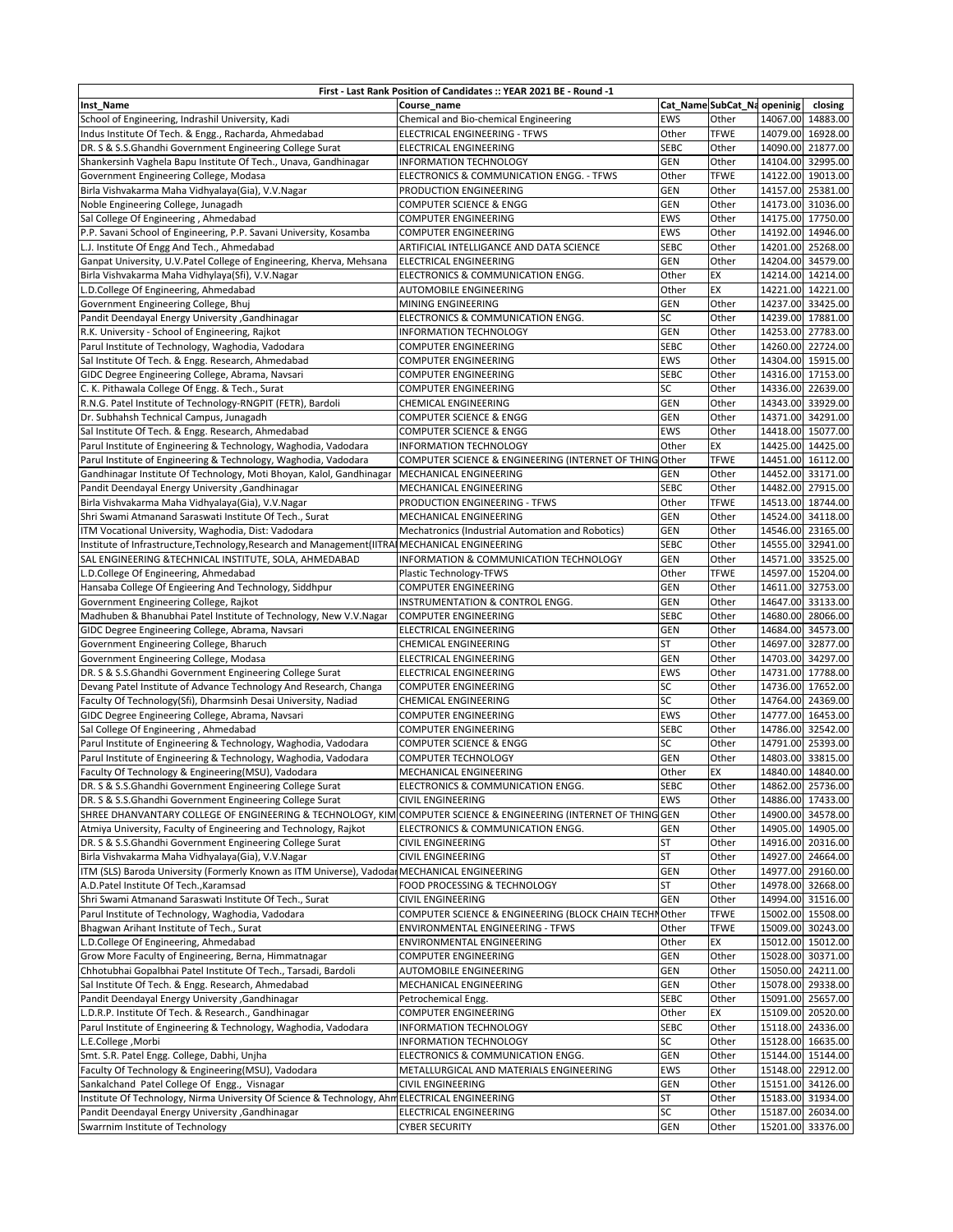| First - Last Rank Position of Candidates :: YEAR 2021 BE - Round -1                                             |                                                                               |             |                             |  |                   |  |  |  |  |
|-----------------------------------------------------------------------------------------------------------------|-------------------------------------------------------------------------------|-------------|-----------------------------|--|-------------------|--|--|--|--|
| Inst Name                                                                                                       | Course name                                                                   |             | Cat_Name SubCat_Na openinig |  | closing           |  |  |  |  |
| Parul Institute of Technology, Waghodia, Vadodara                                                               | COMPUTER SCIENCE & ENGINEERING (DATA SCIENCE)                                 | <b>GEN</b>  | Other                       |  | 15203.00 33529.00 |  |  |  |  |
| Gandhinagar Institute Of Technology, Moti Bhoyan, Kalol, Gandhinagar                                            | <b>INFORMATION TECHNOLOGY</b>                                                 | SC          | Other                       |  | 15207.00 29156.00 |  |  |  |  |
| Faculty Of Technology & Engineering(MSU), Vadodara                                                              | <b>TEXTILE ENGINEERING</b>                                                    | <b>ST</b>   | Other                       |  | 15235.00 33015.00 |  |  |  |  |
| Shri Sitaram N Patel Inst. Of Tech. & Res. (Vidhyabharti Trust), Umrakh                                         | MECHANICAL ENGINEERING                                                        | GEN         | Other                       |  | 15255.00 34571.00 |  |  |  |  |
| Shri Sadvidhya Mandal Institute Of Tech., Bharuch                                                               | <b>INFORMATION TECHNOLOGY</b>                                                 | GEN         | Other                       |  | 15264.00 34249.00 |  |  |  |  |
| A.D.Patel Institute Of Tech., Karamsad                                                                          | MECHANICAL ENGINEERING                                                        | GEN         | Other                       |  | 15268.00 32056.00 |  |  |  |  |
| Government Engineering College, Valsad                                                                          | CHEMICAL ENGINEERING                                                          | EWS         | Other                       |  | 15306.00 18259.00 |  |  |  |  |
| APOLLO INSTITUTE OF ENGINEERING & TECHNOLOGY AHMEDABAD                                                          | <b>COMPUTER ENGINEERING</b>                                                   | EWS         | Other                       |  | 15322.00 16529.00 |  |  |  |  |
| Government Engineering College, Valsad                                                                          | CHEMICAL ENGINEERING                                                          | <b>SEBC</b> | Other                       |  | 15324.00 20137.00 |  |  |  |  |
| Parul Institute of Engineering & Technology, Waghodia, Vadodara                                                 | COMPUTER SCIENCE & ENGINEERING (INTERNET OF THING GEN                         |             | Other                       |  | 15337.00 29581.00 |  |  |  |  |
| SCHOOL OF SCIENCE & ENGINEERING., Navrachana University, Vadodard COMPUTER SCIENCE & ENGG                       |                                                                               | <b>SEBC</b> | Other                       |  | 15420.00 32264.00 |  |  |  |  |
| Chhotubhai Gopalbhai Patel Institute Of Tech., Tarsadi, Bardoli                                                 | ELECTRONICS & COMMUNICATION ENGG.                                             | GEN         | Other                       |  | 15433.00 33478.00 |  |  |  |  |
| Parul Institute of Engineering & Technology, Waghodia, Vadodara                                                 | <b>COMPUTER SCIENCE &amp; ENGG</b>                                            | <b>ST</b>   | Other                       |  | 15447.00 32325.00 |  |  |  |  |
| Faculty Of Technology & Engineering(MSU), Vadodara                                                              | METALLURGICAL AND MATERIALS ENGINEERING                                       | <b>SEBC</b> | Other                       |  | 15493.00 33503.00 |  |  |  |  |
| Darshan Institute Of Engg. & Tech., Rajkot-Morbi Highway, Hadala                                                | <b>COMPUTER ENGINEERING</b>                                                   | <b>SEBC</b> | Other                       |  | 15506.00 33613.00 |  |  |  |  |
| Institute Of Technology, Nirma University Of Science & Technology, AhmELECTRONICS & INSTRUMENTATION ENGINEERING |                                                                               | SC          | Other                       |  | 15521.00 19469.00 |  |  |  |  |
| Shri Sitaram N Patel Inst. Of Tech. & Res. (Vidhyabharti Trust), Umrakh                                         | <b>CIVIL ENGINEERING</b>                                                      | <b>GEN</b>  | Other                       |  | 15530.00 34551.00 |  |  |  |  |
| Sal College Of Engineering, Ahmedabad                                                                           | CHEMICAL ENGINEERING                                                          | GEN         | Other                       |  | 15543.00 34205.00 |  |  |  |  |
| Gandhinagar Institute Of Technology, Moti Bhoyan, Kalol, Gandhinagar                                            | ELECTRONICS & COMMUNICATION ENGG.                                             | <b>GEN</b>  | Other                       |  | 15572.00 32825.00 |  |  |  |  |
| L.D.College Of Engineering, Ahmedabad                                                                           | MECHANICAL ENGINEERING                                                        | Other       | EX                          |  | 15629.00 15629.00 |  |  |  |  |
| Merchant Engg. College, Basna. Visnagar                                                                         | <b>COMPUTER ENGINEERING</b>                                                   | GEN         | Other                       |  | 15657.00 33473.00 |  |  |  |  |
| L.D.College Of Engineering, Ahmedabad                                                                           | RUBBER TECHNOLOGY                                                             | EWS         | Other                       |  | 15677.00 19003.00 |  |  |  |  |
| Faculty Of Technology & Engineering(MSU), Vadodara                                                              | <b>WATER MANAGEMENT</b>                                                       | GEN         | Other                       |  | 15682.00 33972.00 |  |  |  |  |
| Sal Institute Of Tech. & Engg. Research, Ahmedabad                                                              | <b>COMPUTER ENGINEERING</b>                                                   | <b>SEBC</b> | Other                       |  | 15703.00 33652.00 |  |  |  |  |
| Sarvajanik College Of Engg. & Tech., Surat                                                                      | <b>COMPUTER ENGINEERING</b>                                                   | <b>ST</b>   | Other                       |  | 15706.00 34233.00 |  |  |  |  |
| SHREE SWAMINARAYAN INSTITUTE OF TECHNOLOGY, BHAT, GANDHINAMECHANICAL ENGINEERING                                |                                                                               | GEN         | Other                       |  | 15724.00 34373.00 |  |  |  |  |
| A.D.Patel Institute Of TechKaramsad                                                                             | ARTIFICIAL INTELLIGANCE AND DATA SCIENCE                                      | <b>SEBC</b> | Other                       |  | 15745.00 31451.00 |  |  |  |  |
| Parul Institute of Technology, Waghodia, Vadodara                                                               | COMPUTER SCIENCE & ENGG                                                       | SC          | Other                       |  | 15812.00 30077.00 |  |  |  |  |
| Parul Institute of Engineering & Technology, Waghodia, Vadodara                                                 | <b>INFORMATION TECHNOLOGY</b>                                                 | SC          | Other                       |  | 15820.00 25570.00 |  |  |  |  |
|                                                                                                                 |                                                                               | SC          | Other                       |  | 15826.00 17354.00 |  |  |  |  |
| Faculty Of Technology & Engineering(MSU), Vadodara<br>Swarrnim Institute of Technology                          | <b>ELECTRONICS ENGINEERING</b><br><b>CLOUD TECH &amp;INFORMATION SECURITY</b> | GEN         | Other                       |  | 15882.00 31898.00 |  |  |  |  |
|                                                                                                                 |                                                                               |             |                             |  |                   |  |  |  |  |
| L.J. Institute Of Engg And Tech., Ahmedabad<br>GYANMANJARI INSTITUTE OF TECHNOLOGY Bhavnagar                    | AUTOMOBILE ENGINEERING                                                        | GEN<br>GEN  | Other<br>Other              |  | 15895.00 31643.00 |  |  |  |  |
|                                                                                                                 | MECHANICAL ENGINEERING                                                        |             |                             |  | 15952.00 15952.00 |  |  |  |  |
| Rai School of Engineering, Dholka, Ahmedabad                                                                    | <b>CYBER SECURITY</b>                                                         | <b>GEN</b>  | Other                       |  | 15975.00 34004.00 |  |  |  |  |
| New L. J. Institute Of Engineering And Technology, Ahmedabad                                                    | INFORMATION TECHNOLOGY                                                        | SC          | Other                       |  | 16002.00 17120.00 |  |  |  |  |
| G.H.Patel College Of Engg. & Tech., V.V. Nagar                                                                  | COMPUTER SCIENCE & ENGINEERING (INTERNET OF THING SC                          |             | Other                       |  | 16016.00 19105.00 |  |  |  |  |
| School of Engineering and Applied Science, Ahmedabad University, Ahm CHEMICAL ENGINEERING                       |                                                                               | <b>SEBC</b> | Other                       |  | 16037.00 34339.00 |  |  |  |  |
| Parul Institute of Technology, Waghodia, Vadodara                                                               | AUTOMOBILE ENGINEERING                                                        | <b>GEN</b>  | Other                       |  | 16072.00 32769.00 |  |  |  |  |
| School of Engineering and Applied Science, Ahmedabad University, Ahm CHEMICAL ENGINEERING                       |                                                                               | <b>EWS</b>  | Other                       |  | 16074.00 16383.00 |  |  |  |  |
| Noble Engineering College, Junagadh                                                                             | <b>INFORMATION TECHNOLOGY</b>                                                 | GEN         | Other                       |  | 16082.00 33222.00 |  |  |  |  |
| Government Engineering College, Godhra                                                                          | <b>CIVIL ENGINEERING</b>                                                      | GEN         | Other                       |  | 16087.00 31087.00 |  |  |  |  |
| Faculty Of Technology And Engineering(GIA), Dharmsinh Desai Universit CIVIL ENGINEERING                         |                                                                               | SC          | Other                       |  | 16091.00 23099.00 |  |  |  |  |
| Tatva Institute Of Technological Studies, Modasa                                                                | INFORMATION TECHNOLOGY                                                        | GEN         | Other                       |  | 16124.00 34224.00 |  |  |  |  |
| V.V.P. Engineering College, Rajkot                                                                              | <b>INFORMATION TECHNOLOGY</b>                                                 | SC          | Other                       |  | 16142.00 25762.00 |  |  |  |  |
| Shri Sitaram N Patel Inst. Of Tech. & Res. (Vidhyabharti Trust), Umrakh                                         | ELECTRICAL ENGINEERING - TFWS                                                 | Other       | <b>TFWE</b>                 |  | 16149.00 30479.00 |  |  |  |  |
| Prime Institute of Engineering and Technology, Jalalpore, Navsari                                               | CHEMICAL ENGINEERING                                                          | <b>GEN</b>  | Other                       |  | 16153.00 33630.00 |  |  |  |  |
| Pandit Deendayal Energy University , Gandhinagar                                                                | PETROLEUM ENGINEERING                                                         | Other       | EX                          |  | 16178.00 16178.00 |  |  |  |  |
| Shri Sitaram N Patel Inst. Of Tech. & Res. (Vidhyabharti Trust), Umrakh                                         | COMPUTER SCIENCE & ENGG                                                       | <b>SEBC</b> | Other                       |  | 16194.00 24790.00 |  |  |  |  |
| Birla Vishvakarma Maha Vidhyalaya(Gia), V.V.Nagar                                                               | ELECTRICAL ENGINEERING                                                        | SC          | Other                       |  | 16201.00 19044.00 |  |  |  |  |
| Sal Institute Of Tech. & Engg. Research, Ahmedabad                                                              | COMPUTER SCIENCE & ENGG                                                       | SC          | Other                       |  | 16211.00 21126.00 |  |  |  |  |
| SARDAR PATEL COLLEGE OF ENGINEERING, BAKROL ANAND                                                               | <b>CIVIL ENGINEERING</b>                                                      | GEN         | Other                       |  | 16227.00 34125.00 |  |  |  |  |
| Parul Institute of Engineering & Technology, Waghodia, Vadodara                                                 | MECHANICAL ENGINEERING                                                        | GEN         | Other                       |  | 16233.00 33970.00 |  |  |  |  |
| Pandit Deendayal Energy University , Gandhinagar                                                                | CHEMICAL ENGINEERING                                                          | <b>ST</b>   | Other                       |  | 16254.00 29003.00 |  |  |  |  |
| K.J. Institute Of Engg. And Tech., Savali                                                                       | INFORMATION TECHNOLOGY                                                        | GEN         | Other                       |  | 16264.00 26336.00 |  |  |  |  |
| Unitedworld School of Computational Intelligence, Uvarsad, Gandhinaga COMPUTER SCIENCE & ENGG                   |                                                                               | <b>SEBC</b> | Other                       |  | 16296.00 23565.00 |  |  |  |  |
| Parul Institute of Technology, Waghodia, Vadodara                                                               | Computer science & Engineering (Cloud Computing)                              | GEN         | Other                       |  | 16306.00 32785.00 |  |  |  |  |
| Rai School of Engineering, Dholka, Ahmedabad                                                                    | <b>INFORMATION TECHNOLOGY</b>                                                 | GEN         | Other                       |  | 16344.00 32484.00 |  |  |  |  |
| Parul Institute of Technology, Waghodia, Vadodara                                                               | <b>COMPUTER SCIENCE &amp; ENGG</b>                                            | <b>SEBC</b> | Other                       |  | 16373.00 32859.00 |  |  |  |  |
| Krishna School of Emerging Technology & Applied Research (Formerly KIMECHANICAL ENGINEERING                     |                                                                               | <b>GEN</b>  | Other                       |  | 16391.00 33435.00 |  |  |  |  |
| Marwadi Edu. Foundation Group Of Institutions, Faculty Of Tech., Rajkot CHEMICAL ENGINEERING                    |                                                                               | GEN         | Other                       |  | 16397.00 30394.00 |  |  |  |  |
| Ganpat University, U.V.Patel College of Engineering, Kherva, Mehsana                                            | <b>COMPUTER ENGINEERING</b>                                                   | EWS         | Other                       |  | 16410.00 18309.00 |  |  |  |  |
| Vishwakarma Government Engineering College, Chandkheda, Gandhinag MECHANICAL ENGINEERING                        |                                                                               | Other       | EX                          |  | 16425.00 16425.00 |  |  |  |  |
| New L. J. Institute Of Engineering And Technology, Ahmedabad                                                    | COMPUTER SCIENCE & ENGINEERING (ARTIFICIAL INTELLIG SC                        |             | Other                       |  | 16460.00 21900.00 |  |  |  |  |
| Bhagwan Mahavir College Of Engg. And Tech., Surat                                                               | <b>CIVIL ENGINEERING</b>                                                      | <b>GEN</b>  | Other                       |  | 16470.00 33221.00 |  |  |  |  |
| L.J. Institute Of Engg And Tech., Ahmedabad                                                                     | INFORMATION TECHNOLOGY                                                        | Other       | EX                          |  | 16498.00 16498.00 |  |  |  |  |
| Madhuben & Bhanubhai Patel Institute of Technology, New V.V.Nagar                                               | INFORMATION TECHNOLOGY                                                        | <b>EWS</b>  | Other                       |  | 16536.00 17129.00 |  |  |  |  |
| Chhotubhai Gopalbhai Patel Institute Of Tech., Tarsadi, Bardoli                                                 | MECHANICAL ENGINEERING                                                        | GEN         | Other                       |  | 16547.00 27604.00 |  |  |  |  |
| Knowledge Institute of Technology and Engineering, Bakrol, Anand                                                | INFORMATION TECHNOLOGY                                                        | <b>GEN</b>  | Other                       |  | 16549.00 21518.00 |  |  |  |  |
| Government Engineering College, Godhra                                                                          | ELECTRICAL ENGINEERING                                                        | GEN         | Other                       |  | 16576.00 34508.00 |  |  |  |  |
| Ganpat University, U.V.Patel College of Engineering, Kherva, Mehsana                                            | <b>BIOMEDICAL ENGINEERING</b>                                                 | SC          | Other                       |  | 16595.00 16595.00 |  |  |  |  |
| Parul Institute of Technology, Waghodia, Vadodara                                                               | Food Technology                                                               | <b>ST</b>   | Other                       |  | 16616.00 33101.00 |  |  |  |  |
| Government Engineering College, Sector 28 Gandhinagar                                                           | ELECTRONICS & COMMUNICATION ENGG.                                             | Other       | EX                          |  | 16621.00 21911.00 |  |  |  |  |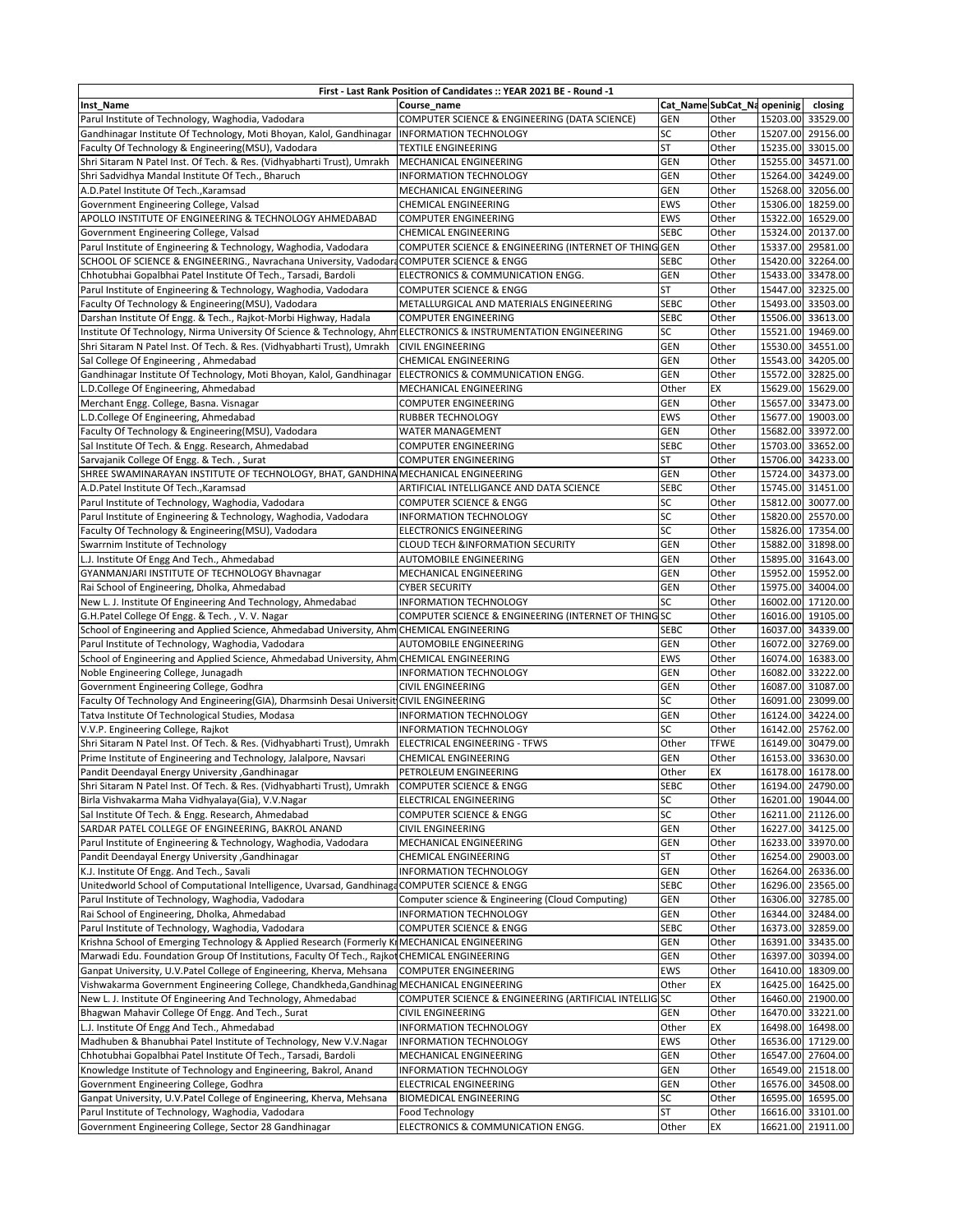| First - Last Rank Position of Candidates :: YEAR 2021 BE - Round -1                                 |                                                  |             |                             |          |                   |  |  |  |
|-----------------------------------------------------------------------------------------------------|--------------------------------------------------|-------------|-----------------------------|----------|-------------------|--|--|--|
| Inst_Name                                                                                           | Course name                                      |             | Cat_Name SubCat_Na openinig |          | closing           |  |  |  |
| SAL ENGINEERING & TECHNICAL INSTITUTE, SOLA, AHMEDABAD                                              | <b>COMPUTER SCIENCE &amp; ENGG</b>               | EWS         | Other                       |          | 16643.00 17104.00 |  |  |  |
| Parul Institute of Technology, Waghodia, Vadodara                                                   | <b>COMPUTER SCIENCE &amp; ENGG</b>               | <b>EWS</b>  | Other                       |          | 16644.00 19045.00 |  |  |  |
| Madhuben & Bhanubhai Patel Institute of Technology, New V.V.Nagar                                   | INFORMATION TECHNOLOGY                           | <b>SEBC</b> | Other                       |          | 16645.00 31883.00 |  |  |  |
| Sal Institute Of Tech. & Engg. Research, Ahmedabad                                                  | <b>COMPUTER SCIENCE &amp; ENGG</b>               | <b>SEBC</b> | Other                       |          | 16647.00 31820.00 |  |  |  |
| Pandit Deendayal Energy University , Gandhinagar                                                    | AUTOMOBILE ENGINEERING                           | EWS         | Other                       |          | 16701.00 24056.00 |  |  |  |
| Darshan Institute Of Engg. & Tech., Rajkot-Morbi Highway, Hadala                                    | <b>COMPUTER ENGINEERING</b>                      | SC          | Other                       |          | 16729.00 30998.00 |  |  |  |
| ADANI INSTITUTE OF INFRASTRUCTURE ENGINEERING, AHMEDABAD                                            | INFORMATION & COMMUNICATION TECHNOLOGY           | <b>ST</b>   | Other                       |          | 16734.00 23949.00 |  |  |  |
| Government Engineering College, Rajkot                                                              | MECHANICAL ENGINEERING                           | <b>SEBC</b> | Other                       |          | 16764.00 20488.00 |  |  |  |
| Shri Sitaram N Patel Inst. Of Tech. & Res. (Vidhyabharti Trust), Umrakh                             | <b>COMPUTER SCIENCE &amp; ENGG</b>               | <b>EWS</b>  | Other                       |          | 16774.00 21694.00 |  |  |  |
| Sal College Of Engineering, Ahmedabad                                                               | <b>INFORMATION TECHNOLOGY</b>                    | <b>SEBC</b> | Other                       |          | 16791.00 33949.00 |  |  |  |
| Vidush Somany Institute Of Tech. & Res., Kadi                                                       | MECHANICAL ENGINEERING                           | <b>GEN</b>  | Other                       |          | 16795.00 16795.00 |  |  |  |
| Vishwakarma Government Engineering College, Chandkheda, Gandhinag MECHANICAL ENGINEERING            |                                                  | <b>ST</b>   | Other                       |          | 16814.00 30030.00 |  |  |  |
| L.D.College Of Engineering, Ahmedabad                                                               | AUTOMOBILE ENGINEERING                           | SC          | Other                       |          | 16853.00 23264.00 |  |  |  |
| L.E.College, Morbi                                                                                  | INDUSTRIAL ENGINEERING                           | GEN         | Other                       |          | 16855.00 32741.50 |  |  |  |
| Sal College Of Engineering, Ahmedabad                                                               | <b>INFORMATION TECHNOLOGY</b>                    | <b>EWS</b>  | Other                       |          | 16858.00 18063.00 |  |  |  |
| Silver Oak College Of Engg., & Tech. (WITHIN AMHEDABAD MUNICIPAL (ELECTRONICS & COMMUNICATION ENGG. |                                                  | GEN         | Other                       |          | 16876.00 32207.00 |  |  |  |
| Government Engineering College, Valsad                                                              | CHEMICAL ENGINEERING                             | <b>ST</b>   | Other                       |          | 16916.00 33332.00 |  |  |  |
| ITM (SLS) Baroda University (Formerly Known as ITM Universe), VadodarINFORMATION TECHNOLOGY         |                                                  | EWS         | Other                       |          | 16920.00 17296.00 |  |  |  |
| Government Engineering College, Patan                                                               | ELECTRICAL ENGINEERING                           | GEN         | Other                       |          | 16981.00 34282.00 |  |  |  |
|                                                                                                     | MECHANICAL ENGINEERING                           | GEN         | Other                       |          | 17000.00 34577.00 |  |  |  |
| S.P.B. Patel Engg. College, (Saffrony), Linch, Mehsana<br>K.J. Institute Of Engg. And Tech., Savali | MECHANICAL ENGINEERING                           | GEN         | Other                       |          | 17028.00 32497.00 |  |  |  |
|                                                                                                     |                                                  |             |                             |          |                   |  |  |  |
| V.V.P. Engineering College, Rajkot                                                                  | <b>COMPUTER ENGINEERING</b>                      | <b>ST</b>   | Other                       |          | 17032.00 17032.00 |  |  |  |
| Arrdekta Inst. Of Technology, Khedbrahma, Sabarkantha                                               | <b>CIVIL ENGINEERING</b>                         | <b>GEN</b>  | Other                       |          | 17072.00 17072.00 |  |  |  |
| L.D.College Of Engineering, Ahmedabad                                                               | <b>RUBBER TECHNOLOGY</b>                         | <b>SEBC</b> | Other                       |          | 17097.00 24339.00 |  |  |  |
| Parul Institute of Technology, Waghodia, Vadodara                                                   | COMPUTER SCIENCE & ENGINEERING (NETWORKS) - TFW  | Other       | <b>TFWE</b>                 |          | 17107.00 17865.00 |  |  |  |
| SAL ENGINEERING & TECHNICAL INSTITUTE, SOLA, AHMEDABAD                                              | COMPUTER ENGINEERING                             | EWS         | Other                       |          | 17109.00 19266.00 |  |  |  |
| GYANMANJARI INSTITUTE OF TECHNOLOGY Bhavnagar                                                       | <b>CIVIL ENGINEERING</b>                         | GEN         | Other                       |          | 17116.00 17116.00 |  |  |  |
| Faculty Of Technology & Engineering(MSU), Vadodara                                                  | TEXTILE ENGINEERING                              | <b>SEBC</b> | Other                       |          | 17154.00 27226.00 |  |  |  |
| Birla Vishvakarma Maha Vidhyalaya(Gia), V.V.Nagar                                                   | <b>CIVIL ENGINEERING</b>                         | SC          | Other                       |          | 17160.00 21187.00 |  |  |  |
| Birla Vishvakarma Maha Vidhyalaya(Gia), V.V.Nagar                                                   | MECHANICAL ENGINEERING                           | Other       | EX                          |          | 17168.00 17168.00 |  |  |  |
| Asha M. Tarsadia Institute of Computer Science & Tech. Bardoli                                      | Computer science & Engineering (Cloud Computing) | <b>GEN</b>  | Other                       |          | 17214.00 33194.00 |  |  |  |
| P.P. Savani School of Engineering, P.P. Savani University, Kosamba                                  | <b>COMPUTER SCIENCE &amp; ENGG</b>               | <b>EWS</b>  | Other                       |          | 17215.00 18283.00 |  |  |  |
| P.P. Savani School of Engineering, P.P. Savani University, Kosamba                                  | <b>COMPUTER ENGINEERING</b>                      | <b>SEBC</b> | Other                       |          | 17261.00 33181.00 |  |  |  |
| Gandhinagar Institute Of Technology, Moti Bhoyan, Kalol, Gandhinagar                                | <b>COMPUTER ENGINEERING</b>                      | SC          | Other                       |          | 17269.00 25287.00 |  |  |  |
| Dr. V.R. Godhania College of Engg. & Tech., Porbandar                                               | <b>COMPUTER ENGINEERING</b>                      | <b>GEN</b>  | Other                       |          | 17275.00 29869.00 |  |  |  |
| Sardar Vallabhbhai Patel Institute Of Tech., Vasad                                                  | AERONAUTICAL ENGINEERING                         | <b>SEBC</b> | Other                       |          | 17295.00 34529.00 |  |  |  |
| SAL ENGINEERING & TECHNICAL INSTITUTE, SOLA, AHMEDABAD                                              | <b>COMPUTER ENGINEERING</b>                      | SC          | Other                       |          | 17311.00 29610.00 |  |  |  |
| Parul Institute of Technology, Waghodia, Vadodara                                                   | Dairy Technology                                 | SC          | Other                       |          | 17333.00 17996.00 |  |  |  |
| Atmiya University, Faculty of Engineering and Technology, Rajkot                                    | <b>COMPUTER ENGINEERING</b>                      | <b>EWS</b>  | Other                       |          | 17344.00 18553.00 |  |  |  |
| DR. S & S.S.Ghandhi Government Engineering College Surat                                            | <b>CIVIL ENGINEERING</b>                         | SC          | Other                       |          | 17355.00 25509.00 |  |  |  |
| P.P. Savani School of Engineering, P.P. Savani University, Kosamba                                  | PHARMACEUTICAL ENGINEERING                       | GEN         | Other                       |          | 17361.00 17361.00 |  |  |  |
| L.D.College Of Engineering, Ahmedabad                                                               | <b>INFORMATION TECHNOLOGY</b>                    | EWS         | PH                          |          | 17411.00 17411.00 |  |  |  |
| Government Engineering College, Dahod                                                               | MECHANICAL ENGINEERING                           | GEN         | Other                       |          | 17415.00 34583.00 |  |  |  |
| Vishwakarma Government Engineering College, Chandkheda, Gandhinag INSTRUMENTATION & CONTROL ENGG.   |                                                  | EWS         | Other                       |          | 17451.00 21001.00 |  |  |  |
| Darshan Institute Of Engg. & Tech., Rajkot-Morbi Highway, Hadala                                    | MECHANICAL ENGINEERING                           | GEN         | Other                       |          | 17504.00 32028.00 |  |  |  |
| Government Engineering College, Sector 28 Gandhinagar                                               | ELECTRONICS & COMMUNICATION ENGG.                | SC          | Other                       |          | 17538.00 30862.00 |  |  |  |
| Marwadi Edu. Foundation Group Of Institutions, Faculty Of Engg., Rajkot CIVIL ENGINEERING           |                                                  | <b>GEN</b>  | Other                       |          | 17550.00 28112.00 |  |  |  |
| A.D.Patel Institute Of Tech., Karamsad                                                              | <b>CIVIL ENGINEERING</b>                         | GEN         | Other                       |          | 17565.00 34293.00 |  |  |  |
| SCHOOL OF SCIENCE & ENGINEERING., Navrachana University, VadodaraELECTRICAL & ELECTRONICS           |                                                  | <b>GEN</b>  | Other                       |          | 17613.00 26252.00 |  |  |  |
| ITM (SLS) Baroda University (Formerly Known as ITM Universe), Vadodar INFORMATION TECHNOLOGY        |                                                  | <b>SEBC</b> | Other                       |          | 17624.00 34121.00 |  |  |  |
| L.E.College, Morbi                                                                                  | CHEMICAL ENGINEERING                             | EWS         | Other                       |          | 17633.00 18971.00 |  |  |  |
| Vishwakarma Government Engineering College, Chandkheda, Gandhinag ELECTRICAL ENGINEERING            |                                                  | <b>ST</b>   | Other                       |          | 17634.00 27941.00 |  |  |  |
| ITM (SLS) Baroda University (Formerly Known as ITM Universe), Vadodar COMPUTER SCIENCE & ENGG       |                                                  | EWS         | Other                       |          | 17670.00 19733.00 |  |  |  |
| Shroff S.R.Rotary Inst. Of Chemical Technology, Vatatia, Bharuch                                    | CHEMICAL ENGINEERING                             | EWS         | Other                       |          | 17672.00 25082.00 |  |  |  |
| Faculty Of Technology & Engineering(MSU), Vadodara                                                  | CHEMICAL ENGINEERING                             | GEN         | PH                          |          | 17692.00 17692.00 |  |  |  |
| Government Engineering College, Bhavnagar                                                           | <b>CIVIL ENGINEERING</b>                         | <b>SEBC</b> | Other                       |          | 17706.00 23841.00 |  |  |  |
| Vishwakarma Government Engineering College, Chandkheda, Gandhinag INSTRUMENTATION & CONTROL ENGG.   |                                                  | <b>SEBC</b> | Other                       |          | 17713.00 26334.00 |  |  |  |
| Ahmedabad Institute Of Tech, Ahmedabad                                                              | AUTOMOBILE ENGINEERING                           | GEN         | Other                       |          | 17736.00 31547.00 |  |  |  |
| L.D.R.P. Institute Of Tech. & Research., Gandhinagar                                                | AUTOMOBILE ENGINEERING                           | GEN         | Other                       |          | 17747.00 34491.00 |  |  |  |
| Swarrnim Institute of Technology                                                                    | CHEMICAL ENGINEERING                             | GEN         | Other                       |          | 17793.00 28083.00 |  |  |  |
| Atmiya University, Faculty of Engineering and Technology, Rajkot                                    | <b>COMPUTER ENGINEERING</b>                      | <b>SEBC</b> | Other                       |          | 17798.00 33734.00 |  |  |  |
| Sardar Vallabhbhai Patel Institute Of Tech., Vasad                                                  | AERONAUTICAL ENGINEERING                         | ST          | Other                       |          | 17808.00 32613.00 |  |  |  |
| Faculty Of Technology & Engineering(MSU), Vadodara                                                  | <b>CIVIL ENGINEERING</b>                         | Other       | EX                          |          | 17811.00 17811.00 |  |  |  |
| Faculty Of Technology(Sfi), Dharmsinh Desai University, Nadiad                                      | MECHANICAL ENGINEERING                           | EWS         | Other                       |          | 17900.00 22284.00 |  |  |  |
| Faculty Of Technology & Engineering(MSU), Vadodara                                                  | TEXTILE ENGINEERING                              | EWS         | Other                       |          | 17904.00 22105.00 |  |  |  |
| Ganpat University, U.V.Patel College of Engineering, Kherva, Mehsana                                | <b>COMPUTER ENGINEERING</b>                      | <b>SEBC</b> | Other                       |          | 17950.00 33575.00 |  |  |  |
| Ganpat University, U.V.Patel College of Engineering, Kherva, Mehsana                                | INFORMATION TECHNOLOGY                           | EWS         | Other                       |          | 17954.00 19813.00 |  |  |  |
| Indus Institute Of Tech. & Engg., Racharda, Ahmedabad                                               | ELECTRICAL ENGINEERING                           | GEN         | Other                       |          | 17957.00 33014.00 |  |  |  |
| Ganpat University, U.V.Patel College of Engineering, Kherva, Mehsana                                | <b>COMPUTER ENGINEERING</b>                      | SC          | Other                       |          | 17994.00 30034.00 |  |  |  |
| L.D.College Of Engineering, Ahmedabad                                                               | ELECTRONICS & COMMUNICATION ENGG.                | <b>ST</b>   | Other                       |          | 18001.00 32078.00 |  |  |  |
| A.D.Patel Institute Of Tech., Karamsad                                                              | FOOD PROCESSING & TECHNOLOGY                     | SC          | Other                       | 18022.00 | 29210.00          |  |  |  |
| Government Engineering College, Rajkot                                                              | <b>CIVIL ENGINEERING</b>                         | <b>SEBC</b> | Other                       |          | 18050.00 21630.00 |  |  |  |
|                                                                                                     |                                                  |             |                             |          |                   |  |  |  |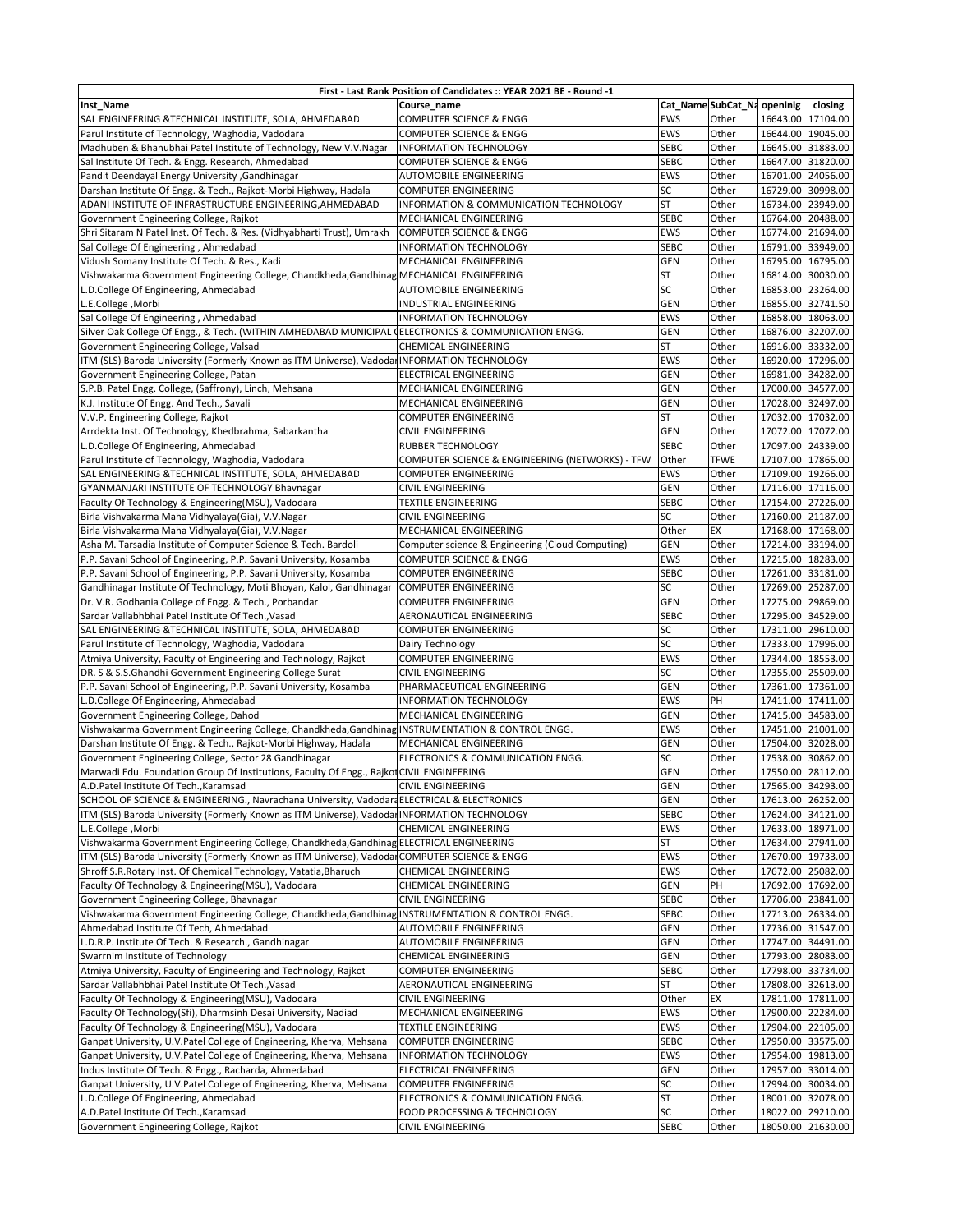| First - Last Rank Position of Candidates :: YEAR 2021 BE - Round -1                                                                                      |                                                               |              |                             |  |                   |  |  |  |
|----------------------------------------------------------------------------------------------------------------------------------------------------------|---------------------------------------------------------------|--------------|-----------------------------|--|-------------------|--|--|--|
| <b>Inst_Name</b>                                                                                                                                         | Course name                                                   |              | Cat_Name SubCat_Na openinig |  | closing           |  |  |  |
| Shroff S.R.Rotary Inst. Of Chemical Technology, Vatatia, Bharuch                                                                                         | CHEMICAL ENGINEERING                                          | <b>SEBC</b>  | Other                       |  | 18065.00 24571.00 |  |  |  |
| Government Engineering College, Bhavnagar                                                                                                                | COMPUTER ENGINEERING                                          | Other        | EX                          |  | 18076.00 18076.00 |  |  |  |
| Shri Swami Atmanand Saraswati Institute Of Tech., Surat                                                                                                  | COMPUTER ENGINEERING                                          | Other        | EX                          |  | 18112.00 18112.00 |  |  |  |
| DR. S & S.S.Ghandhi Government Engineering College Surat                                                                                                 | ELECTRONICS & COMMUNICATION ENGG.                             | <b>ST</b>    | Other                       |  | 18120.00 34326.00 |  |  |  |
| Faculty Of Technology(Sfi), Dharmsinh Desai University, Nadiad                                                                                           | MECHANICAL ENGINEERING                                        | <b>SEBC</b>  | Other                       |  | 18122.00 34253.00 |  |  |  |
| SARDAR PATEL COLLEGE OF ENGINEERING, BAKROL ANAND                                                                                                        | <b>INFORMATION TECHNOLOGY</b>                                 | <b>SEBC</b>  | Other                       |  | 18240.00 32929.00 |  |  |  |
| Government Engineering College, Bhavnagar                                                                                                                | <b>CIVIL ENGINEERING</b>                                      | <b>EWS</b>   | Other                       |  | 18304.00 21806.00 |  |  |  |
| Ganpat University, U.V.Patel College of Engineering, Kherva, Mehsana                                                                                     | AUTOMOBILE ENGINEERING                                        | <b>GEN</b>   | Other                       |  | 18321.00 30122.00 |  |  |  |
| Atmiya University, Faculty of Engineering and Technology, Rajkot                                                                                         | ARTIFICIAL INTELLIGANCE AND DATA SCIENCE                      | <b>GEN</b>   | Other                       |  | 18322.00 34520.00 |  |  |  |
| SARDAR PATEL COLLEGE OF ENGINEERING, BAKROL ANAND                                                                                                        | INFORMATION TECHNOLOGY                                        | <b>EWS</b>   | Other                       |  | 18393.00 19417.00 |  |  |  |
| School of Engineering, Indrashil University, Kadi                                                                                                        | Chemical and Bio-chemical Engineering                         | ST           | Other                       |  | 18395.00 20012.00 |  |  |  |
| K.J. Institute Of Engg. And Tech., Savali                                                                                                                | ELECTRICAL ENGINEERING                                        | <b>GEN</b>   | Other                       |  | 18407.00 32146.00 |  |  |  |
| <b>Pandit Deendayal Energy University , Gandhinagar</b>                                                                                                  | <b>CIVIL ENGINEERING</b>                                      | <b>EWS</b>   | Other                       |  | 18415.00 21466.00 |  |  |  |
| Government Engineering College, Rajkot                                                                                                                   | <b>CIVIL ENGINEERING</b>                                      | EWS          | Other                       |  | 18464.00 20081.00 |  |  |  |
| Government Engineering College, Rajkot                                                                                                                   | MECHANICAL ENGINEERING                                        | <b>EWS</b>   | Other                       |  | 18466.00 23951.00 |  |  |  |
| <b>Pandit Deendayal Energy University , Gandhinagar</b>                                                                                                  | <b>CIVIL ENGINEERING</b>                                      | SC           | Other                       |  | 18480.00 27782.00 |  |  |  |
| APOLLO INSTITUTE OF ENGINEERING & TECHNOLOGY AHMEDABAD                                                                                                   | <b>COMPUTER ENGINEERING</b>                                   | <b>SEBC</b>  | Other                       |  | 18490.00 31995.00 |  |  |  |
| Shri Labhubhai Trivedi Institute Of Engineering And Technology, Rajkot                                                                                   | MECHANICAL ENGINEERING                                        | <b>GEN</b>   | Other                       |  | 18512.00 32326.00 |  |  |  |
| SHREE DHANVANTARY COLLEGE OF ENGINEERING & TECHNOLOGY, KIM                                                                                               | CHEMICAL ENGINEERING (GREEN TECHNOLOGY AND SUST.              | <b>Other</b> | <b>TFWE</b>                 |  | 18559.00 26681.00 |  |  |  |
|                                                                                                                                                          |                                                               | Other        | EX                          |  | 18587.00 18587.00 |  |  |  |
| Krishna School of Emerging Technology & Applied Research (Formerly KICOMPUTER SCIENCE & ENGG<br>DR. S & S.S.Ghandhi Government Engineering College Surat | <b>ELECTRICAL ENGINEERING</b>                                 | SC           | Other                       |  | 18592.00 27045.00 |  |  |  |
|                                                                                                                                                          |                                                               |              | Other                       |  | 18595.00 33214.00 |  |  |  |
| Parul Institute of Technology, Waghodia, Vadodara<br>Institute Of Technology, Nirma University Of Science & Technology, AhmCIVIL ENGINEERING             | Computer Science & Engineering with Specialisation in CybiGEN | Other        | EX                          |  | 18615.00 18615.00 |  |  |  |
|                                                                                                                                                          |                                                               |              |                             |  |                   |  |  |  |
| Ahmedabad Institute Of Tech, Ahmedabad                                                                                                                   | <b>COMPUTER ENGINEERING</b>                                   | Other        | EX                          |  | 18636.00 18636.00 |  |  |  |
| Pandit Deendayal Energy University , Gandhinagar                                                                                                         | <b>CIVIL ENGINEERING</b>                                      | <b>SEBC</b>  | Other                       |  | 18679.00 32111.00 |  |  |  |
| Bhagwan Mahavir College Of Engg. And Tech., Surat                                                                                                        | <b>COMPUTER ENGINEERING</b>                                   | <b>SEBC</b>  | Other                       |  | 18693.00 32416.00 |  |  |  |
| Bhagwan Mahavir College Of Engg. And Tech., Surat                                                                                                        | <b>COMPUTER ENGINEERING</b>                                   | <b>EWS</b>   | Other                       |  | 18701.00 20675.00 |  |  |  |
| Marwadi Edu. Foundation Group Of Institutions, Faculty Of Engg., Rajkot COMPUTER ENGINEERING                                                             |                                                               | EWS          | Other                       |  | 18730.00 20093.00 |  |  |  |
| Faculty Of Technology(Sfi), Dharmsinh Desai University, Nadiad                                                                                           | INSTRUMENTATION & CONTROL ENGG.                               | <b>EWS</b>   | Other                       |  | 18741.00 18741.00 |  |  |  |
| Vishwakarma Government Engineering College, Chandkheda, Gandhinag INFORMATION TECHNOLOGY                                                                 |                                                               | <b>ST</b>    | Other                       |  | 18764.00 23056.00 |  |  |  |
| Arrdekta Inst. Of Technology, Khedbrahma, Sabarkantha                                                                                                    | <b>COMPUTER ENGINEERING</b>                                   | <b>GEN</b>   | Other                       |  | 18765.00 34198.00 |  |  |  |
| Grow More Faculty of Engineering, Berna, Himmatnagar                                                                                                     | <b>CIVIL ENGINEERING</b>                                      | GEN          | Other                       |  | 18789.00 33408.00 |  |  |  |
| DR. S & S.S.Ghandhi Government Engineering College Surat                                                                                                 | <b>ELECTRICAL ENGINEERING</b>                                 | <b>ST</b>    | Other                       |  | 18858.00 27794.00 |  |  |  |
| Government Engineering College, Rajkot                                                                                                                   | ELECTRICAL ENGINEERING                                        | <b>SEBC</b>  | Other                       |  | 18877.00 22336.00 |  |  |  |
| P.P. Savani School of Engineering, P.P. Savani University, Kosamba                                                                                       | INFORMATION TECHNOLOGY                                        | <b>EWS</b>   | Other                       |  | 18892.00 20140.00 |  |  |  |
| Faculty Of Technology And Engineering(GIA), Dharmsinh Desai Universit CIVIL ENGINEERING                                                                  |                                                               | ST           | Other                       |  | 18907.00 25079.00 |  |  |  |
| Sardar Vallabhbhai Patel Institute Of Tech., Vasad                                                                                                       | INSTRUMENTATION & CONTROL ENGG.                               | <b>GEN</b>   | Other                       |  | 18915.00 31382.00 |  |  |  |
| L.E.College, Morbi                                                                                                                                       | CHEMICAL ENGINEERING                                          | <b>SEBC</b>  | Other                       |  | 18919.00 23277.00 |  |  |  |
| Swaminarayan College Of Engg. & Tech., Kalol                                                                                                             | <b>COMPUTER ENGINEERING</b>                                   | <b>GEN</b>   | Other                       |  | 18976.00 34229.00 |  |  |  |
| Government Engineering College, Modasa                                                                                                                   | <b>COMPUTER ENGINEERING</b>                                   | Other        | EX                          |  | 19024.00 19024.00 |  |  |  |
| L.D.College Of Engineering, Ahmedabad                                                                                                                    | INSTRUMENTATION & CONTROL ENGG.                               | SC           | Other                       |  | 19053.00 28690.00 |  |  |  |
| Madhuben & Bhanubhai Patel Institute of Technology, New V.V.Nagar                                                                                        | <b>COMPUTER ENGINEERING</b>                                   | SC           | Other                       |  | 19066.00 27599.00 |  |  |  |
| Sal Institute Of Tech. & Engg. Research, Ahmedabad                                                                                                       | <b>AUTOMOBILE ENGINEERING</b>                                 | GEN          | Other                       |  | 19110.00 34440.00 |  |  |  |
| G.H.Patel College Of Engg. & Tech., V.V. Nagar                                                                                                           | <b>COMPUTER SCIENCE &amp; DESIGN</b>                          | SC           | Other                       |  | 19142.00 23411.00 |  |  |  |
| Parul Institute of Technology, Waghodia, Vadodara                                                                                                        | Food Technology                                               | SC           | Other                       |  | 19148.00 19148.00 |  |  |  |
| SHREE PANDIT NATHULALJI VYAS TECHNICAL CAMPUS, SURENDRANAGAINFORMATION TECHNOLOGY                                                                        |                                                               | GEN          | Other                       |  | 19226.00 27971.00 |  |  |  |
| Government Engineering College, Rajkot                                                                                                                   | <b>ELECTRICAL ENGINEERING</b>                                 | <b>EWS</b>   | Other                       |  | 19236.00 26510.00 |  |  |  |
| Chandubhai S Patel Institute Of Technology, Changa                                                                                                       | ELECTRONICS & COMMUNICATION ENGG.                             | EWS          | Other                       |  | 19251.00 33209.00 |  |  |  |
| Merchant Engg. College, Basna. Visnagar                                                                                                                  | MECHANICAL ENGINEERING                                        | <b>GEN</b>   | Other                       |  | 19262.00 32551.00 |  |  |  |
| Pandit Deendayal Energy University , Gandhinagar                                                                                                         | ELECTRICAL ENGINEERING                                        | <b>SEBC</b>  | Other                       |  | 19268.00 27044.00 |  |  |  |
| Institute of Infrastructure, Technology, Research and Management (IITRAIMECHANICAL ENGINEERING                                                           |                                                               | EWS          | Other                       |  | 19299.00 25126.00 |  |  |  |
| Dr. Subhahsh Technical Campus, Junagadh                                                                                                                  | CIVIL ENGINEERING                                             | GEN          | Other                       |  | 19328.00 32904.00 |  |  |  |
| APOLLO INSTITUTE OF ENGINEERING & TECHNOLOGY AHMEDABAD                                                                                                   | MECHANICAL ENGINEERING                                        | GEN          | Other                       |  | 19350.00 33229.00 |  |  |  |
| L.J. Institute Of Engg And Tech., Ahmedabad                                                                                                              | COMPUTER SCIENCE & DESIGN                                     | SC           | Other                       |  | 19379.00 21939.00 |  |  |  |
| Parul Institute of Engineering & Technology, Waghodia, Vadodara                                                                                          | COMPUTER SCIENCE & ENGINEERING (NETWORKS)                     | GEN          | Other                       |  | 19419.00 19419.00 |  |  |  |
| Shroff S.R.Rotary Inst. Of Chemical Technology, Vatatia, Bharuch                                                                                         | CHEMICAL ENGINEERING                                          | SC           | Other                       |  | 19484.00 25473.00 |  |  |  |
| Ganpat University, U.V.Patel College of Engineering, Kherva, Mehsana                                                                                     | INFORMATION TECHNOLOGY                                        | <b>SEBC</b>  | Other                       |  | 19513.00 32616.00 |  |  |  |
| Devang Patel Institute of Advance Technology And Research, Changa                                                                                        | INFORMATION TECHNOLOGY                                        | SC           | Other                       |  | 19585.00 21043.00 |  |  |  |
| Atmiya University, Faculty of Engineering and Technology, Rajkot                                                                                         | MECHANICAL ENGINEERING                                        | GEN          | Other                       |  | 19596.00 32300.00 |  |  |  |
| Parul Institute of Technology, Waghodia, Vadodara                                                                                                        | <b>BIO-TECHNOLOGY</b>                                         | ST           | Other                       |  | 19622.00 27360.00 |  |  |  |
| School of Engineering and Applied Science, Ahmedabad University, Ahm CHEMICAL ENGINEERING                                                                |                                                               | SC           | Other                       |  | 19698.00 25641.00 |  |  |  |
| Birla Vishvakarma Maha Vidhyalaya(Gia), V.V.Nagar                                                                                                        | ELECTRONICS ENGINEERING                                       | Other        | EX                          |  | 19699.00 19699.00 |  |  |  |
| Shri Sitaram N Patel Inst. Of Tech. & Res. (Vidhyabharti Trust), Umrakh                                                                                  | <b>COMPUTER SCIENCE &amp; ENGG</b>                            | <b>ST</b>    | Other                       |  | 19737.00 29721.00 |  |  |  |
| ITM (SLS) Baroda University (Formerly Known as ITM Universe), Vadodar COMPUTER SCIENCE & ENGG                                                            |                                                               | SC           | Other                       |  | 19752.00 19752.00 |  |  |  |
| Sankalchand Patel College Of Engg., Visnagar                                                                                                             | ARTIFICIAL INTELLIGANCE AND DATA SCIENCE                      | GEN          | Other                       |  | 19755.00 21233.00 |  |  |  |
| Ganpat University, U.V.Patel College of Engineering, Kherva, Mehsana                                                                                     | MECHANICAL ENGINEERING                                        | GEN          | Other                       |  | 19782.00 34207.00 |  |  |  |
| Marwadi Edu. Foundation Group Of Institutions, Faculty Of Engg., Rajkot                                                                                  | <b>COMPUTER ENGINEERING</b>                                   | <b>SEBC</b>  | Other                       |  | 19784.00 34514.00 |  |  |  |
| L.J. Institute Of Engg And Tech., Ahmedabad                                                                                                              | ELECTRONICS & COMMUNICATION ENGG.                             | <b>EWS</b>   | Other                       |  | 19803.00 23306.00 |  |  |  |
| Government Engineering College, Rajkot                                                                                                                   | <b>CIVIL ENGINEERING</b>                                      | SC           | Other                       |  | 19822.00 26935.00 |  |  |  |
| Ipcowala Institute Of Engineering And Technology Dharmaj                                                                                                 | MECHANICAL ENGINEERING                                        | <b>GEN</b>   | Other                       |  | 19833.00 19833.00 |  |  |  |
| L.D.R.P. Institute Of Tech. & Research., Gandhinagar                                                                                                     | <b>CIVIL ENGINEERING</b>                                      | GEN          | Other                       |  | 19873.00 33576.00 |  |  |  |
| Silver Oak College Of Engg., & Tech. (WITHIN AMHEDABAD MUNICIPAL COMPUTER ENGINEERING                                                                    |                                                               | EWS          | Other                       |  | 19897.00 23895.00 |  |  |  |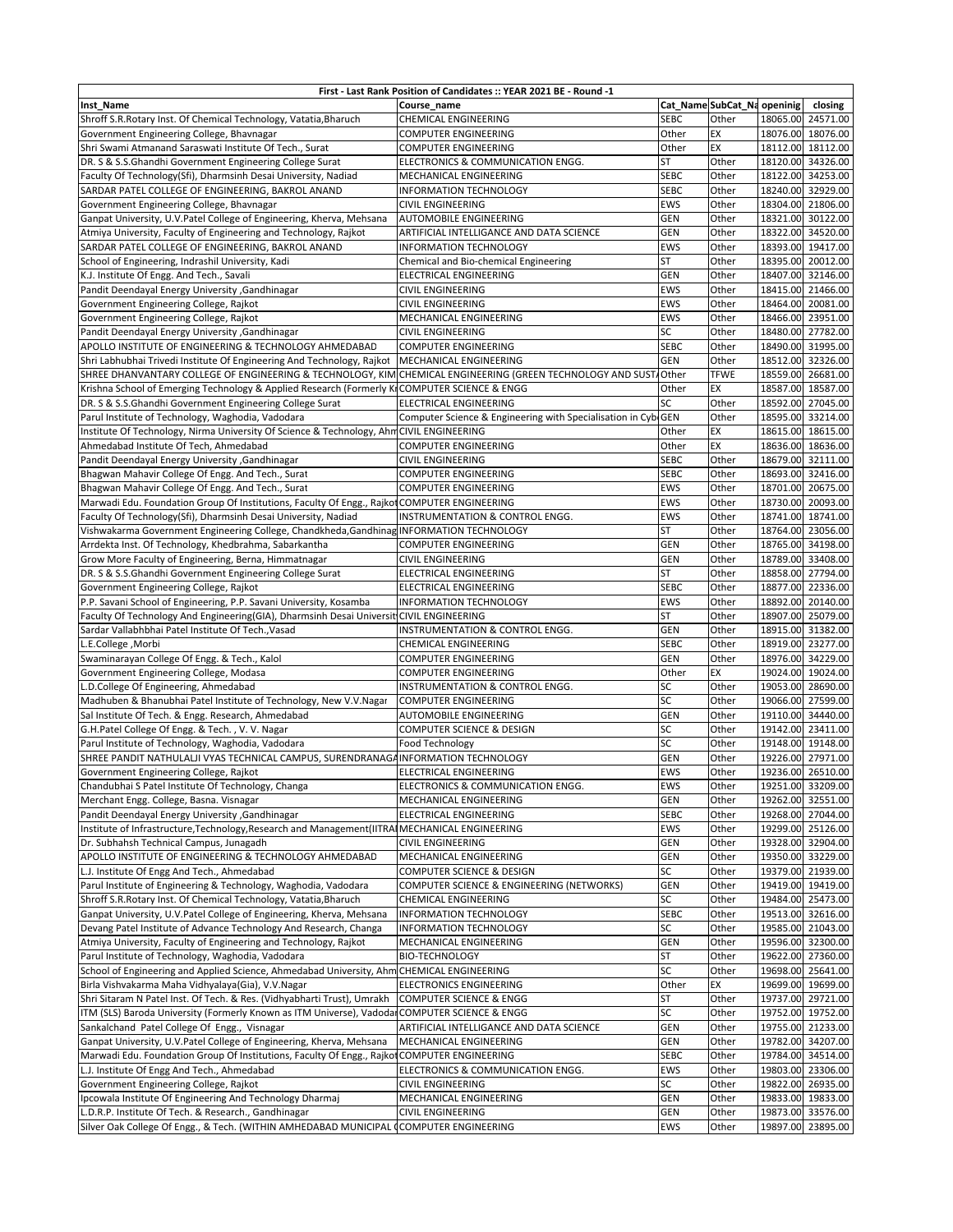| First - Last Rank Position of Candidates :: YEAR 2021 BE - Round -1                                     |                                                      |             |                            |  |                   |  |  |  |
|---------------------------------------------------------------------------------------------------------|------------------------------------------------------|-------------|----------------------------|--|-------------------|--|--|--|
| Inst_Name                                                                                               | Course name                                          |             | Cat_NameSubCat_Na openinig |  | closing           |  |  |  |
| Shri Sitaram N Patel Inst. Of Tech. & Res. (Vidhyabharti Trust), Umrakh                                 | <b>CIVIL ENGINEERING - TFWS</b>                      | Other       | <b>TFWE</b>                |  | 19925.00 34127.00 |  |  |  |
| Parul Institute of Technology, Waghodia, Vadodara                                                       | Food Technology                                      | EWS         | Other                      |  | 19939.00 22898.00 |  |  |  |
| Vishwakarma Government Engineering College, Chandkheda, Gandhinag ELECTRICAL ENGINEERING                |                                                      | Other       | EX                         |  | 19953.00 19953.00 |  |  |  |
| SARDAR PATEL COLLEGE OF ENGINEERING, BAKROL ANAND                                                       | <b>INFORMATION TECHNOLOGY</b>                        | SC          | Other                      |  | 19961.00 34203.00 |  |  |  |
| P.P. Savani School of Engineering, P.P. Savani University, Kosamba                                      | <b>CHEMICAL ENGINEERING</b>                          | GEN         | Other                      |  | 19990.00 33861.00 |  |  |  |
| Dr. Jivraj Mehta Institute Of Technology, Anand                                                         | <b>ELECTRICAL ENGINEERING</b>                        | <b>GEN</b>  | Other                      |  | 20017.00 32614.00 |  |  |  |
| Government Engineering College, Dahod                                                                   | ELECTRICAL ENGINEERING                               | <b>GEN</b>  | Other                      |  | 20028.00 32816.00 |  |  |  |
| Faculty Of Technology(Sfi), Dharmsinh Desai University, Nadiad                                          | <b>COMPUTER ENGINEERING</b>                          | <b>ST</b>   | Other                      |  | 20037.00 30205.00 |  |  |  |
| L.D.College Of Engineering, Ahmedabad                                                                   | AUTOMOBILE ENGINEERING                               | <b>ST</b>   | Other                      |  | 20075.00 34135.00 |  |  |  |
| Silver Oak College Of Engg., & Tech. (WITHIN AMHEDABAD MUNICIPAL COMPUTER ENGINEERING                   |                                                      | <b>SEBC</b> | Other                      |  | 20114.00 33580.00 |  |  |  |
| G.H.Patel College Of Engg. & Tech., V.V. Nagar                                                          | <b>CHEMICAL ENGINEERING</b>                          | <b>EWS</b>  | Other                      |  | 20184.00 22159.00 |  |  |  |
| ITM (SLS) Baroda University (Formerly Known as ITM Universe), Vadodal MECHATRONICS                      |                                                      | <b>GEN</b>  | Other                      |  | 20222.00 33778.00 |  |  |  |
| Narnarayan Shastri Institute of Technology, Jetalpur, Ahmedabad                                         | ELECTRICAL ENGINEERING                               | GEN         | Other                      |  | 20239.00 24902.00 |  |  |  |
| ADITYA SILVER OAK INSTITUTE OF TECHNOLOGY (WITHIN LIMITS OF AHI COMPUTER ENGINEERING                    |                                                      | EWS         | Other                      |  | 20258.00 23589.00 |  |  |  |
| Krishna School of Emerging Technology & Applied Research (Formerly KIINFORMATION TECHNOLOGY             |                                                      | <b>ST</b>   | Other                      |  | 20266.00 33239.00 |  |  |  |
| P.P. Savani School of Engineering, P.P. Savani University, Kosamba                                      | <b>COMPUTER SCIENCE &amp; ENGG</b>                   | <b>SEBC</b> | Other                      |  | 20374.00 32972.00 |  |  |  |
| Parul Institute of Technology, Waghodia, Vadodara                                                       | AUTOMOBILE ENGINEERING - TFWS                        | Other       | <b>TFWE</b>                |  | 20456.00 20456.00 |  |  |  |
| Sardar Vallabhbhai Patel Institute Of Tech., Vasad                                                      | <b>COMPUTER ENGINEERING</b>                          | <b>ST</b>   | Other                      |  | 20473.00 33793.00 |  |  |  |
| Government Engineering College, Bhuj                                                                    | <b>CHEMICAL ENGINEERING</b>                          | <b>SEBC</b> | Other                      |  | 20498.00 25180.00 |  |  |  |
|                                                                                                         |                                                      | SC          | Other                      |  | 20550.00 28356.00 |  |  |  |
| Government Engineering College, Valsad                                                                  | <b>CHEMICAL ENGINEERING</b>                          |             |                            |  |                   |  |  |  |
| Laxmi Institute Of Technology, Sarigam, Valsad                                                          | MECHANICAL ENGINEERING                               | GEN         | Other                      |  | 20568.00 34585.00 |  |  |  |
| L.D.College Of Engineering, Ahmedabad                                                                   | <b>RUBBER TECHNOLOGY</b>                             | SC          | Other                      |  | 20597.00 25796.00 |  |  |  |
| ADITYA SILVER OAK INSTITUTE OF TECHNOLOGY (WITHIN LIMITS OF AHI COMPUTER ENGINEERING                    |                                                      | <b>SEBC</b> | Other                      |  | 20607.00 33365.00 |  |  |  |
| Birla Vishvakarma Maha Vidhyalaya(Gia), V.V.Nagar                                                       | <b>ELECTRONICS ENGINEERING</b>                       | SC          | Other                      |  | 20660.00 27819.00 |  |  |  |
| Government Engineering College, Bhuj                                                                    | <b>CHEMICAL ENGINEERING</b>                          | EWS         | Other                      |  | 20671.00 21102.00 |  |  |  |
| Marwadi Edu. Foundation Group Of Institutions, Faculty Of Engg., Rajkot COMPUTER ENGINEERING            |                                                      | SC          | Other                      |  | 20776.00 26207.00 |  |  |  |
| L.J. Institute Of Engg And Tech., Ahmedabad                                                             | ARTIFICIAL INTELLIGANCE AND DATA SCIENCE             | SC          | Other                      |  | 20784.00 28574.00 |  |  |  |
| A.D.Patel Institute Of Tech., Karamsad                                                                  | <b>ELECTRICAL ENGINEERING</b>                        | GEN         | Other                      |  | 20806.00 33849.00 |  |  |  |
| Noble Engineering College, Junagadh                                                                     | MECHANICAL ENGINEERING                               | GEN         | Other                      |  | 20818.00 20818.00 |  |  |  |
| Central Institute of Petrochemicals Engineering & Technology                                            | Manufacaturing Engineering                           | GEN         | Other                      |  | 20827.00 32457.00 |  |  |  |
| Knowledge Institute of Technology and Engineering, Bakrol, Anand                                        | <b>COMPUTER ENGINEERING</b>                          | EWS         | Other                      |  | 20835.00 22082.00 |  |  |  |
| Institute of Infrastructure, Technology, Research and Management (IITRAIMECHANICAL ENGINEERING          |                                                      | SC          | Other                      |  | 20850.00 28745.00 |  |  |  |
| Pacific School Of Engineering, Surat                                                                    | <b>COMPUTER ENGINEERING</b>                          | <b>EWS</b>  | Other                      |  | 20883.00 22441.00 |  |  |  |
| Government Engineering College, Palanpur                                                                | MINING ENGINEERING                                   | GEN         | Other                      |  | 20941.00 34398.00 |  |  |  |
| A.D.Patel Institute Of Tech., Karamsad                                                                  | <b>COMPUTER ENGINEERING</b>                          | <b>ST</b>   | Other                      |  | 20942.00 20942.00 |  |  |  |
| Sarvajanik College Of Engg. & Tech., Surat                                                              | <b>INFORMATION TECHNOLOGY</b>                        | <b>ST</b>   | Other                      |  | 20977.00 29902.00 |  |  |  |
| Ganpat University, U.V.Patel College of Engineering, Kherva, Mehsana                                    | <b>BIOMEDICAL ENGINEERING</b>                        | <b>GEN</b>  | PH                         |  | 20979.00 20979.00 |  |  |  |
| Shri Labhubhai Trivedi Institute Of Engineering And Technology, Rajkot                                  | <b>CIVIL ENGINEERING</b>                             | GEN         | Other                      |  | 21009.00 33454.00 |  |  |  |
| Parul Institute of Engineering & Technology, Waghodia, Vadodara                                         | <b>COMPUTER ENGINEERING</b>                          | <b>ST</b>   | Other                      |  | 21014.00 34122.00 |  |  |  |
| SAL ENGINEERING & TECHNICAL INSTITUTE, SOLA, AHMEDABAD                                                  | COMPUTER ENGINEERING                                 | <b>SEBC</b> | Other                      |  | 21023.00 32238.00 |  |  |  |
| L.D.College Of Engineering, Ahmedabad                                                                   | ENVIRONMENTAL ENGINEERING                            | SC          | Other                      |  | 21046.00 33148.00 |  |  |  |
| Birla Vishvakarma Maha Vidhylaya(Sfi), V.V.Nagar                                                        | MECHANICAL ENGINEERING                               | SC          | Other                      |  | 21066.00 33666.00 |  |  |  |
| Birla Vishvakarma Maha Vidhyalaya(Gia), V.V.Nagar                                                       | MECHANICAL ENGINEERING                               | <b>ST</b>   | Other                      |  | 21084.00 34319.00 |  |  |  |
| Parul Institute of Technology, Waghodia, Vadodara                                                       | Agriculture Engineering                              | <b>ST</b>   | Other                      |  | 21090.00 34211.00 |  |  |  |
| APOLLO INSTITUTE OF ENGINEERING & TECHNOLOGY AHMEDABAD                                                  | <b>COMPUTER ENGINEERING</b>                          | SC          | Other                      |  | 21100.00 31246.00 |  |  |  |
| Sal Institute Of Tech. & Engg. Research, Ahmedabad                                                      | <b>ELECTRICAL ENGINEERING</b>                        | <b>GEN</b>  | Other                      |  | 21152.00 33154.00 |  |  |  |
| S.S.AGRAWAL INSTITUTE OF ENGINEERING & TECHNOLOGY NAVSARI                                               | <b>ELECTRICAL ENGINEERING - TFWS</b>                 | Other       | <b>TFWE</b>                |  | 21155.00 21687.00 |  |  |  |
| Vishwakarma Government Engineering College, Chandkheda, Gandhinag CIVIL ENGINEERING                     |                                                      | Other       | EX                         |  | 21161.00 21161.00 |  |  |  |
| Sankalchand Patel College Of Engg., Visnagar                                                            | MECHANICAL ENGINEERING                               | GEN         | Other                      |  | 21172.00 25737.00 |  |  |  |
| Pandit Deendayal Energy University , Gandhinagar                                                        | COMPUTER ENGINEERING                                 | GEN         | PH                         |  | 21183.00 33953.00 |  |  |  |
| Shroff S.R.Rotary Inst. Of Chemical Technology, Vatatia, Bharuch                                        | CHEMICAL ENGINEERING                                 | <b>ST</b>   | Other                      |  | 21193.00 31348.00 |  |  |  |
| SARDAR PATEL COLLEGE OF ENGINEERING, BAKROL ANAND                                                       | COMPUTER ENGINEERING                                 | SC          | Other                      |  | 21215.00 30530.00 |  |  |  |
| S.P.B. Patel Engg. College, (Saffrony), Linch, Mehsana                                                  | <b>COMPUTER ENGINEERING</b>                          | EWS         | Other                      |  | 21220.00 23177.00 |  |  |  |
| Atmiya University, Faculty of Engineering and Technology, Rajkot                                        | INFORMATION TECHNOLOGY                               | EWS         | Other                      |  | 21224.00 24298.00 |  |  |  |
| R.N.G. Patel Institute of Technology-RNGPIT (FETR), Bardoli                                             | <b>ELECTRICAL ENGINEERING</b>                        | GEN         | Other                      |  | 21247.00 34523.00 |  |  |  |
| Parul Institute of Engineering & Technology, Waghodia, Vadodara                                         | ELECTRONICS & COMMUNICATION ENGG.                    | GEN         | Other                      |  | 21318.00 28675.00 |  |  |  |
| Chandubhai S Patel Institute Of Technology, Changa                                                      | ELECTRONICS & COMMUNICATION ENGG.                    | <b>SEBC</b> | Other                      |  | 21328.00 33096.00 |  |  |  |
| Silver Oak College Of Engg., & Tech. (WITHIN AMHEDABAD MUNICIPAL                                        | <b>COMPUTER ENGINEERING</b>                          | SC          | Other                      |  | 21375.00 34012.00 |  |  |  |
| SARDAR PATEL COLLEGE OF ENGINEERING, BAKROL ANAND                                                       | ELECTRICAL ENGINEERING                               | GEN         | Other                      |  | 21380.00 29530.00 |  |  |  |
| Dr. Jivraj Mehta Institute Of Technology, Anand                                                         | <b>CIVIL ENGINEERING</b>                             | GEN         | Other                      |  | 21402.00 30430.00 |  |  |  |
| SCHOOL OF SCIENCE & ENGINEERING., Navrachana University, Vadodara MECHANICAL ENGINEERING                |                                                      | GEN         | Other                      |  | 21413.00 30817.00 |  |  |  |
| P.P. Savani School of Engineering, P.P. Savani University, Kosamba                                      | PHARMACEUTICAL ENGINEERING - TFW                     | Other       | TFWE                       |  | 21445.00 21445.00 |  |  |  |
| Ganpat University, U.V.Patel College of Engineering, Kherva, Mehsana                                    | <b>MECHATRONICS</b>                                  | GEN         | Other                      |  | 21567.00 31180.00 |  |  |  |
| SAL ENGINEERING & TECHNICAL INSTITUTE, SOLA, AHMEDABAD                                                  | <b>COMPUTER SCIENCE &amp; ENGG</b>                   | <b>SEBC</b> | Other                      |  | 21597.00 33756.00 |  |  |  |
| School of Engineering, Indrashil University, Kadi                                                       | MECHANICAL ENGINEERING                               | GEN         | Other                      |  | 21635.00 30675.00 |  |  |  |
| Shri Sitaram N Patel Inst. Of Tech. & Res. (Vidhyabharti Trust), Umrakh                                 | <b>COMPUTER SCIENCE &amp; ENGG</b>                   | SC          | Other                      |  | 21680.00 33988.00 |  |  |  |
| Parul Institute of Technology, Waghodia, Vadodara                                                       | <b>COMPUTER SCIENCE &amp; ENGG</b>                   | <b>ST</b>   | Other                      |  | 21715.00 34150.00 |  |  |  |
| Shri Swami Atmanand Saraswati Institute Of Tech., Surat                                                 | ELECTRICAL ENGINEERING                               | GEN         | Other                      |  | 21731.00 23418.00 |  |  |  |
| Faculty Of Technology And Engineering(GIA), Dharmsinh Desai Universit ELECTRONICS & COMMUNICATION ENGG. |                                                      | <b>ST</b>   |                            |  | 21748.00 29408.00 |  |  |  |
|                                                                                                         |                                                      |             | Other<br>EX                |  |                   |  |  |  |
| Indus Institute Of Tech. & Engg., Racharda, Ahmedabad                                                   | <b>COMPUTER SCIENCE &amp; ENGG</b>                   | Other       |                            |  | 21751.00 21751.00 |  |  |  |
| Madhuben & Bhanubhai Patel Institute of Technology, New V.V.Nagar                                       | <b>COMPUTER ENGINEERING</b>                          | Other       | EX                         |  | 21794.00 21794.00 |  |  |  |
| Ganpat University, Institute of Computer Tech., Kherva, Mehsana                                         | Computer Science & Engineering (Big Data & Analysis) | <b>SEBC</b> | Other                      |  | 21856.00 32632.00 |  |  |  |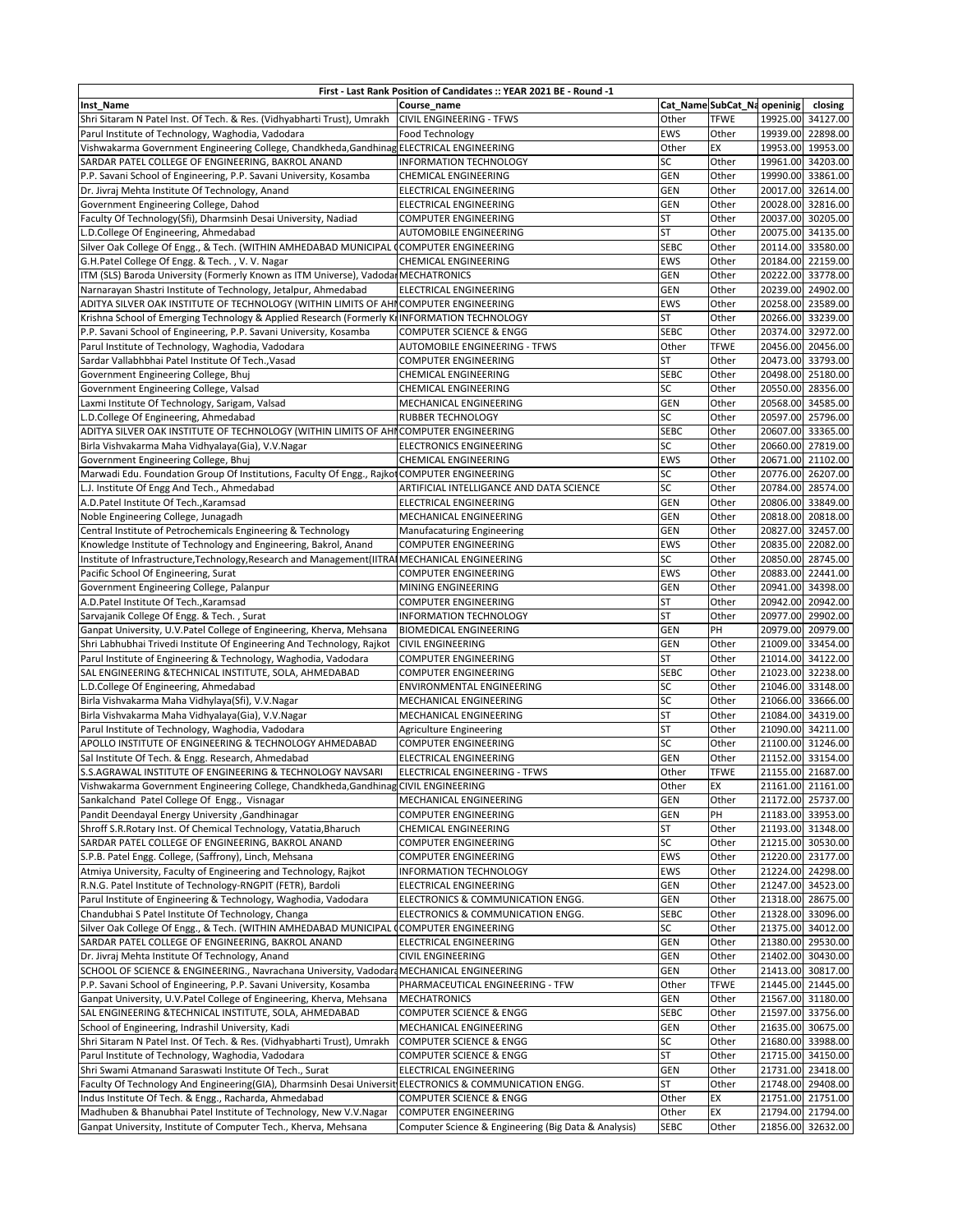| First - Last Rank Position of Candidates :: YEAR 2021 BE - Round -1                                                          |                                                  |             |                             |          |                   |  |  |  |
|------------------------------------------------------------------------------------------------------------------------------|--------------------------------------------------|-------------|-----------------------------|----------|-------------------|--|--|--|
| Inst Name                                                                                                                    | Course name                                      |             | Cat_Name SubCat_Na openinig |          | closing           |  |  |  |
| Mahatma Gandhi Inst.Of Technical Edu. And Research Center, Navasari                                                          | <b>CIVIL ENGINEERING</b>                         | <b>GEN</b>  | Other                       |          | 21859.00 21859.00 |  |  |  |
| School of Engineering and Applied Science, Ahmedabad University, Ahm                                                         | MECHANICAL ENGINEERING                           | <b>SEBC</b> | Other                       |          | 21874.00 31907.00 |  |  |  |
| Shri Sitaram N Patel Inst. Of Tech. & Res. (Vidhyabharti Trust), Umrakh                                                      | CHEMICAL ENGINEERING                             | GEN         | Other                       |          | 21914.00 34219.00 |  |  |  |
| Government Engineering College, Valsad                                                                                       | <b>CIVIL ENGINEERING</b>                         | <b>ST</b>   | Other                       |          | 21924.00 25136.00 |  |  |  |
| ITM (SLS) Baroda University (Formerly Known as ITM Universe), Vadodar COMPUTER SCIENCE & ENGG                                |                                                  | <b>SEBC</b> | Other                       |          | 21957.00 33643.00 |  |  |  |
| L.J. Institute Of Engg And Tech., Ahmedabad                                                                                  | ELECTRONICS & COMMUNICATION ENGG.                | <b>SEBC</b> | Other                       |          | 21958.00 31161.00 |  |  |  |
| Sankalchand Patel College Of Engg., Visnagar                                                                                 | INFORMATION & COMMUNICATION TECHNOLOGY           | GEN         | Other                       |          | 21967.00 29660.00 |  |  |  |
| Government Engineering College, Bharuch                                                                                      | <b>CIVIL ENGINEERING</b>                         | <b>ST</b>   | Other                       |          | 21969.00 26492.00 |  |  |  |
| Bhagwan Arihant Institute of Tech., Surat                                                                                    | <b>CHEMICAL ENGINEERING</b>                      | GEN         | Other                       |          | 22009.00 34144.00 |  |  |  |
| Atmiya University, Faculty of Engineering and Technology, Rajkot                                                             | <b>INFORMATION TECHNOLOGY</b>                    | <b>SEBC</b> | Other                       |          | 22046.00 32280.00 |  |  |  |
| Government Engineering College, Bharuch                                                                                      | <b>CIVIL ENGINEERING</b>                         | <b>EWS</b>  | Other                       |          | 22080.00 29939.00 |  |  |  |
| K.J. Institute Of Engg. And Tech., Savali                                                                                    | <b>COMPUTER ENGINEERING</b>                      | EWS         | Other                       |          | 22085.00 25046.00 |  |  |  |
| Government Engineering College, Dahod                                                                                        | <b>COMPUTER ENGINEERING</b>                      | SC          | Other                       |          | 22112.00 24520.00 |  |  |  |
| Unitedworld School of Computational Intelligence, Uvarsad, GandhinagaCOMPUTER SCIENCE & ENGINEERING (ARTIFICIAL INTELLIG     |                                                  | <b>SEBC</b> | Other                       |          | 22133.00 32649.00 |  |  |  |
| Madhuben & Bhanubhai Patel Institute of Technology, New V.V.Nagar                                                            | INFORMATION TECHNOLOGY                           | Other       | EX                          |          | 22134.00 22134.00 |  |  |  |
| Parul Institute of Technology, Waghodia, Vadodara                                                                            | <b>COMPUTER SCIENCE &amp; ENGG</b>               | Other       | EX                          |          | 22163.00 22163.00 |  |  |  |
| S.S.AGRAWAL INSTITUTE OF ENGINEERING & TECHNOLOGY NAVSARI                                                                    | <b>COMPUTER ENGINEERING</b>                      | <b>SEBC</b> | Other                       |          | 22179.00 29470.00 |  |  |  |
| Vishwakarma Government Engineering College, Chandkheda, Gandhinag CHEMICAL ENGINEERING                                       |                                                  | <b>ST</b>   | Other                       |          | 22218.00 30866.00 |  |  |  |
| Government Engineering College, Valsad                                                                                       | <b>CIVIL ENGINEERING</b>                         | <b>SEBC</b> | Other                       |          | 22221.00 27516.00 |  |  |  |
| Balaji Engineering College, Jnd-Dhoraji Highway, Makhiyala, Junagadh                                                         | ELECTRICAL ENGINEERING                           | GEN         | Other                       |          | 22242.00 22242.00 |  |  |  |
| SHREE DHANVANTARY COLLEGE OF ENGINEERING & TECHNOLOGY, KIM                                                                   | CHEMICAL ENGINEERING (GREEN TECHNOLOGY AND SUST  | <b>GEN</b>  | Other                       |          | 22294.00 22294.00 |  |  |  |
|                                                                                                                              | COMPUTER SCIENCE & ENGINEERING (BLOCK CHAIN TECH | <b>GEN</b>  | Other                       |          | 22305.00 33530.00 |  |  |  |
| Parul Institute of Technology, Waghodia, Vadodara<br>Indus Institute Of Tech. & Engg., Racharda, Ahmedabad                   | INFORMATION TECHNOLOGY                           | SC          | Other                       |          | 22335.00 26376.00 |  |  |  |
|                                                                                                                              | <b>COMPUTER ENGINEERING</b>                      | GEN         | PH                          |          | 22398.00 22398.00 |  |  |  |
| Birla Vishvakarma Maha Vidhyalaya(Gia), V.V.Nagar                                                                            |                                                  |             |                             |          | 22404.00 26528.00 |  |  |  |
| Government Engineering College, Valsad                                                                                       | <b>ELECTRICAL ENGINEERING</b>                    | <b>SEBC</b> | Other                       |          |                   |  |  |  |
| S.S.AGRAWAL INSTITUTE OF ENGINEERING & TECHNOLOGY NAVSARI                                                                    | ELECTRICAL ENGINEERING                           | GEN         | Other                       |          | 22410.00 34575.00 |  |  |  |
| Dr. Jivraj Mehta Institute Of Technology, Anand                                                                              | <b>COMPUTER ENGINEERING</b>                      | EWS         | Other                       |          | 22421.00 25763.00 |  |  |  |
| L.J. Institute Of Engg And Tech., Ahmedabad                                                                                  | CHEMICAL ENGINEERING                             | EWS         | Other                       |          | 22442.00 26167.00 |  |  |  |
| S.S.AGRAWAL INSTITUTE OF ENGINEERING & TECHNOLOGY NAVSARI                                                                    | <b>COMPUTER ENGINEERING</b>                      | <b>EWS</b>  | Other                       |          | 22466.00 33259.00 |  |  |  |
| Dr. Jivraj Mehta Institute Of Technology, Anand                                                                              | INFORMATION TECHNOLOGY                           | <b>EWS</b>  | Other                       | 22480.00 | 26840.00          |  |  |  |
| L.E.College, Morbi                                                                                                           | POWER ELECTRONICS                                | GEN         | Other                       | 22505.00 | 22505.00          |  |  |  |
| Ganpat University, U.V.Patel College of Engineering, Kherva, Mehsana                                                         | INFORMATION TECHNOLOGY                           | SC          | Other                       |          | 22508.00 31322.00 |  |  |  |
| GIDC Degree Engineering College, Abrama, Navsari                                                                             | AUTOMOBILE ENGINEERING                           | <b>GEN</b>  | Other                       |          | 22572.00 33464.00 |  |  |  |
| Government Engineering College, Valsad                                                                                       | ELECTRICAL ENGINEERING                           | <b>ST</b>   | Other                       |          | 22595.00 28870.00 |  |  |  |
| Unitedworld School of Computational Intelligence, Uvarsad, GandhinagaCOMPUTER SCIENCE & ENGINEERING (ARTIFICIAL INTELLIG EWS |                                                  |             | Other                       |          | 22622.00 28719.00 |  |  |  |
| K.J. Institute Of Engg. And Tech., Savali                                                                                    | ELECTRONICS & COMMUNICATION ENGG.                | <b>GEN</b>  | Other                       |          | 22632.00 22632.00 |  |  |  |
| Swarrnim Institute of Technology                                                                                             | ENVIRONMENT ENGINEERING                          | <b>GEN</b>  | Other                       |          | 22637.00 32491.00 |  |  |  |
| Unitedworld School of Computational Intelligence, Uvarsad, GandhinagaCOMPUTER SCIENCE & ENGG                                 |                                                  | <b>ST</b>   | Other                       |          | 22650.00 30860.00 |  |  |  |
| S.S.AGRAWAL INSTITUTE OF ENGINEERING & TECHNOLOGY NAVSARI                                                                    | <b>COMPUTER ENGINEERING</b>                      | <b>ST</b>   | Other                       |          | 22681.00 33676.00 |  |  |  |
| SHREE SWAMINARAYAN INSTITUTE OF TECHNOLOGY, BHAT, GANDHINAINFORMATION TECHNOLOGY                                             |                                                  | <b>EWS</b>  | Other                       |          | 22683.00 24738.00 |  |  |  |
| ADITYA SILVER OAK INSTITUTE OF TECHNOLOGY (WITHIN LIMITS OF AHI ELECTRICAL ENGINEERING                                       |                                                  | <b>GEN</b>  | Other                       |          | 22696.00 24091.00 |  |  |  |
| Birla Vishvakarma Maha Vidhyalaya(Gia), V.V.Nagar                                                                            | ELECTRICAL ENGINEERING                           | Other       | EX                          |          | 22715.00 22715.00 |  |  |  |
| Atmiya University, Faculty of Engineering and Technology, Rajkot                                                             | <b>COMPUTER ENGINEERING</b>                      | SC          | Other                       |          | 22741.00 33628.00 |  |  |  |
| Sardar Vallabhbhai Patel Institute Of Tech., Vasad                                                                           | AERONAUTICAL ENGINEERING                         | EWS         | Other                       |          | 22756.00 26831.00 |  |  |  |
| Balaji Engineering College, Jnd-Dhoraji Highway, Makhiyala, Junagadh                                                         | <b>COMPUTER ENGINEERING</b>                      | <b>GEN</b>  | Other                       |          | 22760.00 32030.00 |  |  |  |
| L.D.College Of Engineering, Ahmedabad                                                                                        | <b>TEXTILE TECHNOLOGY</b>                        | EWS         | Other                       |          | 22762.00 29643.00 |  |  |  |
| Faculty Of Technology(Sfi), Dharmsinh Desai University, Nadiad                                                               | <b>CHEMICAL ENGINEERING</b>                      | Other       | EX                          |          | 22764.00 22764.00 |  |  |  |
| D. A. Degree Engineering and Technology, Mahemdabad, Kheda                                                                   | MECHANICAL ENGINEERING                           | GEN         | Other                       |          | 22776.00 32573.00 |  |  |  |
| Indus Institute Of Tech. & Engg., Racharda, Ahmedabad                                                                        | INFORMATION TECHNOLOGY                           | Other       | EX                          |          | 22787.00 22787.00 |  |  |  |
| Noble Engineering College, Junagadh                                                                                          | ELECTRICAL ENGINEERING                           | GEN         | Other                       |          | 22797.00 30175.00 |  |  |  |
| L.J. Institute Of Engg And Tech., Ahmedabad                                                                                  | ROBOTICS & ARTIFICIAL INTELLIGENCE               | <b>SEBC</b> | Other                       |          | 22854.00 32548.00 |  |  |  |
| Parul Institute of Technology, Waghodia, Vadodara                                                                            | <b>BIOMEDICAL ENGINEERING</b>                    | <b>SEBC</b> | Other                       |          | 22859.00 33320.00 |  |  |  |
| Government Engineering College, Modasa                                                                                       | <b>INFORMATION TECHNOLOGY</b>                    | Other       | EX                          |          | 22904.00 22904.00 |  |  |  |
| Government Engineering College, Patan                                                                                        | <b>CIVIL ENGINEERING</b>                         | <b>SEBC</b> | Other                       |          | 23031.00 33070.00 |  |  |  |
| Pacific School Of Engineering, Surat                                                                                         | <b>COMPUTER ENGINEERING</b>                      | <b>SEBC</b> | Other                       |          | 23045.00 33568.00 |  |  |  |
| Knowledge Institute of Technology and Engineering, Bakrol, Anand                                                             | INFORMATION TECHNOLOGY                           | <b>SEBC</b> | Other                       |          | 23055.00 32422.00 |  |  |  |
| SMT. SHANTABEN HARIBHAI GAJERA ENGINEERING COLLEGE Amreli                                                                    | <b>CIVIL ENGINEERING</b>                         | GEN         | Other                       |          | 23070.00 27216.00 |  |  |  |
| Government Engineering College, Rajkot                                                                                       | ELECTRICAL ENGINEERING                           | ST          | Other                       |          | 23106.00 33355.00 |  |  |  |
| Grow More Faculty of Engineering, Berna, Himmatnagar                                                                         | <b>ELECTRICAL ENGINEERING</b>                    | GEN         | Other                       |          | 23122.00 32756.00 |  |  |  |
| Government Engineering College, Bharuch                                                                                      | <b>CIVIL ENGINEERING</b>                         | <b>SEBC</b> | Other                       |          | 23126.00 29576.00 |  |  |  |
| L.D.College Of Engineering, Ahmedabad                                                                                        | <b>TEXTILE TECHNOLOGY</b>                        | <b>SEBC</b> | Other                       |          | 23188.00 32610.00 |  |  |  |
| Parul Institute of Technology, Waghodia, Vadodara                                                                            | Agriculture Engineering                          | GEN         | PH                          |          | 23197.00 23197.00 |  |  |  |
| Government Engineering College, Patan                                                                                        | <b>COMPUTER SCIENCE &amp; ENGG</b>               | Other       | EX                          |          | 23205.00 23205.00 |  |  |  |
| School of Engineering and Applied Science, Ahmedabad University, Ahm COMPUTER SCIENCE & ENGG                                 |                                                  | <b>ST</b>   | Other                       |          | 23208.00 32174.00 |  |  |  |
| Faculty Of Technology & Engineering(MSU), Vadodara                                                                           | METALLURGICAL AND MATERIALS ENGINEERING          | SC          | Other                       |          | 23221.00 29802.00 |  |  |  |
| Government Engineering College, Sector 28 Gandhinagar                                                                        | <b>COMPUTER ENGINEERING</b>                      | <b>ST</b>   | Other                       |          | 23253.00 27470.00 |  |  |  |
| Department of Engineering and Computing, Institute of Advance Resear INFORMATION TECHNOLOGY                                  |                                                  | Other       | EX                          |          | 23274.00 23274.00 |  |  |  |
| Faculty Of Technology And Engineering(GIA), Dharmsinh Desai Universit COMPUTER ENGINEERING                                   |                                                  | <b>GEN</b>  | PH                          |          | 23285.00 31797.00 |  |  |  |
| Knowledge Institute of Technology and Engineering, Bakrol, Anand                                                             | <b>INFORMATION TECHNOLOGY</b>                    | EWS         | Other                       |          | 23292.00 24470.00 |  |  |  |
| Chhotubhai Gopalbhai Patel Institute Of Tech., Tarsadi, Bardoli                                                              | <b>CIVIL ENGINEERING</b>                         | GEN         | Other                       |          | 23323.00 32534.00 |  |  |  |
| Government Engineering College, Rajkot                                                                                       | ELECTRICAL ENGINEERING                           | SC          | Other                       |          | 23356.00 27380.00 |  |  |  |
| Sankalchand Patel College Of Engg., Visnagar                                                                                 | <b>COMPUTER ENGINEERING</b>                      | EWS         | Other                       |          | 23358.00 28759.00 |  |  |  |
|                                                                                                                              |                                                  |             |                             |          |                   |  |  |  |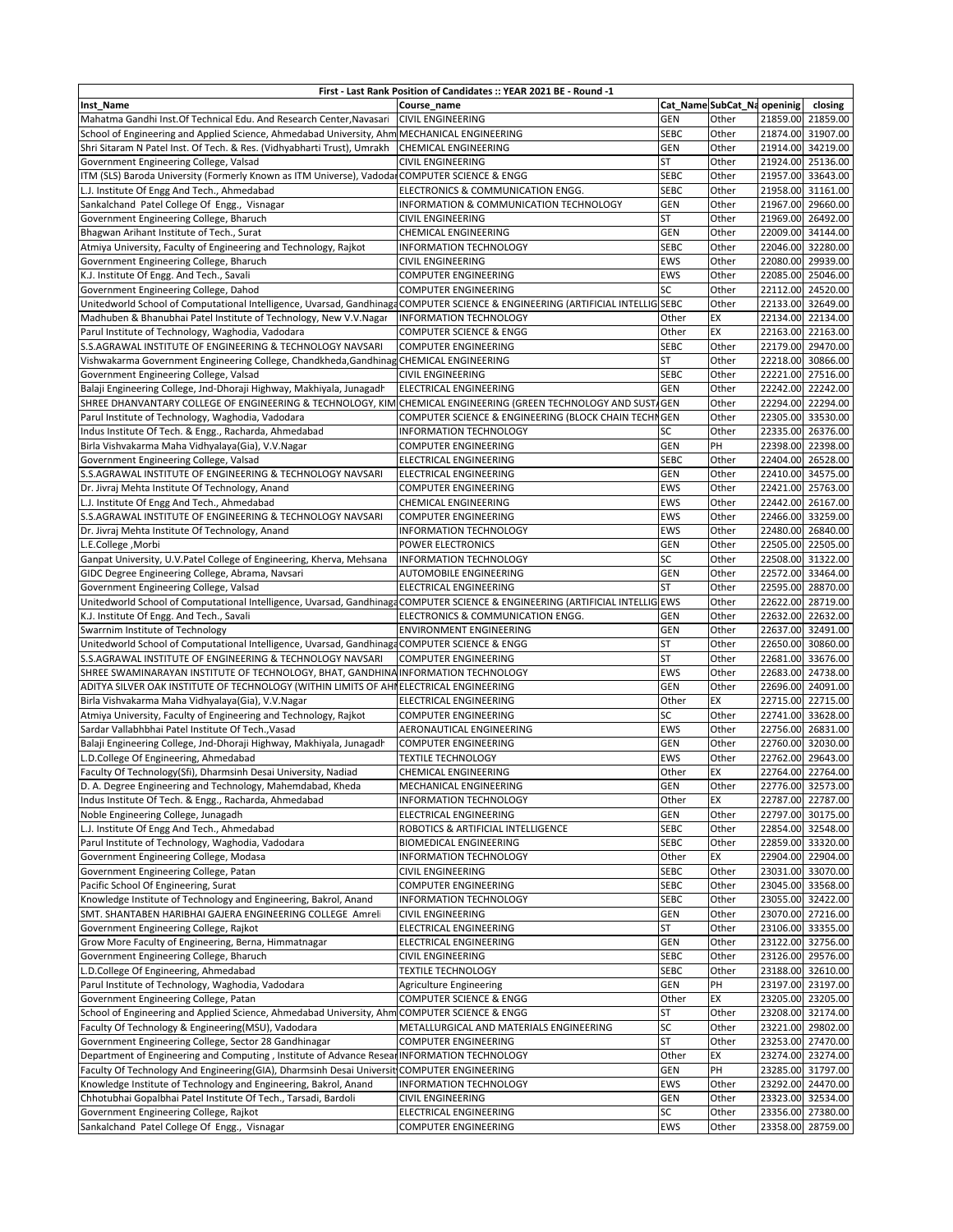| First - Last Rank Position of Candidates :: YEAR 2021 BE - Round -1                                   |                                                         |                 |                             |                   |                   |  |  |  |
|-------------------------------------------------------------------------------------------------------|---------------------------------------------------------|-----------------|-----------------------------|-------------------|-------------------|--|--|--|
| <b>Inst_Name</b>                                                                                      | Course name                                             |                 | Cat_Name SubCat_Na openinig |                   | closing           |  |  |  |
| Ganpat University, U.V.Patel College of Engineering, Kherva, Mehsana                                  | <b>BIOMEDICAL ENGINEERING</b>                           | ST              | Other                       |                   | 23365.00 31603.00 |  |  |  |
| Sanjaybhai Rajguru College of Engg., Rajkot                                                           | <b>COMPUTER SCIENCE &amp; ENGG</b>                      | <b>GEN</b>      | Other                       |                   | 23372.00 27991.00 |  |  |  |
| G.H.Patel College Of Engg. & Tech., V. V. Nagar                                                       | COMPUTER SCIENCE & ENGINEERING (INTERNET OF THING Other |                 | EX                          |                   | 23389.00 23389.00 |  |  |  |
| G.H.Patel College Of Engg. & Tech., V.V. Nagar                                                        | <b>CHEMICAL ENGINEERING</b>                             | <b>SEBC</b>     | Other                       |                   | 23420.00 33933.00 |  |  |  |
| Government Engineering College, Bharuch                                                               | MECHANICAL ENGINEERING                                  | <b>SEBC</b>     | Other                       | 23508.00 32589.00 |                   |  |  |  |
| Sal Institute Of Tech. & Engg. Research, Ahmedabad                                                    | ELECTRONICS & COMMUNICATION ENGG.                       | <b>GEN</b>      | Other                       |                   | 23541.00 34100.00 |  |  |  |
| Amiraj College Of Engg & Tech., Sanand, Ahmedabad                                                     | <b>COMPUTER SCIENCE &amp; ENGG</b>                      | <b>EWS</b>      | Other                       |                   | 23555.00 24668.00 |  |  |  |
| Om Engineering College Junagadh                                                                       | MECHANICAL ENGINEERING                                  | <b>GEN</b>      | Other                       |                   | 23562.00 23562.00 |  |  |  |
| Dr. Jivraj Mehta Institute Of Technology, Anand                                                       | <b>INFORMATION TECHNOLOGY</b>                           | SEBC            | Other                       |                   | 23568.00 33020.00 |  |  |  |
| DR. S & S.S.Ghandhi Government Engineering College Surat                                              | MECHANICAL ENGINEERING                                  | SC              | Other                       |                   | 23592.00 31213.00 |  |  |  |
| Government Engineering College, Patan                                                                 | <b>COMPUTER SCIENCE &amp; ENGG</b>                      | <b>ST</b>       | Other                       |                   | 23634.00 34570.00 |  |  |  |
| Government Engineering College, Sector 28 Gandhinagar                                                 | <b>INFORMATION TECHNOLOGY</b>                           | <b>ST</b>       | Other                       |                   | 23656.00 28207.00 |  |  |  |
| Dr. Jivraj Mehta Institute Of Technology, Anand                                                       | <b>COMPUTER ENGINEERING</b>                             | <b>SEBC</b>     | Other                       |                   | 23666.00 34509.00 |  |  |  |
| Government Engineering College, Bhavnagar                                                             | <b>CIVIL ENGINEERING</b>                                | <b>ST</b>       | Other                       | 23670.00 29690.00 |                   |  |  |  |
| Government Engineering College, Patan                                                                 | <b>CIVIL ENGINEERING</b>                                | <b>EWS</b>      | Other                       |                   | 23671.00 28997.00 |  |  |  |
| Grow More Faculty of Engineering, Berna, Himmatnagar                                                  | <b>INFORMATION TECHNOLOGY</b>                           | <b>GEN</b>      | Other                       | 23700.00 33043.00 |                   |  |  |  |
| DR. S & S.S.Ghandhi Government Engineering College Surat                                              | ENVIRONMENTAL ENGINEERING                               | <b>SEBC</b>     | Other                       | 23765.00 34313.00 |                   |  |  |  |
| Chhotubhai Gopalbhai Patel Institute Of Tech., Tarsadi, Bardoli                                       | <b>COMPUTER ENGINEERING</b>                             | EWS             | Other                       |                   | 23773.00 27366.00 |  |  |  |
| SHREE SWAMINARAYAN INSTITUTE OF TECHNOLOGY, BHAT, GANDHINA COMPUTER ENGINEERING                       |                                                         | <b>EWS</b>      | Other                       |                   | 23774.00 26187.00 |  |  |  |
| Chandubhai S Patel Institute Of Technology, Changa                                                    | <b>COMPUTER SCIENCE &amp; ENGG</b>                      | <b>ST</b>       | Other                       | 23775.00 23775.00 |                   |  |  |  |
| Pandit Deendayal Energy University , Gandhinagar                                                      | AUTOMOBILE ENGINEERING                                  | <b>SEBC</b>     | Other                       |                   | 23776.00 29271.00 |  |  |  |
| SCHOOL OF TECHNOLOGY, GSFC UNIVERSITY, VADODARA                                                       | <b>CHEMICAL ENGINEERING</b>                             | SC              | Other                       | 23911.00 26133.00 |                   |  |  |  |
| Marwadi Edu. Foundation Group Of Institutions, Faculty Of Engg., Rajkot ELECTRICAL ENGINEERING        |                                                         | <b>GEN</b>      | Other                       | 23914.00 27954.00 |                   |  |  |  |
| Department of Engineering and Computing, Institute of Advance ResearCHEMICAL ENGINEERING              |                                                         | <b>EWS</b>      | Other                       | 23919.00 27108.00 |                   |  |  |  |
| Bhagwan Arihant Institute of Tech., Surat                                                             | PHARMACEUTICAL ENGINEERING - TFW                        | Other           | <b>TFWE</b>                 | 23964.00 23964.00 |                   |  |  |  |
| Silver Oak College Of Engg., & Tech. (WITHIN AMHEDABAD MUNICIPAL CCIVIL ENGINEERING                   |                                                         | <b>GEN</b>      | Other                       | 23982.00 32821.00 |                   |  |  |  |
| Government Engineering College, Bharuch                                                               | MECHANICAL ENGINEERING                                  | <b>EWS</b>      | Other                       | 23991.00 34473.00 |                   |  |  |  |
| Government Engineering College, Bhavnagar                                                             | ELECTRONICS & COMMUNICATION ENGG.                       | EW <sub>S</sub> | Other                       | 24001.00 26526.00 |                   |  |  |  |
| S.P.B. Patel Engg. College, (Saffrony), Linch, Mehsana                                                | <b>CIVIL ENGINEERING</b>                                | <b>GEN</b>      | Other                       | 24008.00 34478.00 |                   |  |  |  |
| Parul Institute of Technology, Waghodia, Vadodara                                                     | FIRE & SAFETY ENGINEERING - TFW                         | Other           | <b>TFWE</b>                 | 24010.00 28615.00 |                   |  |  |  |
| P.P. Savani School of Engineering, P.P. Savani University, Kosamba                                    | <b>INFORMATION TECHNOLOGY</b>                           | <b>SEBC</b>     | Other                       |                   | 24020.00 27958.00 |  |  |  |
| ADITYA SILVER OAK INSTITUTE OF TECHNOLOGY (WITHIN LIMITS OF AHI COMPUTER ENGINEERING                  |                                                         | SC              | Other                       |                   | 24034.00 34273.00 |  |  |  |
| Amiraj College Of Engg & Tech., Sanand, Ahmedabad                                                     | <b>COMPUTER SCIENCE &amp; ENGG</b>                      | <b>SEBC</b>     | Other                       |                   | 24083.00 28927.00 |  |  |  |
| S.S.AGRAWAL INSTITUTE OF ENGINEERING & TECHNOLOGY NAVSARI                                             | MECHANICAL ENGINEERING                                  | <b>GEN</b>      | Other                       |                   | 24087.00 34481.00 |  |  |  |
| Government Engineering College, Bharuch                                                               | MECHANICAL ENGINEERING                                  | <b>ST</b>       | Other                       |                   | 24119.00 34311.00 |  |  |  |
| L.D.College Of Engineering, Ahmedabad                                                                 | ENVIRONMENTAL ENGINEERING                               | <b>ST</b>       | Other                       |                   | 24123.00 29455.00 |  |  |  |
| S.S.AGRAWAL INSTITUTE OF ENGINEERING & TECHNOLOGY NAVSARI                                             | <b>CHEMICAL ENGINEERING</b>                             | <b>GEN</b>      | Other                       | 24147.00 34321.00 |                   |  |  |  |
| Krishna School of Emerging Technology & Applied Research (Formerly KrCIVIL ENGINEERING                |                                                         | <b>GEN</b>      | Other                       |                   | 24174.00 31076.00 |  |  |  |
| Bhagwan Mahavir College Of Engg. And Tech., Surat                                                     | AUTOMOBILE ENGINEERING                                  | <b>GEN</b>      | Other                       | 24188.00 32862.00 |                   |  |  |  |
| SCHOOL OF TECHNOLOGY, GSFC UNIVERSITY, VADODARA                                                       | <b>CHEMICAL ENGINEERING</b>                             | <b>SEBC</b>     | Other                       |                   | 24197.00 32656.00 |  |  |  |
| Faculty Of Technology(Sfi), Dharmsinh Desai University, Nadiad                                        | MECHANICAL ENGINEERING                                  | SC              | Other                       | 24240.00 28656.00 |                   |  |  |  |
| Dr. Jivraj Mehta Institute Of Technology, Anand                                                       | <b>COMPUTER ENGINEERING</b>                             | SC              | Other                       | 24267.00 29209.00 |                   |  |  |  |
| L.D.College Of Engineering, Ahmedabad                                                                 | <b>TEXTILE TECHNOLOGY</b>                               | SC              | Other                       |                   | 24285.00 30560.00 |  |  |  |
| ADITYA SILVER OAK INSTITUTE OF TECHNOLOGY (WITHIN LIMITS OF AHI COMPUTER ENGINEERING                  |                                                         | Other           | EX                          |                   | 24308.00 24308.00 |  |  |  |
| SARDAR PATEL COLLEGE OF ENGINEERING, BAKROL ANAND                                                     | MECHANICAL ENGINEERING                                  | <b>GEN</b>      | Other                       |                   | 24310.00 31278.00 |  |  |  |
| L.D.College Of Engineering, Ahmedabad                                                                 | Plastic Technology                                      | <b>SEBC</b>     | Other                       |                   | 24316.00 32446.00 |  |  |  |
| ADITYA SILVER OAK INSTITUTE OF TECHNOLOGY (WITHIN LIMITS OF AHI INFORMATION TECHNOLOGY                |                                                         | <b>EWS</b>      | Other                       |                   | 24344.00 27563.00 |  |  |  |
| P.P. Savani School of Engineering, P.P. Savani University, Kosamba                                    | COMPUTER SCIENCE & ENGG                                 | SC              | Other                       |                   | 24362.00 32675.00 |  |  |  |
| Sankalchand Patel College Of Engg., Visnagar                                                          | <b>COMPUTER ENGINEERING</b>                             | <b>SEBC</b>     | Other                       |                   | 24375.00 34568.00 |  |  |  |
| Vidush Somany Institute Of Tech. & Res., Kadi                                                         | COMPUTER ENGINEERING                                    | <b>SEBC</b>     | Other                       |                   | 24386.00 32910.00 |  |  |  |
| Government Engineering College, Bhavnagar                                                             | ELECTRONICS & COMMUNICATION ENGG.                       | <b>SEBC</b>     | Other                       |                   | 24387.00 34531.00 |  |  |  |
| Birla Vishvakarma Maha Vidhyalaya(Gia), V.V.Nagar                                                     | <b>CIVIL ENGINEERING</b>                                | Other           | EX                          |                   | 24422.00 24422.00 |  |  |  |
| G.H.Patel College Of Engg. & Tech., V.V. Nagar                                                        | CHEMICAL ENGINEERING                                    | SC              | Other                       |                   | 24468.00 30980.00 |  |  |  |
| Pacific School Of Engineering, Surat                                                                  | CHEMICAL ENGINEERING                                    | GEN             | Other                       |                   | 24475.00 31829.00 |  |  |  |
| Unitedworld School of Computational Intelligence, Uvarsad, Gandhinaga COMPUTER SCIENCE & ENGG         |                                                         | Other           | EX                          |                   | 24482.00 24482.00 |  |  |  |
| Faculty Of Technology And Engineering(GIA), Dharmsinh Desai Universit INSTRUMENTATION & CONTROL ENGG. |                                                         | SC              | Other                       |                   | 24495.00 31001.00 |  |  |  |
| ADITYA SILVER OAK INSTITUTE OF TECHNOLOGY (WITHIN LIMITS OF AHI INFORMATION TECHNOLOGY                |                                                         | <b>SEBC</b>     | Other                       |                   | 24543.00 34544.00 |  |  |  |
| Ganpat University, Institute of Computer Tech., Kherva, Mehsana                                       | Computer Science & Engineering (Big Data & Analysis)    | <b>EWS</b>      | Other                       |                   | 24574.00 30659.00 |  |  |  |
| Government Engineering College, Modasa                                                                | INFORMATION TECHNOLOGY                                  | ST              | Other                       |                   | 24658.00 30988.00 |  |  |  |
| Chhotubhai Gopalbhai Patel Institute Of Tech., Tarsadi, Bardoli                                       | CHEMICAL ENGINEERING                                    | <b>GEN</b>      | Other                       |                   | 24672.00 33656.00 |  |  |  |
| ITM (SLS) Baroda University (Formerly Known as ITM Universe), Vadodar INFORMATION TECHNOLOGY          |                                                         | SC              | Other                       |                   | 24676.00 27809.00 |  |  |  |
| P.P. Savani School of Engineering, P.P. Savani University, Kosamba                                    | <b>COMPUTER ENGINEERING</b>                             | SC              | Other                       |                   | 24692.00 24692.00 |  |  |  |
| Sal College Of Engineering, Ahmedabad                                                                 | INFORMATION TECHNOLOGY                                  | SC              | Other                       |                   | 24748.00 31986.00 |  |  |  |
| L.J. Institute Of Engg And Tech., Ahmedabad                                                           | <b>CHEMICAL ENGINEERING</b>                             | <b>SEBC</b>     | Other                       |                   | 24771.00 31932.00 |  |  |  |
| L.D.College Of Engineering, Ahmedabad                                                                 | Plastic Technology                                      | SC              | Other                       |                   | 24809.00 24809.00 |  |  |  |
| Vidush Somany Institute Of Tech. & Res., Kadi                                                         | <b>COMPUTER ENGINEERING</b>                             | <b>EWS</b>      | Other                       |                   | 24837.00 26997.00 |  |  |  |
| Government Engineering College, Bharuch                                                               | <b>CIVIL ENGINEERING</b>                                | SC              | Other                       |                   | 24840.00 34272.00 |  |  |  |
| Gujarat Power Engg. And Res. Inst. (Gperi) (Ppp), Mevad, Mehsana                                      | <b>CIVIL ENGINEERING</b>                                | GEN             | Other                       |                   | 24842.00 33808.00 |  |  |  |
| APOLLO INSTITUTE OF ENGINEERING & TECHNOLOGY AHMEDABAD                                                | INFORMATION TECHNOLOGY                                  | <b>SEBC</b>     | Other                       |                   | 24857.00 33873.00 |  |  |  |
| Shroff S.R.Rotary Inst. Of Chemical Technology, Vatatia, Bharuch                                      | MECHANICAL ENGINEERING                                  | <b>GEN</b>      | Other                       |                   | 24872.00 32715.00 |  |  |  |
| ADITYA SILVER OAK INSTITUTE OF TECHNOLOGY (WITHIN LIMITS OF AHI INFORMATION TECHNOLOGY                |                                                         | SC              | Other                       |                   | 24894.00 34318.00 |  |  |  |
| Neotech Institute of Technology, Virod, Vadodara                                                      | ELECTRICAL ENGINEERING                                  | GEN             | Other                       |                   | 24905.00 24905.00 |  |  |  |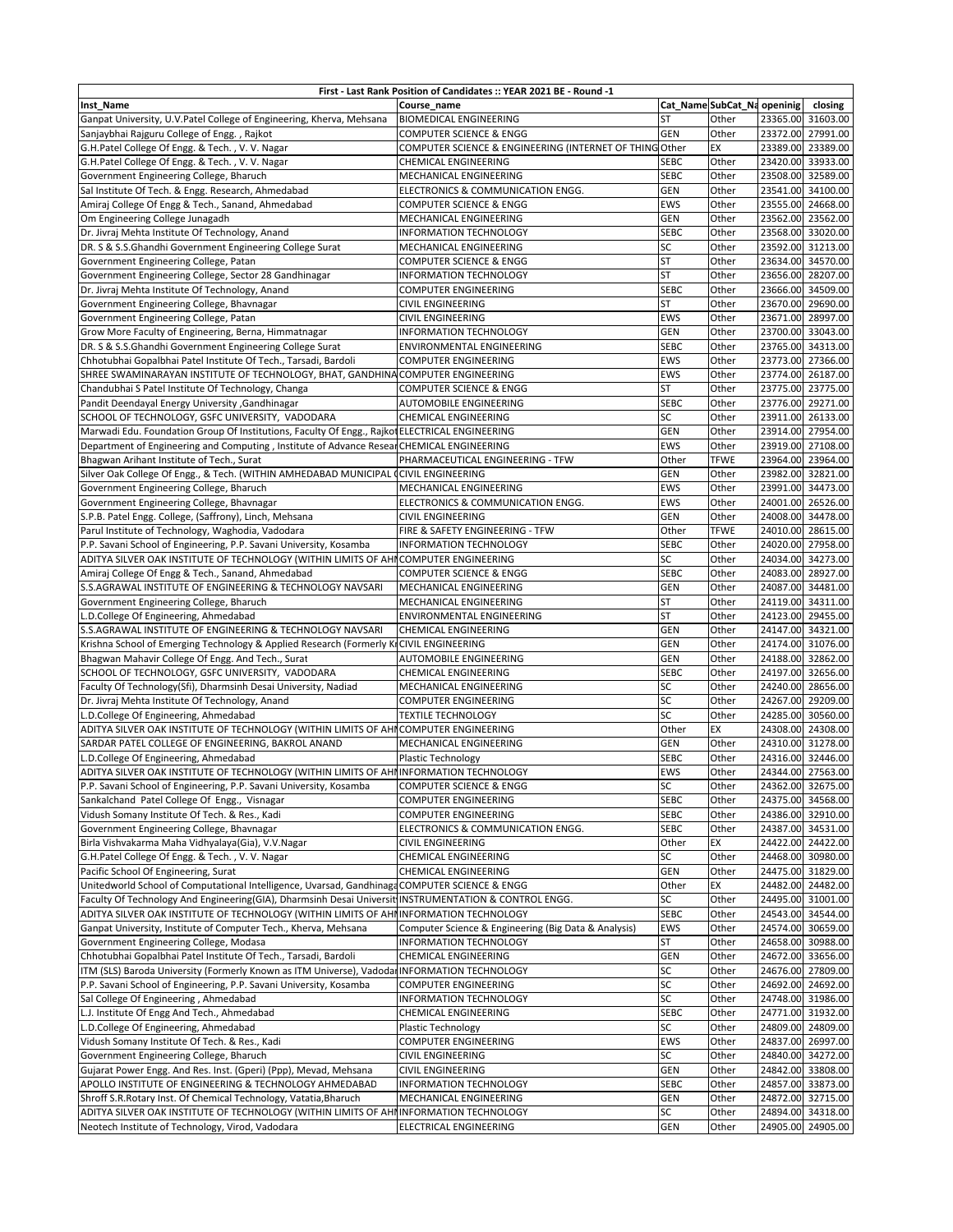| First - Last Rank Position of Candidates :: YEAR 2021 BE - Round -1                                                                |                                                                                         |                      |                             |          |                                        |  |
|------------------------------------------------------------------------------------------------------------------------------------|-----------------------------------------------------------------------------------------|----------------------|-----------------------------|----------|----------------------------------------|--|
| Inst_Name                                                                                                                          | Course name                                                                             |                      | Cat_Name SubCat_Na openinig |          | closing                                |  |
| Government Engineering College, Bharuch                                                                                            | MECHANICAL ENGINEERING                                                                  | SC                   | Other                       |          | 24914.00 28678.00                      |  |
| Mahatma Gandhi Inst.Of Technical Edu. And Research Center, Navasari                                                                | <b>ELECTRICAL ENGINEERING</b>                                                           | <b>GEN</b>           | Other                       |          | 24922.00 34191.00                      |  |
| Narnarayan Shastri Institute of Technology, Jetalpur, Ahmedabad                                                                    | CIVIL ENGINEERING                                                                       | <b>GEN</b>           | Other                       |          | 24929.00 24929.00                      |  |
| Department of Engineering and Computing, Institute of Advance Resear                                                               | <b>COMPUTER ENGINEERING</b>                                                             | SC                   | Other                       |          | 24933.00 26054.00                      |  |
| SHREE SWAMINARAYAN INSTITUTE OF TECHNOLOGY, BHAT, GANDHINA COMPUTER ENGINEERING<br>Shantilal Shah Engineering College, Bhavnagar   | <b>INFORMATION TECHNOLOGY</b>                                                           | <b>SEBC</b><br>Other | Other<br>EX                 | 24976.00 | 24967.00 31250.00<br>24976.00          |  |
| Krishna School of Emerging Technology & Applied Research (Formerly KrCOMPUTER SCIENCE & ENGG                                       |                                                                                         | <b>ST</b>            | Other                       |          | 24990.00 32088.00                      |  |
| Om Engineering College Junagadh                                                                                                    | COMPUTER ENGINEERING                                                                    | GEN                  | Other                       |          | 25023.00 32528.00                      |  |
| ITM (SLS) Baroda University (Formerly Known as ITM Universe), VadodarComputer Science & Engineering with Specialisation in CybrEWS |                                                                                         |                      | Other                       |          | 25140.00 27231.00                      |  |
| L.D.College Of Engineering, Ahmedabad                                                                                              | <b>Plastic Technology</b>                                                               | <b>EWS</b>           | Other                       |          | 25157.00 28720.00                      |  |
| Sankalchand Patel College Of Engg., Visnagar                                                                                       | COMPUTER ENGINEERING                                                                    | SC                   | Other                       |          | 25199.00 33053.00                      |  |
| Birla Vishvakarma Maha Vidhylaya(Sfi), V.V.Nagar                                                                                   | INFORMATION TECHNOLOGY                                                                  | <b>ST</b>            | Other                       |          | 25231.00 28758.00                      |  |
| Krishna School of Emerging Technology & Applied Research (Formerly KIINFORMATION TECHNOLOGY                                        |                                                                                         | SC                   | Other                       |          | 25242.00 27613.00                      |  |
| Shri Sadvidhya Mandal Institute Of Tech., Bharuch                                                                                  | COMPUTER SCIENCE & ENGG                                                                 | <b>EWS</b>           | Other                       |          | 25261.00 31139.00                      |  |
| Government Engineering College, Palanpur                                                                                           | CIVIL ENGINEERING                                                                       | EWS                  | Other                       |          | 25278.00 28849.00                      |  |
| Shri Sadvidhya Mandal Institute Of Tech., Bharuch                                                                                  | COMPUTER SCIENCE & ENGG                                                                 | <b>SEBC</b>          | Other                       |          | 25283.00 33289.00                      |  |
| Ganpat University, Institute of Computer Tech., Kherva, Mehsana                                                                    | Computer Science & Engineering (Cloud Based Applications EWS                            |                      | Other                       |          | 25285.00 28932.00                      |  |
| Parul Institute of Technology, Waghodia, Vadodara                                                                                  | ENVIRONMENTAL ENGINEERING - TFWS                                                        | Other                | <b>TFWE</b>                 |          | 25299.00 25299.00                      |  |
| Department of Engineering and Computing, Institute of Advance ResearCHEMICAL ENGINEERING                                           |                                                                                         | ST                   | Other                       |          | 25336.00 25336.00                      |  |
| SCHOOL OF TECHNOLOGY, GSFC UNIVERSITY, VADODARA                                                                                    | CHEMICAL ENGINEERING                                                                    | <b>EWS</b>           | Other<br>Other              |          | 25357.00 31285.00                      |  |
| Dr. Jivraj Mehta Institute Of Technology, Anand<br>APOLLO INSTITUTE OF ENGINEERING & TECHNOLOGY AHMEDABAD                          | MECHANICAL ENGINEERING<br><b>INFORMATION TECHNOLOGY</b>                                 | <b>GEN</b><br>EWS    | Other                       |          | 25364.00 34406.00<br>25377.00 28370.00 |  |
| Bhagwan Mahavir College Of Engg. And Tech., Surat                                                                                  | COMPUTER ENGINEERING                                                                    | SC                   | Other                       |          | 25382.00 31759.00                      |  |
| Bhagwan Arihant Institute of Tech., Surat                                                                                          | COMPUTER ENGINEERING                                                                    | <b>SEBC</b>          | Other                       |          | 25403.00 34305.00                      |  |
| Chhotubhai Gopalbhai Patel Institute Of Tech., Tarsadi, Bardoli                                                                    | <b>COMPUTER ENGINEERING</b>                                                             | <b>SEBC</b>          | Other                       |          | 25413.00 34576.00                      |  |
| G.H.Patel College Of Engg. & Tech., V.V. Nagar                                                                                     | <b>COMPUTER ENGINEERING</b>                                                             | <b>ST</b>            | Other                       |          | 25429.00 34561.00                      |  |
| Vishwakarma Government Engineering College, Chandkheda, Gandhinag ELECTRONICS & COMMUNICATION ENGG.                                |                                                                                         | <b>ST</b>            | Other                       |          | 25435.00 25435.00                      |  |
| Government Engineering College, Palanpur                                                                                           | CIVIL ENGINEERING                                                                       | <b>SEBC</b>          | Other                       |          | 25459.00 31628.00                      |  |
| SCHOOL OF SCIENCE & ENGINEERING., Navrachana University, Vadodard COMPUTER SCIENCE & ENGG                                          |                                                                                         | SC                   | Other                       |          | 25483.00 32496.00                      |  |
| Faculty Of Technology(Sfi), Dharmsinh Desai University, Nadiad                                                                     | <b>INFORMATION TECHNOLOGY</b>                                                           | <b>ST</b>            | Other                       |          | 25543.00 34290.00                      |  |
| Government Engineering College, Valsad                                                                                             | CIVIL ENGINEERING                                                                       | EWS                  | Other                       |          | 25627.00 32639.00                      |  |
| Silver Oak College Of Engg., & Tech. (WITHIN AMHEDABAD MUNICIPAL CINFORMATION TECHNOLOGY                                           |                                                                                         | <b>SEBC</b>          | Other                       |          | 25634.00 34109.00                      |  |
| Ganpat University, Institute of Computer Tech., Kherva, Mehsana                                                                    | Computer Science & Engineering with Specialisation in Cyb SEBC                          |                      | Other                       |          | 25653.00 33797.00                      |  |
| Shri Sadvidhya Mandal Institute Of Tech., Bharuch                                                                                  | <b>CIVIL ENGINEERING</b>                                                                | <b>GEN</b>           | Other                       |          | 25668.00 34566.00                      |  |
| Bhagwan Arihant Institute of Tech., Surat                                                                                          | <b>COMPUTER ENGINEERING</b>                                                             | <b>EWS</b>           | Other                       |          | 25693.00 27707.00                      |  |
| Ganpat University, Institute of Computer Tech., Kherva, Mehsana<br>Government Engineering College, Rajkot                          | Computer Science & Engineering (Cloud Based Applications SC<br><b>CIVIL ENGINEERING</b> | <b>ST</b>            | Other<br>Other              |          | 25716.00 25716.00<br>25748.00 33093.00 |  |
| Sal College Of Engineering, Ahmedabad                                                                                              | <b>COMPUTER ENGINEERING</b>                                                             | SC                   | Other                       |          | 25754.00 31786.00                      |  |
| Silver Oak College Of Engg., & Tech. (WITHIN AMHEDABAD MUNICIPAL CINFORMATION TECHNOLOGY                                           |                                                                                         | <b>EWS</b>           | Other                       |          | 25758.00 29539.00                      |  |
| L.J. Institute Of Engg And Tech., Ahmedabad                                                                                        | COMPUTER ENGINEERING                                                                    | <b>ST</b>            | Other                       |          | 25766.00 33877.00                      |  |
| Government Engineering College, Dahod                                                                                              | COMPUTER ENGINEERING                                                                    | <b>ST</b>            | Other                       |          | 25772.00 33311.00                      |  |
| Madhuben & Bhanubhai Patel Institute of Technology, New V.V.Nagar                                                                  | <b>COMPUTER ENGINEERING</b>                                                             | <b>ST</b>            | Other                       |          | 25784.00 25784.00                      |  |
| K.J. Institute Of Engg. And Tech., Savali                                                                                          | COMPUTER ENGINEERING                                                                    | <b>SEBC</b>          | Other                       |          | 25839.00 33617.00                      |  |
| DR. S & S.S.Ghandhi Government Engineering College Surat                                                                           | ENVIRONMENTAL ENGINEERING                                                               | <b>EWS</b>           | Other                       |          | 25842.00 29499.00                      |  |
| Faculty Of Technology & Engineering(MSU), Vadodara                                                                                 | <b>TEXTILE ENGINEERING</b>                                                              | SC                   | Other                       |          | 25848.00 29724.00                      |  |
| Sarvajanik College Of Engg. & Tech., Surat                                                                                         | <b>CHEMICAL ENGINEERING</b>                                                             | <b>SEBC</b>          | Other                       |          | 25855.00 32537.00                      |  |
| Department of Engineering and Computing, Institute of Advance ResearCHEMICAL ENGINEERING                                           |                                                                                         | <b>SEBC</b>          | Other                       |          | 25911.00 27753.00                      |  |
| DR. S & S.S.Ghandhi Government Engineering College Surat<br>Faculty Of Technology & Engineering(MSU), Vadodara                     | ELECTRICAL ENGINEERING<br>COMPUTER SCIENCE & ENGG                                       | Other<br><b>GEN</b>  | EX<br>PH                    |          | 26086.00 26086.00<br>26095.00 26095.00 |  |
| DR. S & S.S.Ghandhi Government Engineering College Surat                                                                           | ELECTRONICS & COMMUNICATION ENGG.                                                       | Other                | EX                          |          | 26099.00 26099.00                      |  |
| ADITYA SILVER OAK INSTITUTE OF TECHNOLOGY (WITHIN LIMITS OF AHIELECTRONICS & COMMUNICATION ENGG.                                   |                                                                                         | GEN                  | Other                       |          | 26104.00 34161.00                      |  |
| P.P. Savani School of Engineering, P.P. Savani University, Kosamba                                                                 | <b>CIVIL ENGINEERING</b>                                                                | GEN                  | Other                       |          | 26159.00 29533.00                      |  |
| Shri Labhubhai Trivedi Institute Of Engineering And Technology, Rajkot                                                             | <b>ELECTRICAL ENGINEERING</b>                                                           | GEN                  | Other                       |          | 26176.00 32546.00                      |  |
| Ganpat University, Institute of Computer Tech., Kherva, Mehsana                                                                    | Computer Science & Engineering with Specialisation in Cyb                               | <b>EWS</b>           | Other                       |          | 26204.00 27690.00                      |  |
| Darshan Institute Of Engg. & Tech., Rajkot-Morbi Highway, Hadala                                                                   | ELECTRICAL ENGINEERING                                                                  | GEN                  | Other                       |          | 26211.00 32707.00                      |  |
| Sarvajanik College Of Engg. & Tech., Surat                                                                                         | CHEMICAL ENGINEERING                                                                    | <b>EWS</b>           | Other                       |          | 26214.00 27812.00                      |  |
| Om Engineering College Junagadh                                                                                                    | CHEMICAL ENGINEERING                                                                    | GEN                  | Other                       |          | 26233.00 26233.00                      |  |
| SHREE SWAMINARAYAN INSTITUTE OF TECHNOLOGY, BHAT, GANDHINA INFORMATION TECHNOLOGY                                                  |                                                                                         | SC                   | Other                       |          | 26243.00 28005.00                      |  |
| Gujarat Power Engg. And Res. Inst. (Gperi) (Ppp), Mevad, Mehsana                                                                   | COMPUTER ENGINEERING                                                                    | <b>SEBC</b>          | Other                       |          | 26271.00 32374.00                      |  |
| Parul Institute of Technology, Waghodia, Vadodara<br>Parul Institute of Technology, Waghodia, Vadodara                             | Food Technology                                                                         | <b>SEBC</b><br>SC    | Other                       |          | 26280.00 34302.00<br>26308.00 33000.00 |  |
| Om Engineering College Junagadh                                                                                                    | Agriculture Engineering<br><b>CIVIL ENGINEERING</b>                                     | <b>GEN</b>           | Other<br>Other              |          | 26351.00 26351.00                      |  |
| Sanjaybhai Rajguru College of Engg., Rajkot                                                                                        | INFORMATION TECHNOLOGY                                                                  | GEN                  | Other                       |          | 26419.00 28517.00                      |  |
| L.D.R.P. Institute Of Tech. & Research., Gandhinagar                                                                               | COMPUTER ENGINEERING                                                                    | <b>GEN</b>           | PH                          |          | 26449.00 26449.00                      |  |
| Birla Vishvakarma Maha Vidhylaya(Sfi), V.V.Nagar                                                                                   | ELECTRONICS & COMMUNICATION ENGG.                                                       | SC                   | Other                       |          | 26485.00 32920.00                      |  |
| Government Engineering College, Valsad                                                                                             | CIVIL ENGINEERING                                                                       | SC                   | Other                       |          | 26499.00 31549.00                      |  |
| GYANMANJARI INSTITUTE OF TECHNOLOGY Bhavnagar                                                                                      | COMPUTER ENGINEERING                                                                    | <b>SEBC</b>          | Other                       |          | 26538.00 34437.00                      |  |
| Government Engineering College, Bhavnagar                                                                                          | ELECTRONICS & COMMUNICATION ENGG.                                                       | SC                   | Other                       |          | 26610.00 28753.00                      |  |
| Bhagwan Arihant Institute of Tech., Surat                                                                                          | COMPUTER ENGINEERING                                                                    | <b>ST</b>            | Other                       |          | 26643.00 26643.00                      |  |
| Laxmi Institute Of Technology, Sarigam, Valsad                                                                                     | ELECTRICAL ENGINEERING                                                                  | GEN                  | Other                       |          | 26650.00 33954.00                      |  |
| Government Engineering College, Valsad                                                                                             | MECHANICAL ENGINEERING                                                                  | <b>SEBC</b>          | Other                       |          | 26688.00 30930.00                      |  |
| Government Engineering College, Patan                                                                                              | CIVIL ENGINEERING                                                                       | <b>ST</b>            | Other                       |          | 26732.00 34355.00                      |  |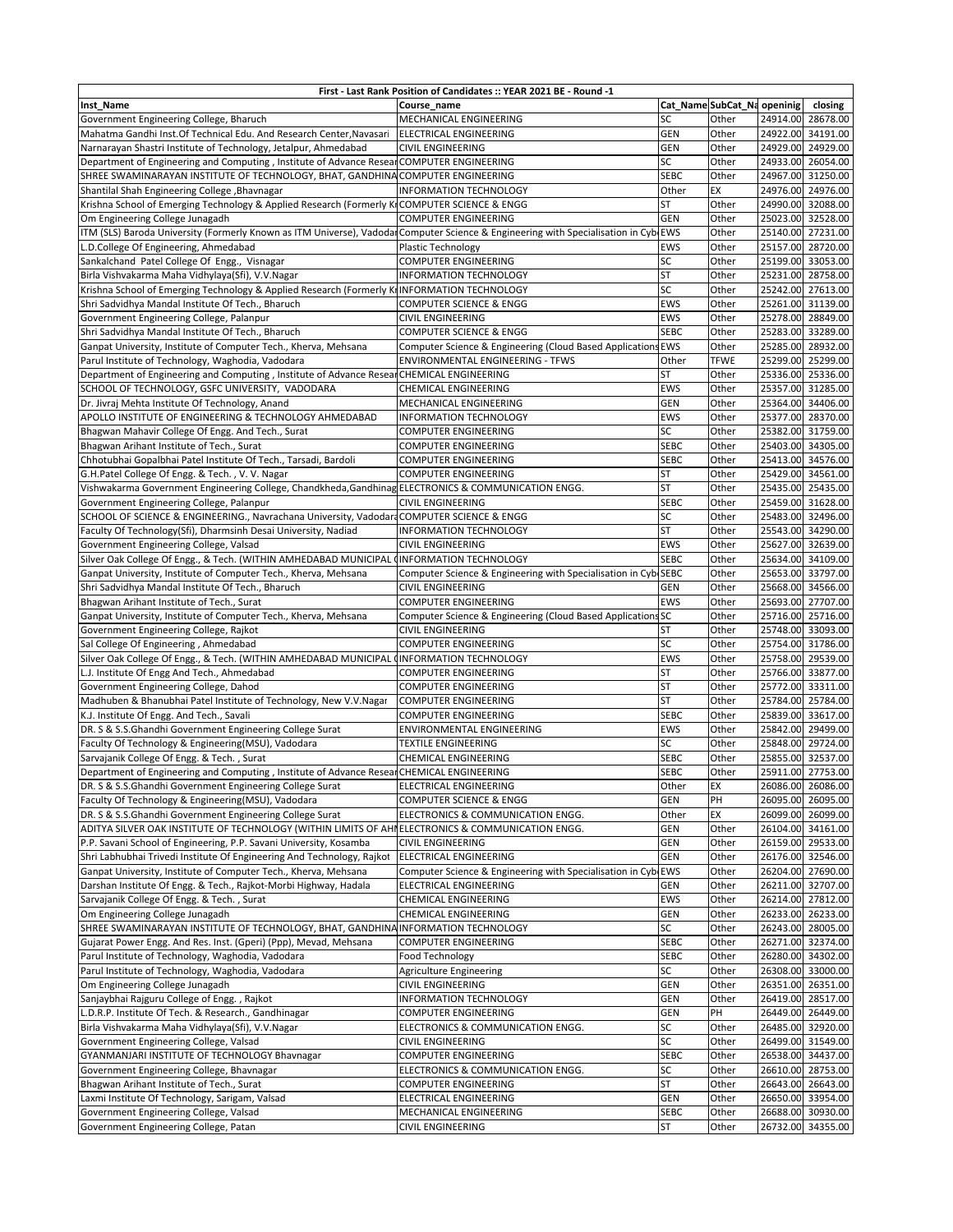| First - Last Rank Position of Candidates :: YEAR 2021 BE - Round -1                                                |                                                     |             |                             |          |                   |  |
|--------------------------------------------------------------------------------------------------------------------|-----------------------------------------------------|-------------|-----------------------------|----------|-------------------|--|
| Inst_Name                                                                                                          | Course_name                                         |             | Cat_Name SubCat_Na openinig |          | closing           |  |
| Laxmi Institute Of Technology, Sarigam, Valsad                                                                     | <b>CIVIL ENGINEERING</b>                            | GEN         | Other                       |          | 26776.00 34422.00 |  |
| Government Engineering College, Bharuch                                                                            | <b>ELECTRICAL ENGINEERING</b>                       | <b>ST</b>   | Other                       |          | 26777.00 31279.00 |  |
| GYANMANJARI INSTITUTE OF TECHNOLOGY Bhavnagar                                                                      | <b>INFORMATION TECHNOLOGY</b>                       | <b>SEBC</b> | Other                       |          | 26778.00 33783.00 |  |
| Sardar Vallabhbhai Patel Institute Of Tech., Vasad                                                                 | AERONAUTICAL ENGINEERING                            | SC          | Other                       |          | 26848.00 26848.00 |  |
| ITM (SLS) Baroda University (Formerly Known as ITM Universe), VadodarCOMPUTER SCIENCE & ENGINEERING (DATA SCIENCE) |                                                     | EWS         | Other                       |          | 26849.00 27217.00 |  |
| Engginering College, Tuwa, Godhara                                                                                 | <b>CIVIL ENGINEERING</b>                            | GEN         | Other                       |          | 26894.00 26894.00 |  |
| S.P.B. Patel Engg. College, (Saffrony), Linch, Mehsana                                                             | ELECTRONICS & COMMUNICATION ENGG.                   | <b>GEN</b>  | Other                       |          | 26904.00 32011.00 |  |
| Pandit Deendayal Energy University , Gandhinagar                                                                   | AUTOMOBILE ENGINEERING                              | SC          | Other                       |          | 26911.00 29385.00 |  |
| Knowledge Institute of Technology and Engineering, Bakrol, Anand                                                   | COMPUTER ENGINEERING                                | <b>SEBC</b> | Other                       |          | 26989.00 31211.00 |  |
| GYANMANJARI INSTITUTE OF TECHNOLOGY Bhavnagar                                                                      | <b>INFORMATION TECHNOLOGY</b>                       | EWS         | Other                       |          | 27002.00 33621.00 |  |
| Government Engineering College, Patan                                                                              | <b>CIVIL ENGINEERING</b>                            | SC          | Other                       |          | 27056.00 32202.00 |  |
| Pacific School Of Engineering, Surat                                                                               | <b>ELECTRICAL ENGINEERING</b>                       | GEN         | Other                       | 27077.00 | 27077.00          |  |
| SHREE SWAMINARAYAN INSTITUTE OF TECHNOLOGY, BHAT, GANDHINA COMPUTER ENGINEERING                                    |                                                     | SC          | Other                       |          | 27093.00 27093.00 |  |
| Government Engineering College, Bharuch                                                                            | ELECTRICAL ENGINEERING                              | <b>SEBC</b> | Other                       |          | 27101.00 33042.00 |  |
| Shri Sadvidhya Mandal Institute Of Tech., Bharuch                                                                  | ELECTRICAL ENGINEERING                              | <b>GEN</b>  | Other                       |          | 27102.00 27102.00 |  |
| K.J. Institute Of Engg. And Tech., Savali                                                                          | <b>INFORMATION TECHNOLOGY</b>                       | <b>EWS</b>  | Other                       |          | 27140.00 28273.00 |  |
| Mahatma Gandhi Inst.Of Technical Edu. And Research Center, Navasari                                                | MECHANICAL ENGINEERING                              | <b>GEN</b>  | Other                       |          | 27155.00 28416.00 |  |
| L.J. Institute Of Engg And Tech., Ahmedabad                                                                        | ELECTRONICS & COMMUNICATION ENGG.                   | SC          | Other                       |          | 27180.00 27180.00 |  |
| Gujarat Power Engg. And Res. Inst. (Gperi) (Ppp), Mevad, Mehsana                                                   | <b>COMPUTER ENGINEERING</b>                         | EWS         | Other                       |          | 27183.00 29745.00 |  |
| S.P.B. Patel Engg. College, (Saffrony), Linch, Mehsana                                                             | <b>INFORMATION TECHNOLOGY</b>                       | EWS         | Other                       |          | 27212.00 30679.00 |  |
|                                                                                                                    | <b>CIVIL ENGINEERING</b>                            | GEN         |                             |          | 27243.00 27255.00 |  |
| Vidhyadeep Institute of Engineering & Technology, Anita(Kim), Surat                                                |                                                     |             | Other                       |          |                   |  |
| Tatva Institute Of Technological Studies, Modasa                                                                   | <b>CIVIL ENGINEERING</b>                            | GEN         | Other                       |          | 27261.00 27261.00 |  |
| A.D.Patel Institute Of Tech., Karamsad                                                                             | COMPUTER SCIENCE & DESIGN                           | SC          | Other                       |          | 27295.00 27295.00 |  |
| Shri Swami Atmanand Saraswati Institute Of Tech., Surat                                                            | <b>COMPUTER ENGINEERING</b>                         | SC          | Other                       |          | 27312.00 31958.00 |  |
| K.J. Institute Of Engg. And Tech., Savali                                                                          | <b>CIVIL ENGINEERING</b>                            | GEN         | Other                       |          | 27331.00 27331.00 |  |
| Sal Institute Of Tech. & Engg. Research, Ahmedabad                                                                 | <b>COMPUTER ENGINEERING</b>                         | SC          | Other                       |          | 27346.00 33882.00 |  |
| Faculty Of Technology(Sfi), Dharmsinh Desai University, Nadiad                                                     | INSTRUMENTATION & CONTROL ENGG.                     | <b>SEBC</b> | Other                       |          | 27353.00 31822.00 |  |
| Sarvajanik College Of Engg. & Tech., Surat                                                                         | <b>CHEMICAL ENGINEERING</b>                         | SC          | Other                       |          | 27358.00 34137.00 |  |
| Vishwakarma Government Engineering College, Chandkheda, Gandhinag CHEMICAL ENGINEERING                             |                                                     | Other       | EX                          |          | 27359.00 27359.00 |  |
| VEERAYATAN INSTITUTE OF ENGINEERING TECHNOLOGY & RESEARCH.                                                         | <b>COMPUTER ENGINEERING</b>                         | GEN         | Other                       |          | 27437.00 32954.00 |  |
| K.J. Institute Of Engg. And Tech., Savali                                                                          | <b>INFORMATION TECHNOLOGY</b>                       | <b>SEBC</b> | Other                       |          | 27443.00 34284.00 |  |
| G.H.Patel College Of Engg. & Tech., V.V. Nagar                                                                     | ELECTRONICS & COMMUNICATION ENGG.                   | EWS         | Other                       |          | 27455.50 33199.00 |  |
| Ganpat University, U.V.Patel College of Engineering, Kherva, Mehsana                                               | Computer Engineering (Artificial Intelligence)      | SC          | Other                       |          | 27473.00 27473.00 |  |
| New L. J. Institute Of Engineering And Technology, Ahmedabad                                                       | COMPUTER SCIENCE & ENGINEERING (ARTIFICIAL INTELLIG | Other       | EX                          |          | 27477.00 27477.00 |  |
| Government Engineering College, Palanpur                                                                           | <b>CIVIL ENGINEERING</b>                            | <b>ST</b>   | Other                       |          | 27514.00 34213.00 |  |
| K.J. Institute Of Engg. And Tech., Savali                                                                          | COMPUTER ENGINEERING                                | SC          | Other                       |          | 27518.00 32768.00 |  |
| Parul Institute of Technology, Waghodia, Vadodara                                                                  | COMPUTER ENGINEERING                                | SC          | Other                       | 27537.00 | 28376.00          |  |
| S.P.B. Patel Engg. College, (Saffrony), Linch, Mehsana                                                             | <b>INFORMATION TECHNOLOGY</b>                       | <b>SEBC</b> | Other                       |          | 27559.00 27559.00 |  |
| Government Engineering College, Sector 28 Gandhinagar                                                              | <b>BIOMEDICAL ENGINEERING</b>                       | <b>ST</b>   | Other                       |          | 27577.00 34243.00 |  |
| GYANMANJARI INSTITUTE OF TECHNOLOGY Bhavnagar                                                                      | <b>COMPUTER ENGINEERING</b>                         | EWS         | Other                       |          | 27590.00 30263.00 |  |
| ADANI INSTITUTE OF INFRASTRUCTURE ENGINEERING, AHMEDABAD                                                           | Civil & Infrastructure Engineering                  | <b>ST</b>   | Other                       |          | 27654.00 27654.00 |  |
| R.K. University - School of Engineering, Rajkot                                                                    | <b>CIVIL ENGINEERING</b>                            | <b>GEN</b>  | Other                       |          | 27699.00 30857.00 |  |
| Tatva Institute Of Technological Studies, Modasa                                                                   | <b>ELECTRICAL ENGINEERING</b>                       | GEN         | Other                       |          | 27736.00 34379.00 |  |
| Parul Institute of Technology, Waghodia, Vadodara                                                                  | Dairy Technology                                    | ST          | Other                       |          | 27741.00 31361.00 |  |
| Alpha College Of Engg. & Tech., Khatraj, Kalol                                                                     | ELECTRONICS & COMMUNICATION ENGG.                   | <b>GEN</b>  | Other                       |          | 27743.00 27743.00 |  |
| Shri Sadvidhya Mandal Institute Of Tech., Bharuch                                                                  | COMPUTER SCIENCE & ENGG                             | SC          | Other                       |          | 27750.00 33184.00 |  |
| Om Institute Of Technology, Shahera, Dist:Panchmahal                                                               | <b>COMPUTER ENGINEERING</b>                         | <b>GEN</b>  | Other                       |          | 27776.00 30894.00 |  |
| Pandit Deendayal Energy University , Gandhinagar                                                                   | PETROLEUM ENGINEERING                               | SΤ          | Other                       |          | 27835.00 28010.00 |  |
| Government Engineering College, Rajkot                                                                             | MECHANICAL ENGINEERING                              | <b>ST</b>   | Other                       |          | 27854.00 31106.00 |  |
| Faculty Of Technology & Engineering(MSU), Vadodara                                                                 | <b>ELECTRONICS ENGINEERING</b>                      | <b>ST</b>   | Other                       |          | 27870.00 34005.00 |  |
| L.J. Institute Of Engg And Tech., Ahmedabad                                                                        | ROBOTICS & ARTIFICIAL INTELLIGENCE                  | SC          | Other                       |          | 27877.00 32092.00 |  |
| K.J. Institute Of Engg. And Tech., Savali                                                                          | <b>INFORMATION TECHNOLOGY</b>                       | SC          | Other                       |          | 27931.00 27931.00 |  |
| L.J. Institute Of Engg And Tech., Ahmedabad                                                                        | ARTIFICIAL INTELLIGENCE(AI) AND MACHINE LEARNING    | SC          | Other                       |          | 27932.00 32079.00 |  |
| Ganpat University, U.V.Patel College of Engineering, Kherva, Mehsana                                               | Computer Engineering (Artificial Intelligence)      | EWS         | Other                       |          | 27949.00 32196.00 |  |
| Pandit Deendayal Energy University , Gandhinagar                                                                   | ELECTRICAL ENGINEERING                              | Other       | EX                          |          | 28014.00 28014.00 |  |
| SHREE PANDIT NATHULALJI VYAS TECHNICAL CAMPUS, SURENDRANAGAMECHANICAL ENGINEERING - TFWS                           |                                                     | Other       | <b>TFWE</b>                 |          | 28015.00 28015.00 |  |
| Birla Vishvakarma Maha Vidhyalaya(Gia), V.V.Nagar                                                                  | PRODUCTION ENGINEERING                              | <b>SEBC</b> | Other                       |          | 28032.00 32701.00 |  |
| Vishwakarma Government Engineering College, Chandkheda, Gandhinag COMPUTER ENGINEERING                             |                                                     | GEN         | PH                          |          | 28086.00 30844.00 |  |
| Government Engineering College, Bharuch                                                                            | ELECTRICAL ENGINEERING                              | EWS         | Other                       |          | 28091.00 31866.00 |  |
| R.K. University - School of Engineering, Rajkot                                                                    | <b>INFORMATION TECHNOLOGY</b>                       | EWS         | Other                       |          | 28156.00 29449.00 |  |
| Sarvajanik College Of Engg. & Tech., Surat                                                                         | ELECTRONICS & COMMUNICATION ENGG.                   | SC          | Other                       |          | 28182.00 28182.00 |  |
| SAL ENGINEERING & TECHNICAL INSTITUTE, SOLA, AHMEDABAD                                                             | COMPUTER SCIENCE & ENGG                             | SC          | Other                       |          | 28249.00 34261.00 |  |
|                                                                                                                    |                                                     | SC          |                             |          |                   |  |
| Dr. Jivraj Mehta Institute Of Technology, Anand                                                                    | INFORMATION TECHNOLOGY                              |             | Other                       |          | 28261.00 32773.00 |  |
| Government Engineering College, Valsad                                                                             | MECHANICAL ENGINEERING                              | <b>ST</b>   | Other                       |          | 28329.00 34488.00 |  |
| SCHOOL OF TECHNOLOGY, GSFC UNIVERSITY, VADODARA                                                                    | COMPUTER SCIENCE & ENGG                             | SC          | Other                       |          | 28392.00 34187.00 |  |
| Government Engineering College, Rajkot                                                                             | MECHANICAL ENGINEERING                              | SC          | Other                       |          | 28402.00 30547.00 |  |
| Government Engineering College, Valsad                                                                             | ELECTRICAL ENGINEERING                              | EWS         | Other                       |          | 28533.00 28533.00 |  |
| Government Engineering College, Bhavnagar                                                                          | COMPUTER ENGINEERING                                | <b>ST</b>   | Other                       |          | 28539.00 34535.00 |  |
| ADANI INSTITUTE OF INFRASTRUCTURE ENGINEERING, AHMEDABAD                                                           | Civil & Infrastructure Engineering                  | <b>SEBC</b> | Other                       |          | 28575.00 28575.00 |  |
| Department of Engineering and Computing, Institute of Advance Resear INFORMATION TECHNOLOGY                        |                                                     | SC          | Other                       |          | 28584.00 28584.00 |  |
| R.K. University - School of Engineering, Rajkot                                                                    | INFORMATION TECHNOLOGY                              | <b>SEBC</b> | Other                       |          | 28612.00 31871.00 |  |
| Institute of Infrastructure, Technology, Research and Management (IITRAIELECTRICAL ENGINEERING                     |                                                     | <b>SEBC</b> | Other                       |          | 28621.00 31102.00 |  |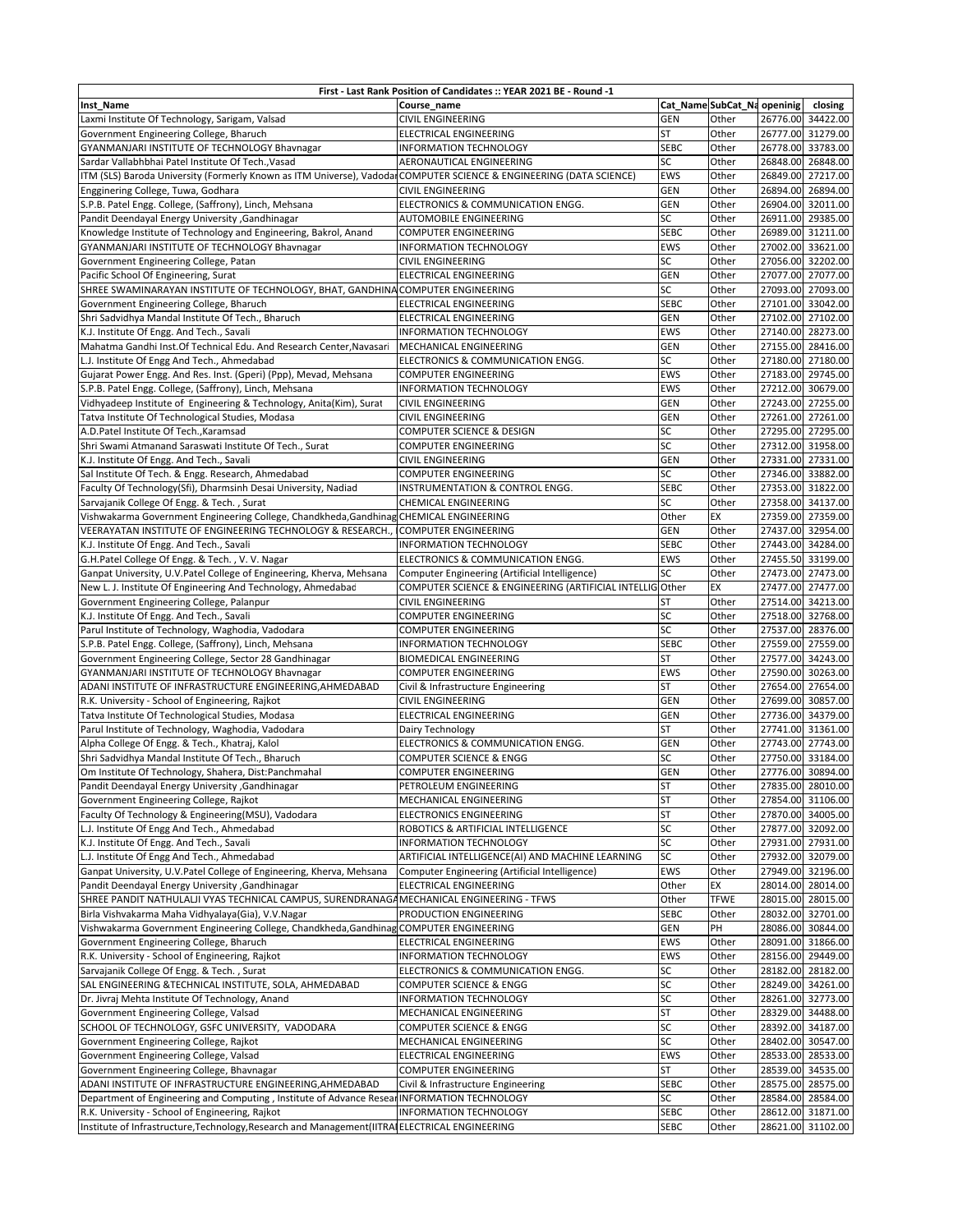| First - Last Rank Position of Candidates :: YEAR 2021 BE - Round -1                                         |                                                              |             |                             |          |                   |  |
|-------------------------------------------------------------------------------------------------------------|--------------------------------------------------------------|-------------|-----------------------------|----------|-------------------|--|
| Inst Name                                                                                                   | Course name                                                  |             | Cat_Name SubCat_Na openinig |          | closing           |  |
| Sigma Institute Of Engg., Bakrol                                                                            | ELECTRICAL ENGINEERING                                       | <b>GEN</b>  | Other                       |          | 28651.00 28651.00 |  |
| K.J. Institute Of Engg. And Tech., Savali                                                                   | AUTOMOBILE ENGINEERING                                       | GEN         | Other                       |          | 28668.00 28668.00 |  |
| Shantilal Shah Engineering College, Bhavnagar                                                               | <b>INFORMATION TECHNOLOGY</b>                                | ST          | Other                       |          | 28741.00 32692.00 |  |
| Shri Satsangi Saketdham `Ram Ashram` Group Of Institutions, Vadasma                                         | <b>ELECTRICAL ENGINEERING</b>                                | GEN         | Other                       |          | 28777.00 33728.00 |  |
| VEERAYATAN INSTITUTE OF ENGINEERING TECHNOLOGY & RESEARCH.                                                  | <b>CHEMICAL ENGINEERING</b>                                  | GEN         | Other                       |          | 28855.00 28855.00 |  |
| Birla Vishvakarma Maha Vidhyalaya(Gia), V.V.Nagar                                                           | PRODUCTION ENGINEERING                                       | EWS         | Other                       |          | 28871.00 29546.00 |  |
| Ganpat University, U.V.Patel College of Engineering, Kherva, Mehsana                                        | <b>COMPUTER ENGINEERING</b>                                  | Other       | EX                          |          | 28876.00 28876.00 |  |
| Ganpat University, Institute of Computer Tech., Kherva, Mehsana                                             | <b>INFORMATION &amp; COMMUNICATION TECHNOLOGY</b>            | <b>SEBC</b> | Other                       | 28901.00 | 28901.00          |  |
| Shri Sadvidhya Mandal Institute Of Tech., Bharuch                                                           | CHEMICAL ENGINEERING                                         | <b>EWS</b>  | Other                       |          | 28921.00 33406.00 |  |
| Madhuben & Bhanubhai Patel Institute of Technology, New V.V.Nagar                                           | INFORMATION TECHNOLOGY                                       | SC          | Other                       |          | 28925.00 31594.00 |  |
| Knowledge Institute of Technology and Engineering, Bakrol, Anand                                            | MECHANICAL ENGINEERING                                       | <b>GEN</b>  | Other                       |          | 28937.00 28937.00 |  |
| Sarvajanik College Of Engg. & Tech., Surat                                                                  | ELECTRONICS & COMMUNICATION ENGG.                            | EWS         | Other                       |          | 28938.00 28938.00 |  |
| Government Engineering College, Palanpur                                                                    | <b>CIVIL ENGINEERING</b>                                     | SC          | Other                       |          | 28945.00 33637.00 |  |
| Government Engineering College, Rajkot                                                                      | <b>ELECTRICAL ENGINEERING</b>                                | Other       | EX                          |          | 29021.00 29021.00 |  |
| SAL ENGINEERING & TECHNICAL INSTITUTE, SOLA, AHMEDABAD                                                      | <b>INFORMATION TECHNOLOGY</b>                                | <b>GEN</b>  | PH                          |          | 29039.00 29039.00 |  |
| Pacific School Of Engineering, Surat                                                                        | <b>COMPUTER ENGINEERING</b>                                  | SC          | Other                       |          | 29046.00 29046.00 |  |
| Silver Oak College Of Engg., & Tech. (WITHIN AMHEDABAD MUNICIPAL CCOMPUTER ENGINEERING                      |                                                              | <b>ST</b>   | Other                       |          | 29108.00 29108.00 |  |
| Faculty Of Technology & Engineering(MSU), Vadodara                                                          | <b>TEXTILE TECHNOLOGY</b>                                    | SC          | Other                       |          | 29116.00 30898.00 |  |
| Shankersinh Vaghela Bapu Institute Of Tech., Unava, Gandhinagar                                             | <b>COMPUTER ENGINEERING</b>                                  | EWS         | Other                       |          | 29152.00 30456.00 |  |
| L.D.College Of Engineering, Ahmedabad                                                                       | <b>RUBBER TECHNOLOGY</b>                                     | <b>ST</b>   | Other                       |          | 29196.00 29196.00 |  |
| Silver Oak College Of Engg., & Tech. (WITHIN AMHEDABAD MUNICIPAL CINFORMATION TECHNOLOGY                    |                                                              | SC          | Other                       |          | 29284.00 34221.00 |  |
| L.E.College, Morbi                                                                                          | <b>INFORMATION TECHNOLOGY</b>                                | Other       | EX                          |          | 29293.00 29293.00 |  |
| Smt. S.R. Patel Engg. College, Dabhi, Unjha                                                                 | <b>CIVIL ENGINEERING</b>                                     | GEN         | Other                       |          | 29357.00 29357.00 |  |
| Chhotubhai Gopalbhai Patel Institute Of Tech., Tarsadi, Bardoli                                             | ELECTRICAL ENGINEERING                                       | GEN         | Other                       |          | 29395.00 34556.00 |  |
| Tatva Institute Of Technological Studies, Modasa                                                            | ELECTRONICS & COMMUNICATION ENGG.                            | GEN         | Other                       |          | 29414.00 29414.00 |  |
| Shri Sadvidhya Mandal Institute Of Tech., Bharuch                                                           | <b>COMPUTER SCIENCE &amp; ENGG</b>                           | <b>ST</b>   | Other                       |          | 29418.00 31193.00 |  |
| Parul Institute of Technology, Waghodia, Vadodara                                                           | <b>BIOMEDICAL ENGINEERING</b>                                | <b>ST</b>   | Other                       |          | 29419.00 29419.00 |  |
| Atmiya University, Faculty of Engineering and Technology, Rajkot                                            | <b>INFORMATION TECHNOLOGY</b>                                | SC          | Other                       |          | 29458.00 29458.00 |  |
| Sardar Vallabhbhai Patel Institute Of Tech., Vasad                                                          | <b>INFORMATION TECHNOLOGY</b>                                | <b>ST</b>   | Other                       |          | 29486.00 33684.00 |  |
| Narnarayan Shastri Institute of Technology, Jetalpur, Ahmedabad                                             | <b>COMPUTER SCIENCE &amp; ENGG</b>                           | SC          | Other                       |          | 29507.00 29507.00 |  |
| S.P.B. Patel Engg. College, (Saffrony), Linch, Mehsana                                                      | COMPUTER ENGINEERING                                         | <b>SEBC</b> | Other                       |          | 29569.00 33262.00 |  |
| DR. S & S.S.Ghandhi Government Engineering College Surat                                                    | ENVIRONMENTAL ENGINEERING                                    | <b>ST</b>   | Other                       |          | 29609.00 30125.00 |  |
| Laxmi Institute Of Technology, Sarigam, Valsad                                                              | <b>AUTOMOBILE ENGINEERING</b>                                | GEN         | Other                       |          | 29631.00 34401.00 |  |
| Vadodara Institute of Engineering, Kotambi, Waghodiya, Vadodara                                             | <b>CIVIL ENGINEERING</b>                                     | GEN         | Other                       | 29725.00 | 29725.00          |  |
| V.V.P. Engineering College, Rajkot                                                                          | <b>INFORMATION TECHNOLOGY</b>                                | <b>ST</b>   | Other                       | 29753.00 | 29753.00          |  |
| Shri Sadvidhya Mandal Institute Of Tech., Bharuch                                                           | CHEMICAL ENGINEERING                                         | <b>SEBC</b> | Other                       |          | 29768.00 34375.00 |  |
| Narnarayan Shastri Institute of Technology, Jetalpur, Ahmedabad                                             | MECHANICAL ENGINEERING                                       | <b>GEN</b>  | Other                       |          | 29803.00 29803.00 |  |
| Shri Satsangi Saketdham `Ram Ashram` Group Of Institutions, Vadasma                                         | <b>CIVIL ENGINEERING</b>                                     | <b>GEN</b>  | Other                       |          | 29808.00 33911.00 |  |
| Government Engineering College, Modasa                                                                      | ELECTRONICS & COMMUNICATION ENGG.                            | <b>EWS</b>  | Other                       |          | 29908.00 31000.00 |  |
| ADANI INSTITUTE OF INFRASTRUCTURE ENGINEERING, AHMEDABAD                                                    | Civil & Infrastructure Engineering                           | <b>EWS</b>  | Other                       |          | 29926.00 32864.00 |  |
| Gandhinagar Institute Of Technology, Moti Bhoyan, Kalol, Gandhinagar                                        | <b>COMPUTER ENGINEERING</b>                                  | Other       | EX                          |          | 29938.00 29938.00 |  |
| Shri Sadvidhya Mandal Institute Of Tech., Bharuch                                                           | <b>CHEMICAL ENGINEERING</b>                                  | SC          | Other                       |          | 29961.00 31902.00 |  |
| Gujarat Power Engg. And Res. Inst. (Gperi) (Ppp), Mevad, Mehsana                                            | ELECTRICAL ENGINEERING                                       | <b>GEN</b>  | Other                       |          | 30051.00 30051.00 |  |
| Government Engineering College, Bharuch                                                                     | ELECTRICAL ENGINEERING                                       | SC          | Other                       |          | 30064.00 30374.00 |  |
| Ganpat University, Institute of Computer Tech., Kherva, Mehsana                                             | Computer Science & Engineering with Specialisation in Cyb SC |             | Other                       |          | 30070.00 31031.00 |  |
| Shroff S.R.Rotary Inst. Of Chemical Technology, Vatatia, Bharuch                                            | COMPUTER ENGINEERING                                         | <b>SEBC</b> | Other                       |          | 30090.00 33993.00 |  |
| Government Engineering College, Bharuch                                                                     | <b>CHEMICAL ENGINEERING</b>                                  | Other       | EX                          |          | 30168.00 30168.00 |  |
| Department of Engineering and Computing, Institute of Advance Resear INFORMATION & COMMUNICATION TECHNOLOGY |                                                              | SC          | Other                       |          | 30179.00 30179.00 |  |
| Parul Institute of Technology, Waghodia, Vadodara                                                           | FIRE & SAFETY ENGINEERING                                    | <b>GEN</b>  | Other                       |          | 30185.00 30185.00 |  |
| C.U.Shah College Of Engg.& Tech., Wadhvan                                                                   | <b>COMPUTER ENGINEERING</b>                                  | <b>SEBC</b> | Other                       |          | 30190.00 33141.00 |  |
| School of Engineering, Indrashil University, Kadi                                                           | Chemical and Bio-chemical Engineering                        | SC          | Other                       |          | 30240.00 30240.00 |  |
| Narnarayan Shastri Institute of Technology, Jetalpur, Ahmedabad                                             | <b>COMPUTER SCIENCE &amp; ENGG</b>                           | <b>EWS</b>  | Other                       |          | 30273.00 33713.00 |  |
| Bhagwan Arihant Institute of Tech., Surat                                                                   | <b>INFORMATION TECHNOLOGY</b>                                | EWS         | Other                       |          | 30279.00 32587.00 |  |
| Vishwakarma Government Engineering College, Chandkheda, Gandhinag INFORMATION TECHNOLOGY                    |                                                              | GEN         | PH                          |          | 30284.00 30284.00 |  |
| Mahavir Swami College Of Engineering & Technology, Bharthana-Vesu,                                          | SAUTOMOBILE ENGINEERING                                      | <b>GEN</b>  | Other                       |          | 30296.00 32364.00 |  |
| Government Engineering College, Bhuj                                                                        | CHEMICAL ENGINEERING                                         | SC          | Other                       |          | 30307.00 33716.00 |  |
| Government Engineering College, Bhavnagar                                                                   | <b>INFORMATION TECHNOLOGY</b>                                | ST          | Other                       |          | 30330.00 34451.00 |  |
| Sarvajanik College Of Engg. & Tech., Surat                                                                  | <b>CIVIL ENGINEERING</b>                                     | <b>ST</b>   | Other                       |          | 30344.00 32206.00 |  |
| Alpha College Of Engg. & Tech., Khatraj, Kalol                                                              | COMPUTER ENGINEERING                                         | EWS         | Other                       |          | 30358.00 32888.50 |  |
| P.P. Savani School of Engineering, P.P. Savani University, Kosamba                                          | INFORMATION TECHNOLOGY & ENGINEERING                         | EWS         | Other                       |          | 30387.00 32063.00 |  |
| Faculty Of Technology & Engineering(MSU), Vadodara                                                          | <b>TEXTILE TECHNOLOGY</b>                                    | <b>SEBC</b> | Other                       |          | 30454.00 33721.00 |  |
| Vadodara Institute of Engineering, Kotambi, Waghodiya, Vadodara                                             | <b>INFORMATION TECHNOLOGY</b>                                | EWS         | Other                       |          | 30487.00 32322.00 |  |
| Pandit Deendayal Energy University , Gandhinagar                                                            | CHEMICAL ENGINEERING                                         | Other       | EX                          |          | 30566.00 30566.00 |  |
| L.D.College Of Engineering, Ahmedabad                                                                       | INSTRUMENTATION & CONTROL ENGG.                              | <b>ST</b>   | Other                       |          | 30608.00 30608.00 |  |
| Bhagwan Arihant Institute of Tech., Surat                                                                   | <b>INFORMATION TECHNOLOGY</b>                                | <b>SEBC</b> | Other                       |          | 30641.00 32295.00 |  |
| Sigma Institute Of Engg., Bakrol                                                                            | MECHANICAL ENGINEERING                                       | GEN         | Other                       |          | 30662.00 30662.00 |  |
| Mahatma Gandhi Inst.Of Technical Edu. And Research Center, Navasari                                         | COMPUTER ENGINEERING                                         | <b>SEBC</b> | Other                       |          | 30668.00 34214.00 |  |
| Vidush Somany Institute Of Tech. & Res., Kadi                                                               | <b>COMPUTER ENGINEERING</b>                                  | SC          | Other                       |          | 30673.00 30673.00 |  |
| Government Engineering College, Modasa                                                                      | ELECTRONICS & COMMUNICATION ENGG.                            | <b>SEBC</b> | Other                       |          | 30709.00 33108.00 |  |
| Parul Institute of Engineering & Technology, Waghodia, Vadodara                                             | COMPUTER SCIENCE & ENGINEERING (BLOCK CHAIN TECH             | NGEN        | Other                       |          | 30717.00 30717.00 |  |
| Birla Vishvakarma Maha Vidhyalaya(Gia), V.V.Nagar                                                           | PRODUCTION ENGINEERING                                       | SC          | Other                       |          | 30731.00 30731.00 |  |
| Mahavir Swami College Of Engineering & Technology, Bharthana-Vesu, SCOMPUTER ENGINEERING                    |                                                              | EWS         | Other                       |          | 30768.00 31678.00 |  |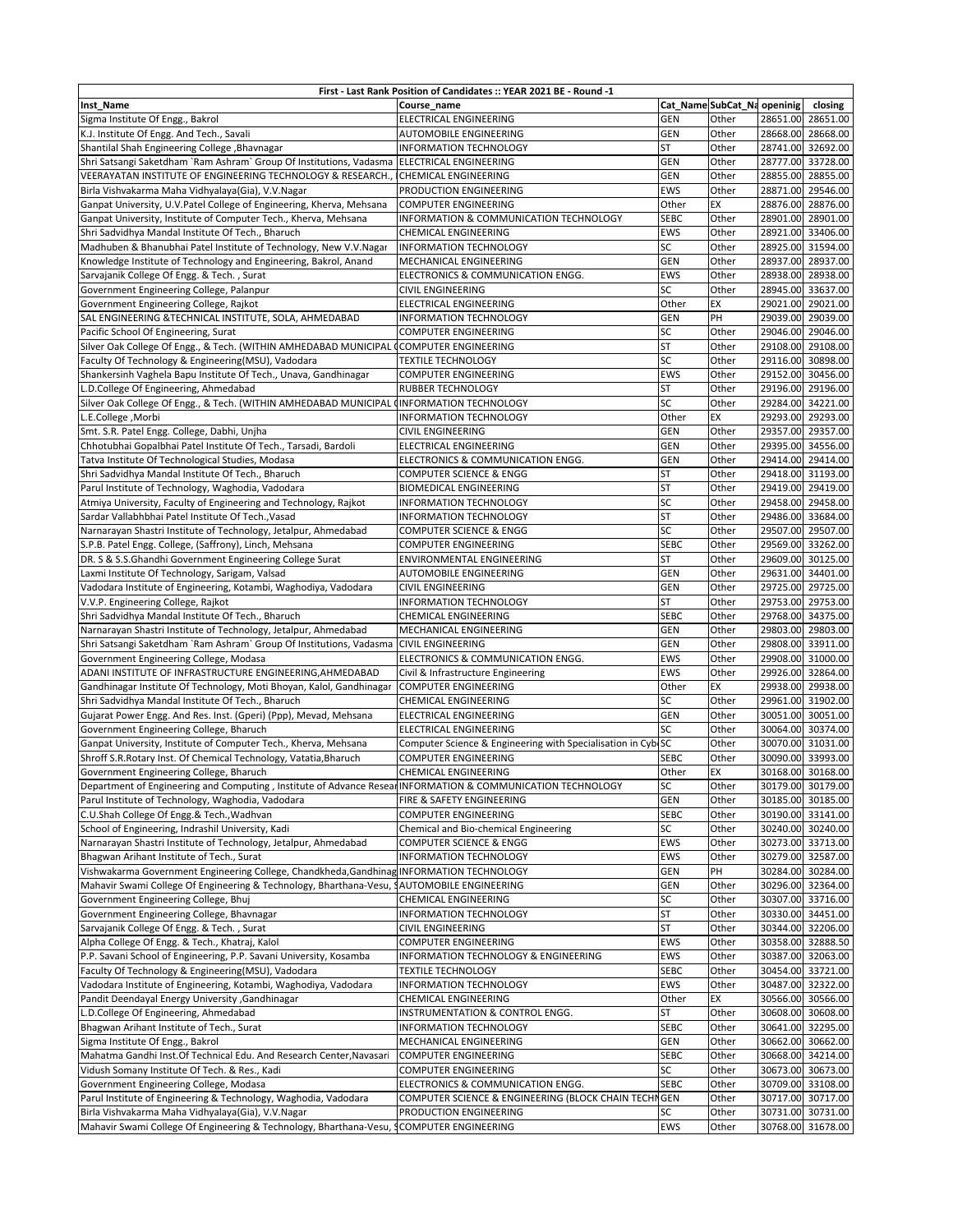| First - Last Rank Position of Candidates :: YEAR 2021 BE - Round -1                                                 |                                                         |             |                             |          |                                        |
|---------------------------------------------------------------------------------------------------------------------|---------------------------------------------------------|-------------|-----------------------------|----------|----------------------------------------|
| <b>Inst_Name</b>                                                                                                    | Course name                                             |             | Cat_Name SubCat_Na openinig |          | closing                                |
| Alpha College Of Engg. & Tech., Khatraj, Kalol                                                                      | <b>COMPUTER ENGINEERING</b>                             | <b>SEBC</b> | Other                       |          | 30790.00 30790.00                      |
| Vadodara Institute of Engineering, Kotambi, Waghodiya, Vadodara                                                     | <b>INFORMATION TECHNOLOGY</b>                           | <b>SEBC</b> | Other                       |          | 30809.00 34084.00                      |
| Sal Institute Of Tech. & Engg. Research, Ahmedabad                                                                  | COMPUTER SCIENCE & ENGG                                 | Other       | EX                          |          | 30813.00 30813.00                      |
| Mahavir Swami College Of Engineering & Technology, Bharthana-Vesu, SCOMPUTER ENGINEERING                            |                                                         | SC          | Other                       |          | 30833.00 30833.00                      |
| L.J. Institute Of Engg And Tech., Ahmedabad                                                                         | <b>CHEMICAL ENGINEERING</b>                             | SC          | Other                       |          | 30916.00 30916.00                      |
| L.J. Institute Of Engg And Tech., Ahmedabad                                                                         | MECHANICAL ENGINEERING                                  | EWS         | Other                       |          | 30938.00 30938.00                      |
| Faculty Of Technology & Engineering(MSU), Vadodara                                                                  | <b>TEXTILE TECHNOLOGY</b>                               | <b>EWS</b>  | Other                       |          | 30995.00 33240.00                      |
| L.D.R.P. Institute Of Tech. & Research., Gandhinagar                                                                | <b>COMPUTER ENGINEERING</b>                             | <b>ST</b>   | Other                       |          | 31013.00 31013.00                      |
| Institute of Infrastructure, Technology, Research and Management (IITRAIELECTRICAL ENGINEERING                      |                                                         | EWS         | Other                       |          | 31195.00 31195.00                      |
| Government Engineering College, Bhavnagar                                                                           | CIVIL ENGINEERING                                       | SC          | Other                       |          | 31198.00 31198.00                      |
| Government Engineering College, Sector 28 Gandhinagar                                                               | ELECTRONICS & COMMUNICATION ENGG.                       | <b>ST</b>   | Other                       |          | 31216.00 31216.00                      |
| Government Engineering College, Godhra                                                                              | <b>CIVIL ENGINEERING</b>                                | <b>EWS</b>  | Other                       |          | 31228.00 31302.00                      |
| R.K. University - School of Engineering, Rajkot                                                                     | <b>COMPUTER ENGINEERING</b>                             | <b>EWS</b>  | Other                       |          | 31251.00 32963.00                      |
| R.K. University - School of Engineering, Rajkot                                                                     | <b>COMPUTER ENGINEERING</b>                             | <b>SEBC</b> | Other                       |          | 31267.00 32044.00                      |
| Alpha College Of Engg. & Tech., Khatraj, Kalol                                                                      | MECHANICAL ENGINEERING                                  | <b>GEN</b>  | Other                       |          | 31333.00 31333.00                      |
| L.D.College Of Engineering, Ahmedabad                                                                               | MECHANICAL ENGINEERING                                  | GEN         | PH                          |          | 31335.00 31335.00                      |
| G.H.Patel College Of Engg. & Tech., V.V. Nagar                                                                      | ELECTRONICS & COMMUNICATION ENGG.                       | <b>SEBC</b> | Other                       |          | 31337.00 31337.00                      |
| Shroff S.R.Rotary Inst. Of Chemical Technology, Vatatia, Bharuch                                                    | <b>COMPUTER ENGINEERING</b>                             | EWS         | Other                       |          | 31340.00 33532.00                      |
| Mahatma Gandhi Inst.Of Technical Edu. And Research Center, Navasari                                                 | <b>COMPUTER ENGINEERING</b>                             | <b>EWS</b>  | Other                       |          | 31368.00 32412.00                      |
|                                                                                                                     | <b>INFORMATION TECHNOLOGY</b>                           | <b>EWS</b>  | Other                       |          |                                        |
| Alpha College Of Engg. & Tech., Khatraj, Kalol                                                                      |                                                         |             |                             |          | 31394.00 33399.00                      |
| G.H.Patel College Of Engg. & Tech., V.V. Nagar                                                                      | <b>INFORMATION TECHNOLOGY</b>                           | <b>ST</b>   | Other                       |          | 31424.00 33057.00<br>31488.00 34517.00 |
| L.D.College Of Engineering, Ahmedabad                                                                               | <b>CIVIL ENGINEERING</b>                                | <b>GEN</b>  | PH                          |          |                                        |
| Government Engineering College, Rajkot                                                                              | ELECTRONICS & COMMUNICATION ENGG.                       | <b>EWS</b>  | Other                       |          | 31520.00 33383.00                      |
| P.P. Savani School of Engineering, P.P. Savani University, Kosamba                                                  | <b>INFORMATION TECHNOLOGY &amp; ENGINEERING</b>         | <b>SEBC</b> | Other                       |          | 31521.00 31555.00                      |
| GYANMANJARI INSTITUTE OF TECHNOLOGY Bhavnagar                                                                       | <b>INFORMATION TECHNOLOGY</b>                           | SC          | Other                       |          | 31551.00 31551.00                      |
| Government Engineering College, Bhavnagar                                                                           | MECHANICAL ENGINEERING                                  | SC          | Other                       |          | 31619.00 31619.00                      |
| Ahmedabad Institute Of Tech, Ahmedabad                                                                              | <b>COMPUTER ENGINEERING</b>                             | <b>ST</b>   | Other                       |          | 31620.00 31620.00                      |
| Government Engineering College, Bhavnagar                                                                           | MECHANICAL ENGINEERING                                  | <b>SEBC</b> | Other                       |          | 31622.00 34231.00                      |
| Narnarayan Shastri Institute of Technology, Jetalpur, Ahmedabad                                                     | <b>COMPUTER SCIENCE &amp; ENGG</b>                      | <b>SEBC</b> | Other                       |          | 31644.00 31644.00                      |
| L.J. Institute Of Engg And Tech., Ahmedabad                                                                         | <b>COMPUTER SCIENCE &amp; ENGG</b>                      | <b>ST</b>   | Other                       |          | 31702.00 31702.00                      |
| SCHOOL OF TECHNOLOGY, GSFC UNIVERSITY, VADODARA                                                                     | <b>COMPUTER SCIENCE &amp; ENGG</b>                      | <b>ST</b>   | Other                       |          | 31723.00 33131.00                      |
| Grow More Faculty of Engineering, Berna, Himmatnagar                                                                | <b>COMPUTER ENGINEERING</b>                             | SC          | Other                       |          | 31734.00 31734.00                      |
| Institute of Infrastructure, Technology, Research and Management (IITRAICIVIL ENGINEERING                           |                                                         | <b>ST</b>   | Other                       |          | 31766.00 31766.00                      |
| Government Engineering College, Godhra                                                                              | CIVIL ENGINEERING                                       | <b>SEBC</b> | Other                       |          | 31859.00 34117.00                      |
| SHREE SWAMINARAYAN INSTITUTE OF TECHNOLOGY, BHAT, GANDHINA COMPUTER ENGINEERING                                     |                                                         | Other       | EX                          |          | 31879.00 31879.00                      |
| Faculty Of Technology(Sfi), Dharmsinh Desai University, Nadiad                                                      | MECHANICAL ENGINEERING                                  | Other       | EX                          |          | 31998.00 31998.00                      |
| Shroff S.R.Rotary Inst. Of Chemical Technology, Vatatia, Bharuch                                                    | <b>COMPUTER ENGINEERING</b>                             | SC          | Other                       |          | 32017.00 32017.00                      |
| Merchant Engg. College, Basna. Visnagar                                                                             | ELECTRICAL ENGINEERING                                  | GEN         | Other                       |          | 32022.00 32077.00                      |
| APOLLO INSTITUTE OF ENGINEERING & TECHNOLOGY AHMEDABAD                                                              | <b>COMPUTER ENGINEERING</b>                             | <b>ST</b>   | Other                       |          | 32072.00 32072.00                      |
| Pacific School Of Engineering, Surat                                                                                | MECHANICAL ENGINEERING                                  | GEN         | Other                       |          | 32085.00 33348.00                      |
| Parul Institute of Engineering & Technology, Waghodia, Vadodara                                                     | <b>INFORMATION TECHNOLOGY</b>                           | <b>ST</b>   | Other                       |          | 32098.00 32098.00                      |
| Government Engineering College, Godhra                                                                              | <b>CIVIL ENGINEERING</b>                                | <b>ST</b>   | Other                       |          | 32102.00 33932.00                      |
| GYANMANJARI INSTITUTE OF TECHNOLOGY Bhavnagar                                                                       | <b>COMPUTER ENGINEERING</b>                             | SC          | Other                       |          | 32108.00 32108.00                      |
| Vishwakarma Government Engineering College, Chandkheda, Gandhinag POWER ELECTRONICS                                 |                                                         | <b>EWS</b>  | Other                       |          | 32175.00 34090.00                      |
| Shri Satsangi Saketdham `Ram Ashram` Group Of Institutions, Vadasma                                                 | <b>COMPUTER SCIENCE &amp; ENGG</b>                      | GEN         | Other                       |          | 32232.00 34148.00                      |
| Ganpat University, U.V.Patel College of Engineering, Kherva, Mehsana                                                | <b>INFORMATION TECHNOLOGY</b>                           | <b>ST</b>   | Other                       |          | 32258.00 32258.00                      |
| C.U.Shah College Of Engg.& Tech., Wadhvan                                                                           | <b>COMPUTER ENGINEERING</b>                             | <b>EWS</b>  | Other                       |          | 32279.00 32279.00                      |
| GIDC Degree Engineering College, Abrama, Navsari                                                                    | COMPUTER ENGINEERING                                    | SC          | Other                       |          | 32286.00 34538.00                      |
| ITM (SLS) Baroda University (Formerly Known as ITM Universe), Vadodar COMPUTER SCIENCE & ENGINEERING (DATA SCIENCE) |                                                         | <b>SEBC</b> | Other                       |          | 32293.00 32293.00                      |
| Swaminarayan College Of Engg. & Tech., Kalol                                                                        | <b>CIVIL ENGINEERING</b>                                | GEN         | Other                       |          | 32301.00 32301.00                      |
| Alpha College Of Engg. & Tech., Khatraj, Kalol                                                                      | <b>ELECTRICAL ENGINEERING</b>                           | GEN         | Other                       |          | 32337.00 32337.00                      |
| Central Institute of Petrochemicals Engineering & Technology                                                        | PLASTIC ENGINEERING - TFWS                              | Other       | <b>TFWE</b>                 |          | 32355.00 32355.00                      |
| SHREE DHANVANTARY COLLEGE OF ENGINEERING & TECHNOLOGY, KIM COMPUTER SCIENCE & ENGINEERING (ARTIFICIAL INTELLIG EWS  |                                                         |             | Other                       |          | 32359.00 32359.00                      |
| L.J. Institute Of Engg And Tech., Ahmedabad                                                                         | <b>INFORMATION TECHNOLOGY</b>                           | <b>ST</b>   | Other                       |          | 32363.00 32363.00                      |
| VEERAYATAN INSTITUTE OF ENGINEERING TECHNOLOGY & RESEARCH.,                                                         | <b>IELECTRICAL ENGINEERING</b>                          | <b>GEN</b>  | Other                       |          | 32384.00 32384.00                      |
| SMT. SHANTABEN HARIBHAI GAJERA ENGINEERING COLLEGE Amreli                                                           | MECHANICAL ENGINEERING                                  | GEN         | Other                       |          | 32404.00 32404.00                      |
| Grow More Faculty of Engineering, Berna, Himmatnagar                                                                | <b>COMPUTER ENGINEERING</b>                             | <b>ST</b>   | Other                       |          | 32419.00 32419.00                      |
| R.K. University - School of Engineering, Rajkot                                                                     | <b>COMPUTER ENGINEERING</b>                             | SC          | Other                       |          | 32441.00 32441.00                      |
| SHREE DHANVANTARY COLLEGE OF ENGINEERING & TECHNOLOGY, KIM COMPUTER SCIENCE & ENGINEERING (ARTIFICIAL INTELLIGSC    |                                                         |             | Other                       |          | 32444.00 32444.00                      |
| Marwadi Edu. Foundation Group Of Institutions, Faculty Of Engg., Rajkot INFORMATION TECHNOLOGY                      |                                                         | SC          | Other                       |          | 32466.00 32466.00                      |
| Shankersinh Vaghela Bapu Institute Of Tech., Unava, Gandhinagar                                                     | <b>COMPUTER ENGINEERING</b>                             | <b>SEBC</b> | Other                       |          | 32468.00 32468.00                      |
| Government Engineering College, Bhavnagar                                                                           | MECHANICAL ENGINEERING                                  | <b>EWS</b>  | Other                       |          | 32521.00 33674.00                      |
| Government Engineering College, Rajkot                                                                              | ELECTRONICS & COMMUNICATION ENGG.                       | <b>SEBC</b> | Other                       |          | 32560.00 33118.00                      |
| Ganpat University, Institute of Computer Tech., Kherva, Mehsana                                                     | Computer Science & Engineering (Big Data & Analysis)    | SC          | Other                       |          | 32592.00 32592.00                      |
| Silver Oak College Of Engg., & Tech. (WITHIN AMHEDABAD MUNICIPAL COMPUTER ENGINEERING                               |                                                         | Other       | EX                          |          | 32651.00 33986.00                      |
| Shantilal Shah Engineering College , Bhavnagar                                                                      | ELECTRICAL ENGINEERING                                  | <b>SEBC</b> | Other                       |          | 32652.00 34552.00                      |
| Grow More Faculty of Engineering, Berna, Himmatnagar                                                                | COMPUTER ENGINEERING                                    | EWS         | Other                       |          | 32673.00 32673.00                      |
| Ganpat University, Institute of Computer Tech., Kherva, Mehsana                                                     | Computer Science & Engineering (Cloud Based Application | <b>SEBC</b> | Other                       |          | 32685.00 32685.00                      |
| Vidhyadeep Institute of Engineering & Technology, Anita(Kim), Surat                                                 | <b>COMPUTER ENGINEERING</b>                             | <b>SEBC</b> | Other                       |          | 32697.00 32697.00                      |
| R.K. University - School of Engineering, Rajkot                                                                     | <b>INFORMATION TECHNOLOGY</b>                           | SC          | Other                       | 32803.00 | 32803.00                               |
| Marwadi Edu. Foundation Group Of Institutions, Faculty Of Engg., Rajkot INFORMATION TECHNOLOGY                      |                                                         | EWS         | Other                       | 32806.00 | 33678.00                               |
| Vidhyadeep Institute of Engineering & Technology, Anita(Kim), Surat                                                 | <b>COMPUTER ENGINEERING</b>                             | EWS         | Other                       |          | 32810.00 34510.00                      |
|                                                                                                                     |                                                         |             |                             |          |                                        |